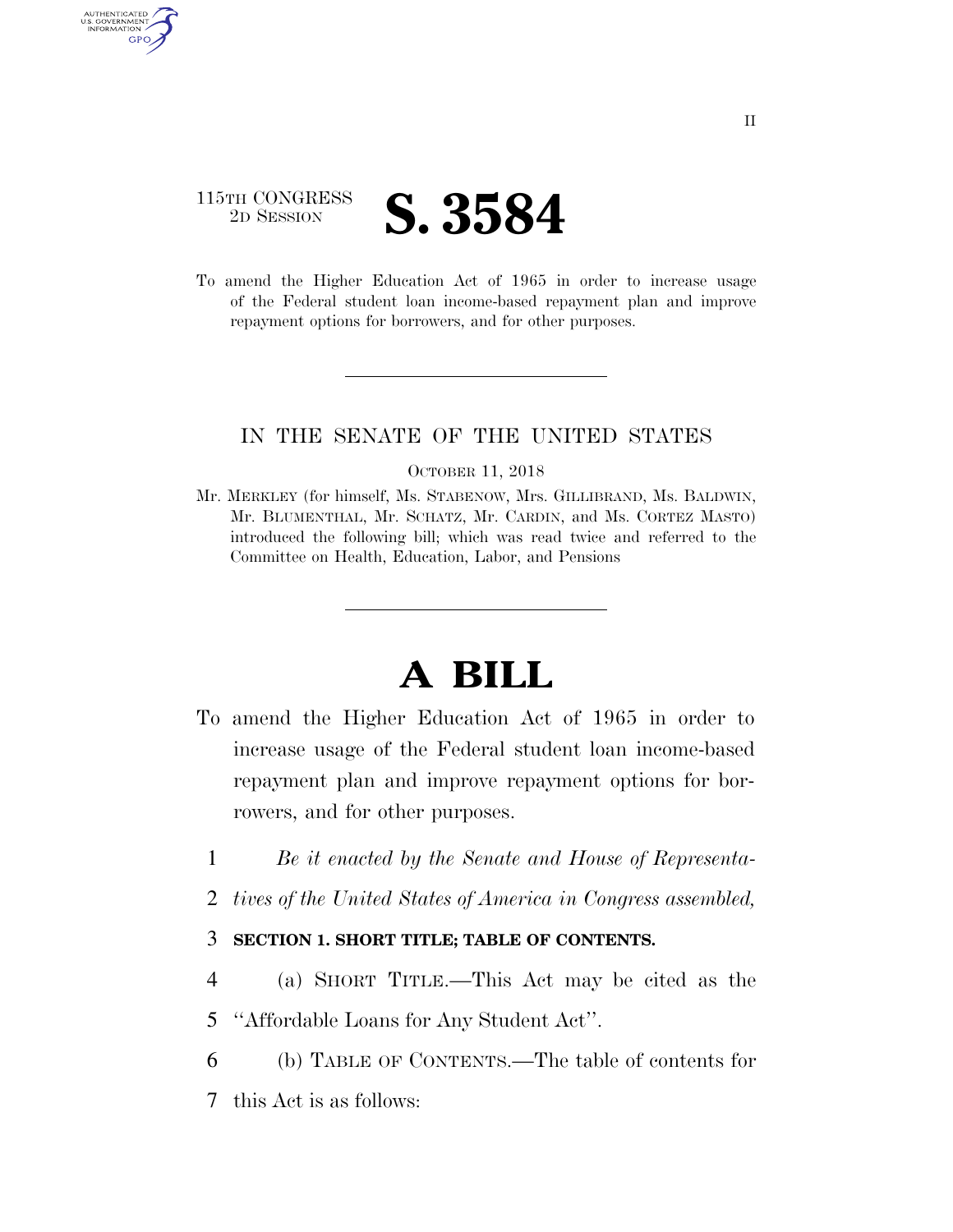Sec. 1. Short title; table of contents.

Sec. 2. References in Act.

#### TITLE I—SIMPLIFYING REPAYMENT PLANS

- Sec. 101. Income-based repayment plan.
- Sec. 102. Fixed repayment plan.
- Sec. 103. Termination of certain repayment plan options.
- Sec. 104. Providing incentives to switch into simplified repayment plans.
- Sec. 105. Automatic recertification of income.
- Sec. 106. Disclosure of tax return information to carry out certain higher education loan programs.
- Sec. 107. Study and procedures on determining family size.

#### TITLE II—ENDING INTEREST CAPITALIZATION AND ORIGINATION **FEES**

Sec. 201. Ending interest capitalization for Federal Direct Loans.

Sec. 202. Elimination of origination fees for Federal Direct Loans.

#### TITLE III—PROVIDING ASSISTANCE IN SITUATIONS OF BORROWER DISTRESS

- Sec. 301. Limits on seizing income for debt relating to direct loans.
- Sec. 302. Allowing for multiple loan rehabilitations.
- Sec. 303. Pause payment process.
- Sec. 304. Automatic enrollment into income-based repayment for borrowers who are delinquent on loans and for borrowers who rehabilitate defaulted loans.
- Sec. 305. Separating joint consolidation loans.
- Sec. 306. Removing the collection cost requirement.

#### TITLE IV—IMPROVING LOAN INFORMATION AND COUNSELING

- Sec. 401. Student loan contract; simplifying loan disclosures.
- Sec. 402. Annual and pre-loan information and counseling requirements.
- Sec. 403. Exit counseling.
- Sec. 404. Online counseling tools.
- Sec. 405. Private education loan certification and information.

#### TITLE V—EFFECTIVE DATE; TRANSITION

Sec. 501. Effective date; rulemaking regarding termination of certain repayment plans.

#### 1 **SEC. 2. REFERENCES IN ACT.**

2 Except as otherwise expressly provided in this Act,

- 3 wherever an amendment or repeal is expressed in terms
- 4 of an amendment to or repeal of a section or other provi-
- 5 sion, the reference shall be considered to be made to that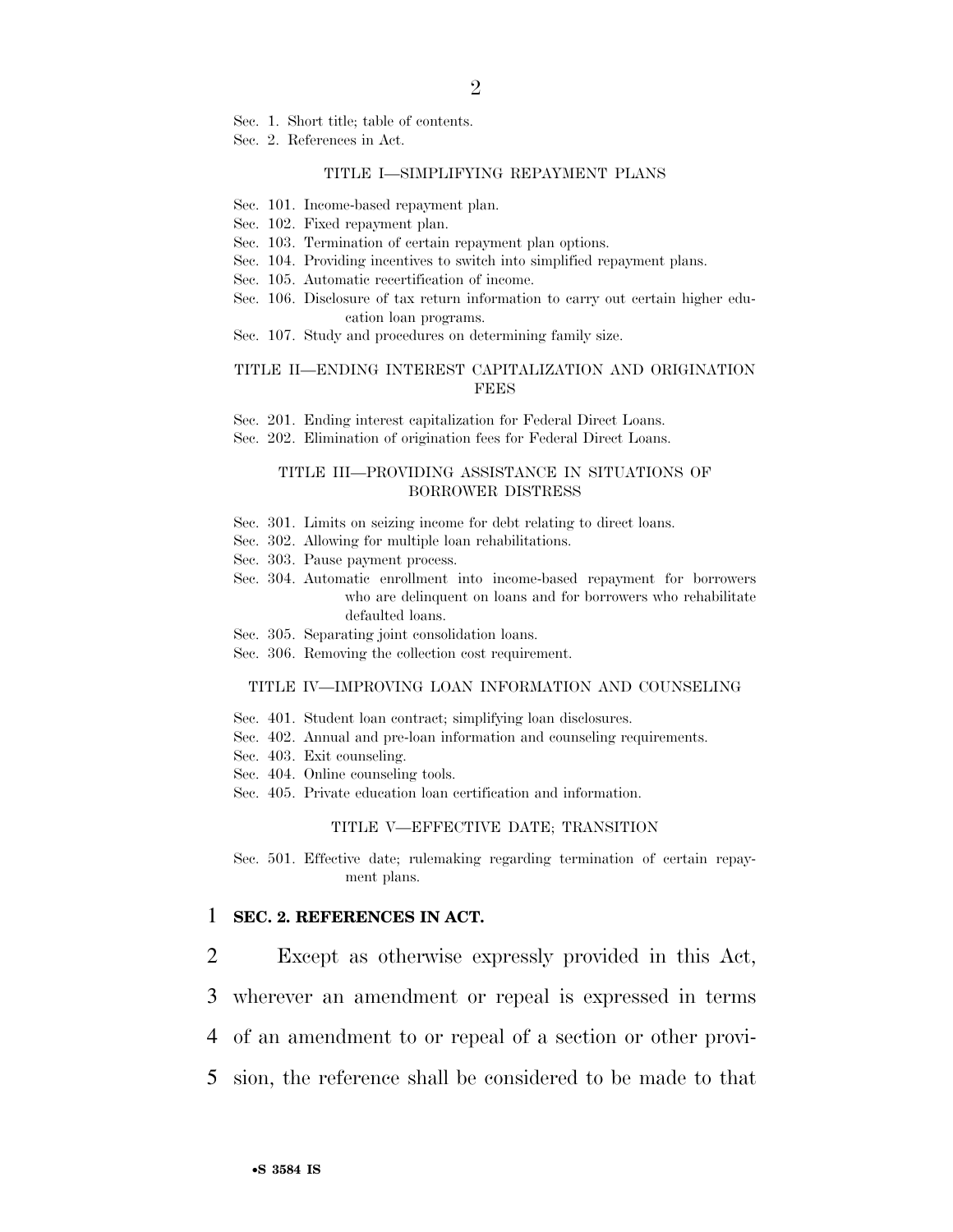| $\mathbf{1}$   | section or other provision of the Higher Education Act of |
|----------------|-----------------------------------------------------------|
| $\overline{2}$ | 1965 (20 U.S.C. 1001 et seq.).                            |
| 3              | <b>TITLE I-SIMPLIFYING</b>                                |
| $\overline{4}$ | <b>REPAYMENT PLANS</b>                                    |
| 5              | SEC. 101. INCOME-BASED REPAYMENT PLAN.                    |
| 6              | (a) SIMPLIFYING THE INCOME-BASED REPAYMENT                |
| 7              | PLAN.—Section 493C (20 U.S.C. 1098e) is amended—          |
| 8              | $(1)$ in subsection $(b)$ —                               |
| 9              | (A) by striking "INCOME-BASED REPAY-                      |
| 10             | MENT PROGRAM AUTHORIZED. " and insert-                    |
| 11             | ing the following: "INCOME-BASED REPAYMENT                |
| 12             | PROGRAM FOR BORROWERS WHO ENTER IN-                       |
| 13             | COME-BASED REPAYMENT BEFORE JULY 1,                       |
| 14             | $2019$ ";                                                 |
| 15             | (B) in paragraph $(3)(A)$ , by striking "ex-              |
| 16             | cept that" and all that follows through "section"         |
| 17             | $435(0)$ ";                                               |
| 18             | $(C)$ in paragraph $(8)$ , by striking "the               |
| 19             | standard repayment plan; and" and inserting               |
| 20             | "the<br>fixed repayment plan under section                |
| 21             | $493E$ ;";                                                |
| 22             | (D) in paragraph $(9)$ , by striking the pe-              |
| 23             | riod at the end and inserting "; and"; and                |
| 24             | (E) by adding at the end the following:                   |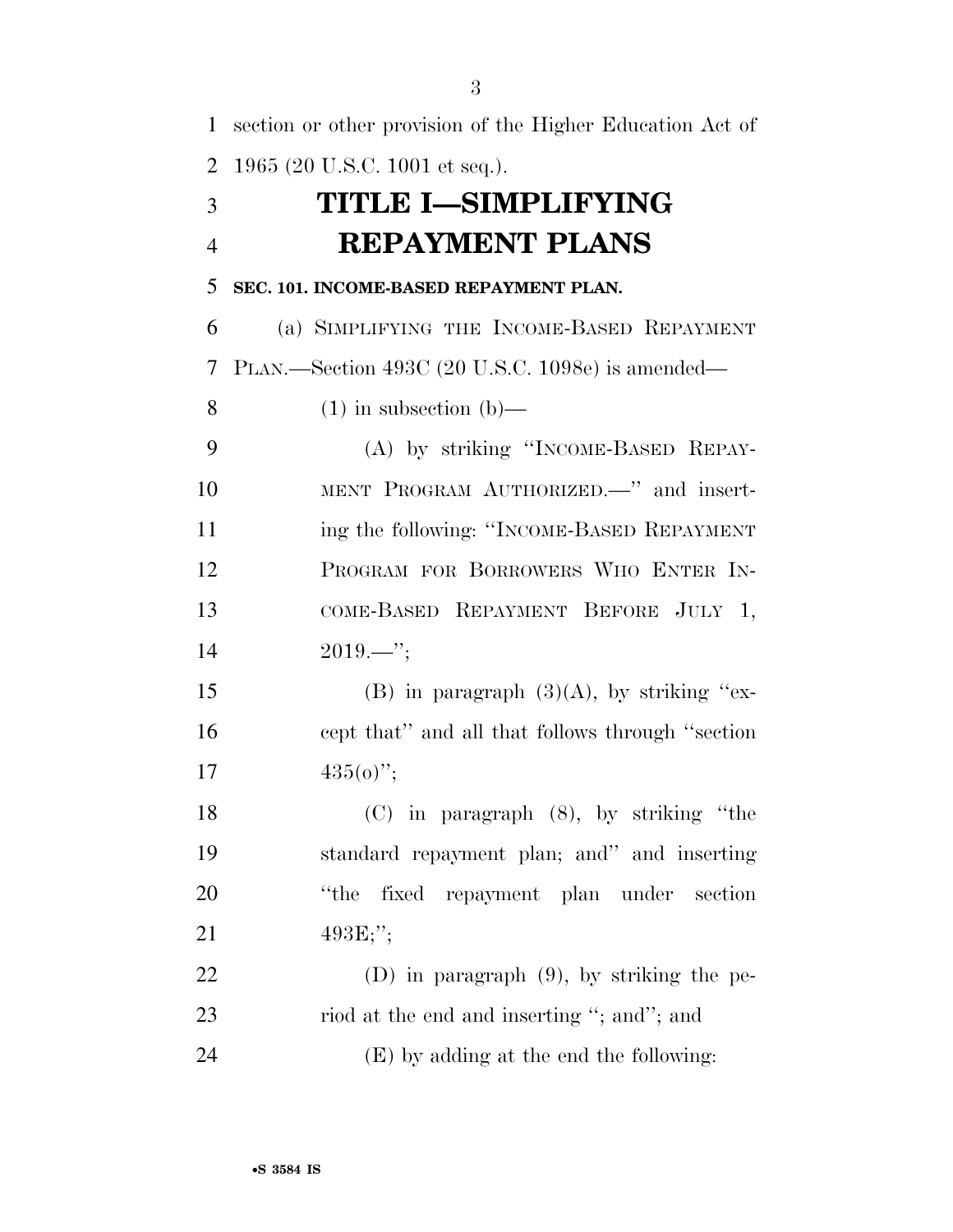1 ''(10) a borrower who is repaying a loan made under part B or D pursuant to income-based repay- ment may repay such loan in full at any time with-out penalty.''; and

 (2) by striking subsection (c) and inserting the following:

 ''(c) INCOME-BASED REPAYMENT PROGRAM FOR NEW LOANS ON AND AFTER JULY 1, 2019 AND FOR BOR- ROWERS WHO ENTER INCOME-BASED REPAYMENT AFTER JULY 1, 2019.—

11 ''(1) IN GENERAL.—Notwithstanding any other provision of this section, the provisions of this sub-section shall apply—

14 ''(A) with respect to any loan made, in- sured, or guaranteed under part B or D on or after July 1, 2019, for which the borrower elects the income-based repayment plan under this section; and

19 "'(B) with respect to any loan made, in- sured, or guaranteed under part B or D before 21 July 1, 2019, if such borrower elects to repay the loan under the income-based repayment plan on or after July 1, 2019, in accordance 24 with paragraph  $(3)$  and section  $428(b)(1)(D)(ii)$ 25 or  $455(d)(7)$ , as applicable.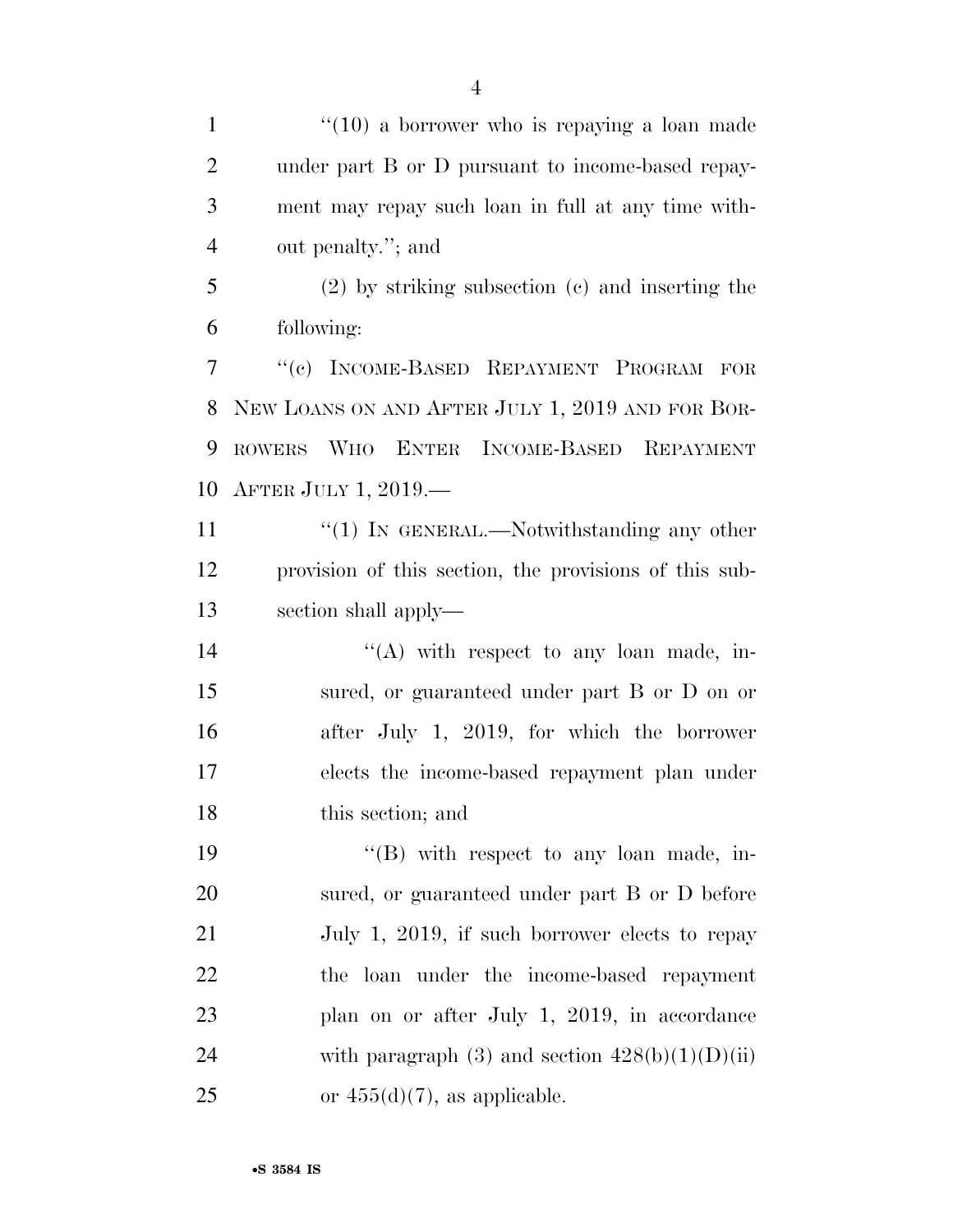| $\mathbf{1}$   | "(2) SPECIAL TERMS.—With respect to a loan               |
|----------------|----------------------------------------------------------|
| $\overline{2}$ | described in paragraph $(1)$ , the following terms shall |
| 3              | apply to the income-based repayment plan carried         |
| $\overline{4}$ | out under this section:                                  |
| 5              | $\lq\lq(A)(i)$ Notwithstanding subsection                |
| 6              | $(a)(3)(B)$ , (b), or (e)—                               |
| $\tau$         | $\lq\lq$ the annual repayment amount                     |
| 8              | under this subsection shall be an amount                 |
| 9              | equal to 10 percent of the result obtained               |
| 10             | by calculating, on at least an annual basis,             |
| 11             | the amount by which—                                     |
| 12             | "(aa) the borrower's, and the                            |
| 13             | borrower's spouse's (if applicable), ad-                 |
| 14             | justed gross income; exceeds                             |
| 15             | "(bb) the applicable percentage                          |
| 16             | of the poverty line in accordance with                   |
| 17             | clause (ii) that is applicable to the                    |
| 18             | borrower's family size as determined                     |
| 19             | under section $673(2)$ of the Commu-                     |
| 20             | nity Services Block Grant Act (42)                       |
| 21             | U.S.C. $9902(2)$ ; and                                   |
| 22             | "(II) a borrower's monthly payment                       |
| 23             | shall be determined in accordance with                   |
| 24             | subclause $(I)$ divided by 12, which amount              |
| 25             | exceed the monthly repayment<br>may                      |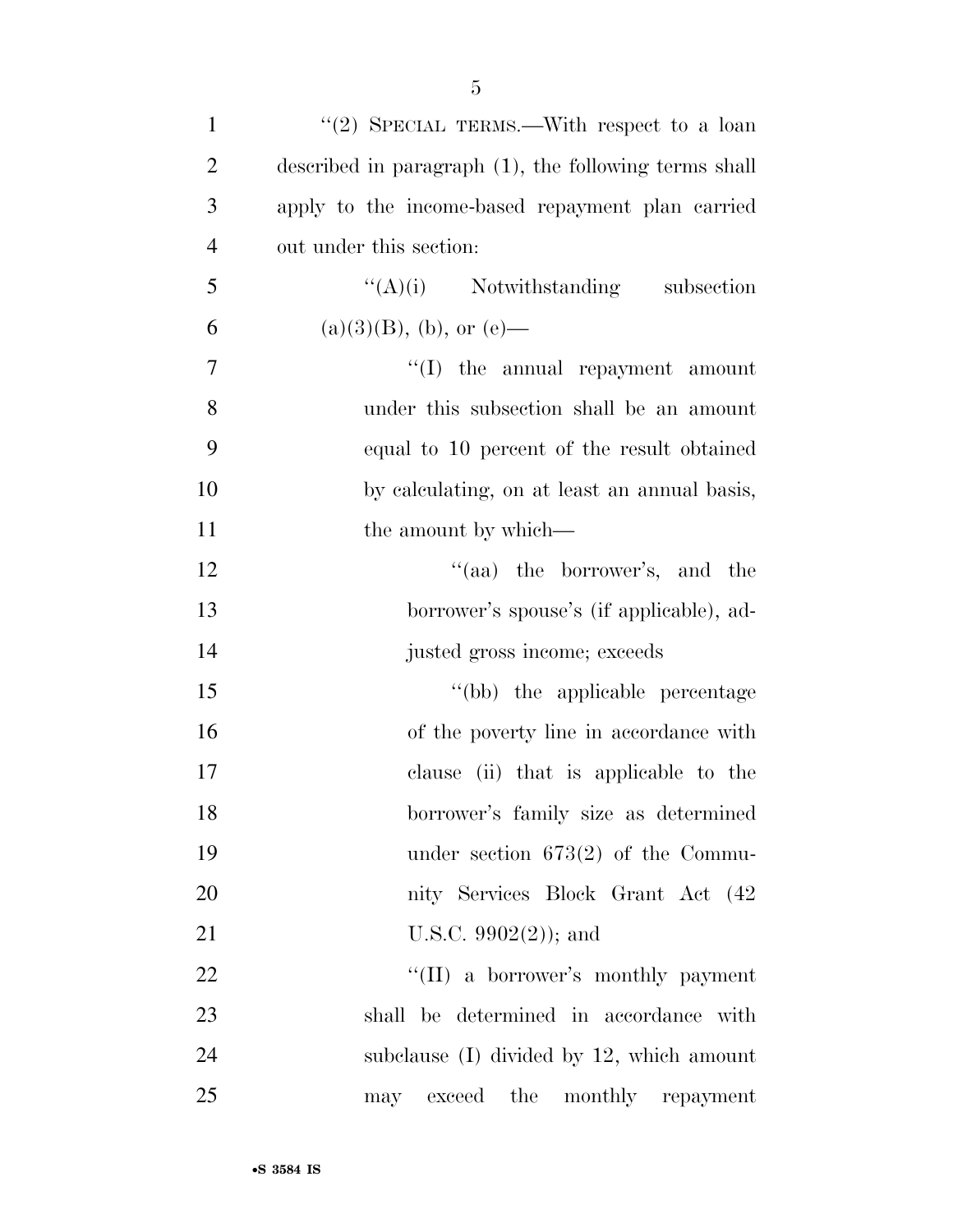| $\mathbf{1}$   | amount under a standard 10-year repay-            |
|----------------|---------------------------------------------------|
| $\overline{2}$ | ment plan or a fixed repayment plan de-           |
| 3              | scribed in section 493E.                          |
| $\overline{4}$ | "(ii) For purposes of clause (i), the term        |
| 5              | 'applicable percentage' means 250 percent re-     |
| 6              | duced by 5 percentage points for each $\$1,000$   |
| 7              | by which the borrower's adjusted gross income     |
| 8              | exceeds \$120,000.                                |
| 9              | "(B) Notwithstanding subsection $(e)(2)$ ,        |
| 10             | subsection $(b)(7)(B)$ shall be applied by sub-   |
| 11             | stituting '20 years' for '25 years'.              |
| 12             | " $(C)$ Notwithstanding subparagraph $(A)$ of     |
| 13             | subsection $(b)(6)$ , a borrower of such a loan   |
| 14             | shall not be required to have a partial financial |
| 15             | hardship and may elect, and remain enrolled in,   |
| 16             | the income-based repayment plan under this        |
| 17             | section regardless of income level, with the re-  |
| 18             | payment amount calculated under subpara-          |
| 19             | graph(A).                                         |
| 20             | "(D) Notwithstanding subsection (b), a            |
| 21             | borrower of an excepted PLUS loan or excepted     |
| 22             | consolidation loan may elect the income-based     |
| 23             | repayment plan under this subsection for the      |
| 24             | excepted PLUS loan or excepted consolidation      |
| 25             | loan, and the Secretary shall treat such loan as  |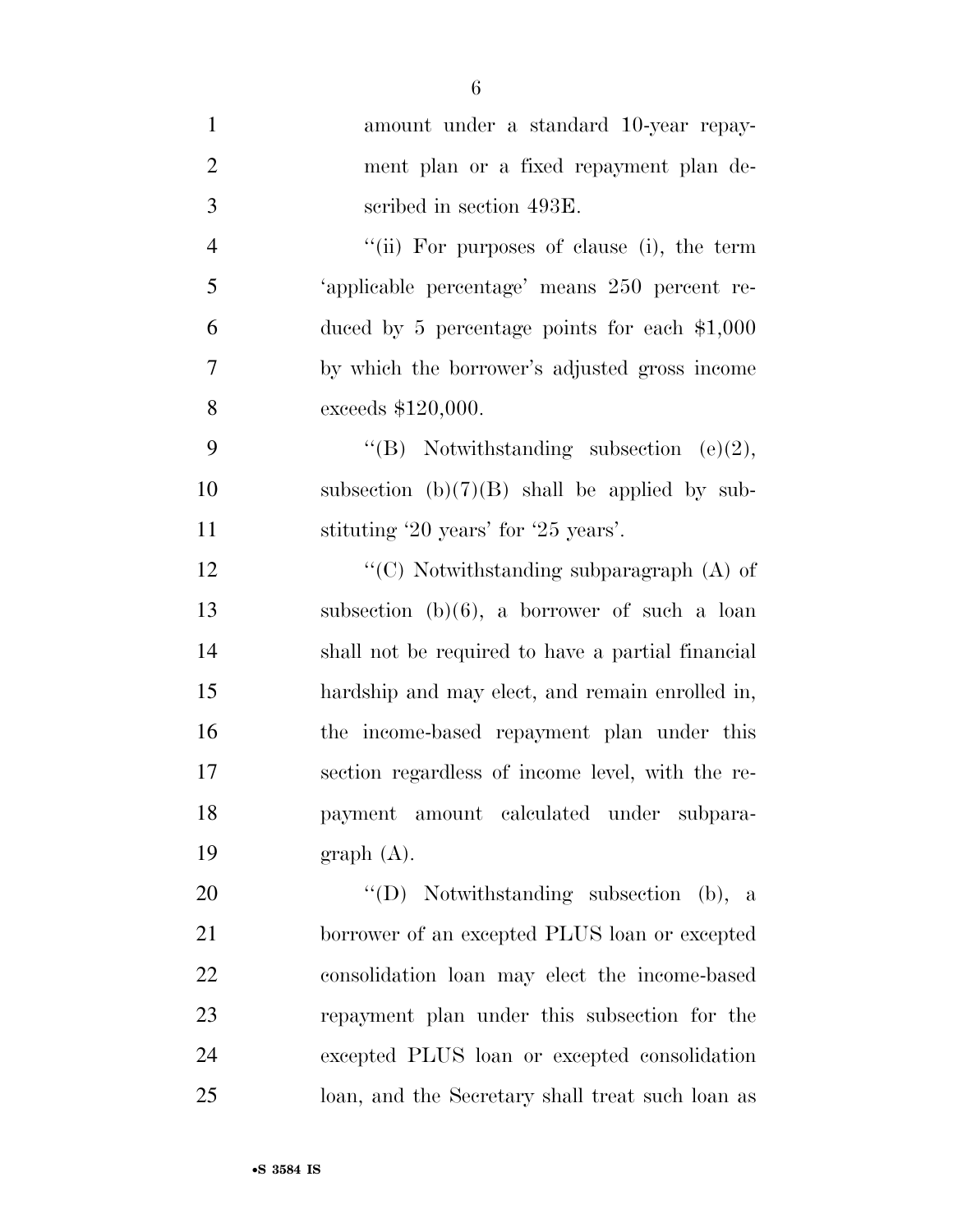a Federal Direct PLUS Loan issued to a stu- dent borrower. The Secretary may issue rules and regulations, as the Secretary determines necessary, regarding the treatment of excepted PLUS loans or excepted consolidation loans that are to be repaid under an income-based re-payment plan under this subsection.

8 "(3) RULE FOR BORROWERS IN INCOME-BASED REPAYMENT BEFORE JULY 1, 2019.—A borrower of a loan made, insured, or guaranteed under part B or D who enrolled in the income-based repayment plan under subsection (b), as such plan was in effect on July 1, 2019, may choose to retain such repay- ment plan or elect to enter an income-based repay- ment plan under this subsection or a fixed repay- ment plan described in section 493E, as provided in 17 section  $428(b)(1)(D)(ii)$  or  $455(d)(7)$  (as applicable). 18 "(4) INTEREST PAYMENTS AND ACCRUAL.— Notwithstanding any other provision of this Act, if a borrower's monthly payment for a loan under an income-based repayment plan under this subsection is insufficient to pay the accrued interest on the bor-

  $\text{``(A)}$  in the case of a subsidized loan (in-cluding the portion of a consolidated loan that

rower's loan for such month—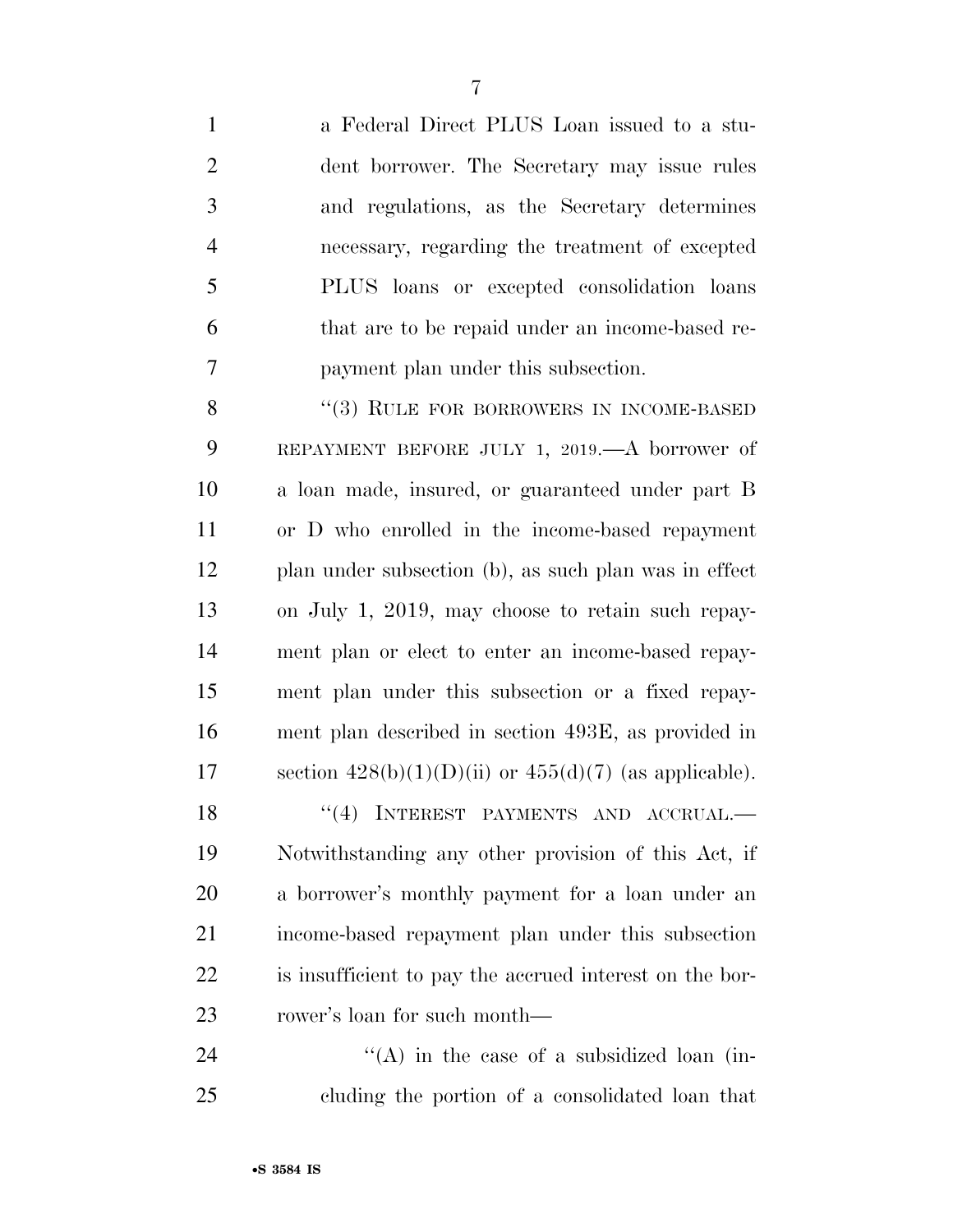| $\mathbf{1}$   | is a subsidized loan), any interest due and not     |
|----------------|-----------------------------------------------------|
| $\overline{2}$ | paid under subsection $(b)(2)$ on the subsidized    |
| 3              | loan for that month shall be paid or forgiven by    |
| $\overline{4}$ | the Secretary, except that a borrower of a sub-     |
| 5              | sidized loan shall only receive the benefits of     |
| 6              | this subparagraph for such loan for 36 months       |
| 7              | of payments under the income-based repayment        |
| 8              | plan; and                                           |
| 9              | $\lq\lq$ (B) in the case of an unsubsidized loan or |
| 10             | a subsidized loan that no longer qualifies under    |
| 11             | subparagraph $(A)$ , 50 percent of the interest     |
| 12             | not covered by the borrower's monthly payment       |
| 13             | shall be paid or forgiven by the Secretary and      |
| 14             | the amount of the remaining interest shall be       |
| 15             | added to the balance of interest due on the         |
| 16             | loan, but shall not capitalized.                    |
| 17             | "(5) WRITTEN, ELECTRONIC, OR VERBAL EN-             |
| 18             | ROLLMENT IN INCOME-BASED REPAYMENT.-                |
| 19             | "(A) IN GENERAL.—A borrower of a loan               |
| 20             | made under this part may elect to repay such        |
| 21             | loan under the income-based repayment plan          |
| 22             | under this subsection by providing written, elec-   |
| 23             | tronic, or verbal notice to the Secretary of the    |
| 24             | borrower's desire to make such election, subject    |
| 25             | to subparagraph $(C)$ .                             |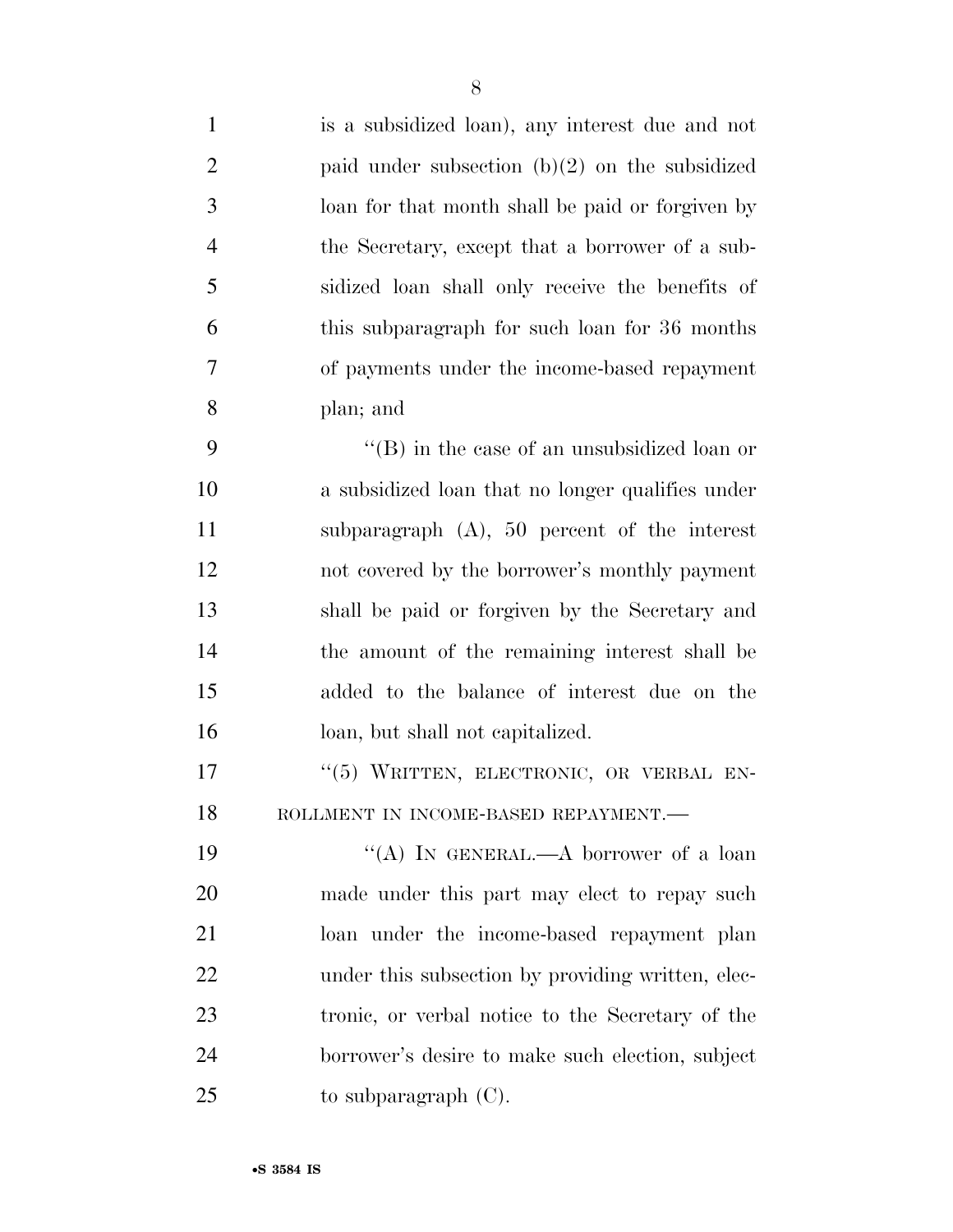1 "(B) USE OF INFORMATION.—

2 "(i) IN GENERAL.—The estimated monthly payment amount under this sec- tion for a loan for a borrower who makes an election described in subparagraph (A) shall be immediately calculated using the income and family size information pro- vided through the borrower's written, elec-tronic, or verbal statement.

 $"$ (ii) VERIFICATION.—The informa- tion described in clause (i) shall be verified by the Secretary not later than 90 days after the date the borrower states such in- come and family size information. If the Secretary is unable to verify the informa-16 tion by the end of the 90-day period, the borrower's payment will be deemed to be the amount applicable under the fixed re-payment plan under section 493E.

20 "'(iii) ADJUSTMENT IF NECESSARY.— Upon verification by the Secretary under clause (ii), the Secretary shall adjust the estimated monthly payment described in clause (i) based on the verified income and family size information of the borrower, if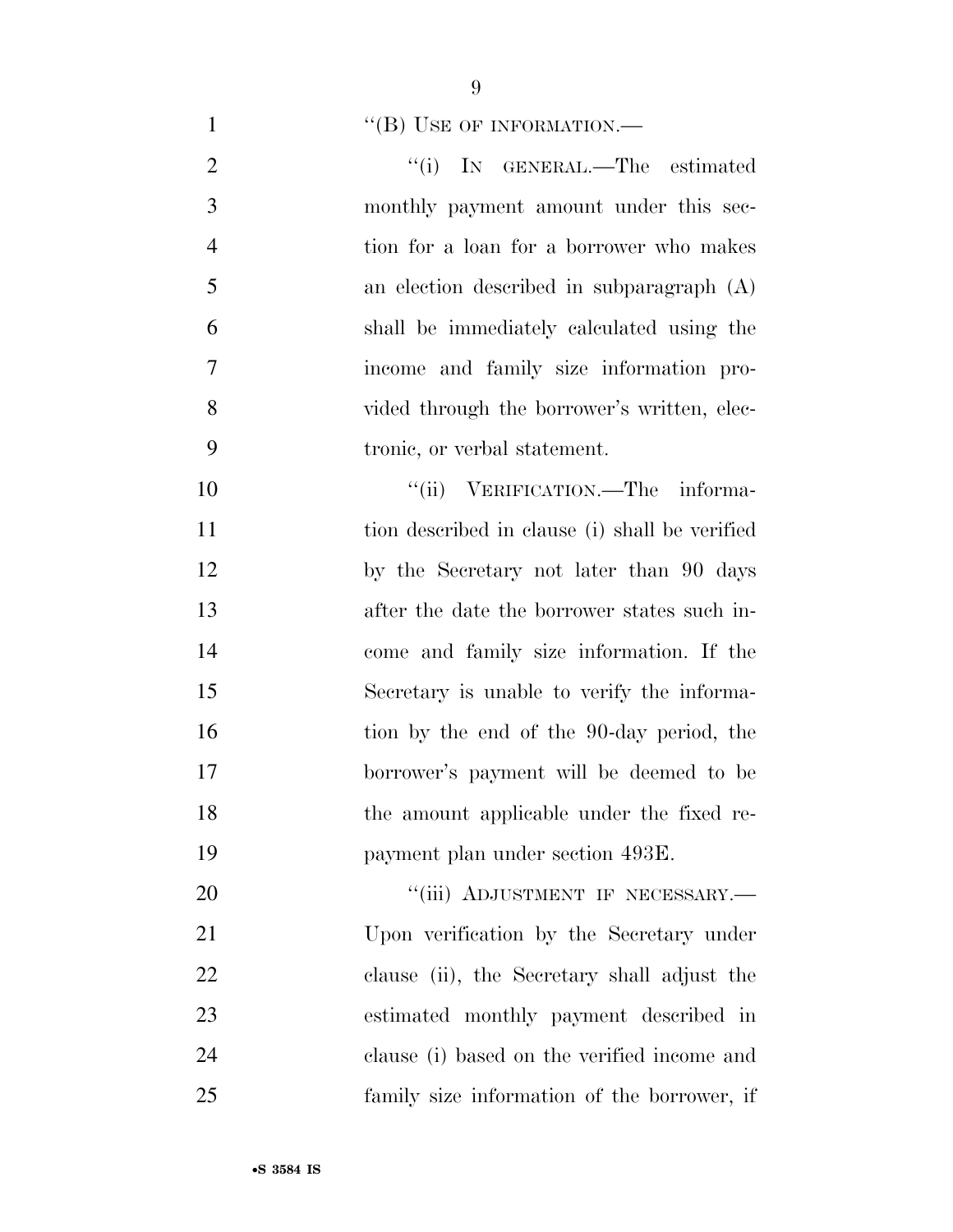| $\mathbf{1}$   | necessary. Any adjusted monthly payment          |
|----------------|--------------------------------------------------|
| $\overline{2}$ | shall take effect beginning with the pay-        |
| 3              | ment due not less than 60 days after the         |
| $\overline{4}$ | Secretary notifies the borrower of the ad-       |
| 5              | justed amount.                                   |
| 6              | "(C) LIMITATION.—The Secretary shall             |
| 7              | permit a borrower to make an election of in-     |
| 8              | come-based repayment in the written, elec-       |
| 9              | tronic, or verbal manner described in subpara-   |
| 10             | $graph(A)$ only in connection with the first in- |
| 11             | stance of each of the following:                 |
| 12             | "(i) The borrower's selection of a re-           |
| 13             | payment plan during the grace period for         |
| 14             | such loan.                                       |
| 15             | "(ii) The borrower changing from the             |
| 16             | fixed repayment plan under section 493E          |
| 17             | to income-based repayment.                       |
| 18             | "(iii) The borrower's failure to com-            |
| 19             | plete the verification process described in      |
| 20             | subparagraph $(B)(ii)$ .                         |
| 21             | "(iv) The borrower's failure to recer-           |
| 22             | tify enrollment in income-based repayment        |
| 23             | under this subsection.".                         |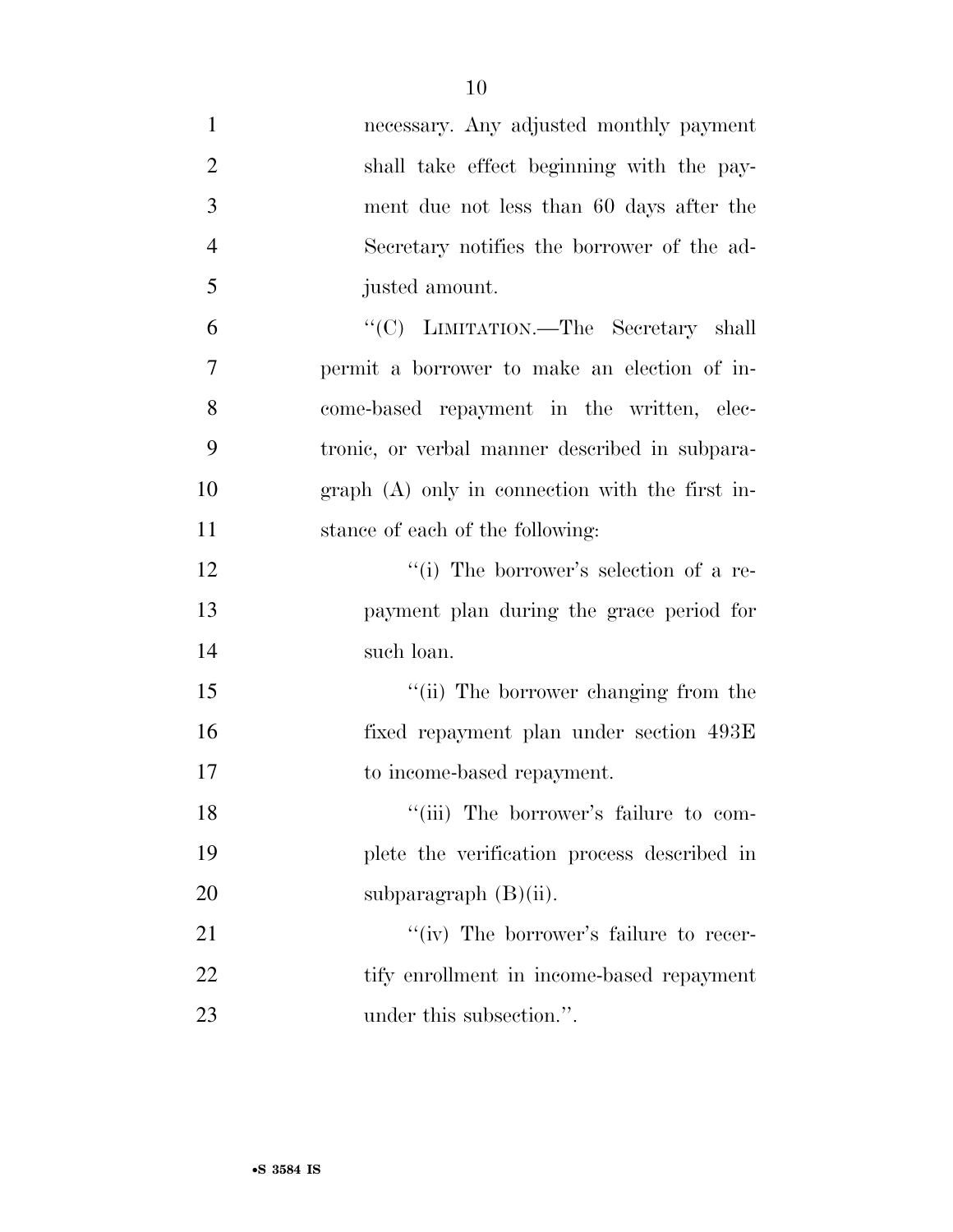(b) INCLUDING INCOME OF SPOUSES.—Subsection (d) of section 493C (20 U.S.C. 1098e(d)) is amended to read as follows:

 ''(d) CALCULATION OF ADJUSTED GROSS INCOME FOR MARRIED BORROWERS.—The Secretary shall cal- culate the adjusted gross income of a married borrower under this section—

8 ''(1) in the case of a married borrower and spouse who jointly file a Federal income tax return, based on the adjusted gross income of the borrower and spouse as reported on the Federal income tax return; and

 $\frac{13}{2}$  in the case of a married borrower who files a Federal income tax return separately from the borrower's spouse, based on the sum of the adjusted gross income of the borrower and the spouse, as re- ported on the applicable Federal income tax returns, unless the borrower certifies, on a form approved by 19 the Secretary, that the borrower is—

- 20  $\langle (A)$  separated from the borrower's spouse; or 22  $\text{``(B)}$  unable to reasonably access the in-
- come information of the borrower's spouse.''.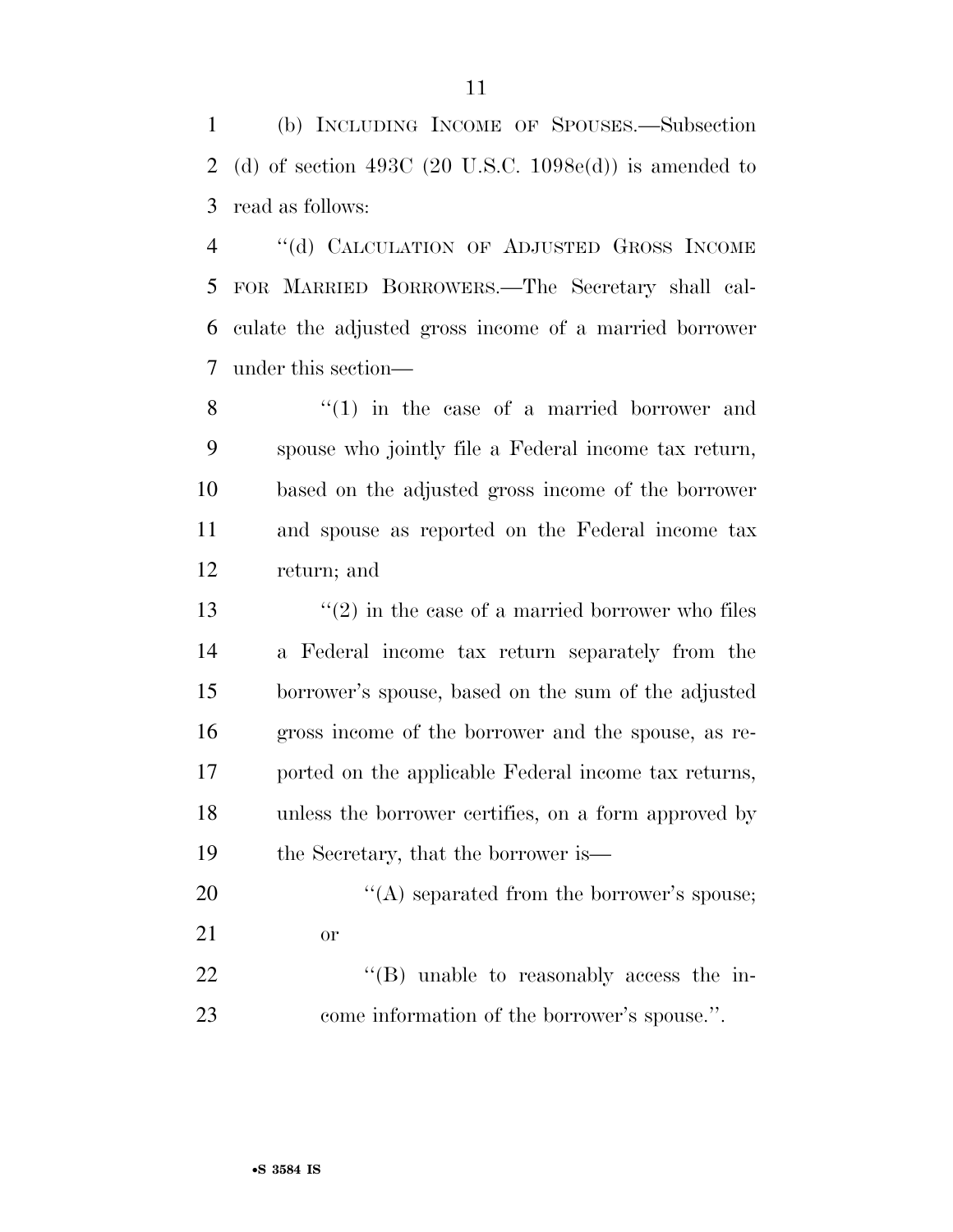## **SEC. 102. FIXED REPAYMENT PLAN.**

 Part G of title IV (20 U.S.C. 1088 et seq.) is amend-ed by adding at the end the following:

## **''SEC. 493E. FIXED REPAYMENT PLAN.**

 ''(a) IN GENERAL.—A borrower of a loan made under part D on or after July 1, 2019, and a borrower who is in repayment on a loan made, insured, or guaranteed under part B or D before July 1, 2019, may elect to repay such loan under the fixed repayment plan described in this section.

 ''(b) FIXED REPAYMENT PLAN.—Under the fixed re- payment plan, a borrower shall repay each loan described in subsection (a) with a fixed monthly repayment amount paid over a period of 10 years, subject to subsection (c). ''(c) SPECIAL RULES.—

16 "(1) MINIMUM.—If a borrower's monthly pay- ment under this section (except for the final pay- ment on the loan) is less than \$25, the Secretary shall establish the borrower's monthly payment as \$25.

21 ''(2) ALTERNATIVE MINIMUM PAYMENTS.—Not- withstanding paragraph (1), the Secretary may ac- cept an alternative minimum payment amount, which may include an amount of less than \$25, to account for a borrower's exceptional cir-cumstances.''.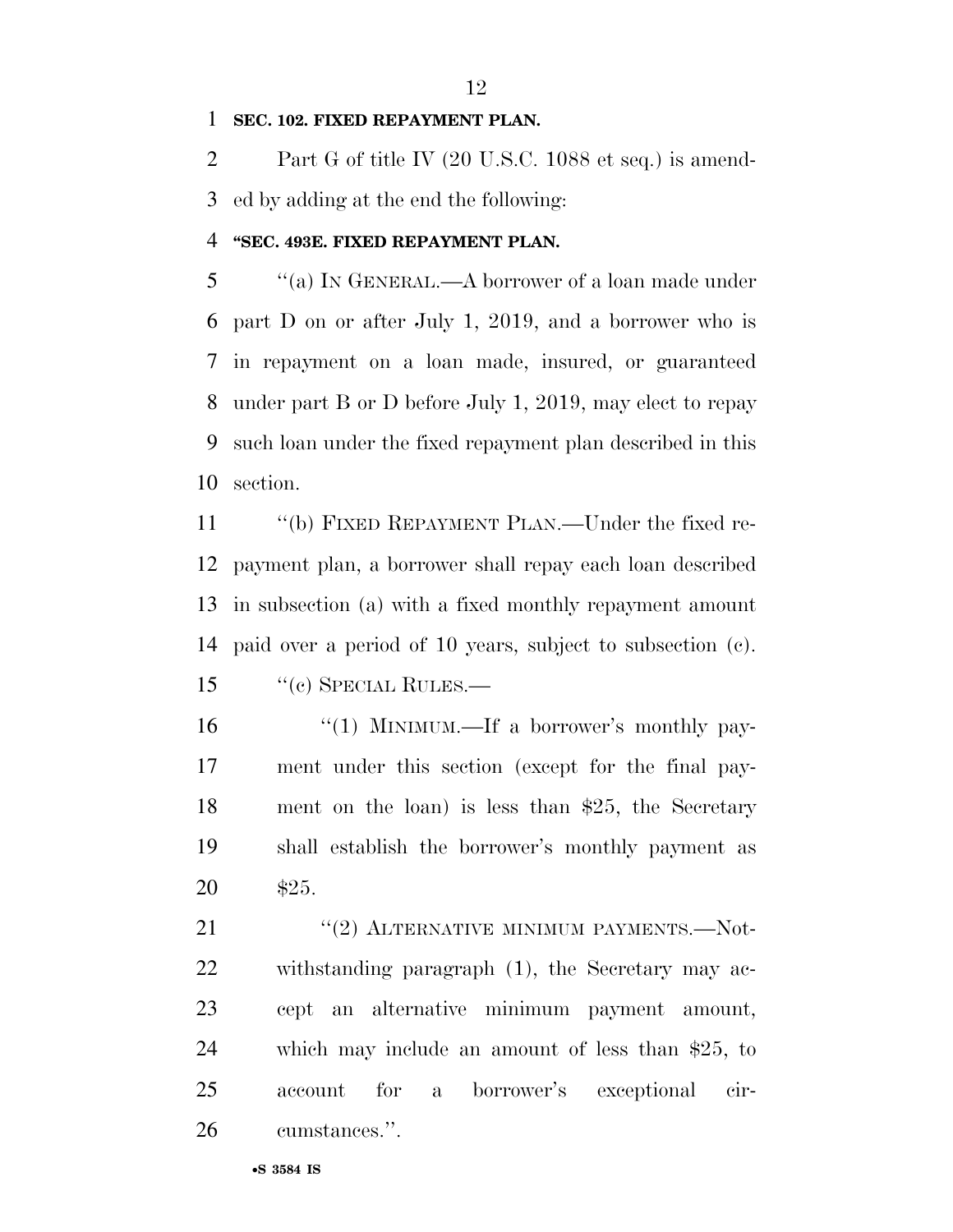| 1              | SEC. 103. TERMINATION OF CERTAIN REPAYMENT PLAN           |
|----------------|-----------------------------------------------------------|
| $\overline{2}$ | OPTIONS.                                                  |
| 3              | (a) FFEL PROGRAM REPAYMENT PLAN OPTIONS.—                 |
| $\overline{4}$ | Section 428(b) $(20 \text{ U.S.C. } 1078(b))$ is amended— |
| 5              | $(1)$ in paragraph $(1)$ —                                |
| 6              | $(A)$ in subparagraph $(D)$ —                             |
| 7              | (i) in clause (ii), by striking "may an-                  |
| 8              | nually change the selection of a repayment                |
| 9              | plan under this part," and inserting "may                 |
| 10             | at any time after July 1, 2019, and then                  |
| 11             | not more than once per calendar year                      |
| 12             | thereafter, change the selection of a repay-              |
| 13             | ment plan under this part or part G to one                |
| 14             | of the 2 repayment plans described in                     |
| 15             | paragraph $(9)(C)$ ,"; and                                |
| 16             | (ii) in clause (iii), by inserting "or, in                |
| 17             | the case of a default that occurs after July              |
| 18             | 1, 2019, be subject to income-based repay-                |
| 19             | ment in accordance with section $493C(e)$ "               |
| 20             | before the semicolon at the end;                          |
| 21             | $(B)$ in subparagraph $(E)(i)$ , by striking              |
| 22             | "the option of repaying the loan in accordance"           |
| 23             | with a standard, graduated, income-sensitive, or          |
| 24             | extended repayment schedule (as described in              |
| 25             | paragraph $(9)$ ) established by the lender in ac-        |
| 26             | cordance with regulations of the Secretary;               |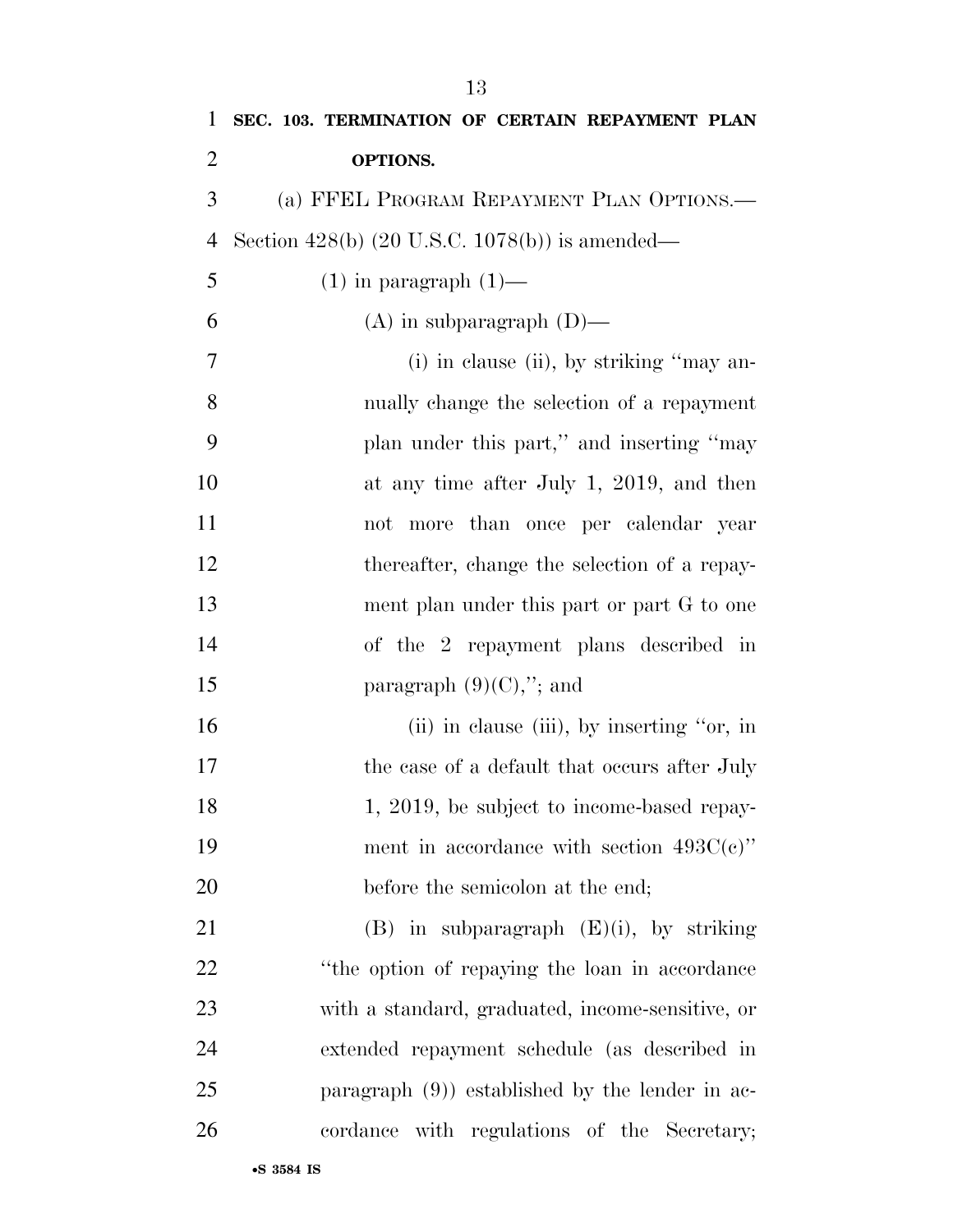| $\mathbf{1}$   | and" and inserting "the option of repaying the   |
|----------------|--------------------------------------------------|
| $\overline{2}$ | loan in accordance with an applicable repay-     |
| 3              | ment plan described in paragraph $(9)(C)$ "; and |
| $\overline{4}$ | $(C)$ by striking subparagraph $(L)$ ; and       |
| 5              | $(2)$ in paragraph $(9)$ —                       |
| 6              | $(A)$ in subparagraph $(A)$ —                    |
| $\overline{7}$ | (i) in the subparagraph heading, by              |
| 8              | inserting "BEFORE JULY 1, 2019" after            |
| 9              | "SELECTION"; and                                 |
| 10             | (ii) in the matter preceding clause              |
| 11             | $(i)$ —                                          |
| 12             | (I) by inserting "or subparagraph"               |
| 13             | $(C)$ , as applicable," after "this sub-         |
| 14             | paragraph"; and                                  |
| 15             | (II) by striking "The borrower"                  |
| 16             | and inserting "Before July 1, 2019,              |
| 17             | the borrower";                                   |
| 18             | $(B)$ in subparagraph $(B)$ , by inserting be-   |
| 19             | fore the period at the end "or, for a borrower   |
| 20             | entering repayment after July 1, 2019, the       |
| 21             | lender shall provide the borrower with the fixed |
| 22             | repayment plan described in section 493E";       |
| 23             | and                                              |
| 24             | (C) by adding at the end the following:          |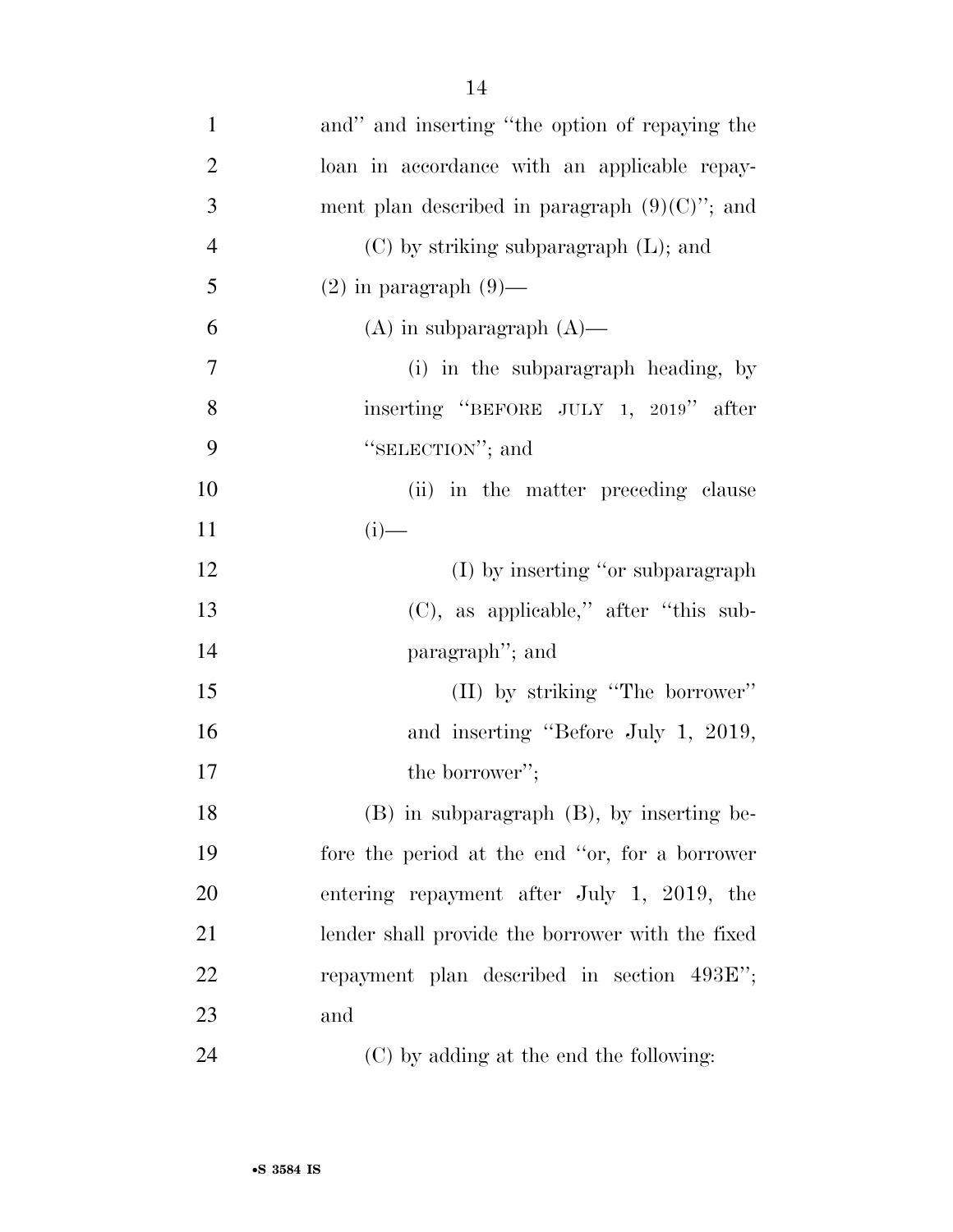1 "
(C) SELECTION OF REPAYMENT PLANS 2 ON AND AFTER JULY 1, 2019.—Notwithstanding any other provision of law, and in accordance with regulations, beginning on July 1, 2019, a lender shall offer a borrower of a loan made, in- sured, or guaranteed under this part the oppor- tunity to change repayment plans at any time after July 1, 2019, and then not more than once per calendar year thereafter. The borrower may choose between the following repayment plans: 12 ''(i) A fixed repayment plan described in section 493E. 14 ''(ii) The income-based repayment 15 plan under section  $493C(e)$ .". (b) FEDERAL DIRECT LOAN PROGRAM REPAYMENT PLAN OPTIONS.—Section 455(d) (20 U.S.C. 1087e(d)) is amended— (1) by redesignating paragraphs (2) through (5) as paragraphs (3) through (6), respectively; 21 (2) in paragraph  $(1)$ — (A) in the paragraph heading, by inserting 23 "BEFORE JULY 1, 2019" after "SELECTION"; and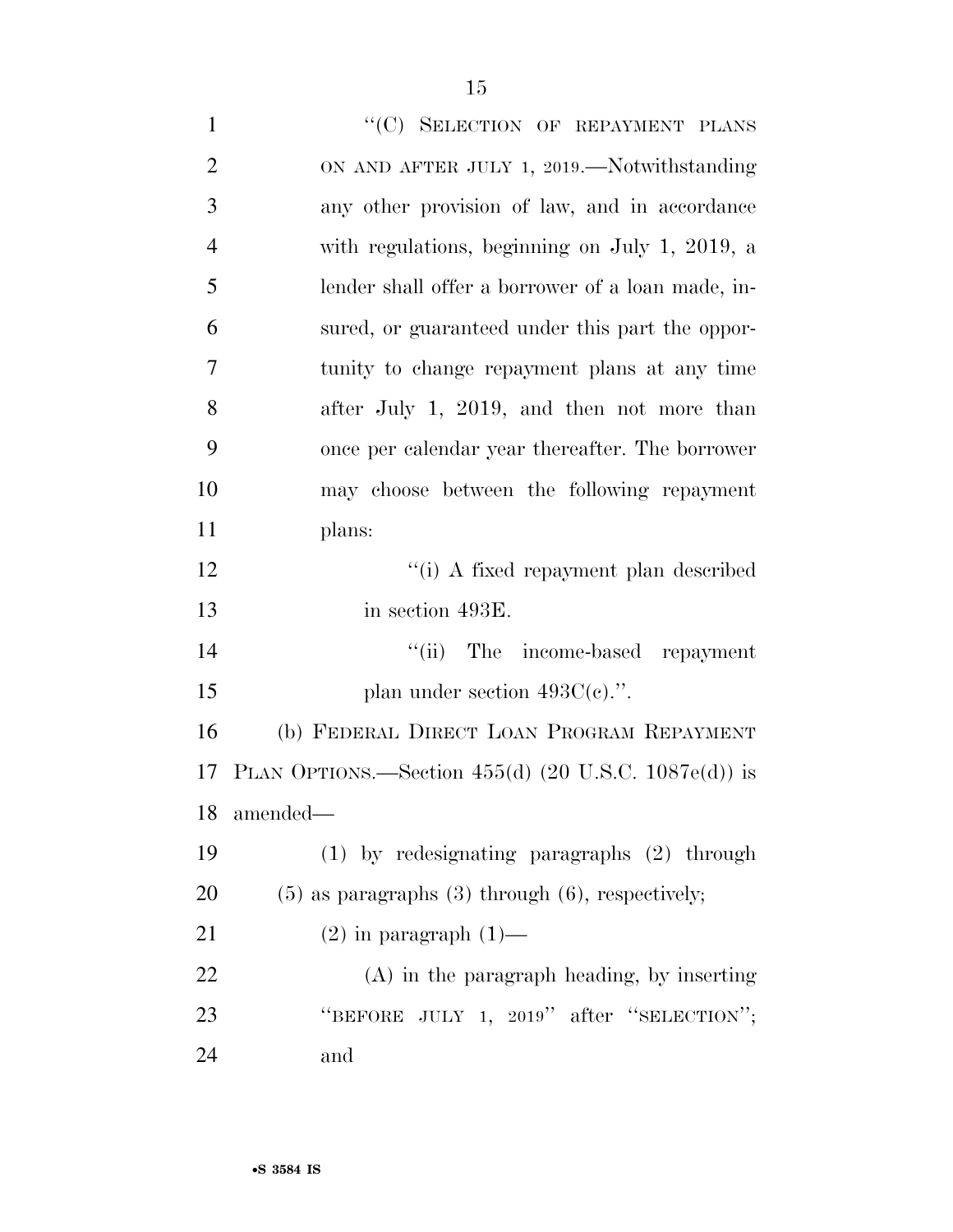| $\mathbf{1}$   | (B) in the matter preceding subparagraph           |
|----------------|----------------------------------------------------|
| $\overline{2}$ | $(A)$ , by inserting "that enters repayment before |
| 3              | July 1, 2019," before "a variety";                 |
| $\overline{4}$ | $(3)$ by inserting after paragraph $(1)$ the fol-  |
| 5              | lowing:                                            |
| 6              | $\lq (2)$ DESIGN AND SELECTION BEGINNING JULY      |
| 7              | 1, 2019                                            |
| 8              | "(A) IN GENERAL.—Notwithstanding para-             |
| 9              | $graph$ (1), for any borrower of a loan made       |
| 10             | under this part that enters repayment on or        |
| 11             | after July 1, 2019, and for any borrower sub-      |
| 12             | ject to paragraph (7), the Secretary shall offer   |
| 13             | the borrower a choice between the following 2      |
| 14             | plans for repayment of such loan, including        |
| 15             | principal and interest on the loan. The borrower   |
| 16             | may choose—                                        |
| 17             | "(i) a fixed repayment plan described              |
| 18             | in section 493E; or                                |
| 19             | "(ii) an income-based repayment plan               |
| 20             | under section $493C(e)$ .                          |
| 21             | "(B) ACCELERATION.—A borrower in re-               |
| 22             | payment shall be entitled to accelerate, without   |
| 23             | penalty, repayment on the borrower's loans         |
| 24             | under this part.                                   |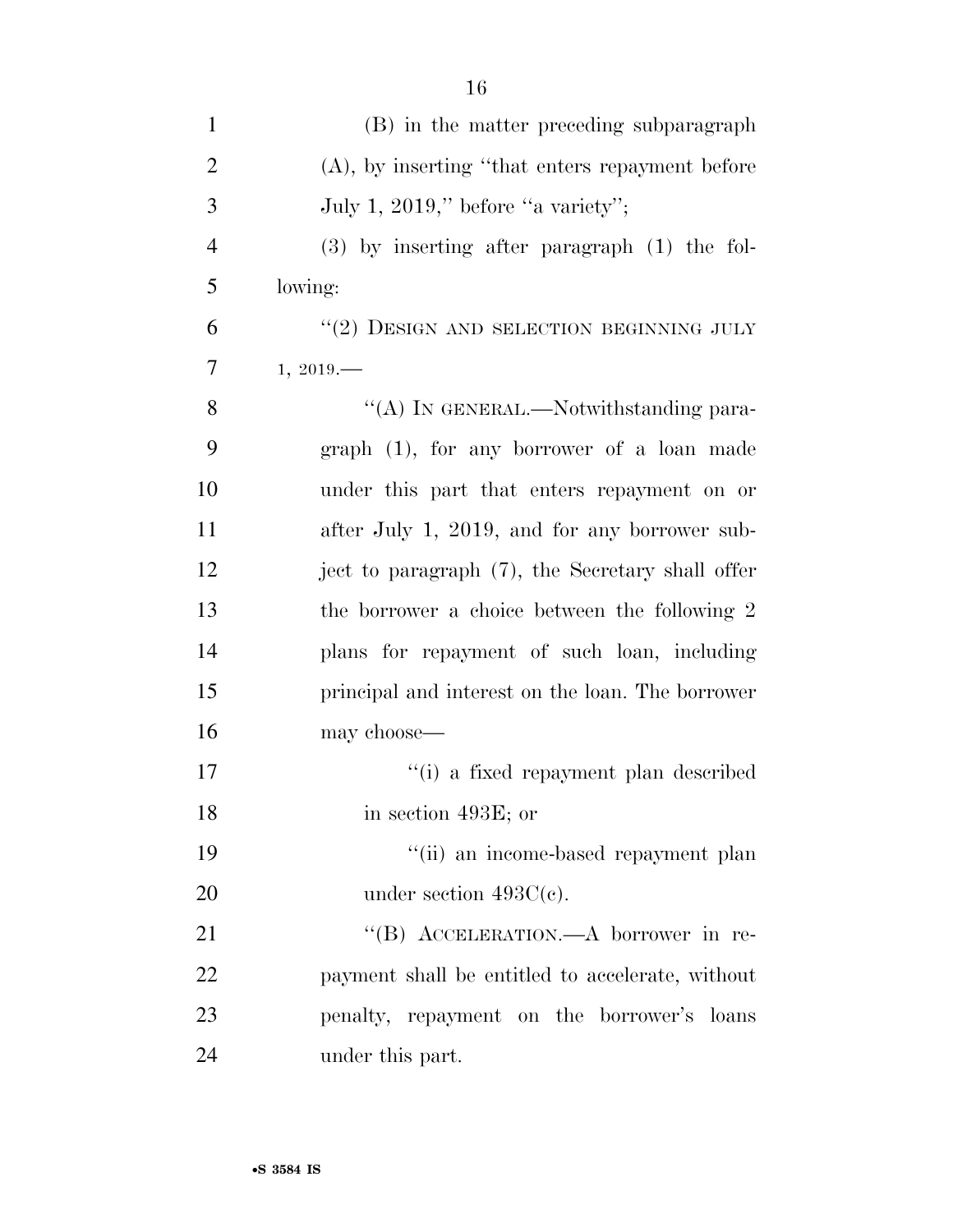$"({\rm C})$  SELECTION BY THE SECRETARY.—If a borrower of a loan made under this part that enters repayment on or after July 1, 2019, does not select a repayment plan described in sub- paragraph (A) before the first payment on such loan is due, the Secretary shall provide the bor- rower with a fixed repayment plan described in section 493E. 9 "(D) CHANGES IN SELECTIONS.—A bor- rower of a loan made under this part that en-11 ters repayment or on after July 1, 2019, may change the borrower's selection of a repayment plan in accordance with subparagraphs (B) and (C) of paragraph (7). 15 "(E) BORROWER IN DEFAULT.—Beginning on July 1, 2019, in lieu of the requirements of

 paragraph (6), the Secretary may require any borrower who has defaulted on a loan made under this part on or after July 1, 2019, to repay the loan pursuant to an income-based re-21 payment plan under section 493C(c)."; and (4) by adding at the end the following:

23 "(7) BORROWERS OF LOANS MADE BEFORE JULY 1, 2019.—A borrower who is in repayment on a loan made under this part before July 1, 2019—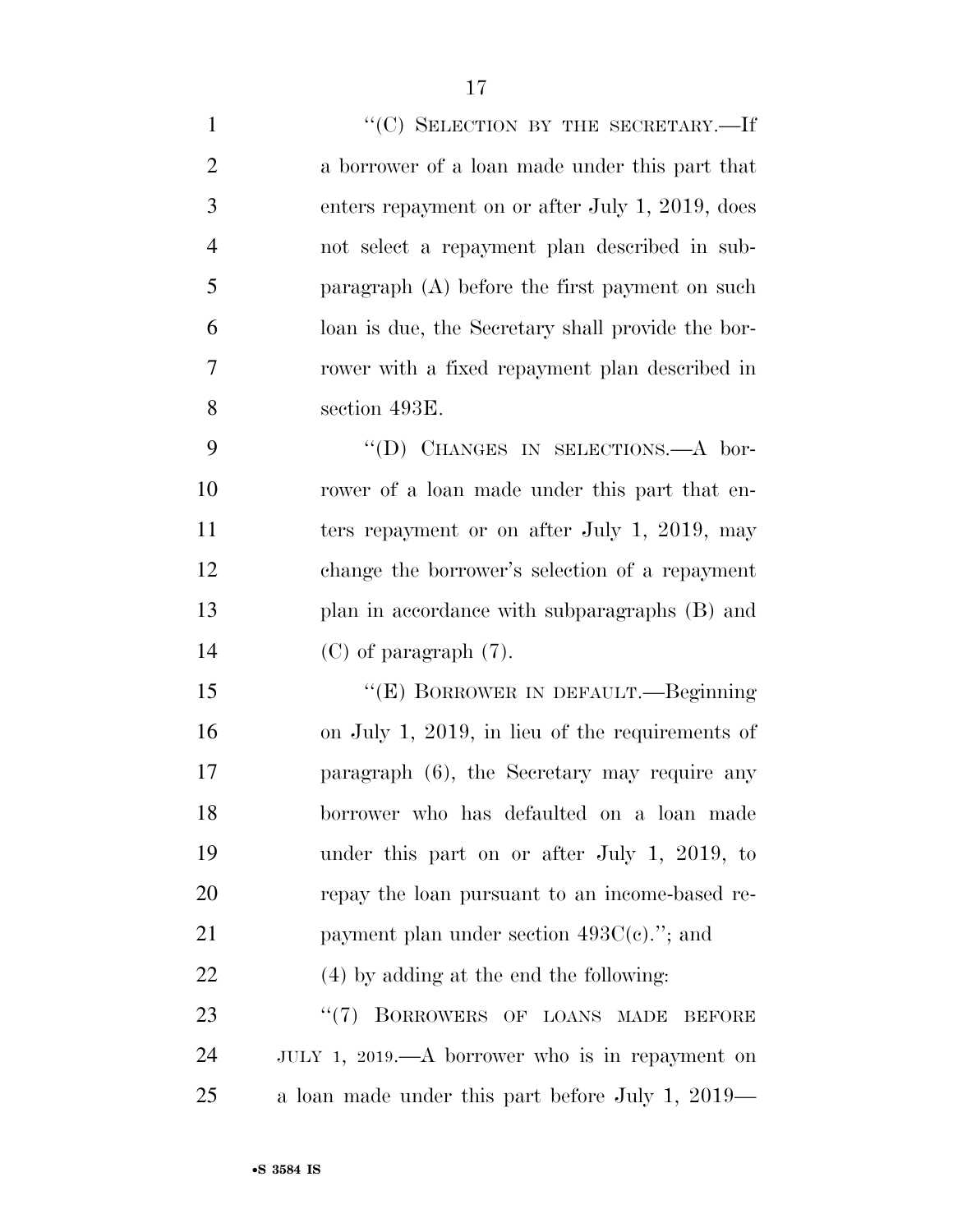| $\mathbf{1}$   | $\lq\lq$ may choose to retain the repayment                    |
|----------------|----------------------------------------------------------------|
| $\overline{2}$ | plan that the borrower was enrolled in on the                  |
| 3              | day before such date;                                          |
| $\overline{4}$ | "(B) may elect to—                                             |
| 5              | "(i) enter an income-based repayment                           |
| 6              | plan under section $493C(c)$ ;                                 |
| $\tau$         | "(ii) enter a fixed repayment plan de-                         |
| 8              | scribed in section 493E; or                                    |
| 9              | "(iii) switch between the repayment                            |
| 10             | plans described in clauses (i) and (ii) not                    |
| 11             | more than once during a calendar year;                         |
| 12             | $\cdot\cdot$ (C) after switching to a repayment plan           |
| 13             | described in clause (i) or (ii) of subparagraph                |
| 14             | (B), shall not be permitted to select a repay-                 |
| 15             | ment plan not described in subparagraph (B)                    |
| 16             | for the loan; and                                              |
| 17             | $\lq\lq$ (D) shall retain, for purposes of repay-              |
| 18             | ment or cancellation of any outstanding balance                |
| 19             | of principal and interest due on a loan (as de-                |
| 20             | scribed in section $493C(b)(7)$ , any payments                 |
| 21             | on such loan under another income-based or in-                 |
| 22             | come contingent repayment plan under this title                |
| 23             | that would otherwise be qualifying.".                          |
| 24             | $\left( \mathrm{e}\right)$<br>CONFORMING<br>AMENDMENT.-Section |
| 25             | $433(b)(7)(B)$ (20 U.S.C. 1083(b)(7)(B)) is amended by         |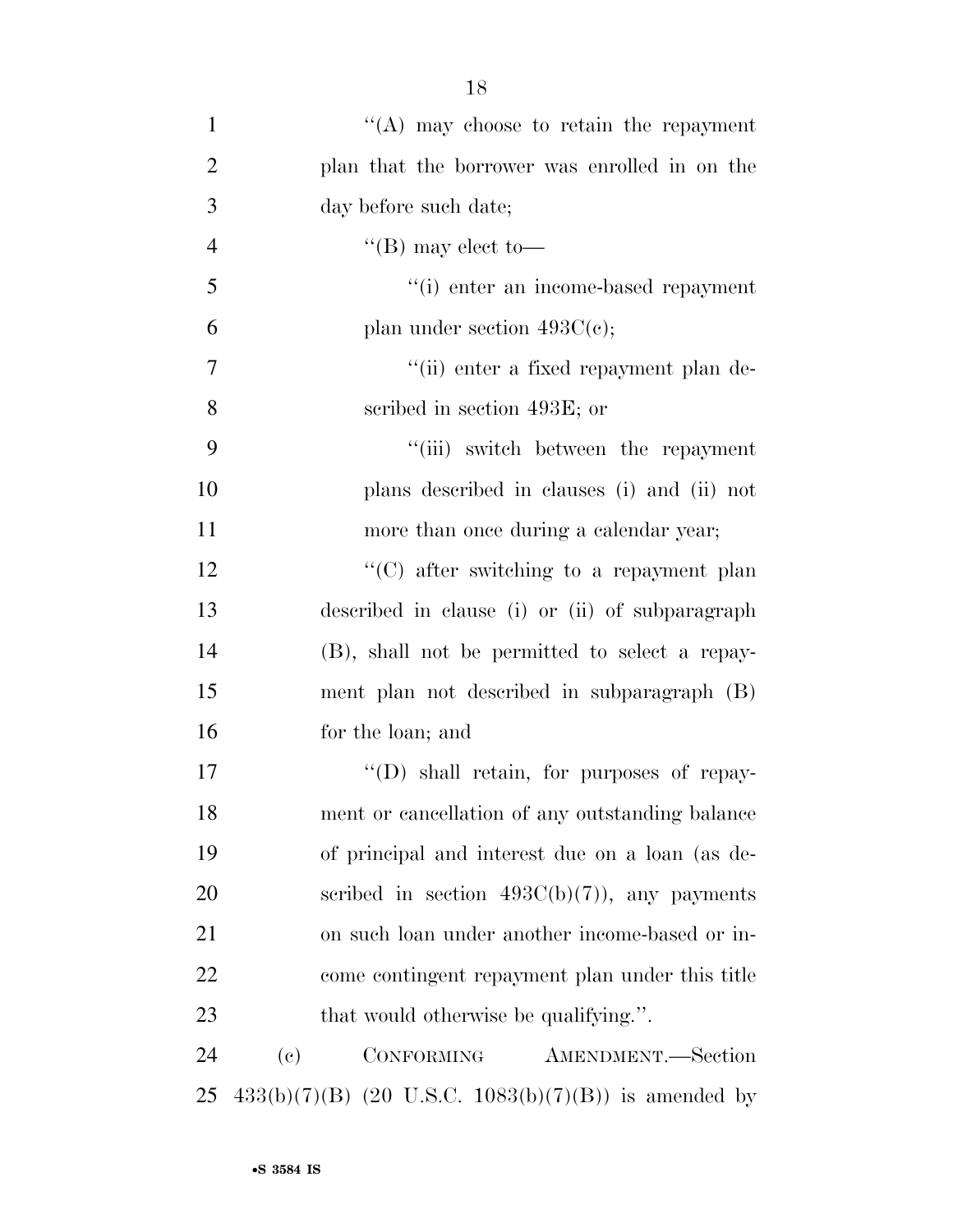striking ''on a standard repayment plan'' and inserting '', in the case of a borrower who has not selected a repayment plan, on the repayment plan designated under subpara-4 graph (B) of section  $428(b)(9)$ ".

## **SEC. 104. PROVIDING INCENTIVES TO SWITCH INTO SIM-PLIFIED REPAYMENT PLANS.**

 (a) ENABLING CONSOLIDATION IN ORDER TO SIM-8 PLIFY REPAYMENT.—Section  $455(g)$   $(20 \text{ U.S.C.})$ 9 1087e $(g)$ ) is amended—

 (1) by striking ''LOANS.—'' and all that follows through ''A borrower of'' and inserting the following: ''LOANS.—

13  $\frac{1}{2}$  (1) In GENERAL.—A borrower of";

(2) by striking the second sentence; and

(3) by adding at the end the following:

16 "(2) ELIGIBILITY.—To be eligible for a Federal Direct Consolidation Loan under this part, a bor- rower shall meet the eligibility criteria set forth in section 428C(a)(3), except that, notwithstanding 20 section  $428C(a)(3)(B)$ , a borrower may obtain a Federal Direct Consolidation Loan if the borrower— 22 ''(A) obtains the Federal Direct Consolida-23 tion Loan for the purpose of—

24  $\gamma$  (i) selecting the income-based repay-ment plan under section 493C(c) or fixed-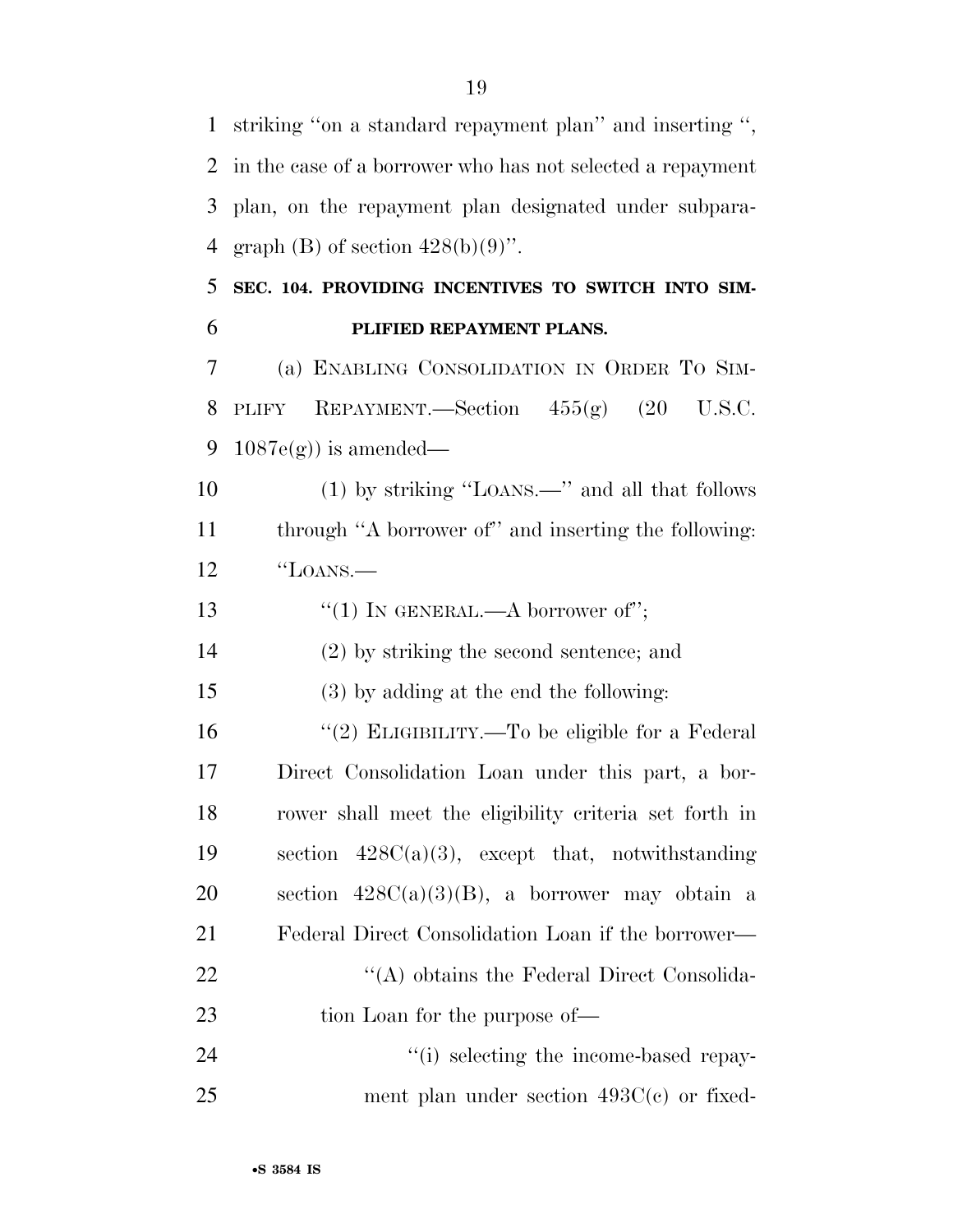| $\mathbf{1}$   | income repayment plan under section                          |
|----------------|--------------------------------------------------------------|
| $\overline{2}$ | $495E$ ; or                                                  |
| 3              | "(ii) in the case of a borrower with $1$                     |
| $\overline{4}$ | or more loans under part B, participating                    |
| 5              | in the pause payment process under sec-                      |
| 6              | tion 460B; and                                               |
| 7              | $\lq\lq$ meets the requirements of section                   |
| 8              | $428C(a)(3)(A)$ .".                                          |
| 9              | INCENTIVES FOR SIMPLIFIED REPAYMENT<br>(b)                   |
| 10             | PLANS.—Part G of title IV (20 U.S.C. 1088 et seq.), as       |
| 11             | amended by section 102, is further amended by adding         |
| 12             | at the end the following:                                    |
| 13             | "SEC. 493F. INCENTIVES FOR SIMPLIFIED REPAYMENT              |
| 14             | PLANS.                                                       |
| 15             | "(a) IN GENERAL.—To facilitate the transition of             |
| 16             | borrowers to simplified repayment plan options, the Sec-     |
| 17             | retary shall reduce the interest rate applicable under sec-  |
| 18             | tion $455(b)$ or $427A$ to a loan under part B or D held     |
| 19             | by a borrower as of July 1, 2019 by 100 basis points (or     |
| 20             | the equivalent), if the borrower of the loan, after the date |
| 21             | of enactment of the Affordable Loans for Any Student         |
| 22             | $Act$ —                                                      |
| 23             |                                                              |

 in subparagraphs (A) through (E) of section 455(d)(1) for such loan to an income-based repay-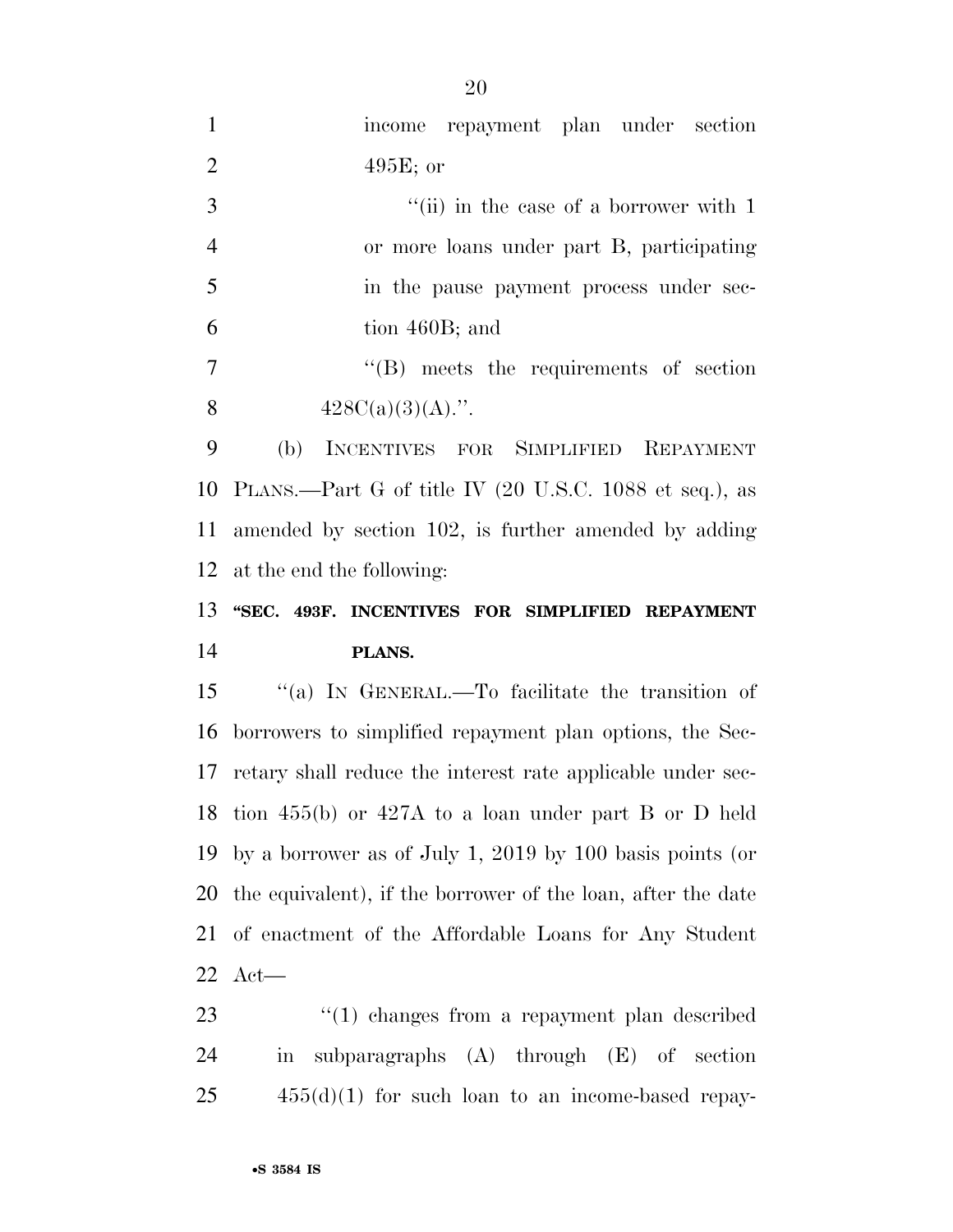| $\mathbf{1}$   | ment plan under section $493C(c)$ or a fixed repay-        |
|----------------|------------------------------------------------------------|
| $\overline{2}$ | ment plan under section 493E; or                           |
| 3              | $(2)$ consolidates 1 or more loans under this              |
| $\overline{4}$ | title, or described in section $428C(a)(4)$ , that were    |
| 5              | under a repayment plan described in subparagraphs          |
| 6              | (A) through $(E)$ of section $455(d)(1)$ , or clauses (i)  |
| 7              | through (v) of section $428(b)(9)$ , into a Federal Di-    |
| 8              | rect Consolidation Loan and selects an income-based        |
| 9              | repayment plan under section $493C(c)$ or a fixed re-      |
| 10             | payment plan under section 493E for the loan.              |
| 11             | "(b) LIMITATION.—The interest rate for a loan eligi-       |
| 12             | ble for the incentive under subsection (a) may be reduced  |
| 13             | only once under this section.                              |
| 14             | "(c) REGULATIONS.—The Secretary shall promulgate           |
| 15             | rules carrying out the incentive program established under |
| 16             | this section.".                                            |
| 17             | SEC. 105. AUTOMATIC RECERTIFICATION OF INCOME.             |
| 18             | (a) INCOME-BASED REPAYMENT.—Section 493C of                |
| 19             | the Higher Education Act of 1965 (20 U.S.C. 1098e) is      |
| 20             | amended by adding at the end the following:                |
| 21             | "(f) ELIGIBILITY DETERMINATIONS AND AUTOMATIC              |
| 22             | RECERTIFICATION.                                           |
| 23             | "(1) IN GENERAL.—Beginning as soon as the                  |
| 24             | Secretary determines practicable after the Secretary       |
| 25             | finalizes the procedures under section 107 of the Af-      |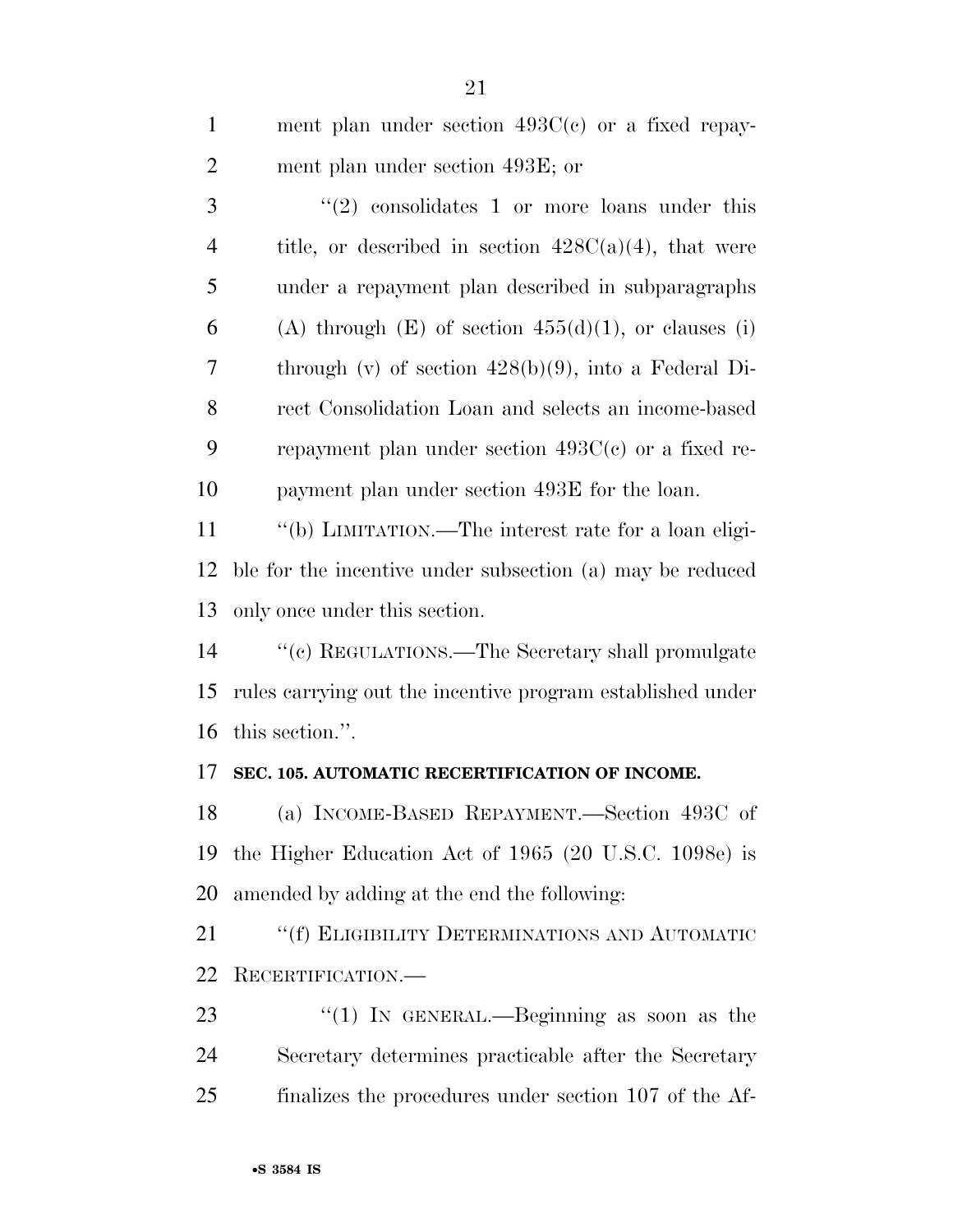fordable Loans for Any Student Act, the Secretary shall establish and implement, with respect to any borrower described in paragraph (2), procedures to—

 ''(A) obtain (for each year of repayment and without further action by the borrower) such information as is reasonably necessary re- garding the income of such borrower (and the borrower's spouse, if applicable), for the pur- pose of determining the repayment obligation of 11 the borrower for such year, including informa- tion with respect to the borrower's family size in accordance with the procedures under such section 107, subject to subparagraph (B);

15 "(B) allow the borrower, at any time, to opt out of subparagraph (A) and prevent the Secretary from obtaining information under such subparagraph without further action by the borrower;

 $\langle ^{\prime}(C) \rangle$  provide the borrower with an oppor-21 tunity to update the information obtained under subparagraph (A) before the determination of the annual repayment obligation of the bor-rower; and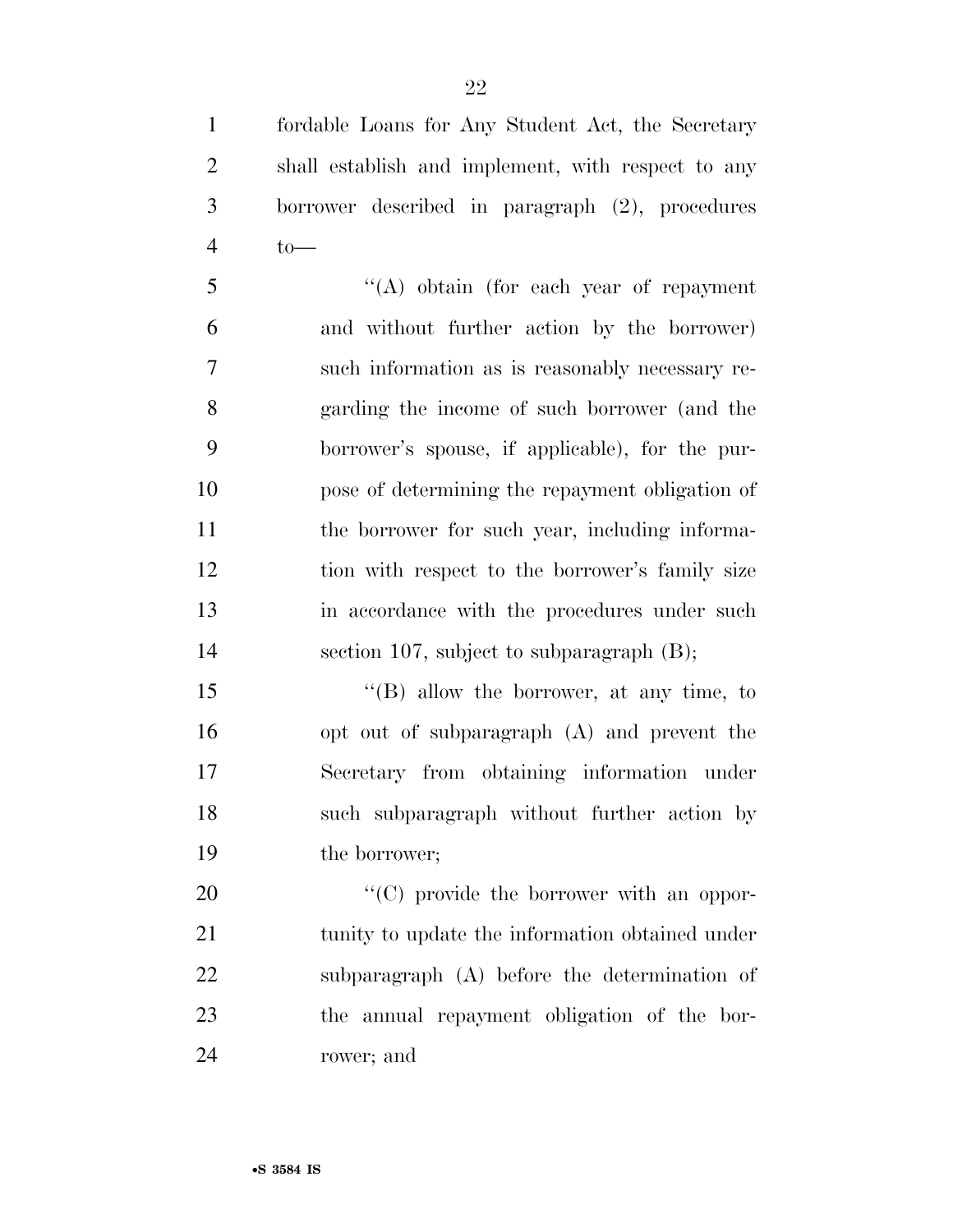| $\mathbf{1}$   | $\lq\lq$ (D) in the case of a borrower for whom   |
|----------------|---------------------------------------------------|
| $\overline{2}$ | adjusted gross income is unavailable (except as   |
| 3              | provided in paragraph $(2)(B)$ , ensure that the  |
| $\overline{4}$ | borrower will not be required to provide the      |
| 5              | Secretary with other documentation of income      |
| 6              | and provide the borrower with a calculated        |
| 7              | monthly payment of \$0.                           |
| 8              | $``(2)$ APPLICABILITY.—                           |
| 9              | "(A) IN GENERAL.—Paragraph $(1)$ shall            |
| 10             | apply to each borrower of a loan made under       |
| 11             | this part who, on or after the date on which the  |
| 12             | Secretary establishes procedures under such       |
| 13             | paragraph—                                        |
| 14             | $``(i)$ selects, or for whom the Secretary        |
| 15             | selected under subparagraphs $(C)$ or $(D)$       |
| 16             | of paragraph $(8)$ , or paragraph $(9)$ , of sub- |
| 17             | section (d), or section $428(m)(1)$ , an in-      |
| 18             | come-based repayment plan; or                     |
| 19             | "(ii) recertifies income and family size          |
| 20             | under such plan.                                  |
| 21             | "(B) ELIGIBILITY EXCEPTION.—A bor-                |
| 22             | rower for whom adjusted gross income is un-       |
| 23             | available because the borrower has been granted   |
| 24             | an extension on filing the borrower's income      |
| 25             | taxes or is undergoing an audit or examination    |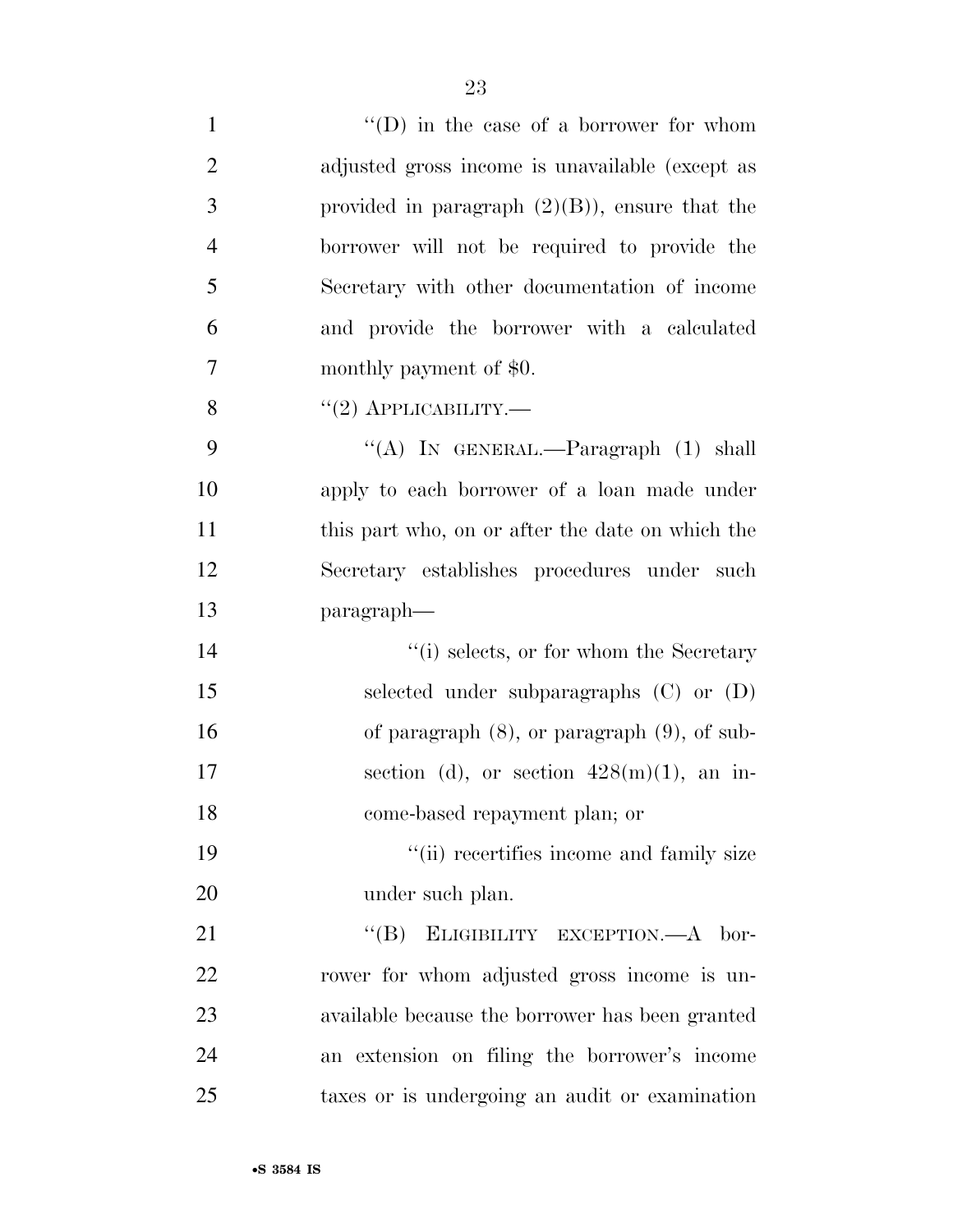by the Internal Revenue Service shall not auto- matically be eligible for the calculated monthly payment of \$0 in accordance with paragraph (1)(D) during such period. When the extension, audit, or examination is completed, the Sec- retary shall resume consideration of the bor- rower for automatic recertification under the procedures described in paragraph (1), includ- ing subparagraph (D) of such paragraph (if ap-plicable).

11 "(3) AVAILABILITY OF RETURNS AND RETURN INFORMATION.—Returns and return information (as defined in section 6103 of the Internal Revenue Code of 1986) may be obtained under paragraph (1)(A) only to the extent authorized by section 6103(l)(13) of such Code.''.

 (b) INCOME-CONTINGENT REPAYMENT.—Section 455(e) of the Higher Education Act of 1965 (20 U.S.C. 1087e(e)) is amended—

 (1) in paragraph (3), by inserting '', consistent with the procedures established under paragraph 22  $(8)(B)(iv)$  before the period at the end; and

(2) by adding at the end the following:

24 "(8) AUTOMATIC RECERTIFICATION.—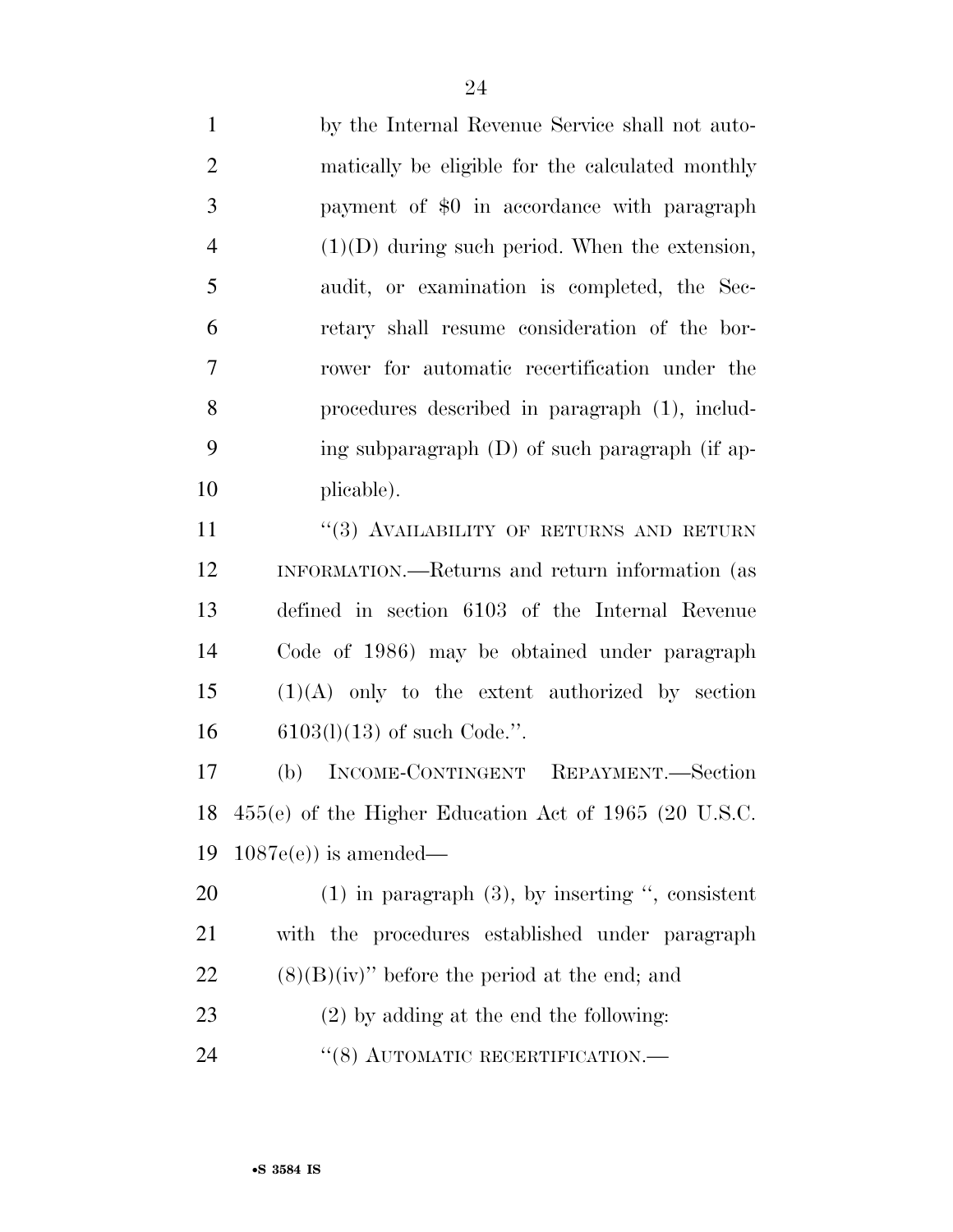| $\mathbf{1}$   | "(A) IN GENERAL.—Beginning as soon as            |
|----------------|--------------------------------------------------|
| $\overline{2}$ | the Secretary determines practicable after the   |
| 3              | Secretary finalizes the procedures under section |
| $\overline{4}$ | 107 of the Affordable Loans for Any Student      |
| 5              | Act, the Secretary shall establish and imple-    |
| 6              | ment procedures that allow the automatic recer-  |
| $\tau$         | tification of income with respect to borrowers   |
| 8              | described in subparagraph (B). Such proce-       |
| 9              | dures shall, to the extent practicable, be the   |
| 10             | same procedures described in section $493C(f)$ . |
| 11             | "(B) APPLICABILITY.—Subparagraph (A)             |
| 12             | shall apply to each borrower of a loan made      |
| 13             | under this part—                                 |
| 14             | "(i) who, on or after the date on                |
| 15             | which the Secretary establishes procedures       |
| 16             | under such subparagraph, recertifies in-         |
| 17             | come and family size under such plan; or         |
| 18             | "(ii) for whom the Secretary selected            |
| 19             | income-contingent repayment plan<br>an           |
| 20             | under section $428(m)(1)$ .                      |
| 21             | "(C) AVAILABILITY OF RETURNS AND RE-             |
| 22             | TURN INFORMATION.—Returns and return in-         |
| 23             | formation (as defined in section 6103 of the In- |
| 24             | ternal Revenue Code of 1986) may be obtained     |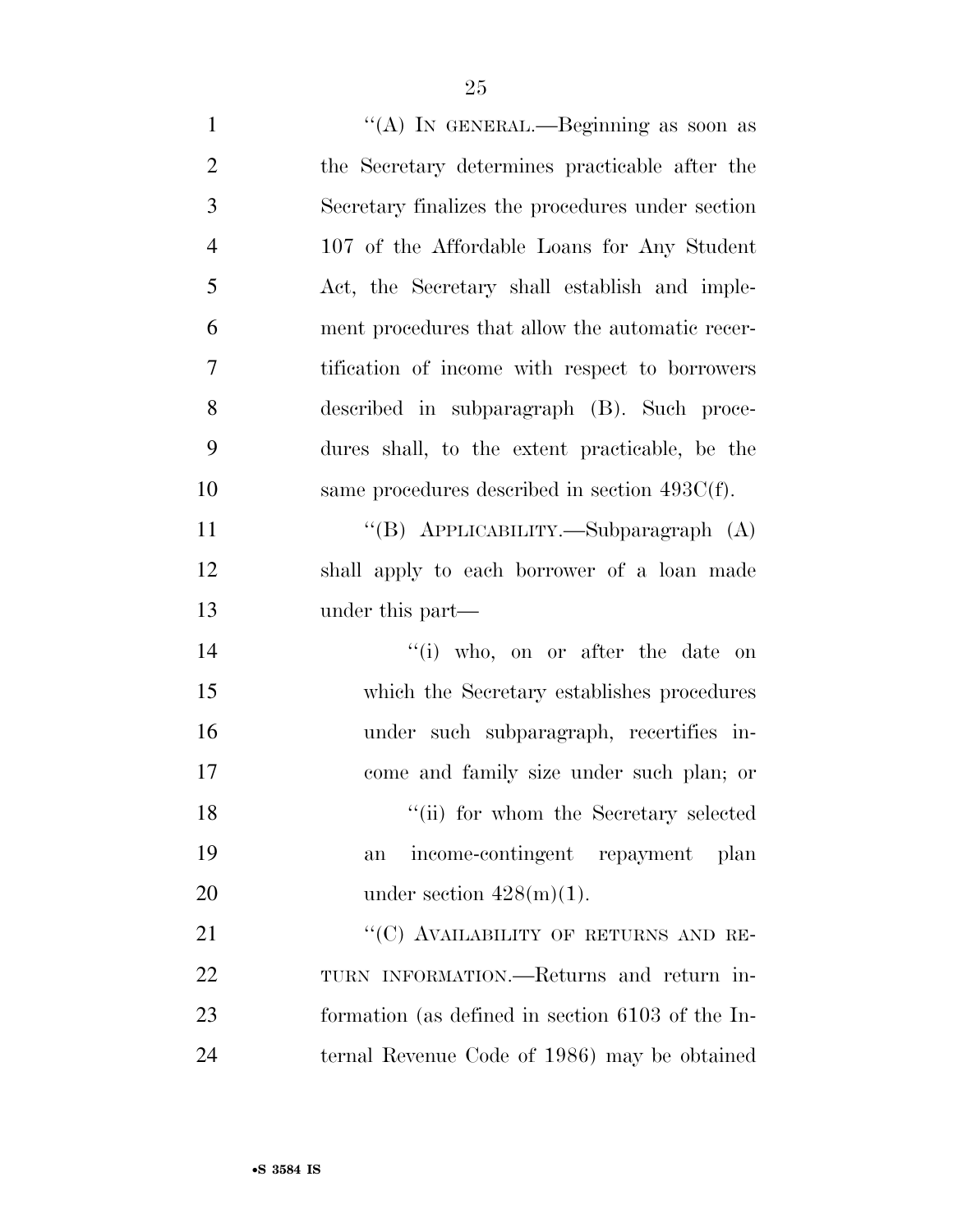| $\mathbf{1}$   | under subparagraph $(A)$ only to the extent au-         |
|----------------|---------------------------------------------------------|
| $\overline{2}$ | thorized by section $6103(1)(13)$ of such Code.         |
| 3              | "(D) OTHER REQUIREMENTS.—The proce-                     |
| $\overline{4}$ | dures established by the Secretary under this           |
| 5              | paragraph shall be consistent with the require-         |
| 6              | ments of paragraphs $(1)$ through $(7)$ , except as     |
| 7              | otherwise provided in this paragraph.".                 |
| 8              | SEC. 106. DISCLOSURE OF TAX RETURN INFORMATION TO       |
| 9              | CARRY OUT CERTAIN HIGHER EDUCATION                      |
| 10             | <b>LOAN PROGRAMS.</b>                                   |
| 11             | (a) IN GENERAL.—Paragraph $(13)$ of section $6103(l)$   |
| 12             | of the Internal Revenue Code of 1986 is amended to read |
| 13             | as follows:                                             |
| 14             | "(13) DISCLOSURE OF RETURNS AND RETURN                  |
| 15             | INFORMATION FOR PURPOSES OF STUDENT LOAN                |
| 16             | ADMINISTRATION.-                                        |
| 17             | "(A) IN GENERAL.—The Secretary, subject                 |
| 18             | to such requirements and conditions as the Sec-         |
| 19             | retary may prescribe, shall upon written request        |
| 20             | from the Secretary of Education disclose to offi-       |
| 21             | cers and employees of the Department of Edu-            |
| 22             | cation returns and return information with re-          |
| 23             | spect to a taxpayer who has received an appli-          |
| 24             | cable student loan.                                     |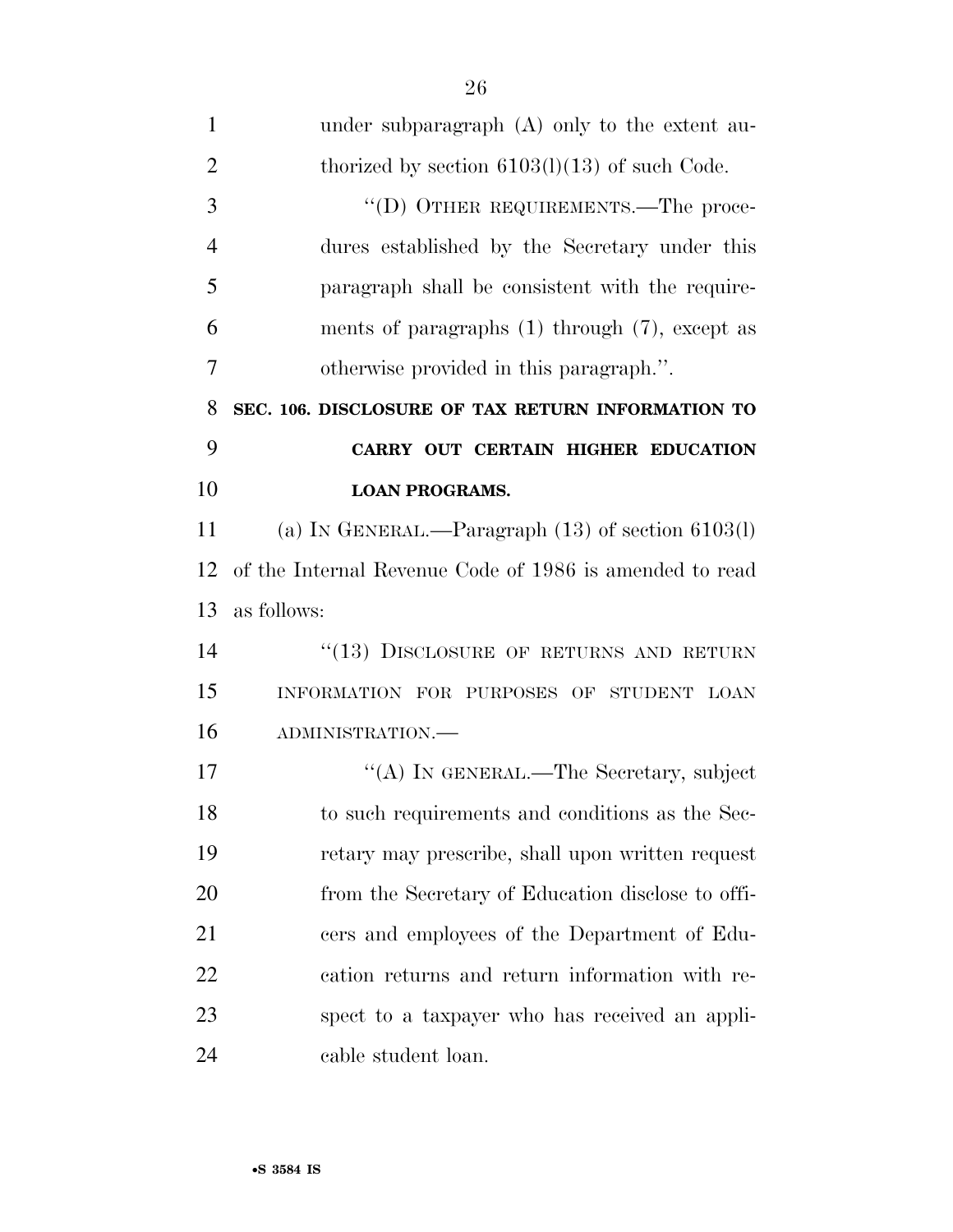| $\mathbf{1}$   | "(B) RESTRICTION ON USE OF DISCLOSED            |
|----------------|-------------------------------------------------|
| $\overline{2}$ | INFORMATION.—Return information disclosed       |
| 3              | under subparagraph (A) may be used by offi-     |
| $\overline{4}$ | cers and employees of the Department of Edu-    |
| 5              | cation only for the purposes of, and to the ex- |
| 6              | tent necessary for purposes of—                 |
| 7              | "(i) establishing the appropriate in-           |
| 8              | come-contingent repayment amount in con-        |
| 9              | nection with an applicable student loan;        |
| 10             | "(ii) establishing the appropriate re-          |
| 11             | payment amount under an applicable in-          |
| 12             | come-driven repayment plan in connection        |
| 13             | with an applicable student loan for—            |
| 14             | "(I) borrowers who have selected                |
| 15             | such a plan; and                                |
| 16             | $\lq\lq$ (II) in the case of any recertifi-     |
| 17             | cation under section $455(e)(8)$ or             |
| 18             | $493C(f)(1)(A)$ of the Higher Edu-              |
| 19             | cation Act of $1965$ $(20 \text{ U.S.C.})$      |
| 20             | $1087e(e); 1098e(f)),$ borrowers who            |
| 21             | are enrolled in such a plan;                    |
| 22             | "(iii) in the case of borrowers who are         |
| 23             | at least 60 days delinquent on an applica-      |
| 24             | ble student loan—                               |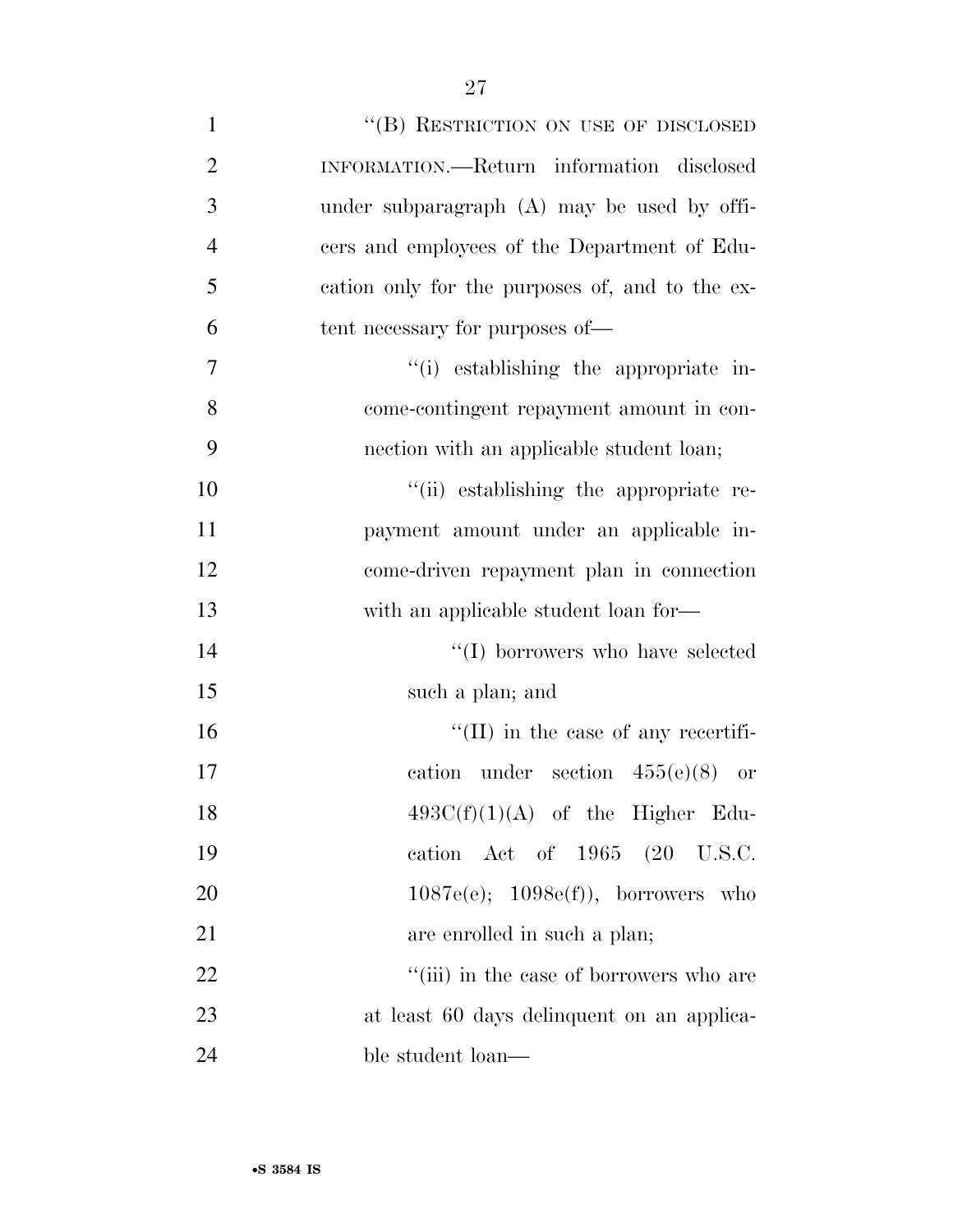| $\mathbf{1}$   | "(I) providing notice of eligibility"           |
|----------------|-------------------------------------------------|
| $\mathbf{2}$   | for an income-based repayment plan              |
| $\overline{3}$ | pursuant to section $455(d)(9)(B)$ of           |
| $\overline{4}$ | the Higher Education Act of $1965(20)$          |
| 5              | U.S.C. $1087e(d)$ ; and                         |
| 6              | "(II) automatic enrollment in an                |
| 7              | income-based repayment plan after               |
| 8              | such borrowers are at least 120 days            |
| 9              | delinquent on such a loan pursuant to           |
| 10             | section $455(d)(9)(C)$ of such Act $(20)$       |
| 11             | U.S.C. $1087e(d)(8)(C)$ ; and                   |
| 12             | "(iv) in the case of borrowers who are          |
| 13             | rehabilitating defaulted loans, providing       |
| 14             | notice of eligibility for an income-based re-   |
| 15             | payment plan and automatic enrollment in        |
| 16             | such a plan pursuant to section $455(d)(10)$    |
| 17             | of the Higher Education Act of 1965 (20         |
| 18             | U.S.C. 1087e(d)).                               |
| 19             | "(C) DISCLOSURE TO CERTAIN CONTRAC-             |
| 20             | TORS.—Officers and employees of the Depart-     |
| 21             | ment of Education may disclose the information  |
| 22             | described in subparagraph (A) to persons        |
| 23             | awarded contracts by the Secretary of Edu-      |
| 24             | cation under section 456 of the Higher Edu-     |
| 25             | cation Act of 1965 (20 U.S.C. 1087f) to the ex- |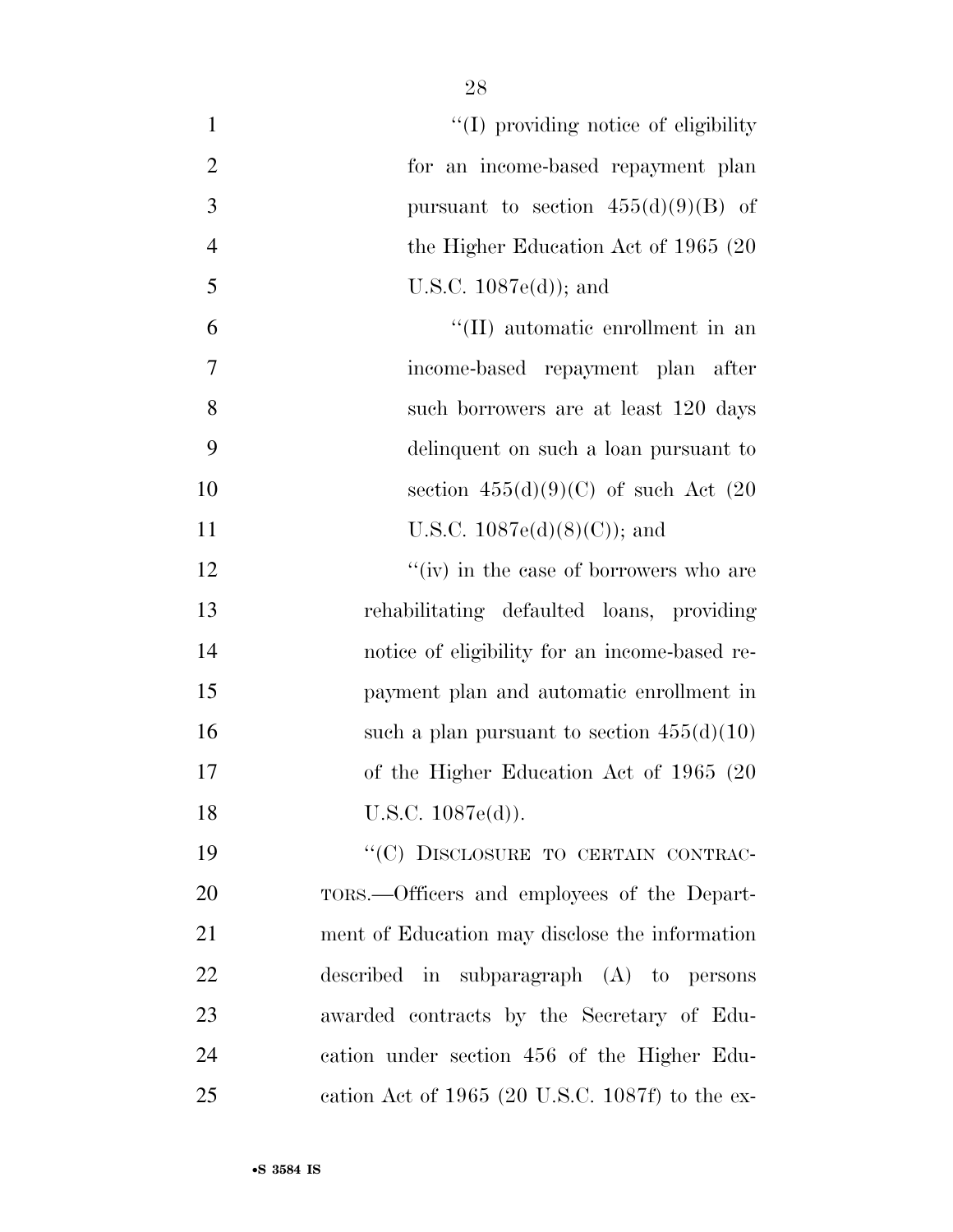| $\mathbf{1}$   | tent necessary for the purposes described in                  |
|----------------|---------------------------------------------------------------|
| $\overline{2}$ | subparagraph $(B)$ .                                          |
| 3              | "(D) SPOUSAL INFORMATION FOR MAR-                             |
| $\overline{4}$ | <b>INDIVIDUALS</b><br><b>RIED</b><br>FILING SEPARATE<br>$RE-$ |
| 5              | TURNS.—For purposes of this paragraph, in the                 |
| 6              | case of a married individual filing a separate re-            |
| 7              | turn, the term 'taxpayer' includes the spouse of              |
| 8              | that individual if the Secretary of Education re-             |
| 9              | quests information from the spouse of that indi-              |
| 10             | vidual.                                                       |
| 11             | "(E) APPLICABLE STUDENT LOAN.—                                |
| 12             | "(i) IN GENERAL.—For purposes of                              |
| 13             | this paragraph, the term 'applicable stu-                     |
| 14             | dent loan' means-                                             |
| 15             | $\lq\lq$ (I) any loan which is made, in-                      |
| 16             | sured, or guaranteed under a program                          |
| 17             | authorized under part B or D of title                         |
| 18             | IV of the Higher Education Act of                             |
| 19             | 1965 (20 U.S.C. 1071 et seq.; 1087a                           |
| 20             | et seq.); and                                                 |
| 21             | $\lq\lq$ (II) any loan which is made                          |
| 22             | under part $E$ of such title IV $(20)$                        |
| 23             | U.S.C. 1087aa et seq.) which is in de-                        |
| 24             | fault and has been assigned to the                            |
| 25             | Department of Education.                                      |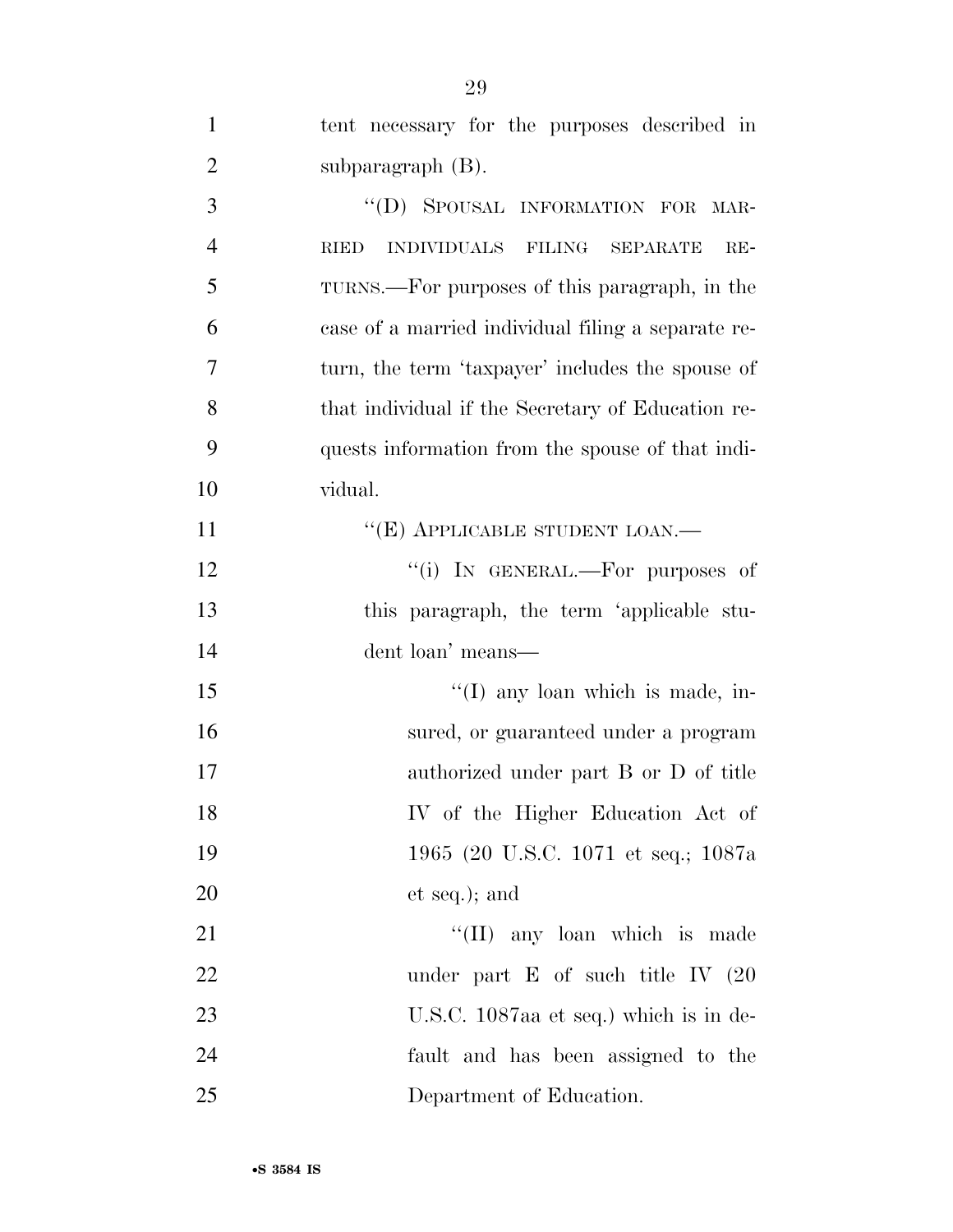| $\mathbf{1}$   | "(ii) EXCEPTION.—For purposes of                             |
|----------------|--------------------------------------------------------------|
| $\overline{2}$ | subparagraph $(B)(iv)$ , the term 'applicable                |
| 3              | student loan' shall not include any loan                     |
| $\overline{4}$ | made, insured, or guaranteed under part B                    |
| 5              | of title IV of the Higher Education Act of                   |
| 6              | 1965 (20 U.S.C. 1071 et seq.) unless such                    |
| 7              | loan is in default and has been assigned to                  |
| 8              | the Department of Education.                                 |
| 9              | "(F) INCOME-DRIVEN REPAYMENT PLAN                            |
| 10             | AND INCOME-BASED REPAYMENT PLAN.—For                         |
| 11             | purposes of this paragraph—                                  |
| 12             | "(i) the term 'income-based repay-                           |
| 13             | ment plan' means an income-based repay-                      |
| 14             | ment plan described in section 493C of                       |
| 15             | such Act (20 U.S.C. 1098e); and                              |
| 16             | "(ii) the term 'income-driven repay-                         |
| 17             | ment plan' means—                                            |
| 18             | "(I) an income-contingent repay-                             |
| 19             | ment plan described in section                               |
| 20             | $455(d)(1)(E)$ of the Higher Education                       |
| 21             | 1965 (20)<br>U.S.C.<br>$\operatorname{Act}$<br><sub>of</sub> |
| 22             | $1087e(d)(1)(E)$ ; or                                        |
| 23             | "(II) an income-based repayment                              |
| 24             | plan.".                                                      |
| 25             | (b) CONFORMING AMENDMENTS.-                                  |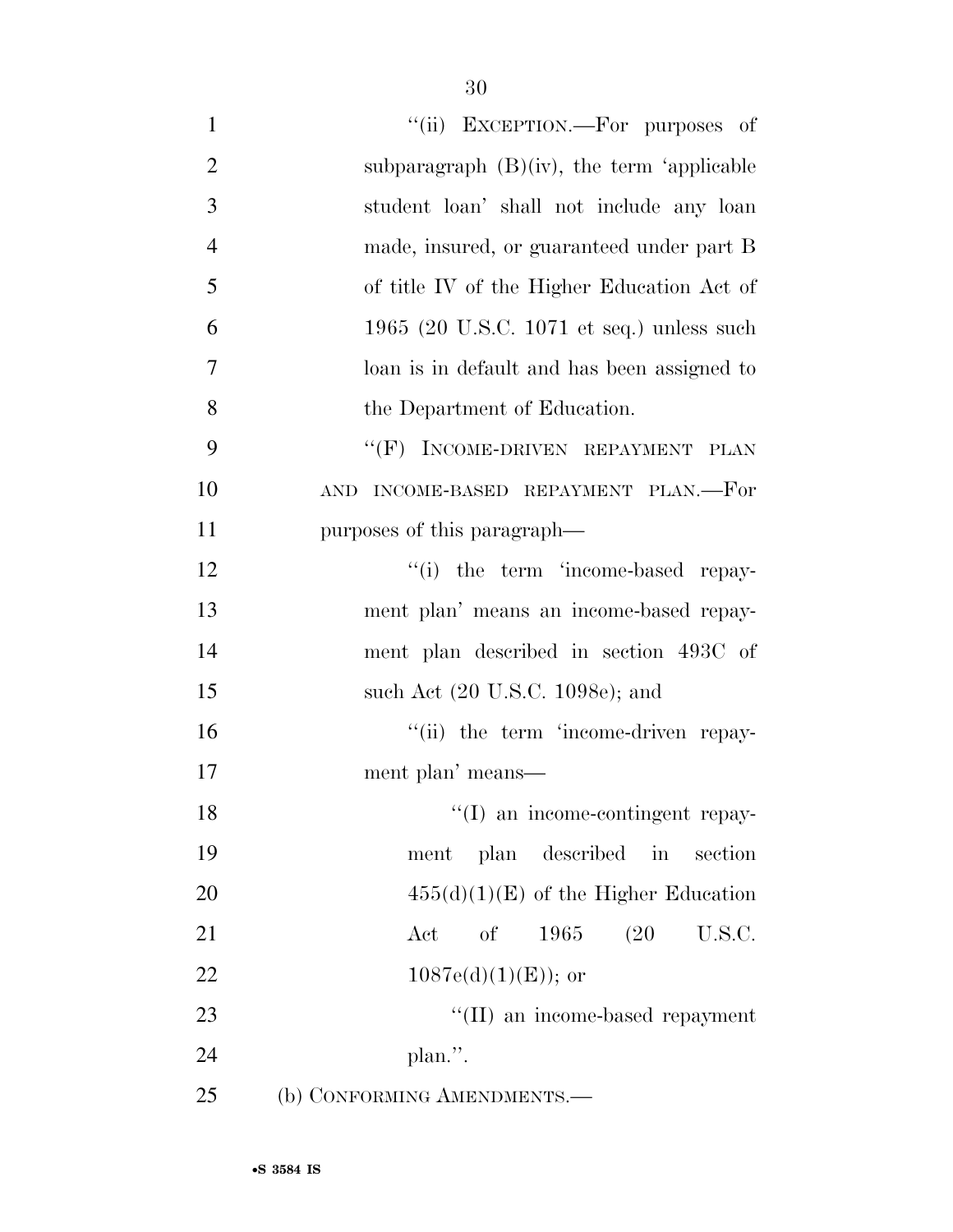1 (1) Section  $6103(a)(3)$  of such Code is amended 2 by inserting " $(13)$ ," after " $(12)$ ,". 3 (2) Section  $6103(p)(4)$  of such Code is amend- ed— 5 (A) by inserting " $(13)$ ," after " $(l)(10)$ ," each place it occurs; and 7 (B) by inserting  $(13)$ ," after  $(10)$ ," in 8 the third sentence thereof. (c) EFFECTIVE DATE.—The amendments made by this section shall apply to disclosures made after the date of enactment of this Act. **SEC. 107. STUDY AND PROCEDURES ON DETERMINING FAM- ILY SIZE.**  (a) IN GENERAL.—The Secretary of Education, act- ing jointly with the Secretary of the Treasury, shall— (1) not later than 1 year after the date of en- actment of this Act, publish, in the Federal Register, notice of the Secretary's intent to conduct a study on the effect of using data from the Internal Rev- enue Service such as personal exemptions, filing sta- tus, or child tax credits, as proxies for family size 22 in an income-driven repayment plan, and invite pub-23 lie comment regarding the study; (2) after reviewing any public comments pro-vided under paragraph (1), conduct the study and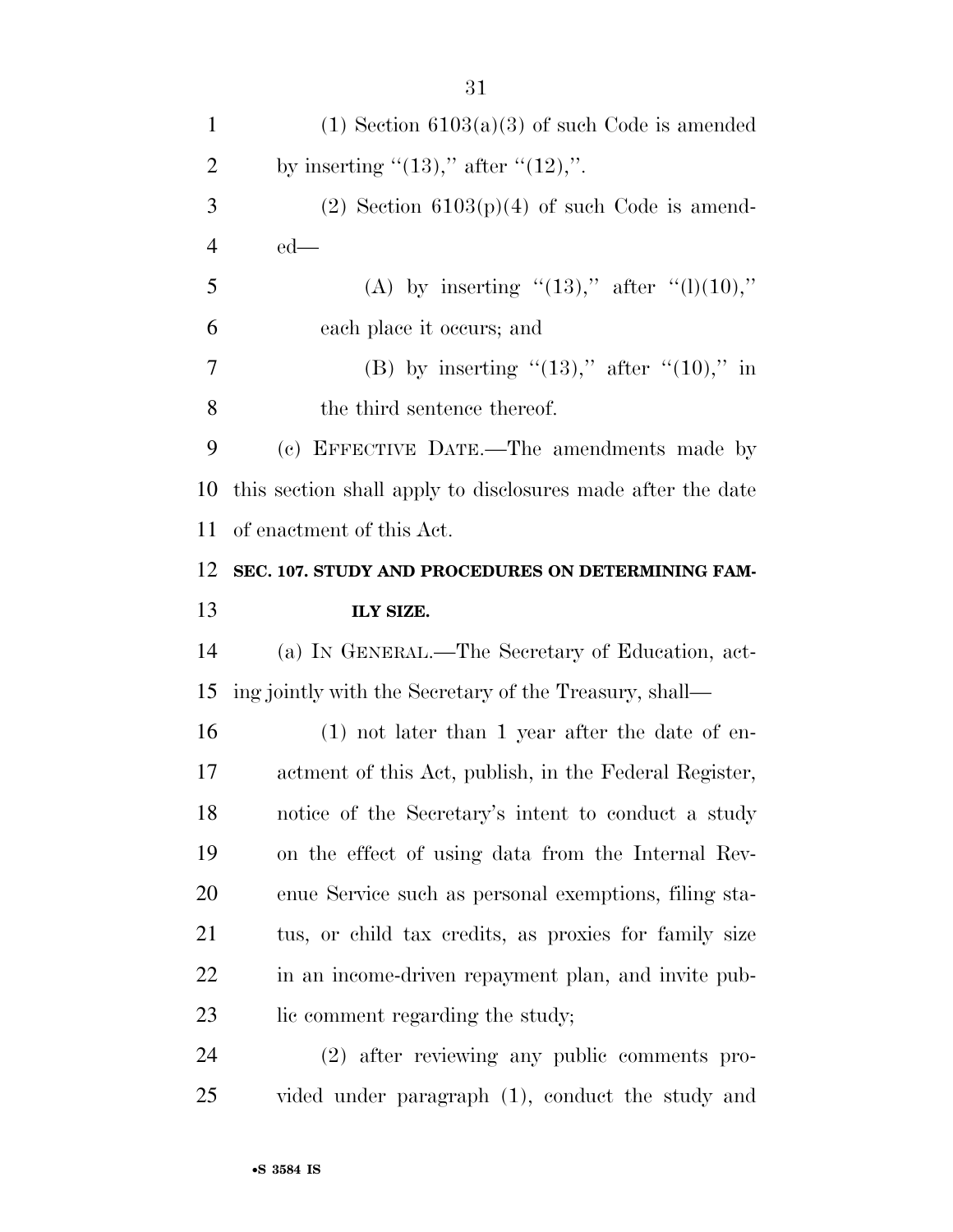publish the results of the study in the Federal Reg-ister;

 (3) use the results of the study conducted under paragraph (1) to develop procedures for determining family size for the automatic recertification of in- come for an income-driven repayment plan in a man- ner that minimizes burdens and unintended harm to borrowers;

 (4) publish the procedures developed under paragraph (3) in the Federal Register; and

 (5) after a notice and comment period on such procedures, use such comments to finalize the proce-dures.

 (b) SPECIFICATIONS.—The study conducted under subsection (a) shall—

 (1) be completed, with the results published 17 pursuant to subsection  $(a)(2)$ , not later than 3 years after the date of enactment of this Act;

 (2) determine how closely personal exemptions, filing status, or child tax credits match the family size that borrowers report on their income-driven re-payment plan request form;

 (3) compare the borrower's actual monthly pay-ment amount with the monthly payment amount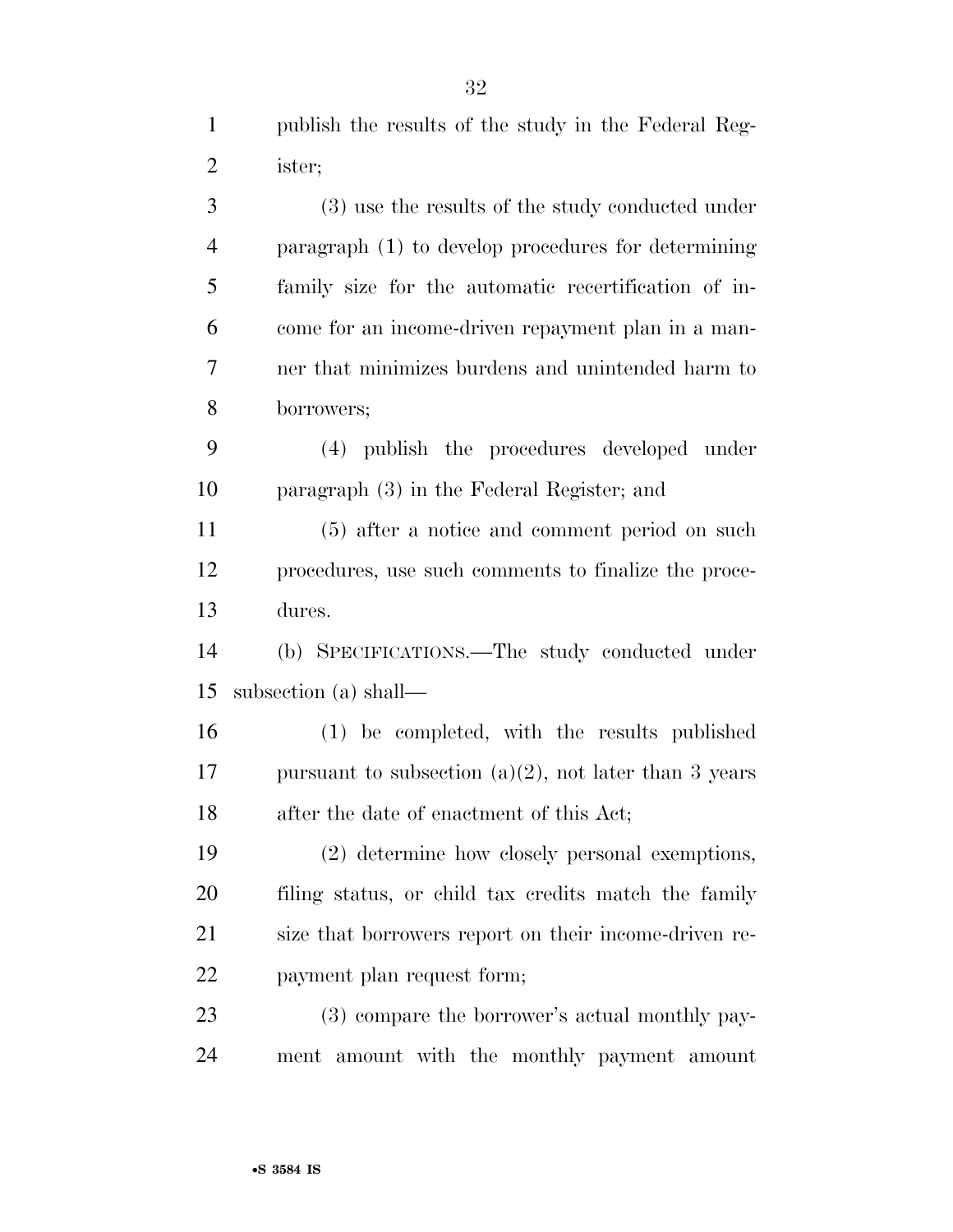borrowers would have using family size information derived from tax returns; (4) include data from tax year 2018 or later tax years; and (5) use data from more than one year, where possible, to analyze how much family size changes over time. (c) DEFINITION.—The term ''income-driven repay- ment plan'' has the meaning given the term in section  $6103(l)(13)(F)$  of the Internal Revenue Code of 1986, as amended by section 106. **TITLE II—ENDING INTEREST CAPITALIZATION AND ORIGI- NATION FEES SEC. 201. ENDING INTEREST CAPITALIZATION FOR FED- ERAL DIRECT LOANS.**  (a) IN GENERAL.—Section 455 (20 U.S.C. 1087e) is amended—  $(1)$  in subsection  $(b)$ — (A) in the subsection heading, by inserting 21 "AND PRACTICES" after "RATE"; and (B) by adding at the end the following: 23 "(11) INTEREST PRACTICES.— 24 "(A) In GENERAL.—Beginning on the ef-fective date of the Affordable Loans for Any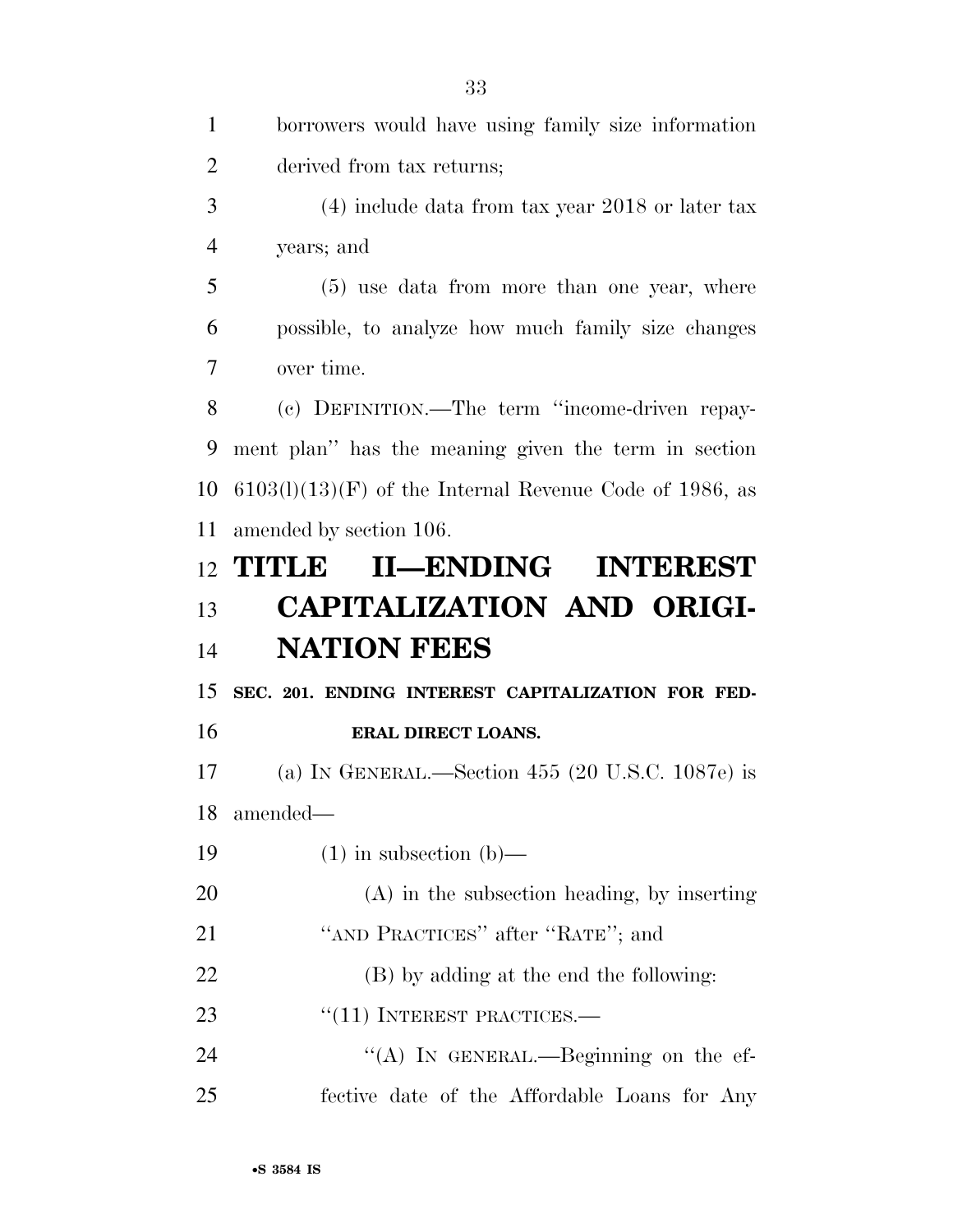Student Act, interest on a loan made under this part shall accrue and be added to the balance of interest due on the loan, but shall not be capitalized. 5 "(B) NO CAPITALIZATION OF INTEREST DURING IN-SCHOOL OR GRACE PERIODS.— 7 "(i) In GENERAL.—Beginning on the effective date of the Affordable Loans for Any Student Act, interest on loans made under this part for which payments of principal are not required during the in- school and grace periods or for which pay- ments are deferred in accordance with sec-14 tions  $427(a)(2)(C)$  and  $428(b)(1)(M)$  shall accrue and be added to the balance of in- terest due from the borrower when the loan enters repayment, but shall not be capitalized. ''(ii) NOTICE REQUIREMENT.—The Secretary shall adjust any forbearance no-21 tice required in accordance with section  $428(a)(3)(A)(iii)$  to reflect the availability of the pause payment process pursuant to

section 460B and the treatment of interest

25 under such section.";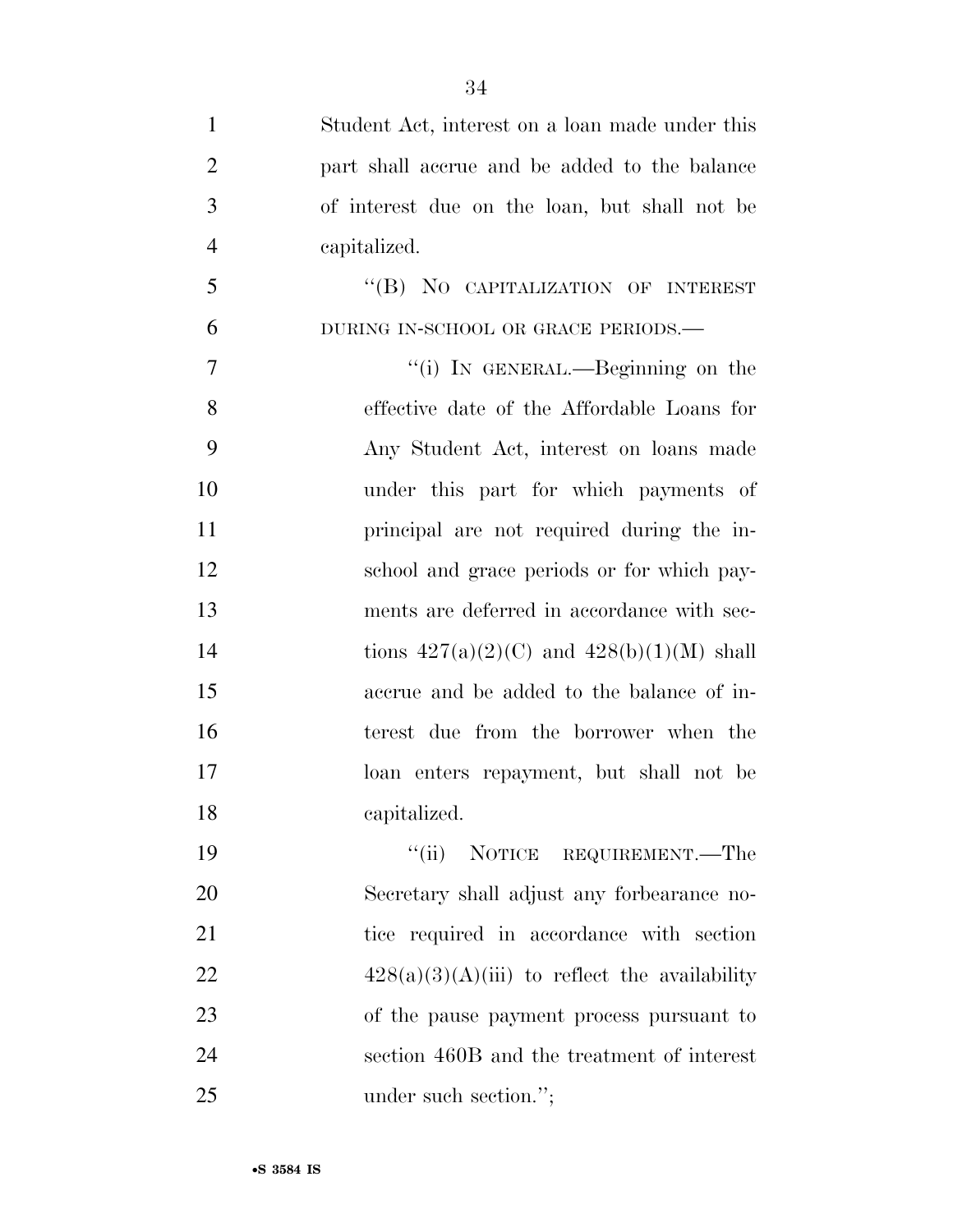| $(2)$ in subsection $(e)(5)$ — |  |
|--------------------------------|--|
|--------------------------------|--|

| $\overline{2}$ | $(A)$ by inserting "(which, beginning after           |
|----------------|-------------------------------------------------------|
| 3              | the effective date of the Affordable Loans for        |
| $\overline{4}$ | Any Student Act, shall not be capitalized)"           |
| 5              | after "accrued interest"; and                         |
| 6              | (B) by striking the second sentence; and              |
| 7              | $(3)$ in subsection $(q)(2)$ , by striking the second |
| 8              | sentence and inserting the following: "Such interest  |
| 9              | shall be paid or shall accrue but not be capitalized  |
| 10             | in accordance with subsection $(b)(11)(B)$ .".        |
| 11             | INCOME-BASED REPAYMENT PLANS.—Para-<br>(b)            |
| 12             | graph $(3)(B)$ of section $493C(b)$ $(20)$<br>U.S.C.  |
| 13             | $1098e(b)(3)(B)$ is amended to read as follows:       |
| 14             | $\lq\lq (B)(i)$ beginning on the effective date of    |
| 15             | the Affordable Loans for Any Student Act, for         |
| 16             | an eligible loan issued under part D or not oth-      |
| 17             | erwise described in clause (ii), shall not be cap-    |
| 18             | italized and shall be added to the balance of in-     |
| 19             | terest due for the loan; and                          |
| 20             | "(ii) for an eligible loan made, insured, or          |
| 21             | guaranteed under part B and held by a private         |
| <u>22</u>      | lender, shall be added to the principal amount        |
| 23             | and capitalized at the time the borrower—             |
| 24             | $\lq\lq$ (I) ends the election to make income-        |
| 25             | based repayment under this subsection; or             |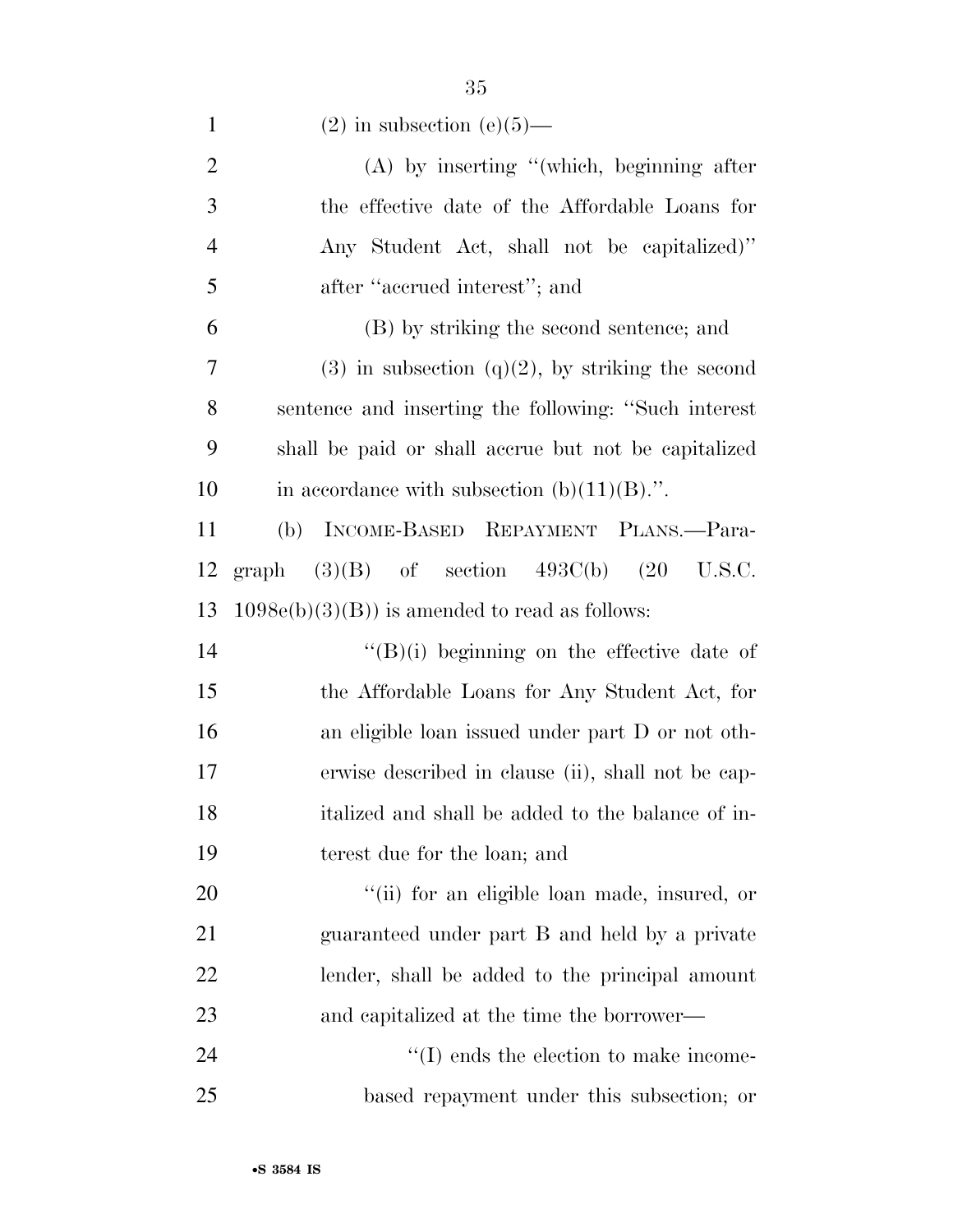| $\mathbf{1}$   | "(II) begins making payments of not                                |
|----------------|--------------------------------------------------------------------|
| $\overline{2}$ | less than the amount specified in para-                            |
| 3              | graph $(6)(A)$ ;".                                                 |
| $\overline{4}$ | SEC. 202. ELIMINATION OF ORIGINATION FEES FOR FED-                 |
| 5              | <b>ERAL DIRECT LOANS.</b>                                          |
| 6              | (a) REPEAL OF ORIGINATION FEES.—Subsection (c)                     |
| 7              | of section 455 (20 U.S.C. $1087e(c)$ ) is repealed.                |
| 8              | (b) EFFECTIVE DATE.—The amendment made by                          |
| 9              | subsection (a) shall apply with respect to loans made              |
| 10             | under part D of title IV of the Higher Education Act of            |
| 11             | 1965 (20 U.S.C. 1087a et seq.) for which the first dis-            |
| 12             | bursement of principal is made, or, in the case of a Fed-          |
| 13             | eral Direct Consolidation Loan, the application is received,       |
| 14             | on or after July 1, 2019.                                          |
|                | III-PROVIDING ASSIST-<br>15 TITLE                                  |
| 16             | ANCE IN SITUATIONS OF BOR-                                         |
| 17             | <b>ROWER DISTRESS</b>                                              |
|                | 18 SEC. 301. LIMITS ON SEIZING INCOME FOR DEBT RELATING            |
| 19             | TO DIRECT LOANS.                                                   |
| 20             | Part D of title IV $(20 \text{ U.S.C. } 1087a \text{ et seq.})$ is |
| 21             | amended by adding at the end the following:                        |
| 22             | "SEC. 460A. LIMITS ON SEIZING INCOME FOR DEBT RELAT-               |
| 23             | ING TO DIRECT LOANS.                                               |
| 24             | "(a) DEFINITIONS.—In this section—                                 |
|                |                                                                    |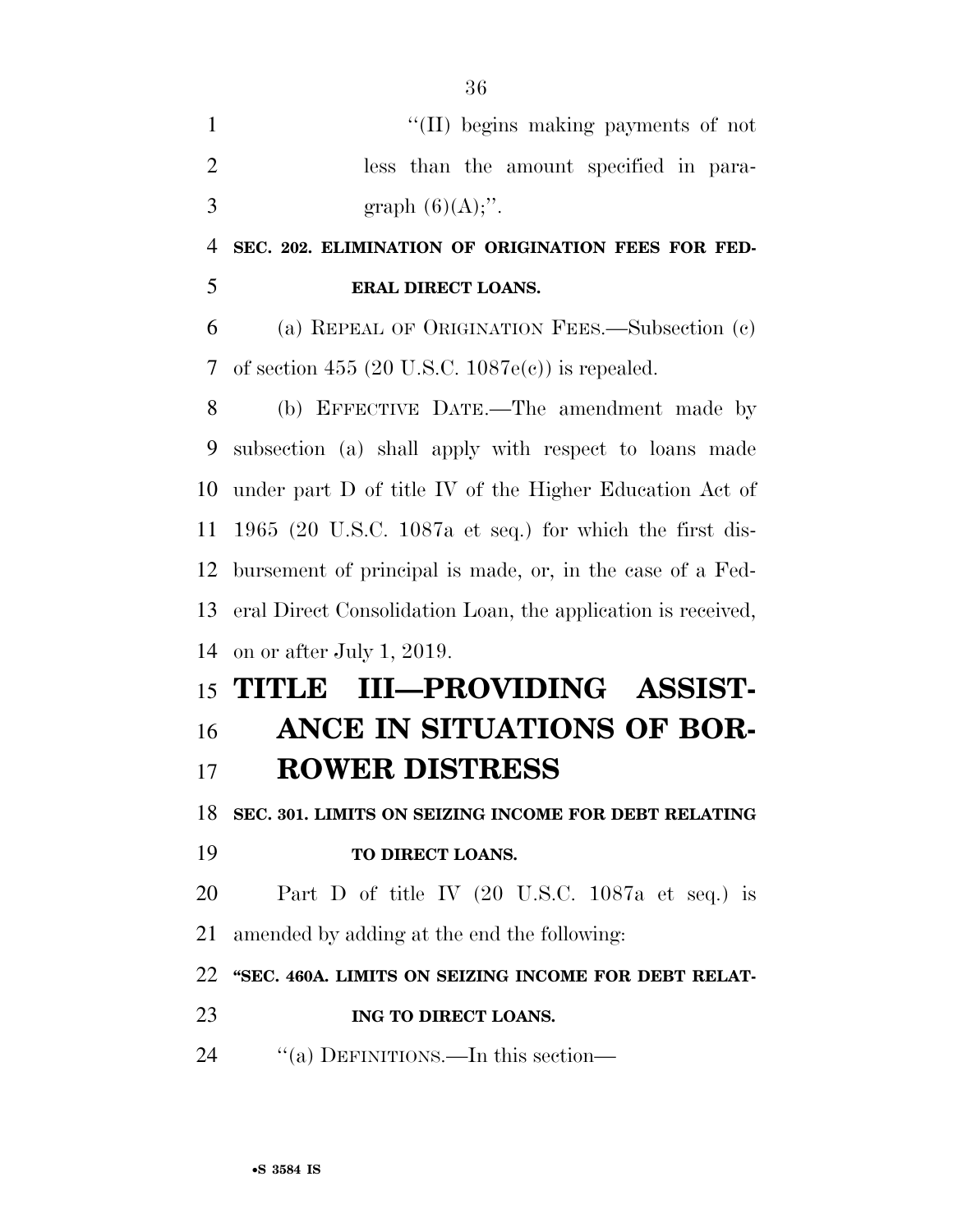1  $\frac{1}{1}$  the term 'adjusted gross income' has the meaning given the term in section 62 of the Internal Revenue Code of 1986; and

 $\frac{4}{2}$  ''(2) the term 'poverty line' means the poverty line (as defined by the Office of Management and Budget and revised annually in accordance with sec- tion 673(2) of the Community Services Block Grant Act (42 U.S.C. 9902(2)) applicable to a family of the size involved.

10 "(b) LIMITATION ON COLLECTION.—

11 "'(1) IN GENERAL.—Notwithstanding any other provision of law, any entity engaged in the collection of debts relating to loans made under this title may not take any action to cause, or seek to cause, the collection of such a debt that is taken from the wages, Federal benefits, or other amounts due to a borrower through garnishment, deduction, offset, or seizure in an amount on a monthly basis that is more than the amount described in paragraph (2).

20 "(2) CALCULATION.—The amount described in this paragraph is the amount obtained by calculating what the monthly repayment amount would be for loans made under this title, with respect to the bor- rower, under the income-based repayment plan under section 493C(c).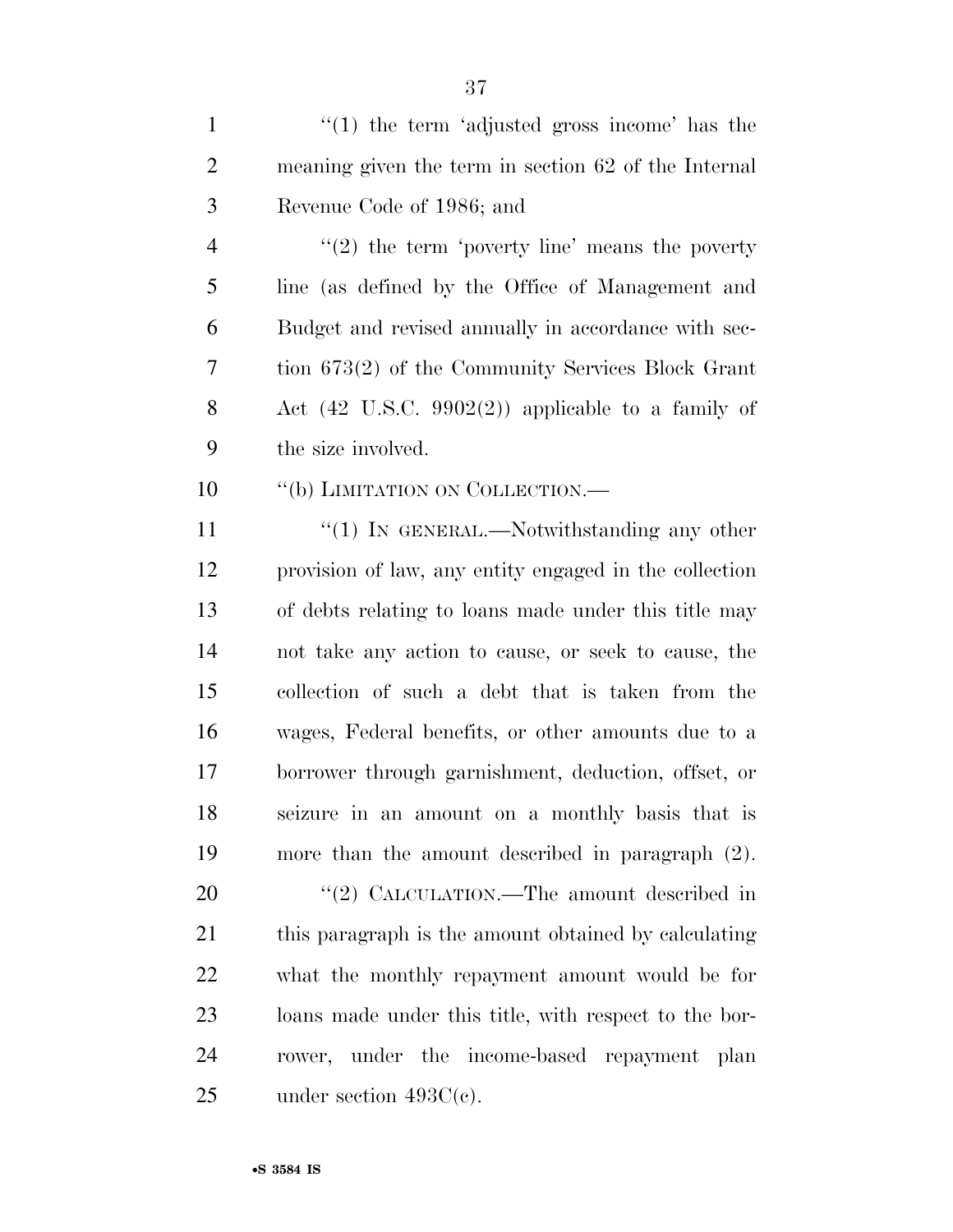| $\mathbf{1}$   | "(3) PRESUMPTION.—For purposes of this sec-                  |
|----------------|--------------------------------------------------------------|
| $\overline{2}$ | tion, if an entity described in paragraph (1) is un-         |
| 3              | able to determine the family size of a borrower after        |
| $\overline{4}$ | taking reasonable steps to collect the information           |
| 5              | necessary to do so, that person shall presume that           |
| 6              | the family size of the borrower is 1 individual.             |
| 7              | "(c) COMMUNICATIONS.—Any communication by an                 |
| 8              | entity described in subsection $(b)(1)$ that is for the pur- |
| 9              | pose of seizing income of a consumer for debt that relates   |
| 10             | to a loan made under this title shall—                       |
| 11             | $\lq(1)$ be considered—                                      |
| 12             | $\lq\lq$ an attempt to collect a debt; and                   |
| 13             | $\lq\lq (B)$ conduct in connection with the collec-          |
| 14             | tion of a debt for the purposes of this title; and           |
| 15             | $(2)$ contain a notice to the borrower that, con-            |
| 16             | sistent with the procedures for rehabilitating a loan        |
| 17             | pursuant to section $428F(a)$ or consolidating loans         |
| 18             | out of default as described in section                       |
| 19             | $428C(a)(3)(B)(i)(V)$ , the borrower may exit default        |
| 20             | and reenter current repayment status (as defined in          |
| 21             | section $428(1)(2)(C)$ with a similar monthly pay-           |
| 22             | ment amount on an income-based repayment plan                |
| 23             | under section $493C(c)$ and thereby obtain the full          |
| 24             | flexibility and benefits of such status, including the       |
| 25             | ability to adjust family size and make qualifying            |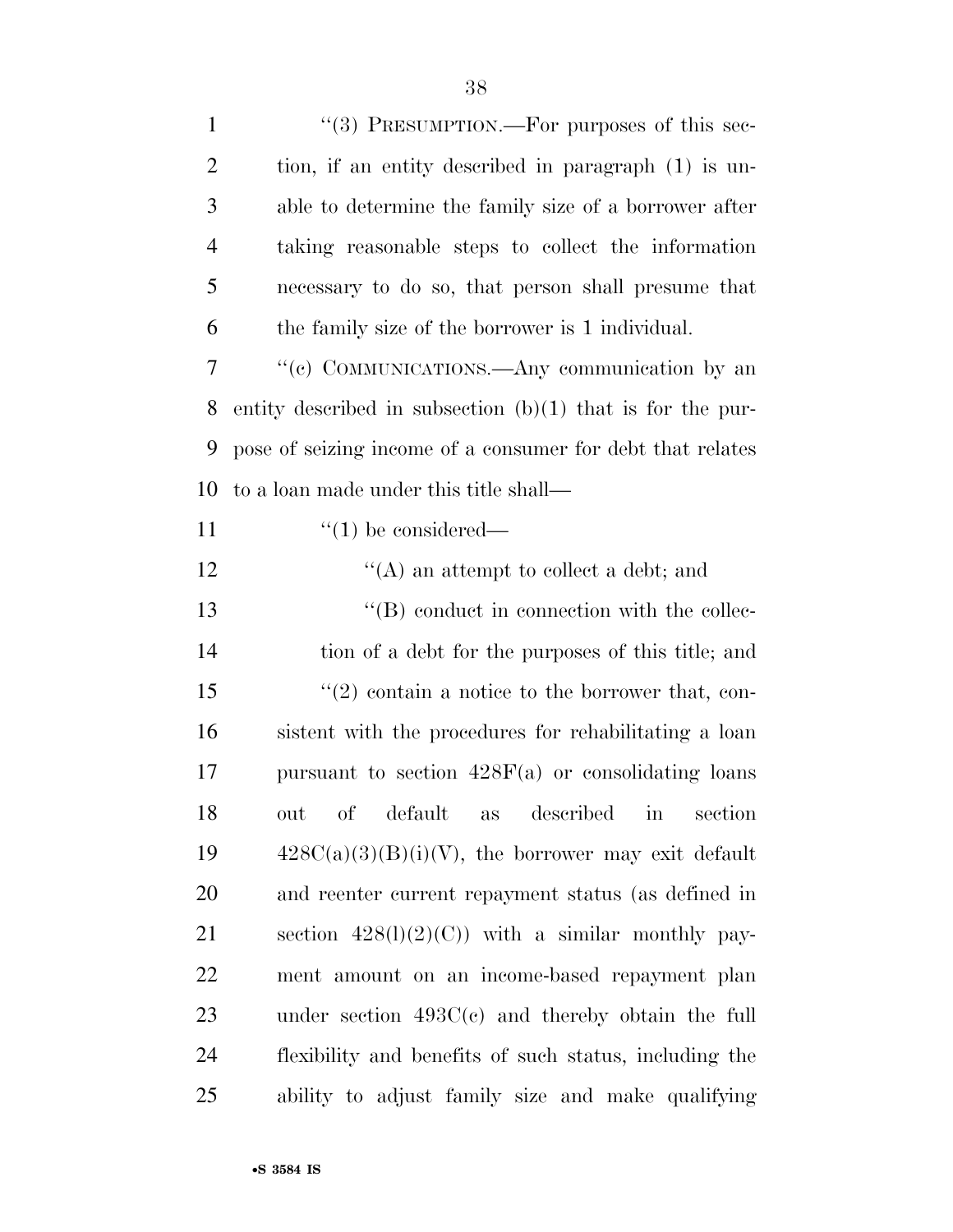payments for purposes of repayment or cancellation of any outstanding balance of principal and interest 3 due on a loan (as described in section  $493C(b)(7)$ ). 4 "(d) REMEDIES.

5 "(1) FIRST TIER.—The Secretary may impose a civil penalty on an entity for a violation of this sec- tion not to exceed \$5,000 for each day during which such violation continues.

9 "(2) SECOND TIER.—Notwithstanding para- graph (1), the Secretary may impose a civil penalty on an entity that recklessly engages in a violation of this section not to exceed \$25,000 for each day dur-13 ing which such violation continues.

14 "(3) THIRD TIER.—Notwithstanding para- graphs (1) and (2), the Secretary may impose a civil penalty on an entity that knowingly violates this sec- tion not to exceed \$1,000,000 for each day during which such violation continues.

19 "(4) NO EXEMPLARY OR PUNITIVE DAMAGES.— Nothing in this subsection shall be construed as au- thorizing the imposition of exemplary or punitive damages.''.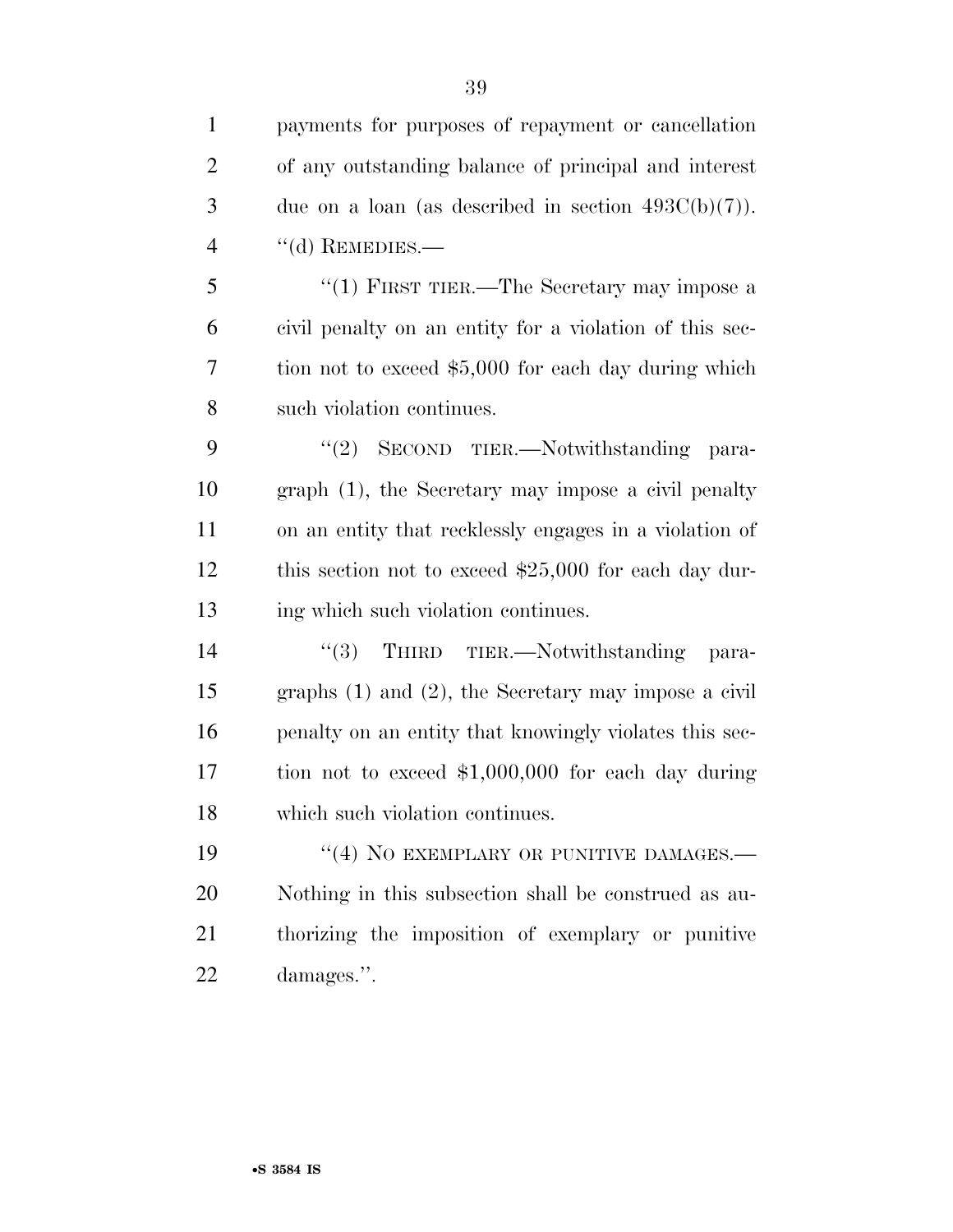## **SEC. 302. ALLOWING FOR MULTIPLE LOAN REHABILI-TATIONS.**

3 (a) FFEL LOANS.—Section  $428F(a)(5)$  (20 U.S.C. 1078–6(a)(5)) is amended by striking ''one time per loan'' and inserting ''2 times per loan''.

6 (b) DIRECT LOANS.—Section  $455(d)$  (20 U.S.C. 1087e(d)), as amended by section 103, is further amended by adding at the end the following:

9 "(8) LOAN REHABILITATION.—In carrying out the process for loan rehabilitation described in sec-11 tion  $428F(a)(5)$  with respect to loans made under this part and in accordance with subsection (a), the Secretary shall allow a borrower to obtain the bene- fits available under such section not more than 2 times per loan.''.

## **SEC. 303. PAUSE PAYMENT PROCESS.**

 (a) ESTABLISHMENT OF PAUSE PAYMENT PROC- ESS.—Part D of title IV (20 U.S.C. 1087a et seq.), as amended by section 301, is further amended by adding at the end the following:

## **''SEC. 460B. PAUSE PAYMENT PROCESS.**

 ''(a) IN GENERAL.—The Secretary shall establish a single, streamlined pause payment process with respect to loans made under this part that replaces the deferment and forbearance options available to borrowers before the effective date of the Affordable Loans for Any Student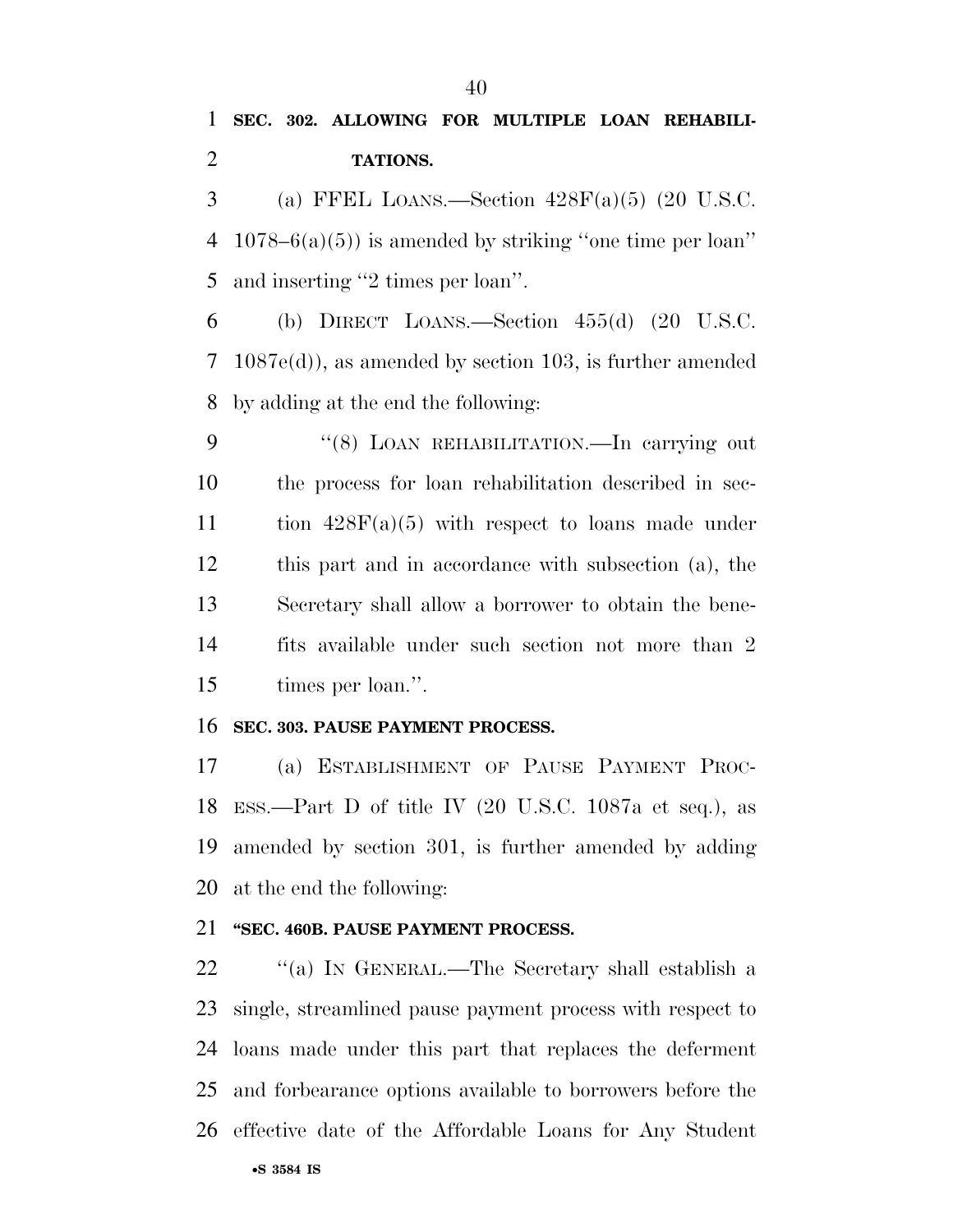Act and provides temporary relief from repayment of such loans in accordance with this section.

 ''(b) APPLICATION.—Notwithstanding any other pro- vision of this Act, a borrower of a loan made under this part that desires to receive temporary relief from repay- ment with respect to such loan shall request relief in ac- cordance with the pause payment process established by the Secretary under subsection (a), which shall include the options to select a temporary cessation of payments and to make smaller payments than the monthly payments re-quired under the borrower's repayment plan.

12 <sup>''</sup>(c) PAUSE PAYMENT.

 ''(1) IN GENERAL.—A borrower of a loan made under this part who meets the requirements de- scribed in paragraph (2) shall be eligible for a pause payment, during which periodic installments of prin-cipal need not be paid, and interest—

 $\langle (A)$  shall not accrue, in the case of a— ''(i) Federal Direct Stafford Loan; or ''(ii) a Federal Direct Consolidation Loan that consolidated only Federal Direct Stafford Loans, or a combination of such loans and Federal Stafford Loans for which the student borrower received an in-25 terest subsidy under section 428; or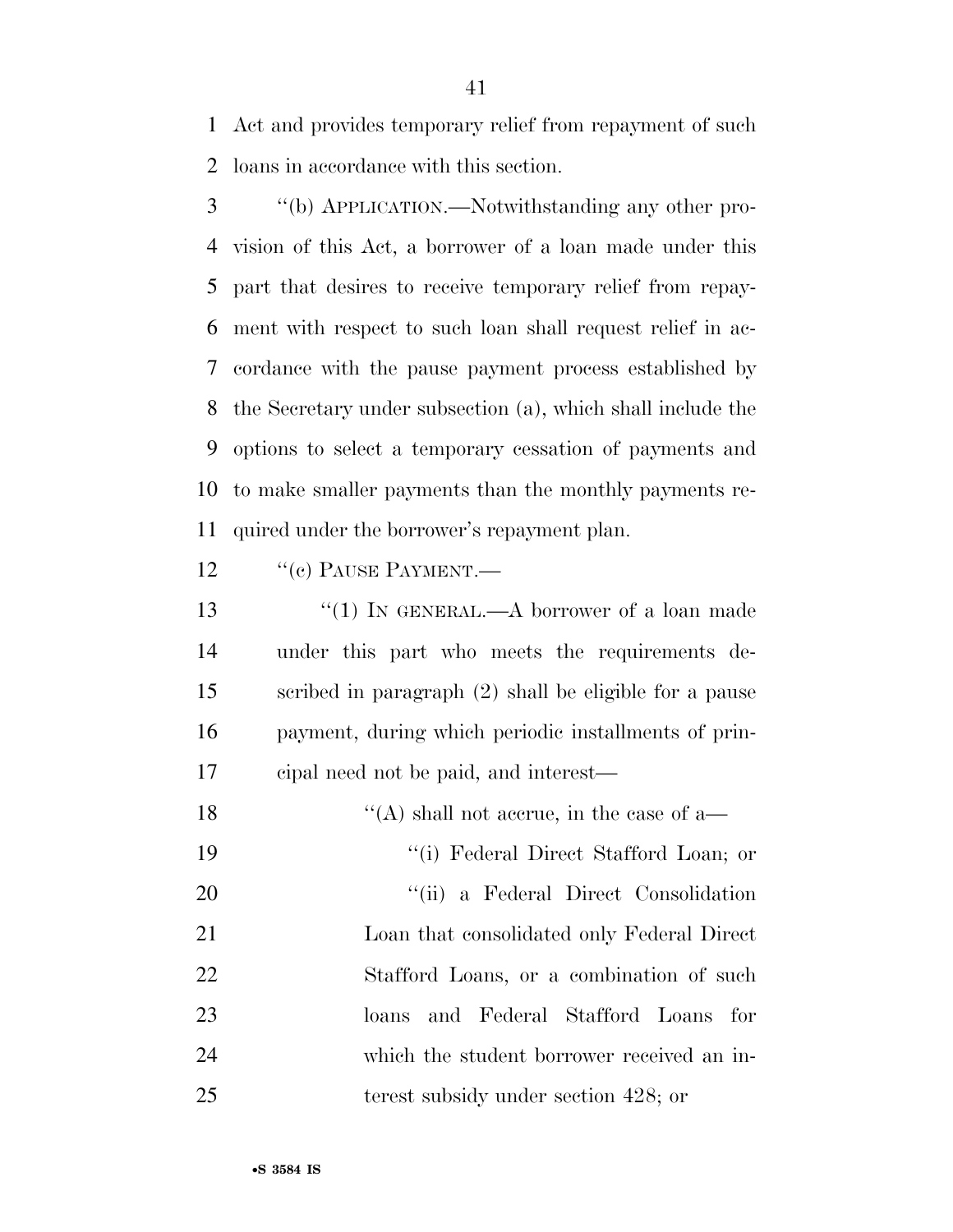| $\mathbf{1}$   | $\lq\lq$ (B) shall accrue and be added to the bal-    |
|----------------|-------------------------------------------------------|
| $\overline{2}$ | ance of interest due but not be capitalized, or       |
| 3              | be paid by the borrower, in the case of a Fed-        |
| $\overline{4}$ | eral Direct PLUS Loan, a Federal Direct Un-           |
| 5              | subsidized Stafford Loan, or a Federal Direct         |
| 6              | Consolidation Loan not described in subpara-          |
| 7              | graph (A)(ii).                                        |
| 8              | "(2) ELIGIBILITY.—A borrower of a loan made           |
| 9              | under this part shall be eligible for a pause payment |
| 10             | during any period-                                    |
| 11             | $\lq\lq$ during which—                                |
| 12             | "(i) the borrower is carrying at least                |
| 13             | one-half the normal full-time work load for           |
| 14             | the course of study that the borrower is              |
| 15             | pursuing, as determined by the eligible in-           |
| 16             | stitution (as such term is defined in sec-            |
| 17             | tion $435(a)$ ) the student is attending; or          |
| 18             | "(ii) in the case of a parent borrower,               |
| 19             | the borrower or the student on whose be-              |
| 20             | half the loan was borrowed is carrying at             |
| 21             | least one-half the normal full-time work              |
| 22             | load, in accordance with clause (i);                  |
| 23             | $\lq\lq (B)$ during which the borrower is pur-        |
| 24             | suing a course of study pursuant to a graduate        |
| 25             | fellowship program approved by the Secretary;         |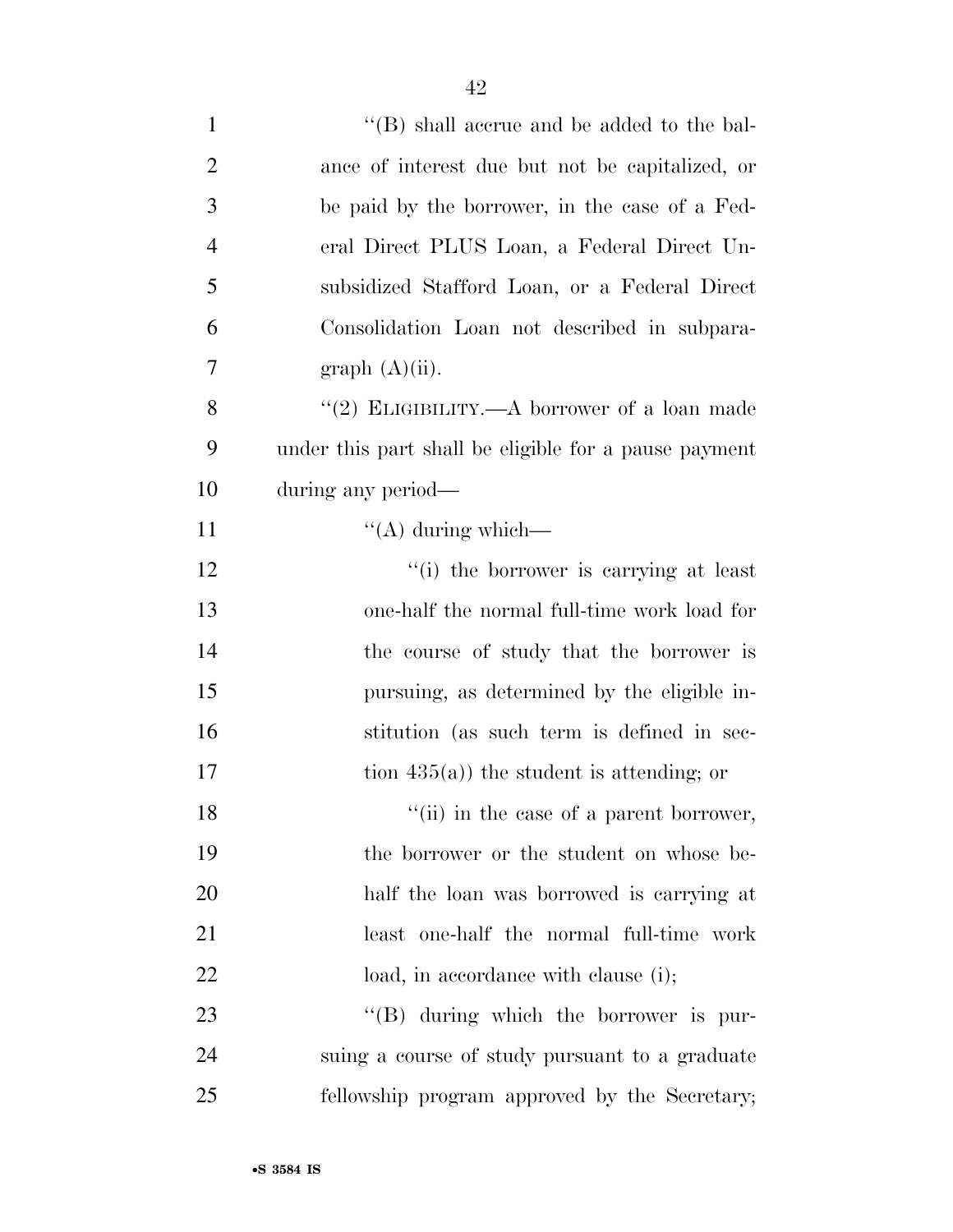| $\mathbf{1}$   | "(C) during which the borrower is serving          |
|----------------|----------------------------------------------------|
| $\overline{2}$ | in a medical or dental internship or residency     |
| 3              | program;                                           |
| $\overline{4}$ | $\lq\lq$ (D) during which the borrower is in a re- |
| 5              | habilitation training program for individuals      |
| 6              | with disabilities approved by the Secretary;       |
| 7              | $\lq\lq$ (E) during which the borrower—            |
| 8              | "(i) is serving on active duty during a            |
| 9              | war or other military operation or national        |
| 10             | emergency and for the 180-day period fol-          |
| 11             | lowing the demobilization date for the serv-       |
| 12             | ice; or                                            |
| 13             | "(ii) qualifies for partial repayment of           |
| 14             | the borrower's loans under a provision of          |
| 15             | chapter $109$ or $1609$ of title 10, United        |
| 16             | States Code;                                       |
| 17             | $\lq\lq(F)$ during which the borrower is per-      |
| 18             | forming qualifying National Guard duty during      |
| 19             | a war or other military operation or national      |
| 20             | emergency and for the 180-day period following     |
| 21             | the demobilization date for the service;           |
| 22             | $\lq\lq(G)$ during which the borrower is serving   |
| 23             | $in-$                                              |
| 24             | "(i) an approved national service posi-            |
| 25             | tion (as defined in section 101 of the Na-         |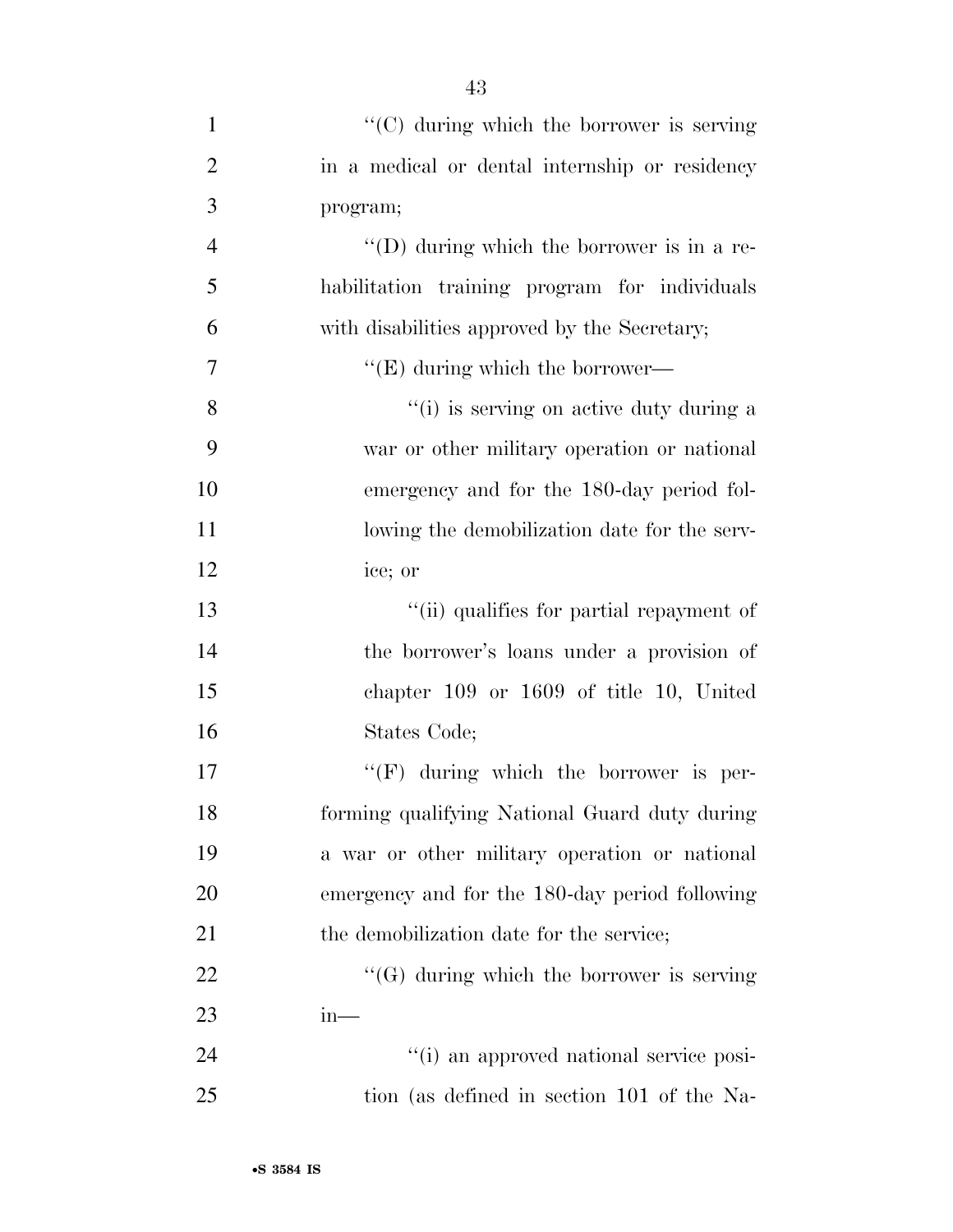| $\mathbf{1}$   | tional and Community Service Act of 1990           |
|----------------|----------------------------------------------------|
| $\overline{2}$ | $(42 \text{ U.S.C. } 12511)$ in an Americorps pro- |
| 3              | gram (defined for purposes of this sub-            |
| $\overline{4}$ | paragraph as a program carried out under           |
| 5              | subtitle C or E of title I of the National         |
| 6              | and Community Service Act of 1990 (42)             |
| 7              | U.S.C. 12571 et seq., 12611 et seq.) or            |
| 8              | title I of the Domestic Volunteer Service          |
| 9              | Act of 1973 (42 U.S.C. 4951 et seq.));             |
| 10             | "(ii) in the Peace Corps; or                       |
| 11             | "(iii) in a teaching position that would           |
| 12             | qualify for teacher loan forgiveness under         |
| 13             | section $428J$ ;                                   |
| 14             | "(H) not in excess of 3 years during which         |
| 15             | the Secretary determines, in accordance with       |
| 16             | regulations prescribed under section $435(0)$ ,    |
| 17             | that the borrower has experienced or will expe-    |
| 18             | rience an economic hardship, such as experi-       |
| 19             | encing financial difficulties, having unexpected   |
| 20             | or significant medical expenses, or being unable   |
| 21             | to find full-time employment;                      |
| 22             | "(I) during which a borrower's ability to          |
| 23             | make payments, as determined by the Sec-           |
| 24             | retary, has been adversely affected by—            |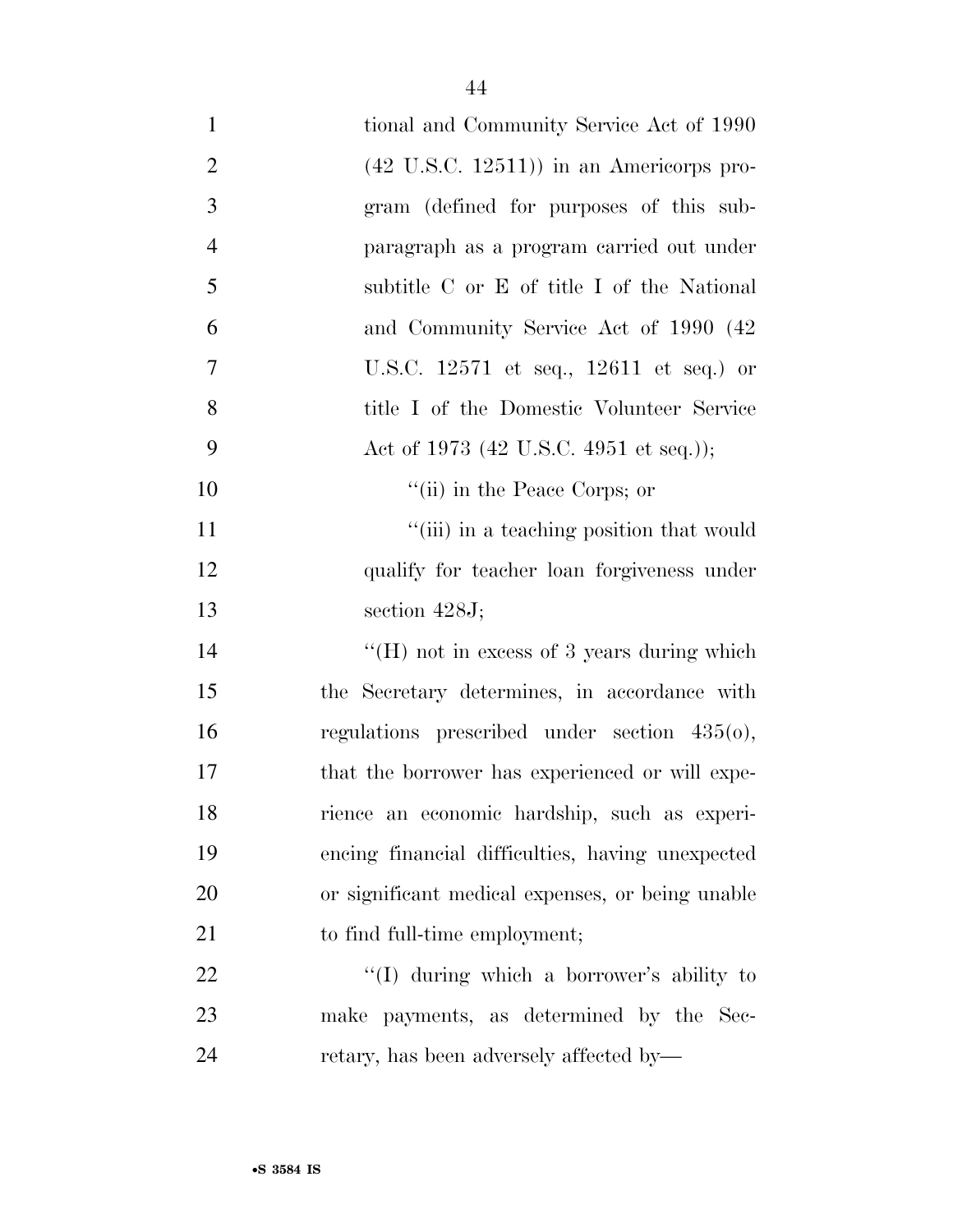| $\mathbf{1}$   | "(i) any major disaster or emergency                 |
|----------------|------------------------------------------------------|
| $\overline{2}$ | declared by the President under section              |
| 3              | $401$ or $501$ , respectively, of the Robert T.      |
| $\overline{4}$ | Stafford Disaster Relief and Emergency               |
| 5              | Assistance Act (42 U.S.C. 5170, 5191);               |
| 6              | "(ii) a local emergency, as declared by              |
| $\overline{7}$ | the appropriate government agency; or                |
| 8              | "(iii) a military mobilization;                      |
| 9              | $\lq\lq$ (J) during which the borrower is awaiting   |
| 10             | a determination by the Secretary of the bor-         |
| 11             | rower's request for a pause payment, change in       |
| 12             | repayment plan, loan forgiveness or cancella-        |
| 13             | tion, or consolidation loan; or                      |
| 14             | $\lq\lq(K)$ during which the borrower is experi-     |
| 15             | encing other exceptional circumstances for           |
| 16             | which pause payment under this section is in         |
| 17             | the best interest of the borrower, as determined     |
| 18             | by the Secretary through regulation.".               |
| 19             | (b) CONFORMING AMENDMENTS.—Section 455 (20           |
| 20             | U.S.C. $1087e$ is amended—                           |
| 21             | (1) in subsection (e)(7)(B)(i), by striking "is in   |
| 22             | deferment" and inserting "is under pause payment     |
| 23             | pursuant to section 460B";                           |
| 24             | $(2)$ by striking subsection $(f)$ and inserting the |
| 25             | following:                                           |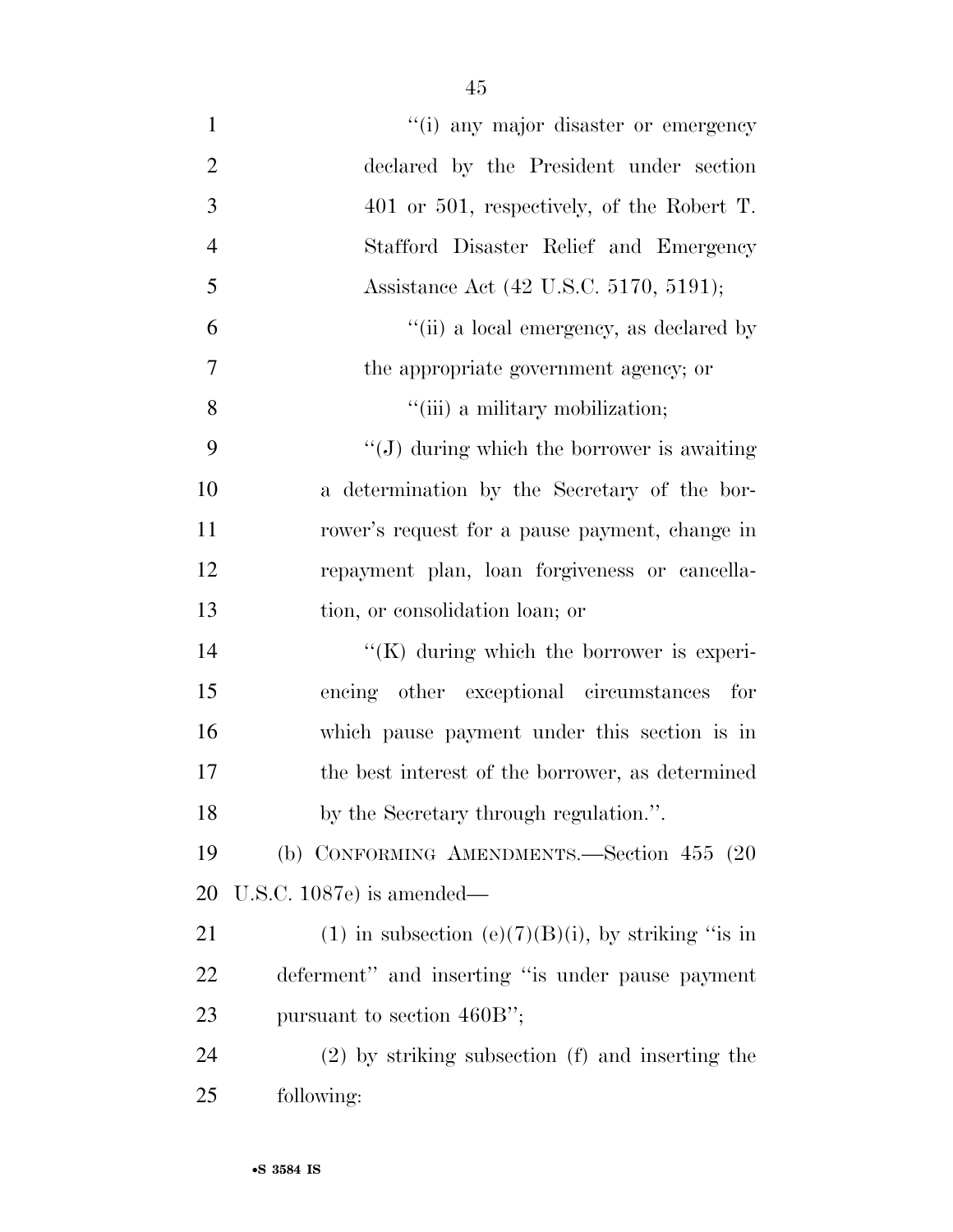| 1              | "(f) $[respect]$ "; and                                               |
|----------------|-----------------------------------------------------------------------|
| $\overline{2}$ | $(3)$ in subsection $(l)$ —                                           |
| 3              | $(A)$ by striking "PROGRAM.—" and all that                            |
| $\overline{4}$ | follows through "Using funds" and inserting                           |
| 5              | the following: "PROGRAM.—Using funds"; and                            |
| 6              | $(B)$ by striking paragraph $(2)$ .                                   |
| 7              | SEC. 304. AUTOMATIC ENROLLMENT INTO INCOME-BASED                      |
| 8              | REPAYMENT FOR BORROWERS WHO ARE DE-                                   |
| 9              | LINQUENT ON LOANS AND FOR BORROWERS                                   |
| 10             | WHO REHABILITATE DEFAULTED LOANS.                                     |
| 11             | (a) NOTIFICATION AND AUTOMATIC ENROLLMENT                             |
| 12             | PROCEDURES.—Section 455(d) $(20 \text{ U.S.C. } 1087\text{e(d)}),$ as |
| 13             | amended by section 103 and 302, is further amended by                 |
| 14             | adding at the end the following:                                      |
| 15             | "(9) NOTIFICATION AND AUTOMATIC ENROLL-                               |
| 16             | MENT PROCEDURES FOR BORROWERS WHO ARE DE-                             |
| 17             | LINQUENT ON LOANS.                                                    |
| 18             | "(A) AUTHORITY TO OBTAIN INCOME IN-                                   |
| 19             | FORMATION.-                                                           |
| 20             | "(i) IN GENERAL.—In the case of any                                   |
| 21             | borrower who is at least 60 days delin-                               |
| 22             | quent on a loan made under this part, the                             |
| 23             | Secretary may obtain such information as                              |
| 24             | is reasonably necessary regarding the in-                             |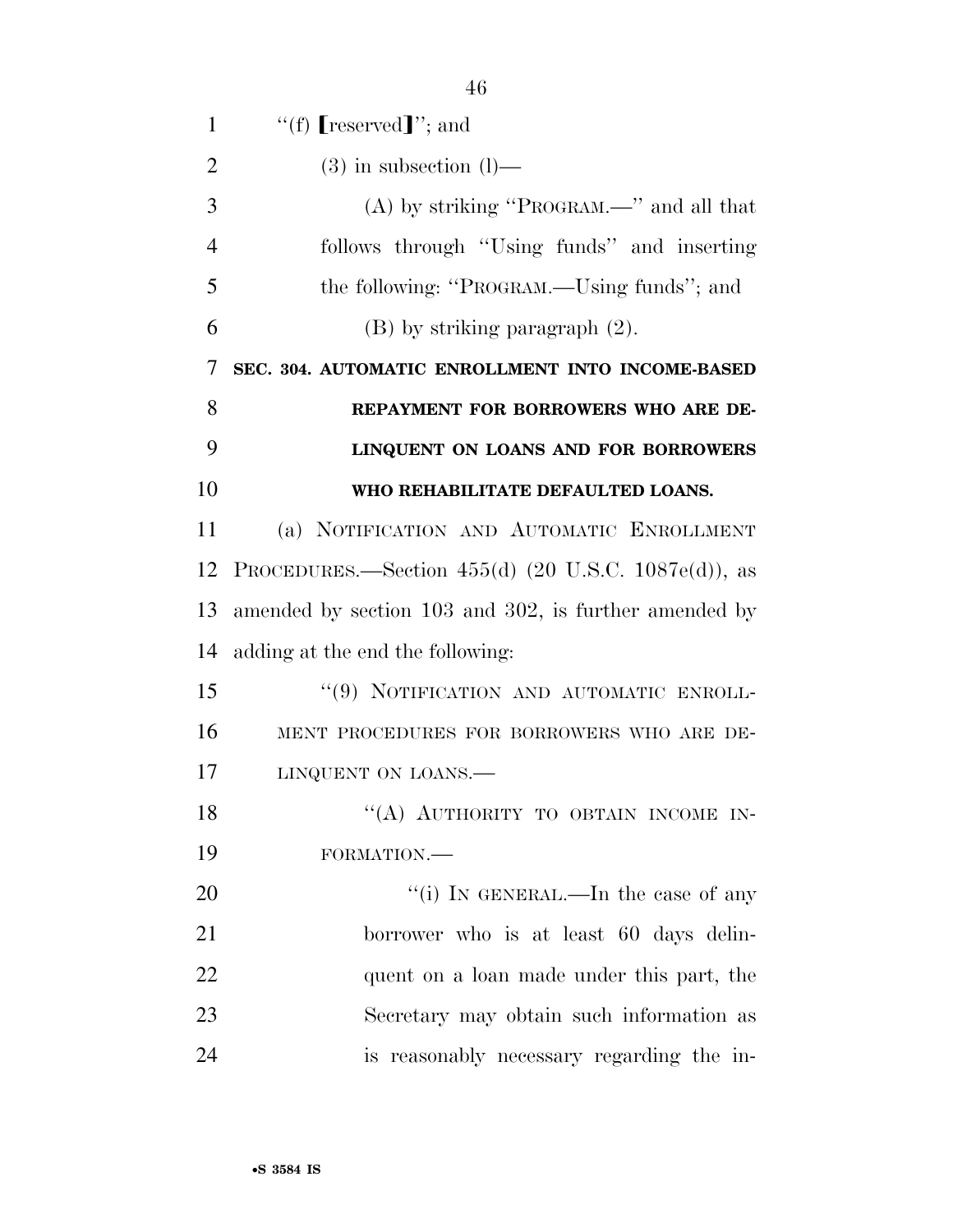| $\mathbf{1}$   | come and family size of the borrower (and       |
|----------------|-------------------------------------------------|
| $\overline{2}$ | the borrower's spouse, if applicable).          |
| 3              | "(ii) AVAILABILITY OF RETURNS AND               |
| $\overline{4}$ | RETURN INFORMATION.—Returns and re-             |
| 5              | turn information (as defined in section)        |
| 6              | 6103 of the Internal Revenue Code of            |
| 7              | 1986) may be obtained under this subpara-       |
| 8              | graph only to the extent authorized by sec-     |
| 9              | tion $6103(l)(13)$ of such Code.                |
| 10             | "(B) BORROWER NOTIFICATION.—With re-            |
| 11             | spect to each borrower of a loan made under     |
| 12             | this part who is at least 60 days delinquent on |
| 13             | such loan and who has not been subject to the   |
| 14             | procedures under this paragraph for such loan   |
| 15             | in the preceding 120 days, the Secretary shall, |
| 16             | as soon as practicable after such 60-day delin- |
| 17             | quency, provide to the borrower the following:  |
| 18             | "(i) Notification that the borrower is          |
| 19             | at least 60 days delinquent on at least 1       |
| 20             | loan under this part, and a description of      |
| 21             | all delinquent loans under this part, and       |
| 22             | nondelinquent loans under this part, of the     |
| 23             | borrower.                                       |
| $2\pi$         | $\frac{1}{2}$ a brief description of the repay  |

24 ''(ii) A brief description of the repay-ment plans for which the borrower is eligi-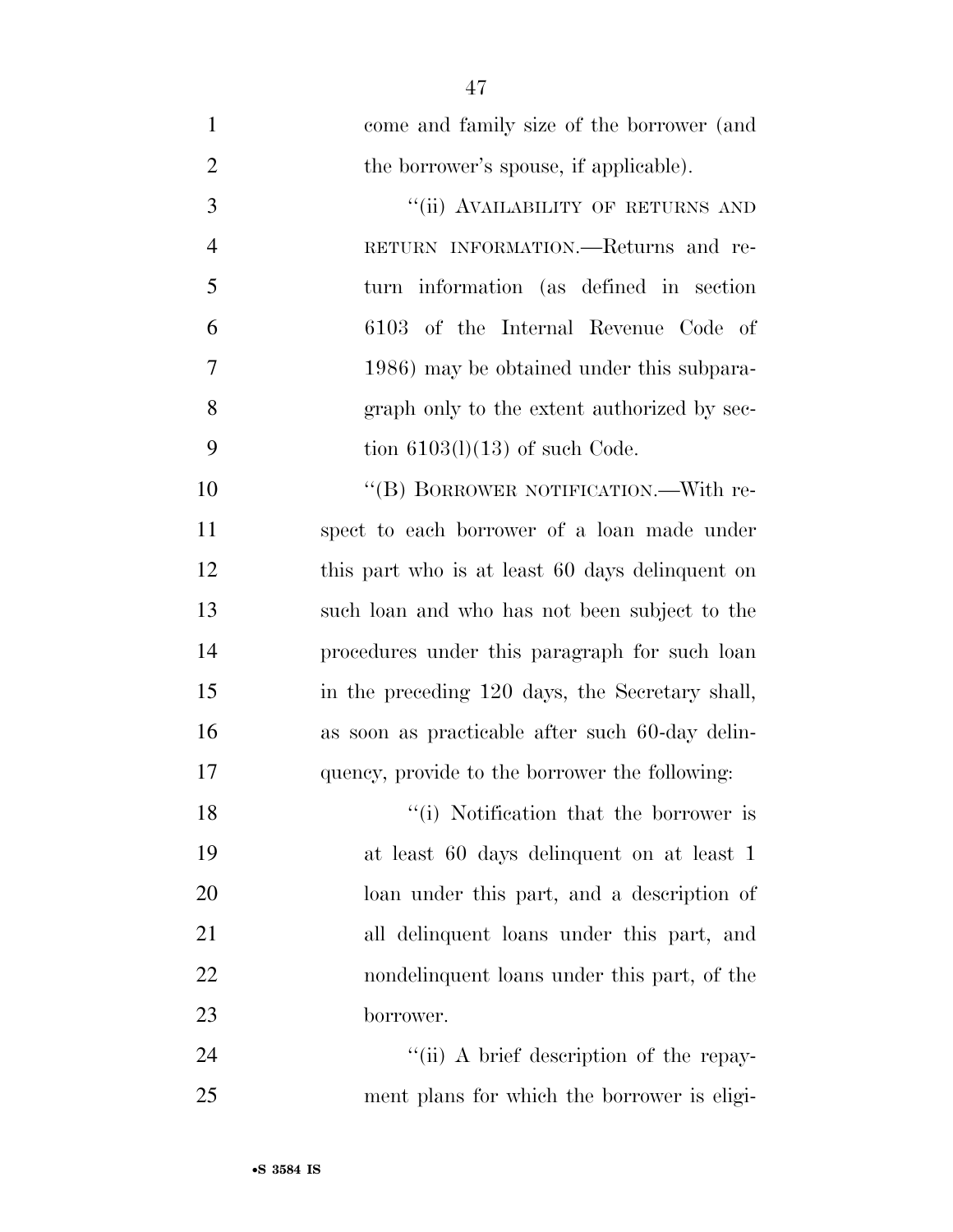| $\mathbf{1}$   | ble and the borrower's loans made under     |
|----------------|---------------------------------------------|
| $\overline{2}$ | this part, and loans made, insured, or      |
| 3              | guaranteed under part B or E, that may      |
| $\overline{4}$ | be eligible for such plans, based on infor- |
| $\mathfrak{S}$ | mation available to the Secretary.          |
| 6              | "(iii) Clear and simple instructions on     |
| $\tau$         | how to select the repayment plans.          |
| 8              | "(iv) The amount of monthly pay-            |
| 9              | ments for the loans made under this part,   |
| 10             | and any loans made, insured, or guaran-     |
| 11             | teed under part B or E, under the repay-    |
| 12             | ment plans for which the borrower is eligi- |
| 13             | ble, based on information available to the  |
| 14             | Secretary, including, if the income infor-  |
| 15             | mation of the borrower is available to the  |
| 16             | Secretary under subparagraph $(A)$ —        |
| 17             | $\lq\lq$ (I) the amount of the monthly      |
| 18             | payment under the income-based re-          |
| 19             | payment plan under section $493C(e)$        |
| 20             | for which the borrower is eligible for      |
| 21             | the borrower's loans made under this        |
| 22             | part, based on such income informa-         |
| 23             | tion; and                                   |
| 24             | "(II) the income, family size, tax          |
| 25             | filing status, and tax year information     |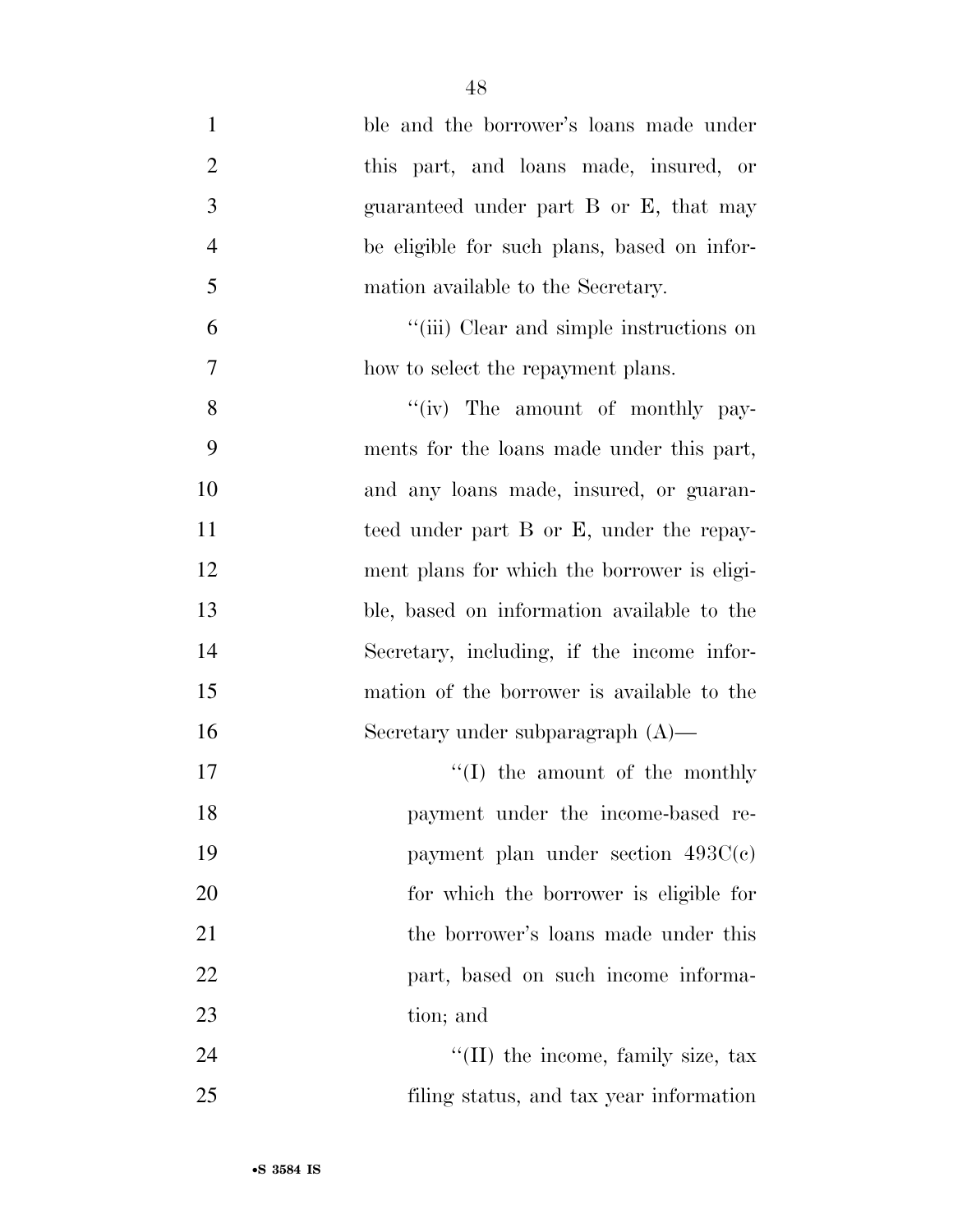| $\mathbf{1}$   | on which each the monthly payment is        |
|----------------|---------------------------------------------|
| $\overline{2}$ | based.                                      |
| 3              | $f'(v)$ An explanation that the Sec-        |
| $\overline{4}$ | retary shall take the actions under sub-    |
| 5              | paragraph (C) with respect to such bor-     |
| 6              | rower, if—                                  |
| $\tau$         | "(I) the borrower is $120 \text{ days}$ de- |
| $8\,$          | linquent on one or more loans under         |
| 9              | this part and has not selected a new        |
| 10             | repayment plan for the borrower's           |
| 11             | loans under this part; and                  |
| 12             | $\lq\lq$ (II) in the case of such a bor-    |
| 13             | rower whose repayment plan for any          |
| 14             | loans made under this part is not an        |
| 15             | income-based repayment plan under           |
| 16             | section $493C(e)$ , the monthly pay-        |
| 17             | ments under such repayment plan are         |
| 18             | higher than such monthly payments           |
| 19             | would be under an income-based re-          |
| 20             | payment plan for such loans.                |
| 21             | "(vi) Instructions on updating the in-      |
| 22             | formation of the borrower obtained under    |
| 23             | subparagraph $(A)$ .                        |
| 24             | "(C) SECRETARY'S INITIAL SELECTION OF       |
| 25             | PLAN.—With respect to each borrower<br>de-  |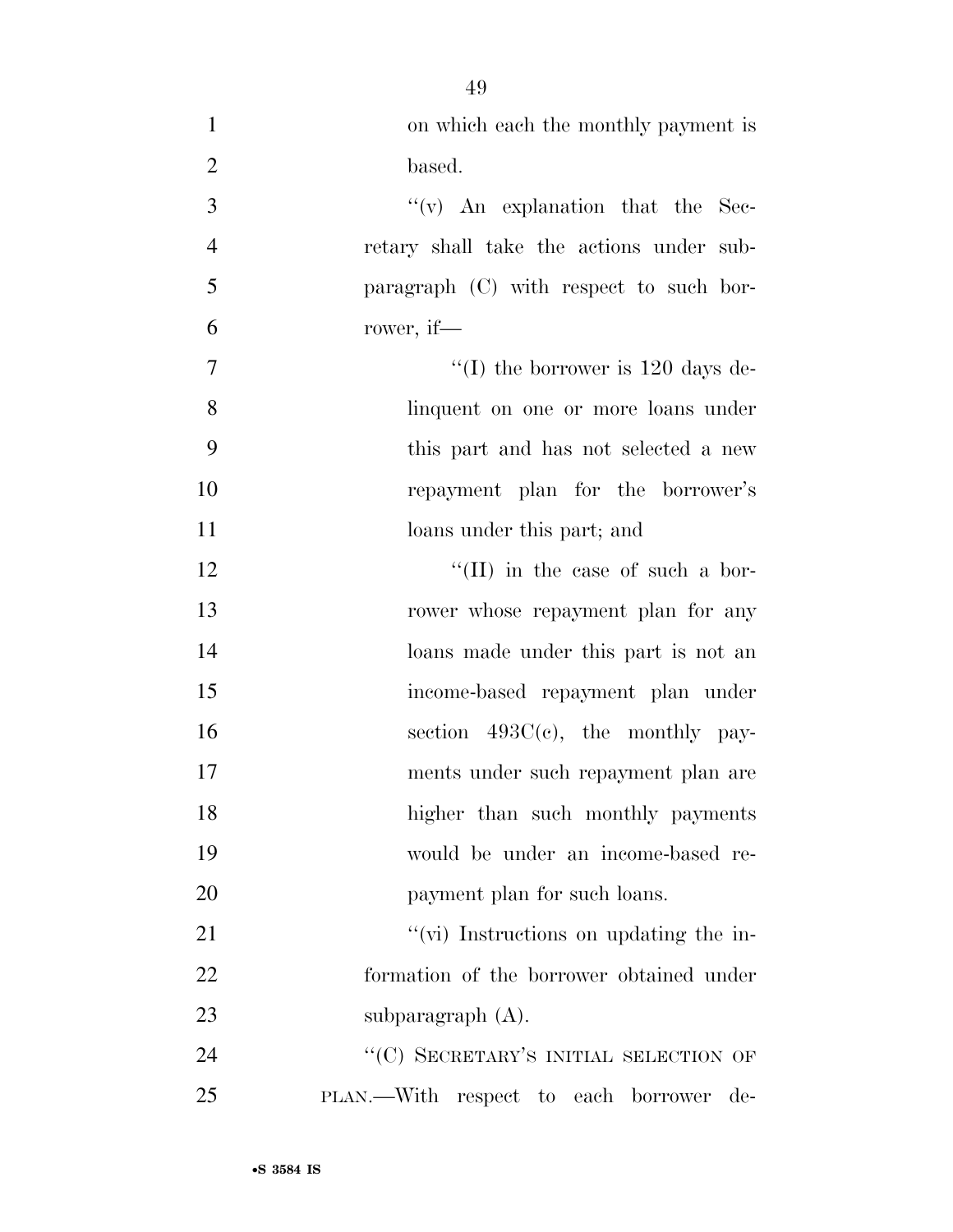| $\mathbf{1}$   | scribed in subparagraph (B) who has a repay-       |
|----------------|----------------------------------------------------|
| $\overline{2}$ | ment plan for loans made under this part that      |
| $\mathfrak{Z}$ | meets the requirements of clause $(v)(II)$ of sub- |
| $\overline{4}$ | paragraph $(B)$ , who has not selected a new re-   |
| 5              | payment plan for such loans in accordance with     |
| 6              | the notice received under such subparagraph,       |
| $\overline{7}$ | and who is at least 120 days delinquent on such    |
| 8              | a loan, the Secretary shall, as soon as prac-      |
| 9              | ticable—                                           |
| 10             | "(i) in a case in which any of the bor-            |
| 11             | rower's loans made under part B or E are           |
| 12             | eligible for an income-based repayment             |
| 13             | plan under section $493C(e)$ , provide the         |
| 14             | borrower with the income-based repayment           |
| 15             | plan; and                                          |
| 16             | "(ii) in a case in which none of the               |
| 17             | borrower's loans made under part B or E            |
| 18             | are eligible for an income-based repayment         |
| 19             | plan under section $493C(e)$ , notify the bor-     |
| 20             | rower of the actions, if any, the borrower         |
| 21             | may take for such loans to become eligible         |
| 22             | for such a plan.                                   |
| 23             | "(D) SECRETARY'S ADDITIONAL<br>SELEC-              |
| 24             | TION OF PLAN.-                                     |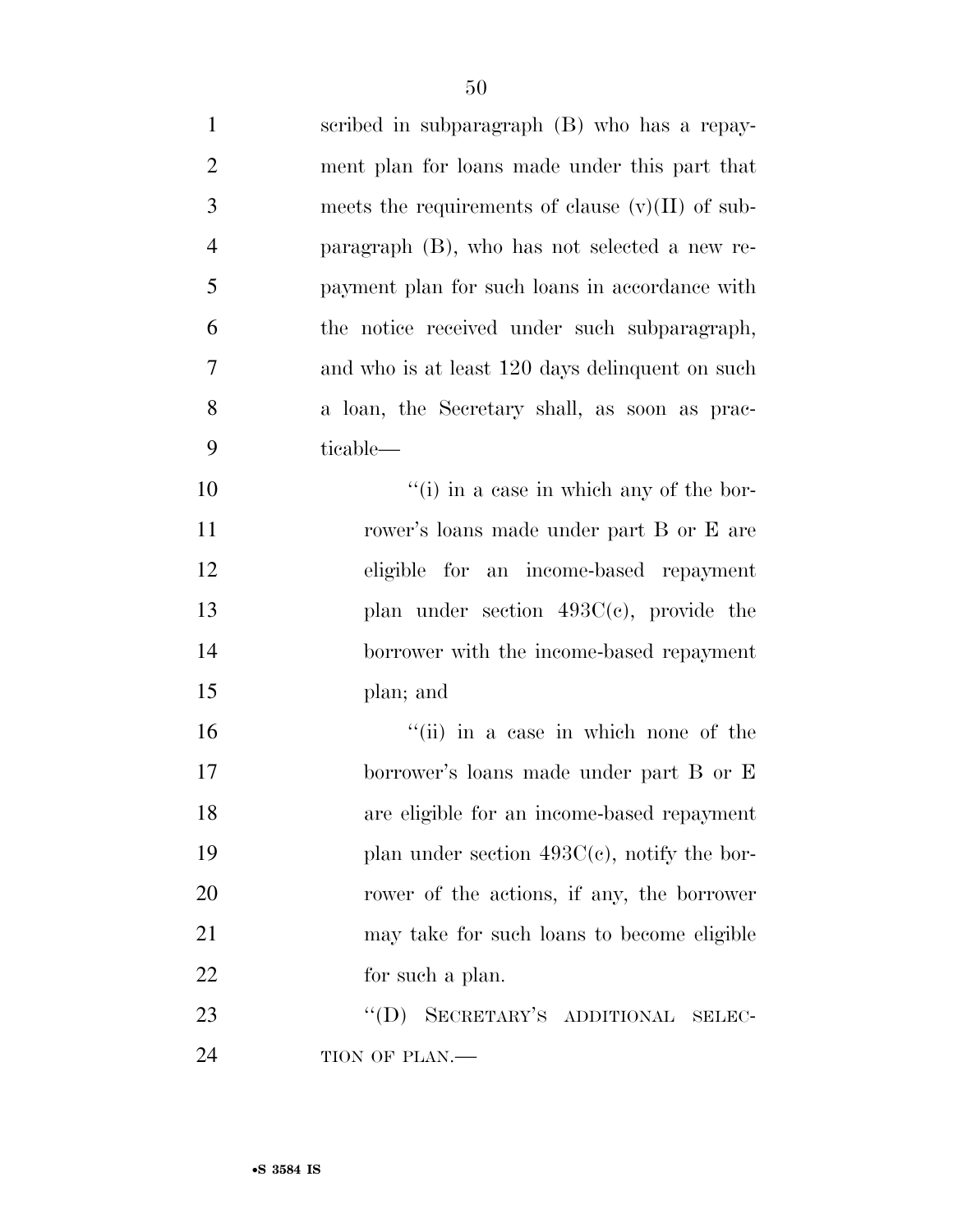| $\mathbf{1}$   | "(i) IN GENERAL.—With respect to                 |
|----------------|--------------------------------------------------|
| $\overline{2}$ | each borrower of a loan made under this          |
| 3              | part who selects a new repayment plan in         |
| $\overline{4}$ | accordance with the notice received under        |
| 5              | subparagraph (B) and who continues to be         |
| 6              | delinquent on such loan for a period de-         |
| 7              | scribed in clause (ii), the Secretary shall,     |
| 8              | as soon as practicable after such period,        |
| 9              | carry out the procedures described in sub-       |
| 10             | paragraph (C) for the borrower's loans           |
| 11             | made under this part, if such procedures         |
| 12             | would result in lower monthly repayment          |
|                |                                                  |
| 13             | amounts on such loan.                            |
| 14             | "(ii) DESCRIPTION OF PERIOD.—The                 |
| 15             | duration of the period described in clause       |
| 16             | (i) shall be the amount of time that the         |
| 17             | Secretary determines is sufficient to indi-      |
| 18             | cate that the borrower may benefit from          |
| 19             | repaying such loan under a new repayment         |
| 20             | plan, but in no case shall such period be        |
| 21             | less than 60 days.                               |
| 22             | "(E) OPT-OUT.—A borrower of a loan               |
| 23             | made under this part shall have the right to opt |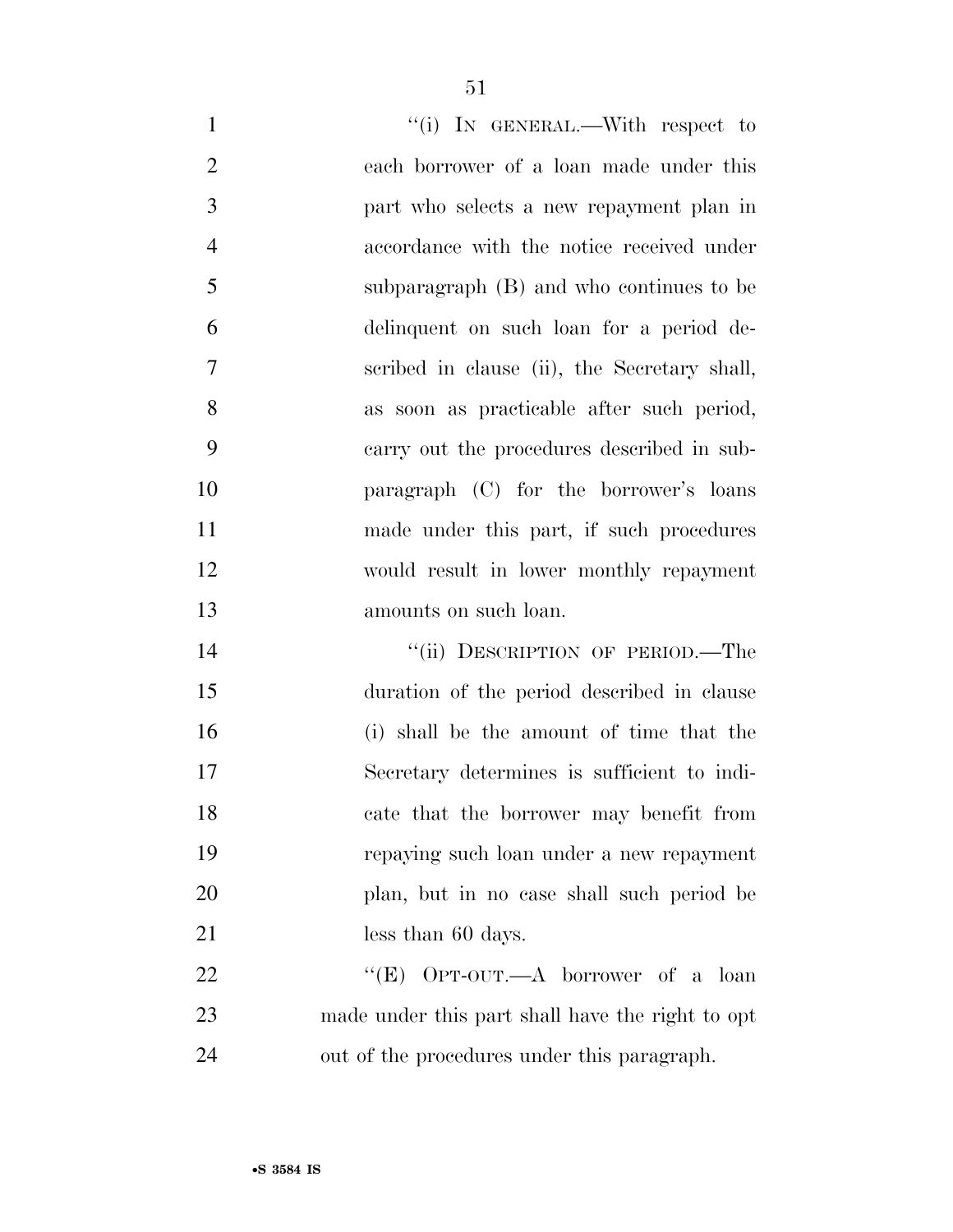| $\mathbf{1}$   | "(F) PROCEDURES.—The Secretary shall            |
|----------------|-------------------------------------------------|
| $\overline{2}$ | establish procedures as are necessary to effec- |
| 3              | tively implement this paragraph.                |
| $\overline{4}$ | "(10) NOTIFICATION AND AUTOMATIC ENROLL-        |
| 5              | MENT PROCEDURES FOR BORROWERS WHO ARE RE-       |
| 6              | HABILITATING DEFAULTED LOANS.-                  |
| 7              | "(A) AUTHORITY TO OBTAIN INCOME IN-             |
| 8              | FORMATION.-                                     |
| 9              | "(i) IN GENERAL.—In the case of any             |
| 10             | borrower who is rehabilitating a loan made      |
| 11             | under this part pursuant to section             |
| 12             | $428F(a)$ , the Secretary may obtain such       |
| 13             | information as is reasonably necessary re-      |
| 14             | garding the income and family size of the       |
| 15             | borrower (and the borrower's spouse, if ap-     |
| 16             | plicable).                                      |
| 17             | "(ii) AVAILABILITY OF RETURNS AND               |
| 18             | RETURN INFORMATION.—Returns and re-             |
| 19             | turn information (as defined in section         |
| 20             | 6103 of the Internal Revenue Code of            |
| 21             | 1986) may be obtained under this subpara-       |
| 22             | graph only to the extent authorized by sec-     |
| 23             | tion $6103(l)(13)$ of such Code.                |
| 24             | $\lq\lq (B)$<br>BORROWER NOTIFICATION.-Not      |
| 25             | later than 30 days after a borrower makes the   |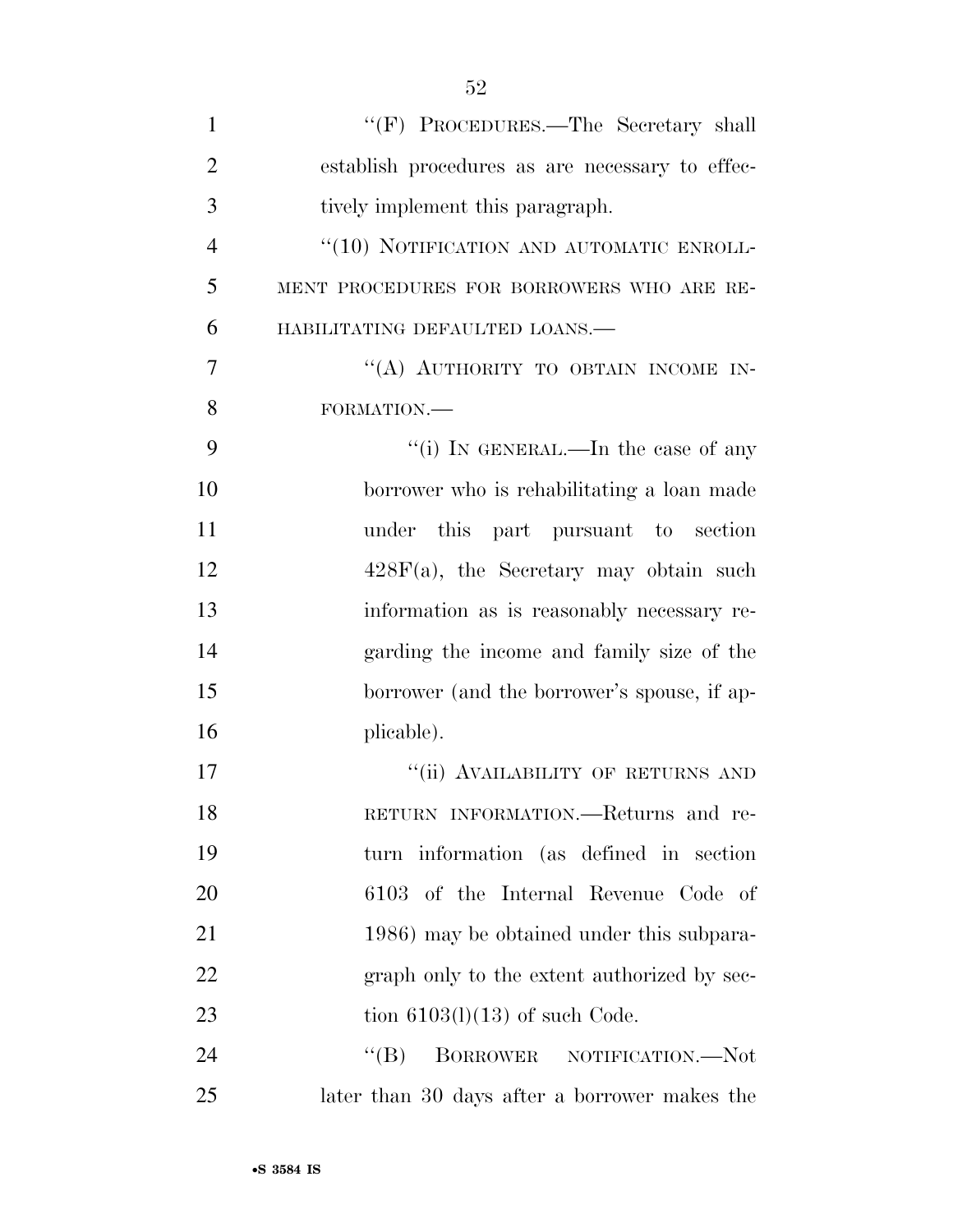6th payment required for the loan rehabilitation described in subparagraph (A), the Secretary shall notify the borrower of the process under subparagraph (C) with respect to such loan. 5 "(C) SECRETARY'S AUTOMATIC ENROLL- MENT.—With respect to each borrower who has made the 9th payment required for the loan re- habilitation described in subparagraph (A) and is eligible for the income-based repayment plan under section 493C(c), the Secretary shall, as soon as practicable after such payment, provide the borrower with the income-based repayment plan. ''(D) OPT-OUT.—A borrower of a loan made under this part shall have the right to opt out of the procedures under this paragraph. 17 ''(E) PROCEDURES.—The Secretary shall establish procedures as are necessary to effec-19 tively implement this paragraph.". (b) EFFECTIVE DATE.—The amendments made by subsection (a) shall— (1) take effect as soon as the Secretary of Edu-cation determines practicable after the Secretary fi-

nalizes the procedures under section 107; and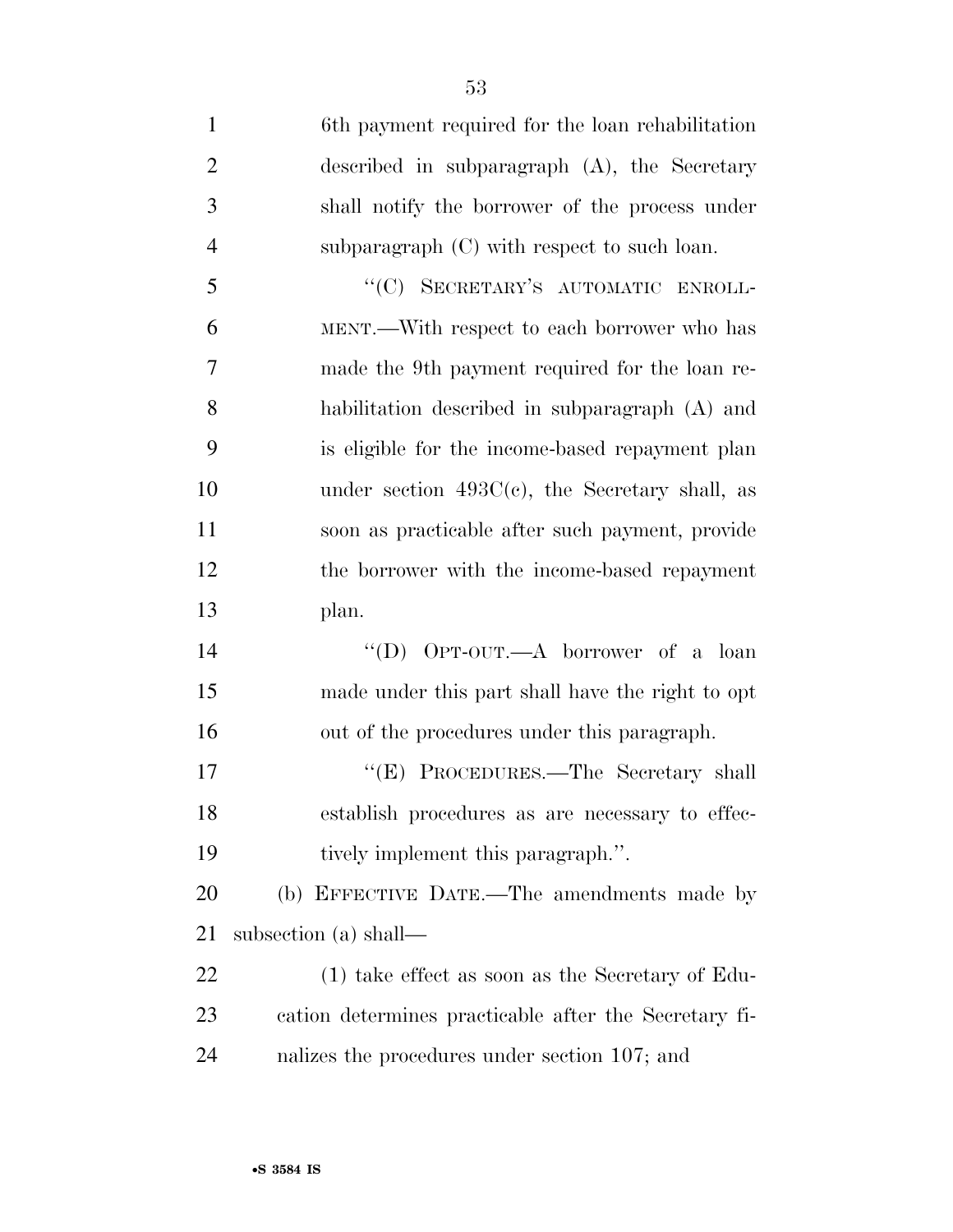(2) apply to all borrowers of loans made under part D of title IV of the Higher Education Act of 1965 (20 U.S.C. 1087a et seq.). **SEC. 305. SEPARATING JOINT CONSOLIDATION LOANS.**  5 (a) IN GENERAL.—Section  $455(g)$  (20 U.S.C. 6 1087e(g)), as amended by section 104, is further amended by adding at the end the following: 8 "(3) SEPARATING JOINT CONSOLIDATION LOANS.— 10 "(A) IN GENERAL.—A married couple, or 2 individuals who were previously a married couple, and who received a joint consolidation loan as such married couple under subpara-14 graph (C) of section  $428C(a)(3)$  (as such sub- paragraph was in effect on or before June 30, 2006), may apply to the Secretary for each in- dividual borrower in the married couple (or pre- viously married couple) to receive a separate Federal Direct Consolidation Loan under this part— 21  $\frac{((i) \text{ that shall}}{(i)}$ 22 ''(I) unless the Secretary receives notice of an agreement described in 24 subclause (II)(aa), be equal to the 25 sum of —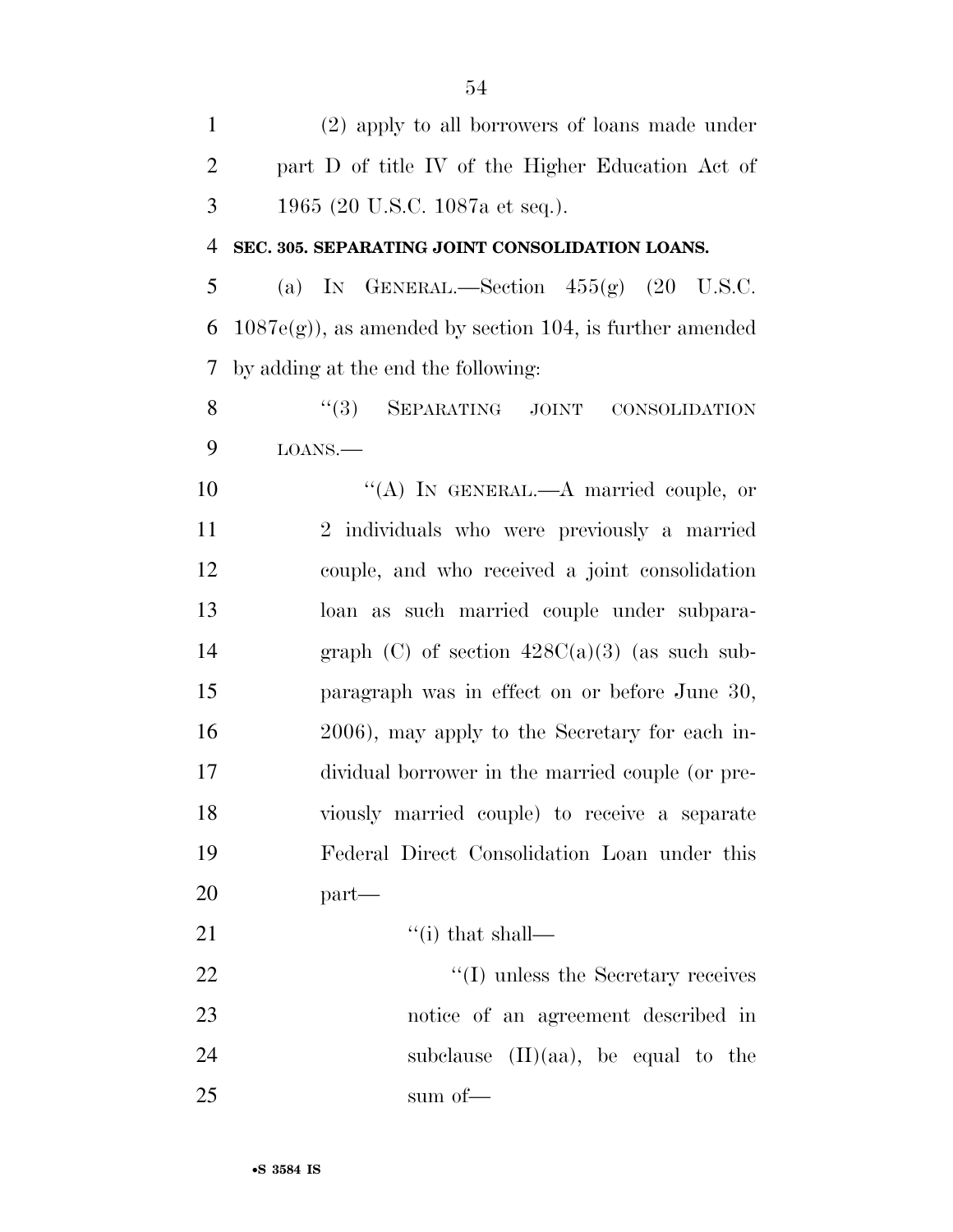| "(aa) the unpaid principal<br>$\mathbf{1}$            |
|-------------------------------------------------------|
| $\mathbf{2}$<br>and accrued unpaid interest of        |
| 3<br>the percentage of the joint con-                 |
| $\overline{4}$<br>solidation loan that, as of the day |
| 5<br>before such joint consolidation                  |
| 6<br>loan was made, was attributable                  |
| $\overline{7}$<br>to the loans of the individual bor- |
| 8<br>rower for whom such separate                     |
| 9<br>consolidation loan is being made;                |
| 10<br>and                                             |
| "(bb) any other loans de-<br>11                       |
| 12<br>scribed in section $428C(a)(4)$                 |
| 13<br>that such individual borrower se-               |
| 14<br>lects for consolidation under this              |
| 15<br>part; or                                        |
| 16<br>"(II) be equal to the sum of $\equiv$           |
| 17<br>"(aa) the unpaid principal                      |
| and accrued unpaid interest of<br>18                  |
| 19<br>the percentage of the joint con-                |
| 20<br>solidation loan that, as of the                 |
| 21<br>date of application under this                  |
| 22<br>paragraph, the married couple                   |
| 23<br>(or previously married couple)                  |
| 24<br>agrees shall be considered attrib-              |
| 25<br>utable to the loans of the indi-                |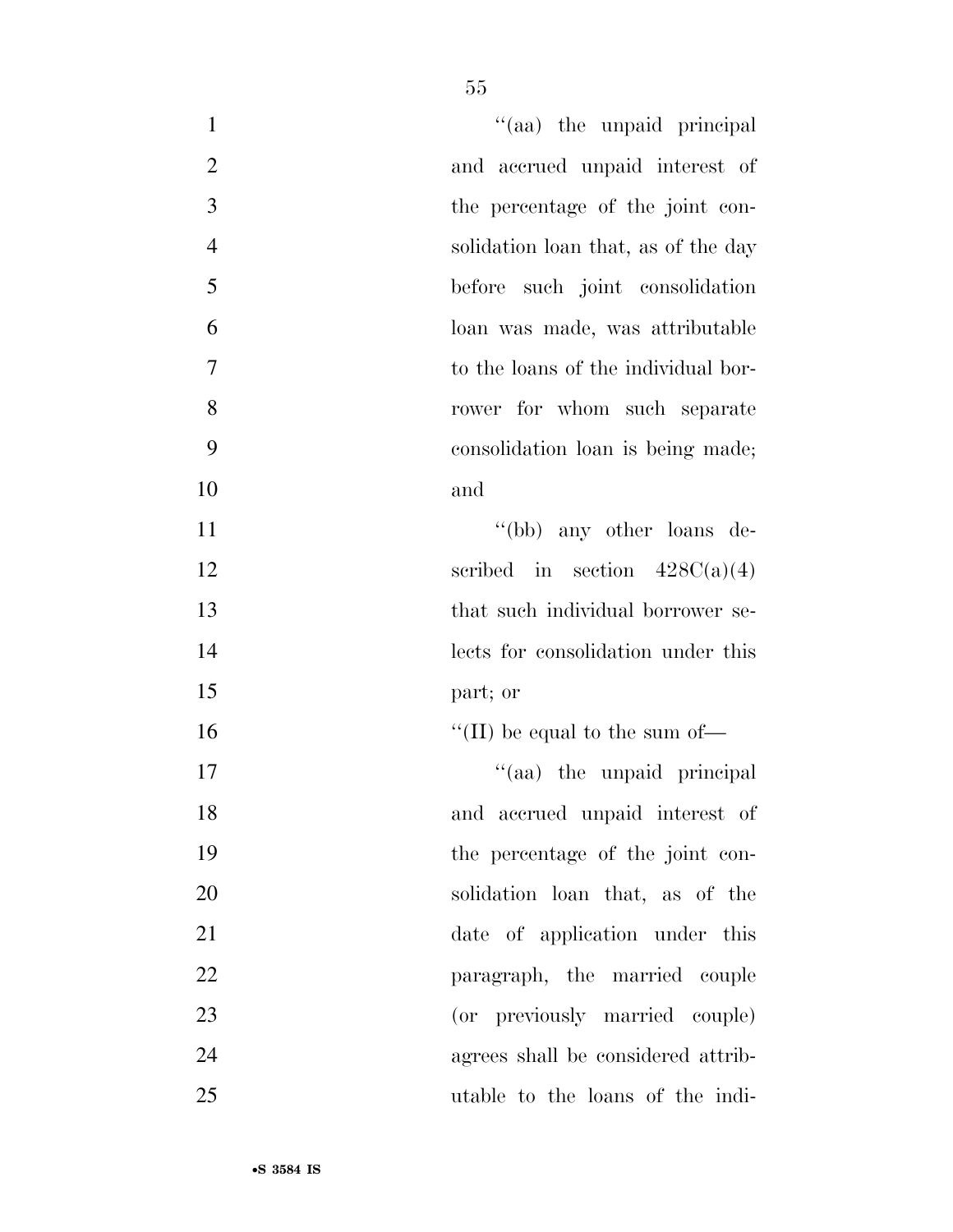| $\mathbf{1}$   | vidual borrower for whom such             |
|----------------|-------------------------------------------|
| $\overline{2}$ | separate consolidation loan is            |
| 3              | being made; and                           |
| $\overline{4}$ | "(bb) any other loans de-                 |
| 5              | scribed in section $428C(a)(4)$           |
| 6              | that such individual borrower se-         |
| $\tau$         | lects for consolidation under this        |
| 8              | part;                                     |
| 9              | "(ii) the proceeds of which shall be      |
| 10             | paid by the Secretary to the holder or    |
| 11             | holders—                                  |
| 12             | $\lq\lq$ of the joint consolidation       |
| 13             | loan for the purpose of discharging       |
| 14             | the liability on the percentage of such   |
| 15             | joint consolidation loan described in     |
| 16             | subclause (I)(aa) or $(II)(aa)$ of clause |
| 17             | $(i)$ ; and                               |
| 18             | $``(II)$ of the loans selected for        |
| 19             | consolidation under subclause $(I)(bb)$   |
| 20             | or $(II)(bb)$ of clause (i) for the pur-  |
| 21             | pose of discharging the liability on      |
| 22             | such loans;                               |
| 23             | "(iii) except as otherwise provided in    |
| 24             | this paragraph, that has the same terms   |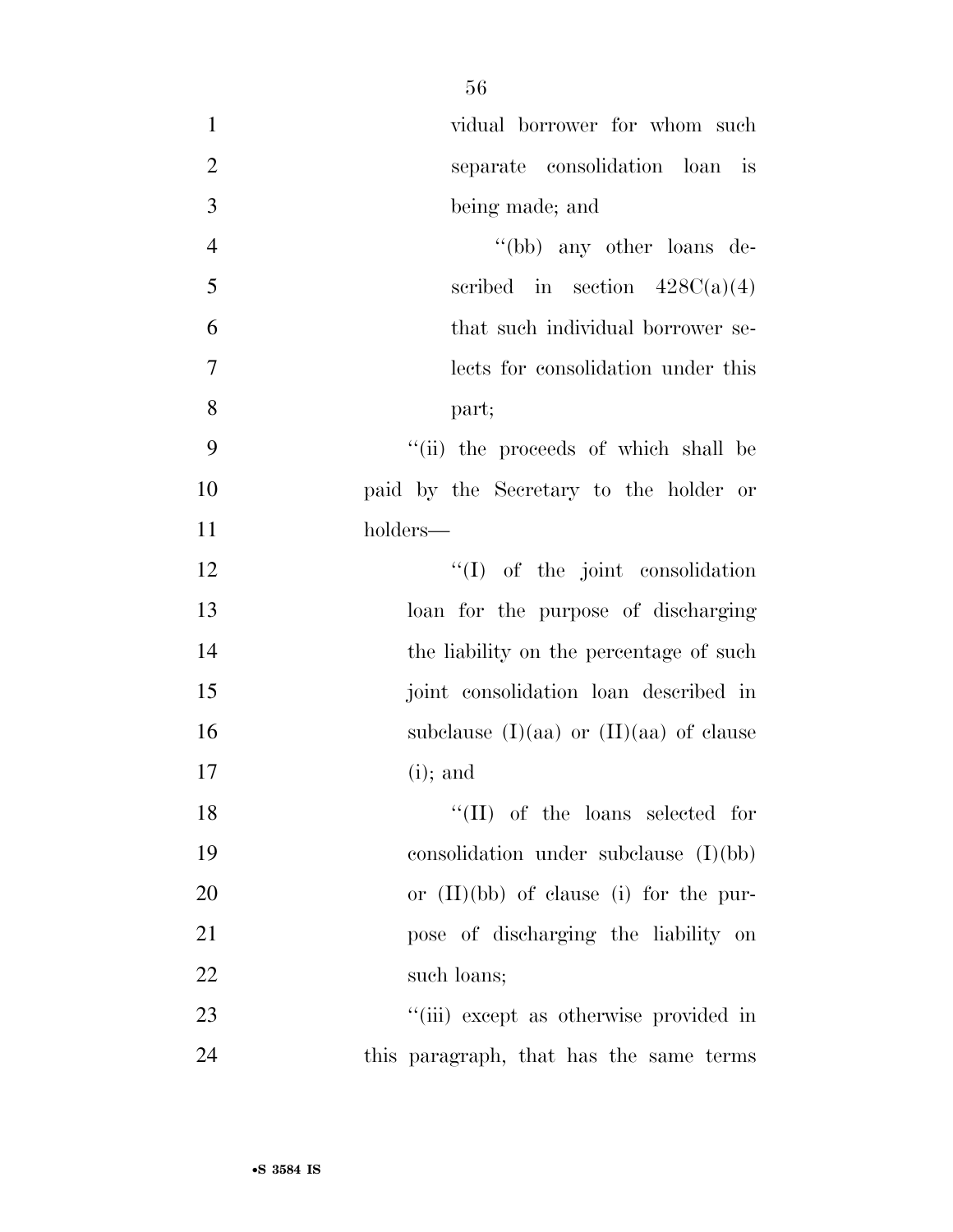| $\mathbf{1}$   | and conditions, and rate of interest as the   |
|----------------|-----------------------------------------------|
| $\overline{2}$ | joint consolidation loan;                     |
| 3              | "(iv) for which any payment made              |
| $\overline{4}$ | under subsection $(m)(1)(A)$ on the joint     |
| 5              | consolidation loan during a period in which   |
| 6              | the individual borrower for whom such sep-    |
| 7              | arate consolidation loan is being made was    |
| 8              | employed in a public service job described    |
| 9              | in subsection $(m)(1)(B)$ shall be treated as |
| 10             | if such payment were made on such sepa-       |
| 11             | rate consolidation loan; and                  |
| 12             | $f'(v)$ for which any payment made            |
| 13             | under an income contingent repayment          |
| 14             | plan under subsection $(d)(1)(D)$ , or an in- |
| 15             | come-based repayment plan under para-         |
| 16             | graph $(1)(E)$ or $(2)(A)(ii)$ of subsection  |
| 17             | (d), on the joint consolidation loan shall be |
| 18             | treated as if such payment were made on       |
| 19             | such separate consolidation loan.             |
| 20             | "(B) APPLICATION FOR SEPARATE DIRECT          |
| 21             | CONSOLIDATION LOANS.                          |
| 22             | "(i) JOINT APPLICATION.—Except as             |
| 23             | provided in clause (ii), to receive separate  |
| 24             | consolidation loans under subparagraph        |
| 25             | (A), both individual borrowers in a married   |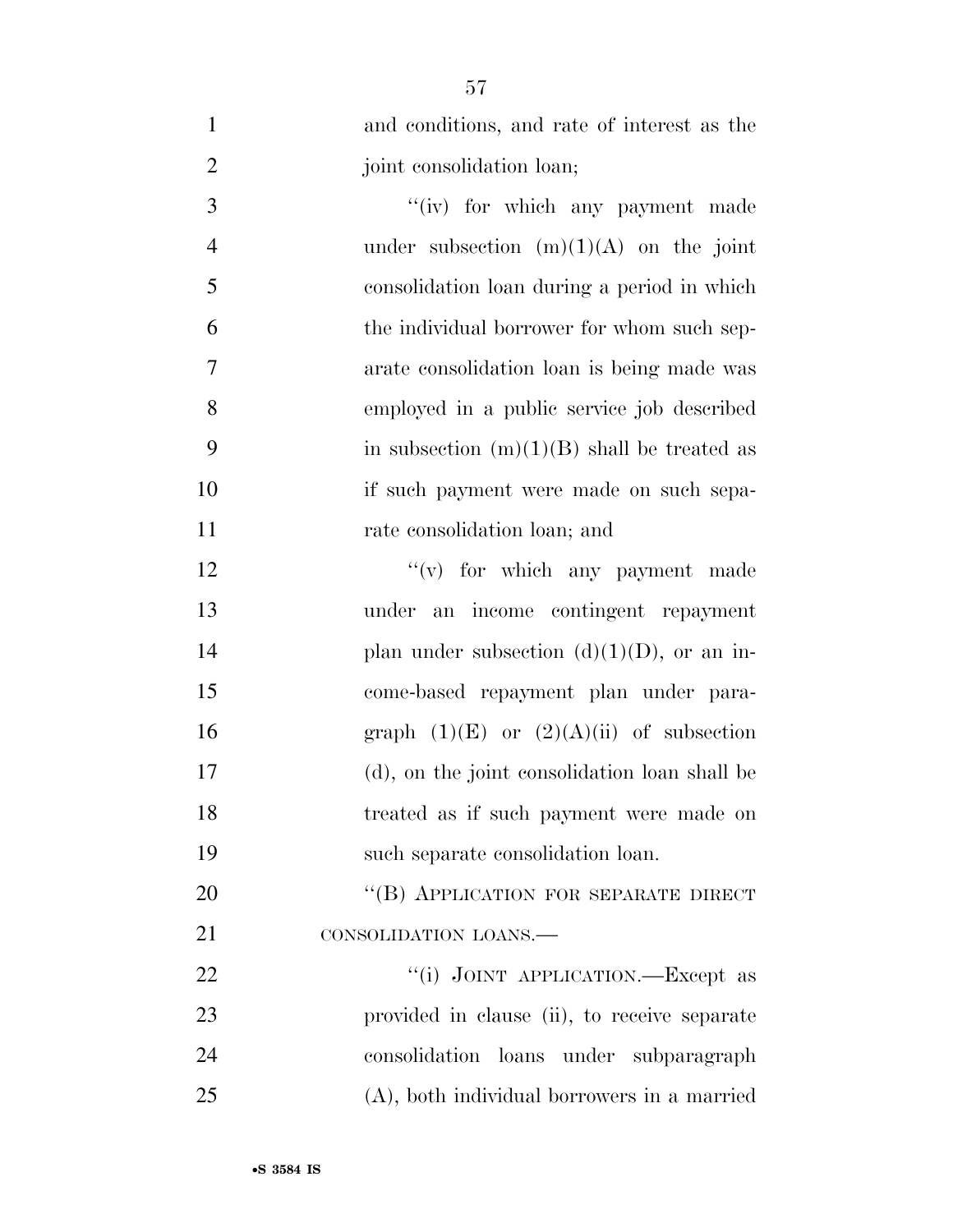| $\mathbf{1}$   | couple (or previously married couple) shall |
|----------------|---------------------------------------------|
| $\overline{2}$ | jointly apply under such subparagraph.      |
| 3              | SEPARATE APPLICATION. An<br>``(ii)          |
| $\overline{4}$ | individual borrower in a married couple (or |
| 5              | previously married couple) may apply for a  |
| 6              | separate consolidation loan under subpara-  |
| 7              | graph (A) separately and without regard to  |
| 8              | whether or when the other individual bor-   |
| 9              | rower in the married couple (or previously  |
| 10             | married couple) applies under such sub-     |
| 11             | paragraph, in a case in which—              |
| 12             | "(I) the individual borrower has            |
| 13             | experienced from the other individual       |
| 14             | borrower—                                   |
| 15             | "(aa) domestic violence (as                 |
| 16             | defined in section $40002(a)$ of            |
| 17             | the Violence Against Women Act              |
| 18             | of 1994 (42 U.S.C. 13925(a)));              |
| 19             | "(bb) economic abuse<br>$\sin$              |
| 20             | cluding behaviors that control              |
| 21             | such borrower's ability to ac-              |
| 22             | quire, use, and maintain access             |
| 23             | to money, credit, or the joint fi-          |
| 24             | nancial obligations of both bor-            |
| 25             | rowers); or                                 |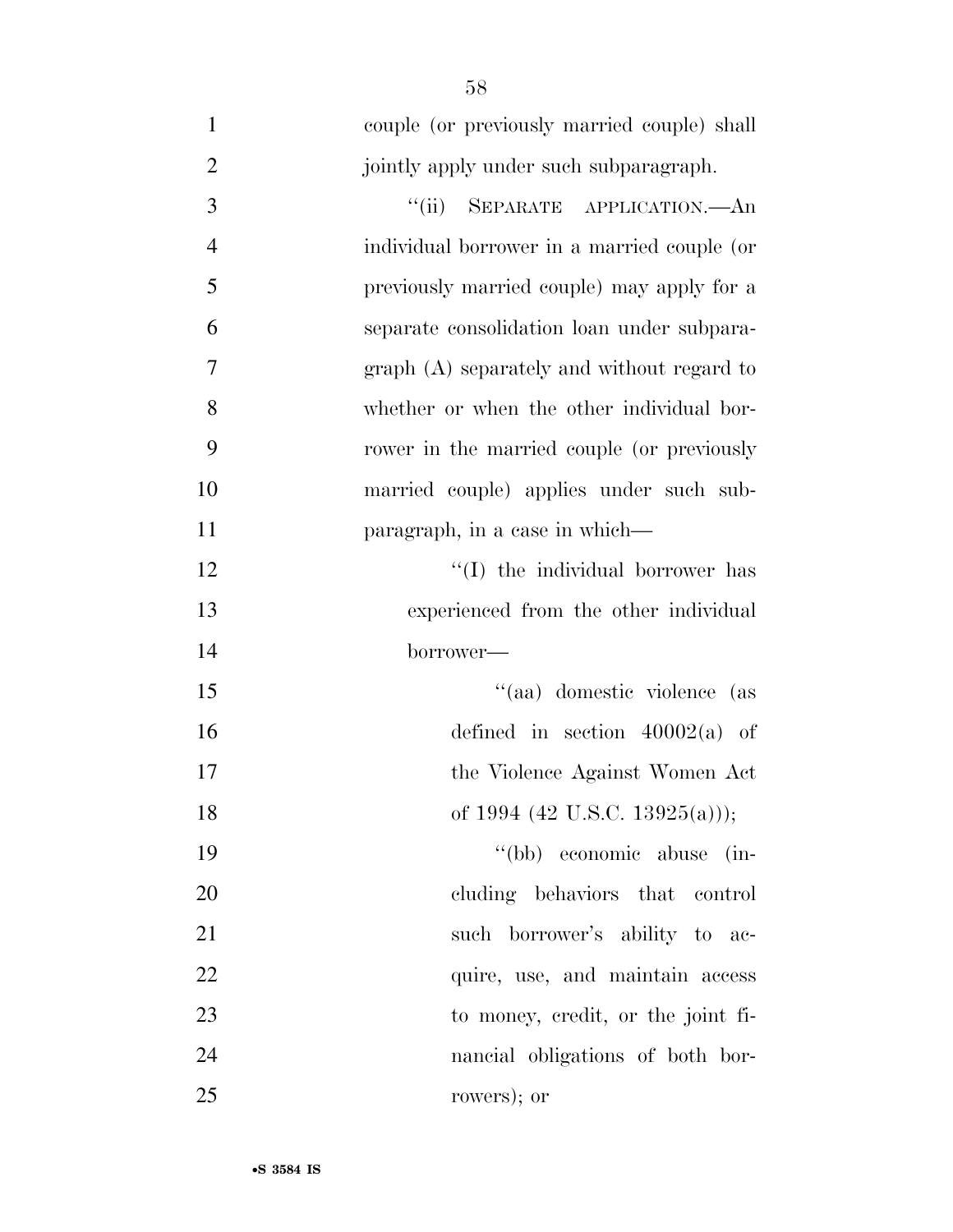| $\mathbf{1}$   | "(cc) other exceptional cir-                        |
|----------------|-----------------------------------------------------|
| $\overline{2}$ | cumstances, as determined by the                    |
| 3              | Secretary; and                                      |
| $\overline{4}$ | "(II) the Secretary determines                      |
| 5              | that authorizing each individual bor-               |
| 6              | rower to apply separately under sub-                |
| 7              | paragraph $(A)$ would be in the best                |
| 8              | fiscal interests of the Federal Govern-             |
| 9              | ment, including by reducing the risk                |
| 10             | of delinquency or default.                          |
| 11             | "(C) BORROWER ELIGIBILITY.-Notwith-                 |
| 12             | standing section $428C(a)(3)(A)$ , the Secretary    |
| 13             | shall award a consolidation loan under this part    |
| 14             | to each borrower who-                               |
| 15             | "(i) applies for such loan under sub-               |
| 16             | paragraph $(A)$ ; and                               |
| 17             | "(ii) meets the requirements of sub-                |
| 18             | paragraphs $(A)$ and $(B)$ .                        |
| 19             | "(D) SPECIAL RULE.—Notwithstanding                  |
| 20             | any other provision of this title, an individual    |
| 21             | who has a joint consolidation loan and wishes       |
| 22             | for the Secretary to discharge the loans due to     |
| 23             | total and permanent disability pursuant to sec-     |
| 24             | tion $437(a)$ , shall first separate the joint con- |
| 25             | solidation loan in accordance with this section     |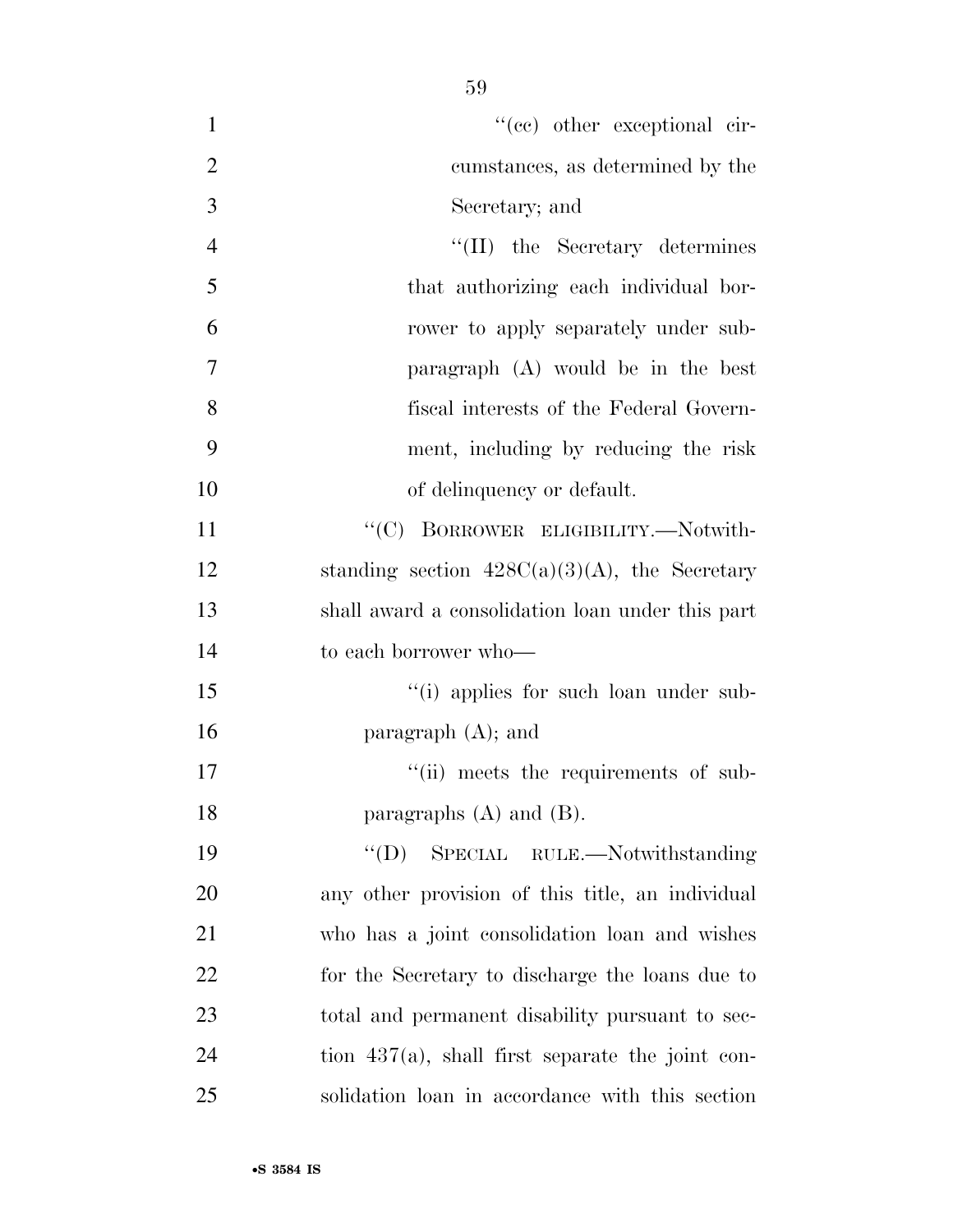| $\mathbf{1}$               | before the Secretary may discharge any portion                 |
|----------------------------|----------------------------------------------------------------|
| $\overline{2}$             | of the loan.".                                                 |
| 3                          | (b)<br>CONFORMING<br>AMENDMENT.-Section                        |
| $\overline{4}$             | $428C(a)(3)(B)(i)(V)$ (20 U.S.C. 1078-3(3)(B)(i)(V)) is        |
| 5                          | amended—                                                       |
| 6                          | $(1)$ by striking "or" at the end of item (bb);                |
| 7                          | $(2)$ by striking the period at the end of item                |
| 8                          | $(ec)$ and inserting "; or"; and                               |
| 9                          | (3) by adding at the end the following:                        |
| 10                         | "(dd) for the purpose of sepa-                                 |
| 11                         | rating a joint consolidation loan into 2                       |
| 12                         | separate Federal Direct Consolidation                          |
|                            |                                                                |
|                            | Loans under section $455(g)(3)$ .".                            |
|                            | SEC. 306. REMOVING THE COLLECTION COST REQUIRE-                |
|                            | MENT.                                                          |
|                            | REQUIREMENT.—Section<br>(a)<br><b>REMOVAL</b><br>OF            |
|                            | $484A(b)(1)$ (20 U.S.C. 1091a(b)(1)) is amended by strik-      |
| 13<br>14<br>15<br>16<br>17 | 18 ing "shall be required to pay, in addition to other charges |
| 19                         | specified in this title, reasonable collection costs" and in-  |
| 20                         | serting "shall not be required to pay collection costs".       |
| 21                         | (b)<br>REPAYMENT AFTER<br>DEFAULT.—Section                     |
| 22                         | $455(d)(6)$ (20 U.S.C. 1087e(d)(6)), as redesignated under     |
| 23                         | section 103(b), is amended by striking "to-" and all that      |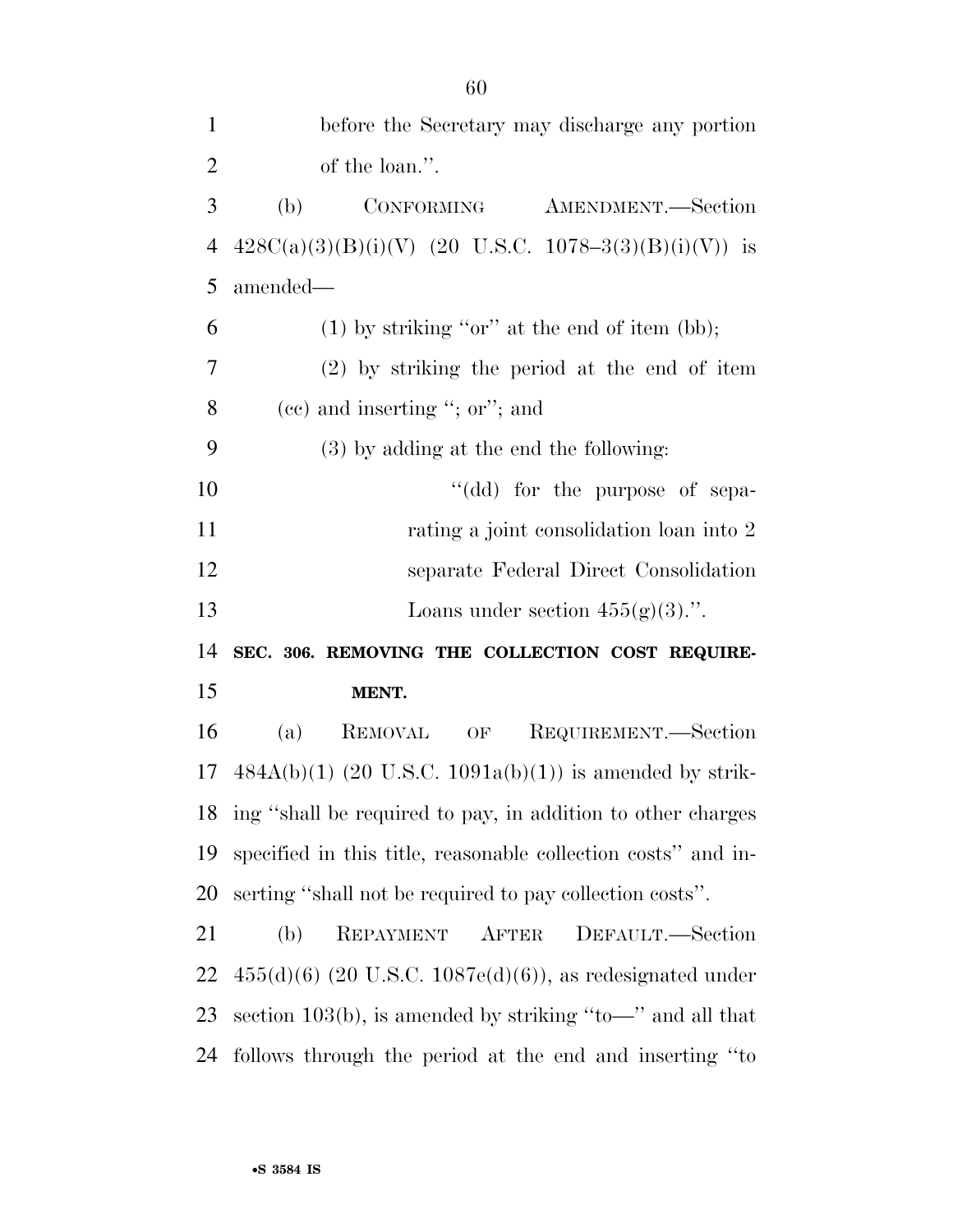1 repay the loan pursuant to an income-based repayment 2 plan under section  $493C(e)$ .". 3 **TITLE IV—IMPROVING LOAN IN-**4 **FORMATION AND COUN-**5 **SELING**  6 **SEC. 401. STUDENT LOAN CONTRACT; SIMPLIFYING LOAN**  7 **DISCLOSURES.**  8 (a) STUDENT LOAN CONTRACT.—Section 455 (20 9 U.S.C. 1087e), as amended by section 202, is further 10 amended by inserting after subsection (b) the following: 11 "(c) STUDENT LOAN CONTRACT; SIMPLIFYING LOAN 12 DISCLOSURES.— 13 "(1) STUDENT LOAN CONTRACT.— 14 "(A) In GENERAL.—Any master promis-15 sory note form described in section  $16 \qquad \qquad 432(m)(1)(D)$  that is developed or used for cov-17 ered loans shall be referred to as a 'student 18 loan contract'. 19 "(B) CLARIFICATION ON USE.—Notwith-20 standing section  $432(m)(1)(D)(i)$ , each student 21 loan contract for a covered loan shall— 22  $\frac{1}{1}$  not be entered into by a student 23 unless the student has completed all re-24 quired counseling related to such loan, in-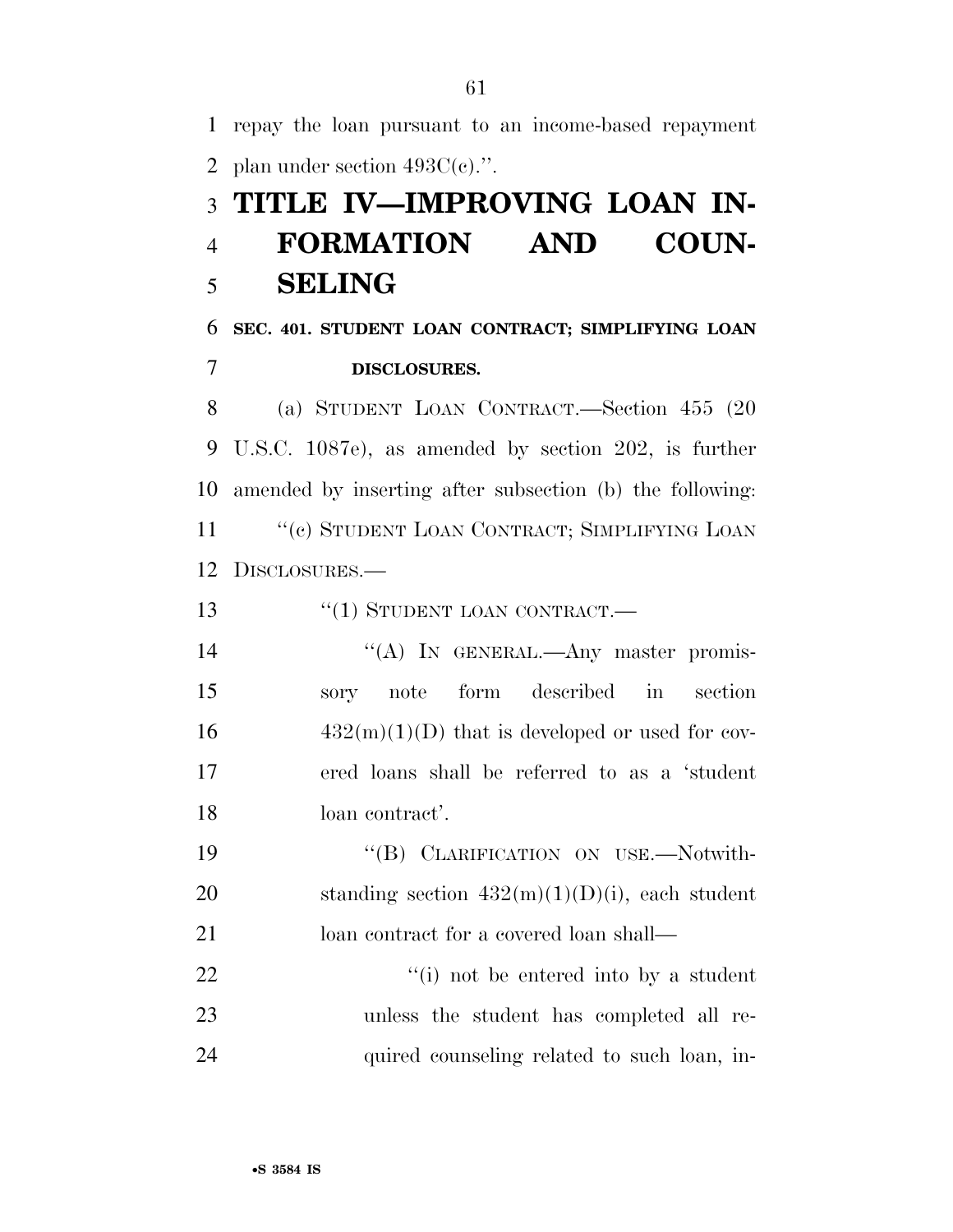| $\mathbf{1}$   | cluding counseling required under section           |
|----------------|-----------------------------------------------------|
| $\overline{2}$ | 485(l);                                             |
| 3              | "(ii) be signed by the student entering             |
| $\overline{4}$ | such student loan contract after completion         |
| 5              | of such counseling;                                 |
| 6              | "(iii) be used only for the award year              |
| $\overline{7}$ | for which the initial loans are made under          |
| 8              | the contract and shall be valid for addi-           |
| 9              | tional loans for the same period of enroll-         |
| 10             | ment within an award year; and                      |
| 11             | "(iv) include options for the student               |
| 12             | to enter both the student's current contact         |
| 13             | information and permanent contact infor-            |
| 14             | mation that is likely to remain valid upon          |
| 15             | the student's exit from the institution.            |
| 16             | COVERED LOANS.—In this sub-<br>``(C)                |
| 17             | section, the term 'covered loan' means a loan       |
| 18             | made under this part on or after the date of en-    |
| 19             | actment of the Affordable Loans for Any Stu-        |
| 20             | dent Act.                                           |
| 21             | "(2) LOAN DISCLOSURES.—For loans<br>made            |
| 22             | under this part for periods of enrollment beginning |
| 23             | on or after the date of enactment of the Affordable |
| 24             | Loans for Any Student Act, the Secretary shall take |
| 25             | such steps as are necessary to streamline the stu-  |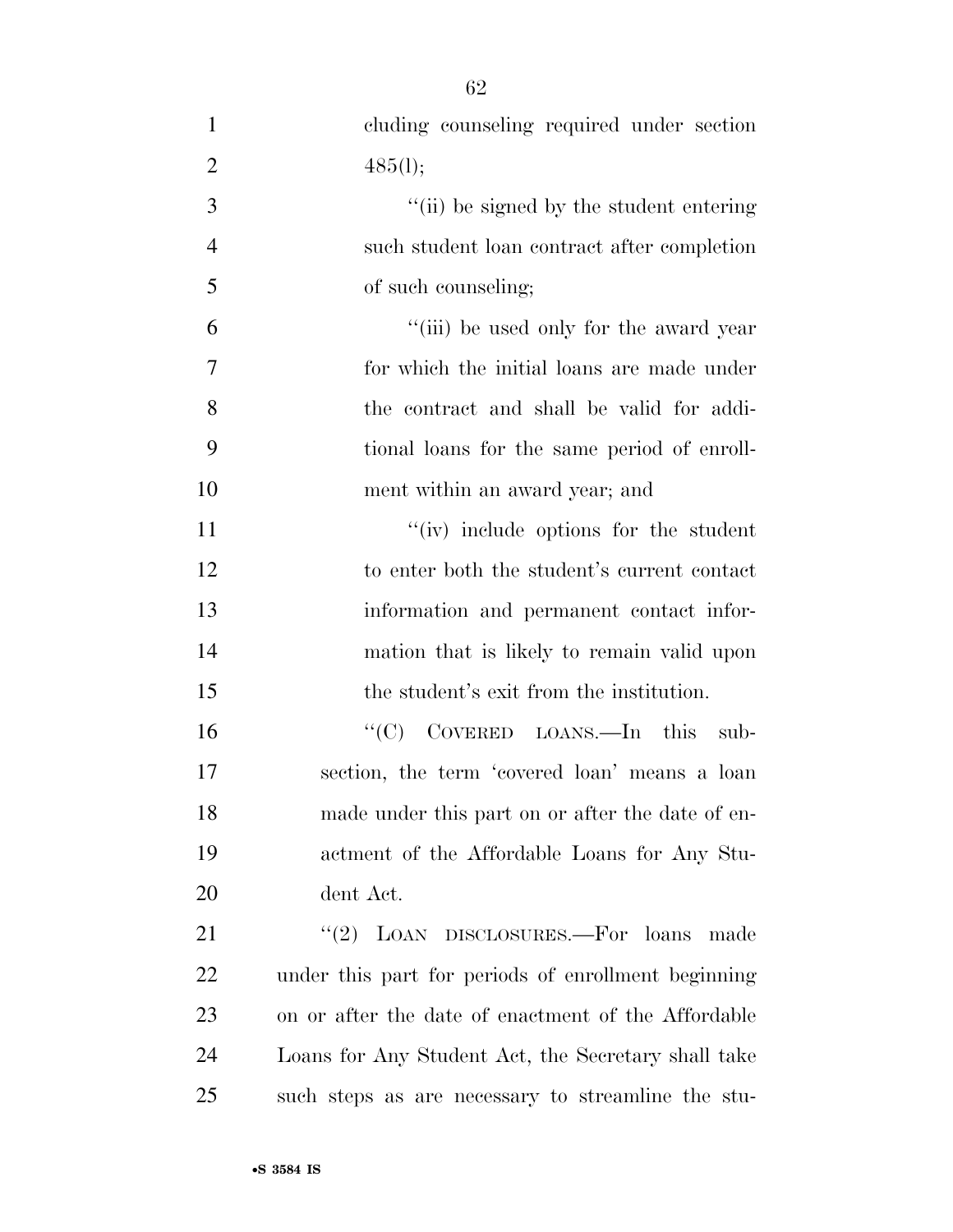| $\mathbf{1}$   | dent loan disclosure requirements under this Act.      |
|----------------|--------------------------------------------------------|
| $\overline{2}$ | The Secretary shall ensure that information required   |
| 3              | to be disclosed to a student who is applying for, re-  |
| $\overline{4}$ | ceiving, or preparing to repay a loan under this part  |
| 5              | shall be consumer-tested and delivered in a manner     |
| 6              | $that-$                                                |
| 7              | $\lq\lq$ reduces and simplifies the paperwork          |
| 8              | students are required to complete;                     |
| 9              | $\lq\lq$ (B) limits the number of times a student      |
| 10             | is presented with disclosures by incorporating         |
| 11             | the streamlined disclosures into required stu-         |
| 12             | dent loan counseling under section 485(l), the         |
| 13             | student loan contract under this subsection, or        |
| 14             | both; and                                              |
| 15             | $\lq\lq$ (C) is effective in helping the student un-   |
| 16             | derstand the student's rights and obligations as       |
| 17             | a Federal student loan borrower.                       |
| 18             | "(3) ANNUAL LOAN ACCEPTANCE.--- Prior to               |
| 19             | making the first disbursement of a covered loan        |
| 20             | (other than a Federal Direct Consolidation Loan) to    |
| 21             | a borrower for an award year, the eligible institution |
| <u>22</u>      | shall ensure that the borrower—                        |
| 23             | $\lq\lq$ has completed the applicable coun-            |
| 24             | seling under paragraph $(2)$ or $(3)$ of section       |
| 25             | $485(l)$ ; and                                         |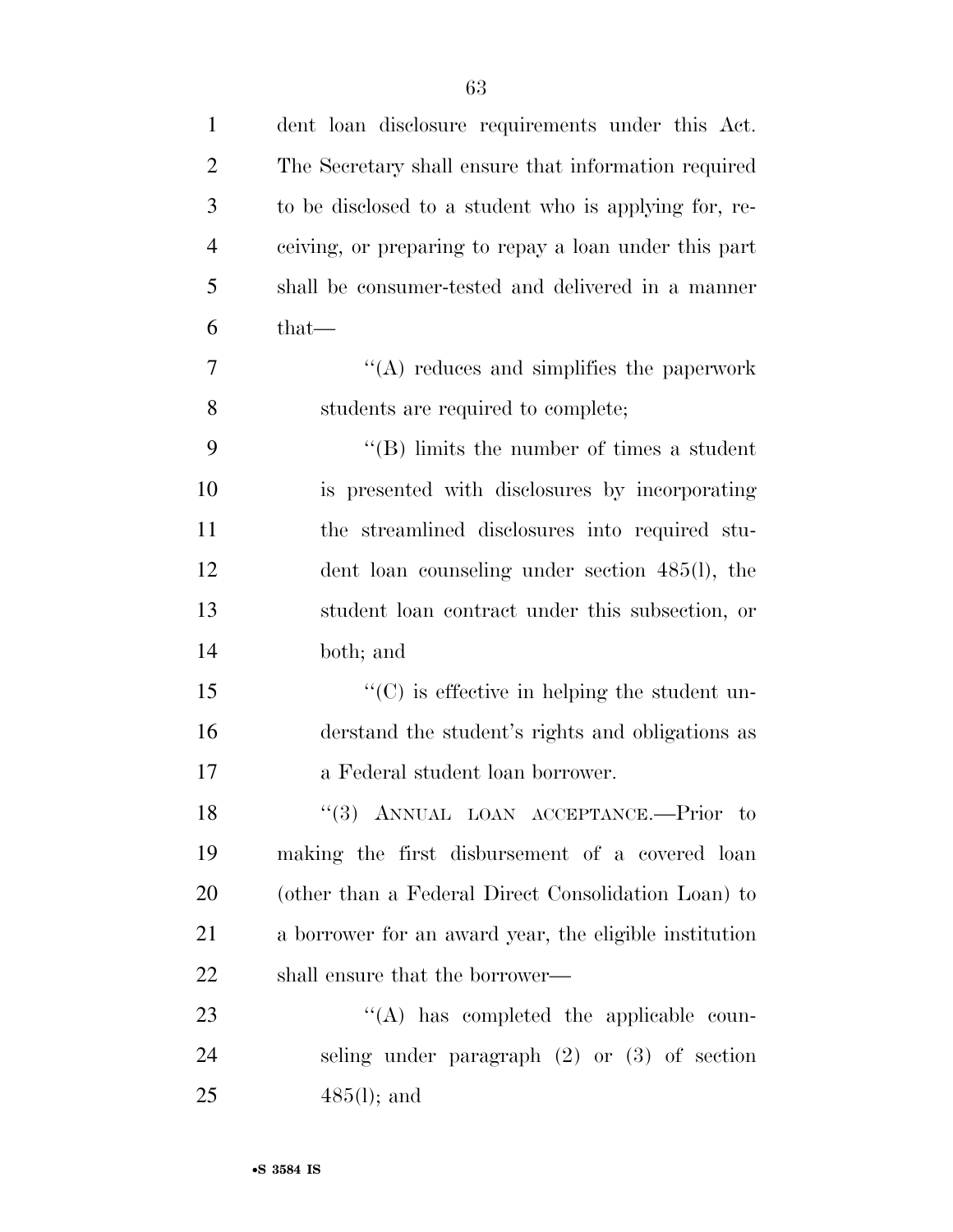| $\mathbf{1}$   | $\lq\lq (B)$ after completing such counseling, ac-                 |
|----------------|--------------------------------------------------------------------|
| $\overline{2}$ | cepts the loan for such award year by—                             |
| 3              | "(i) signing and returning to the insti-                           |
| $\overline{4}$ | tution the student loan contract described                         |
| 5              | section $455(e)(1)$ that affirmatively<br>$\operatorname{in}$      |
| 6              | states that the borrower accepts the loan;                         |
| $\overline{7}$ | <b>or</b>                                                          |
| 8              | "(ii) electronically signing an elec-                              |
| 9              | tronic version of such student loan con-                           |
| 10             | tract, which may be done through the on-                           |
| 11             | line counseling tool in accordance with sec-                       |
| 12             | tion $485(n)(1)(B)$ .".                                            |
| 13             | (b) CONFORMING AMENDMENT.—Section $487(a)(7)$                      |
| 14             | $(20 \text{ U.S.C. } 1094(a)(7))$ is amended by striking "section" |
| 15             | 485" and inserting "sections $455(e)(3)$ and $485"$ .              |
| 16             | SEC. 402. ANNUAL AND PRE-LOAN INFORMATION AND                      |
| 17             | <b>COUNSELING REQUIREMENTS.</b>                                    |
| 18             | Section 485(l) $(20 \text{ U.S.C. } 1092(l))$ is amended to        |
| 19             | read as follows:                                                   |
| 20             | "(1) ANNUAL STUDENT LOAN COUNSELING FOR                            |
| 21             | BORROWERS.-                                                        |
| 22             | "(1) ANNUAL COUNSELING REQUIREMENT FOR                             |
| 23             | INSTITUTIONS.                                                      |
| 24             | "(A) IN GENERAL.—Each eligible institu-                            |
| 25             | tion shall ensure that each individual for whom                    |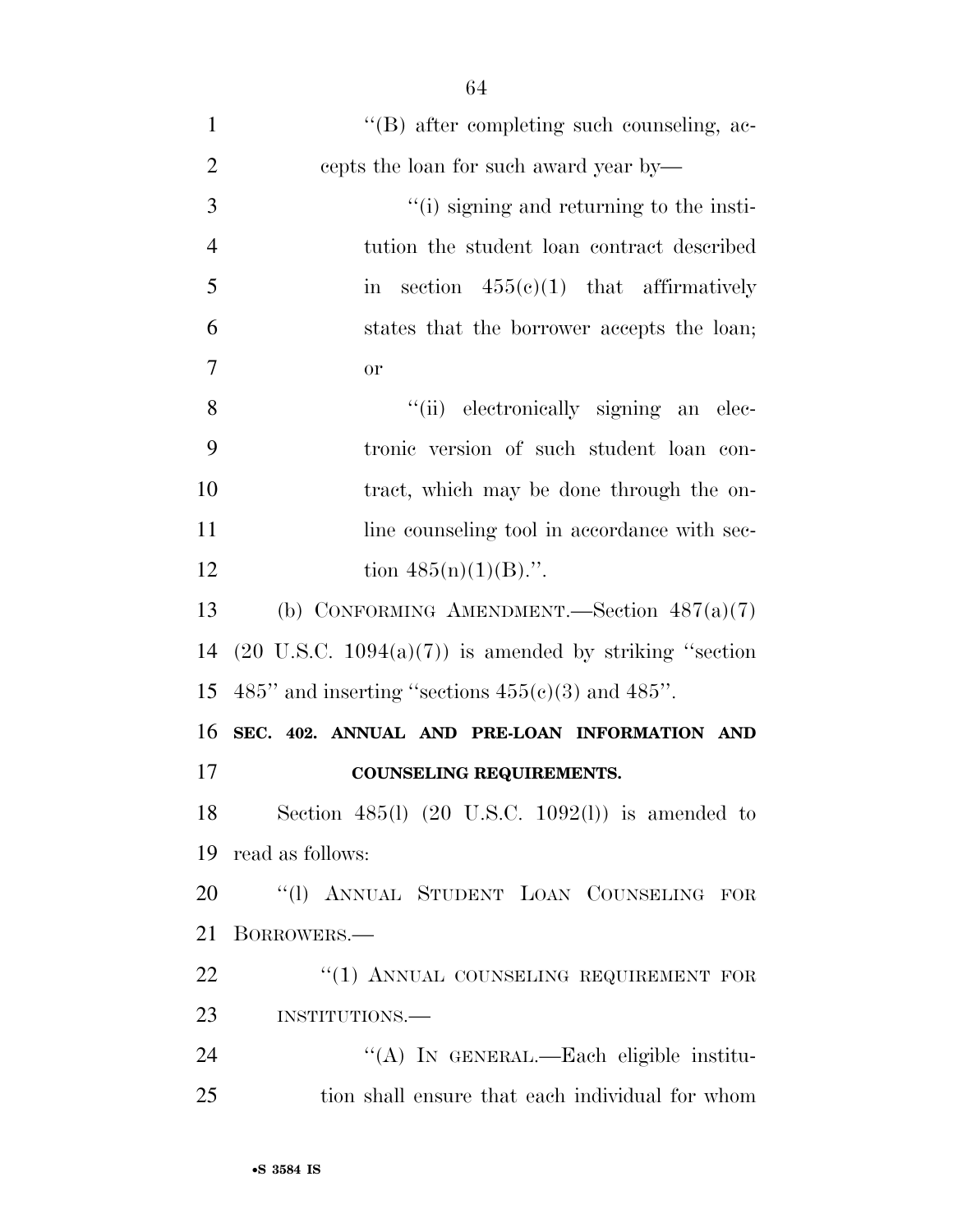| $\mathbf{1}$   | the institution has knowledge that the student     |
|----------------|----------------------------------------------------|
| $\overline{2}$ | has accepted, or will accept, 1 or more student    |
| 3              | loans under part D (including any such loans       |
| $\overline{4}$ | for attendance at another institution from         |
| 5              | which the student transferred or in which the      |
| 6              | student had previously enrolled, other than a      |
| 7              | Federal Direct Consolidation Loan) for an          |
| 8              | award year, receives comprehensive information     |
| 9              | on the terms and conditions of such loan and       |
| 10             | the responsibilities the individual has with re-   |
| 11             | spect to such loan. Such information shall be      |
| 12             | provided, for each award year for which the in-    |
| 13             | dividual receives such loan, in a simple, under-   |
| 14             | standable, and consumer-friendly manner—           |
| 15             | "(i) during a counseling session con-              |
| 16             | ducted in person;                                  |
| 17             | "(ii) online, with the individual ac-              |
| 18             | knowledging receipt of the information; or         |
| 19             | "(iii) through the use of the online               |
| 20             | counseling tool described in subsection            |
| 21             | (n)(1)(B).                                         |
| 22             | "(B) USE OF INTERACTIVE PROGRAMS.-                 |
| 23             | In the case of institutions not using the online   |
| 24             | counseling tool described in<br>subsection         |
| 25             | $(n)(1)(B)$ , the Secretary shall require such in- |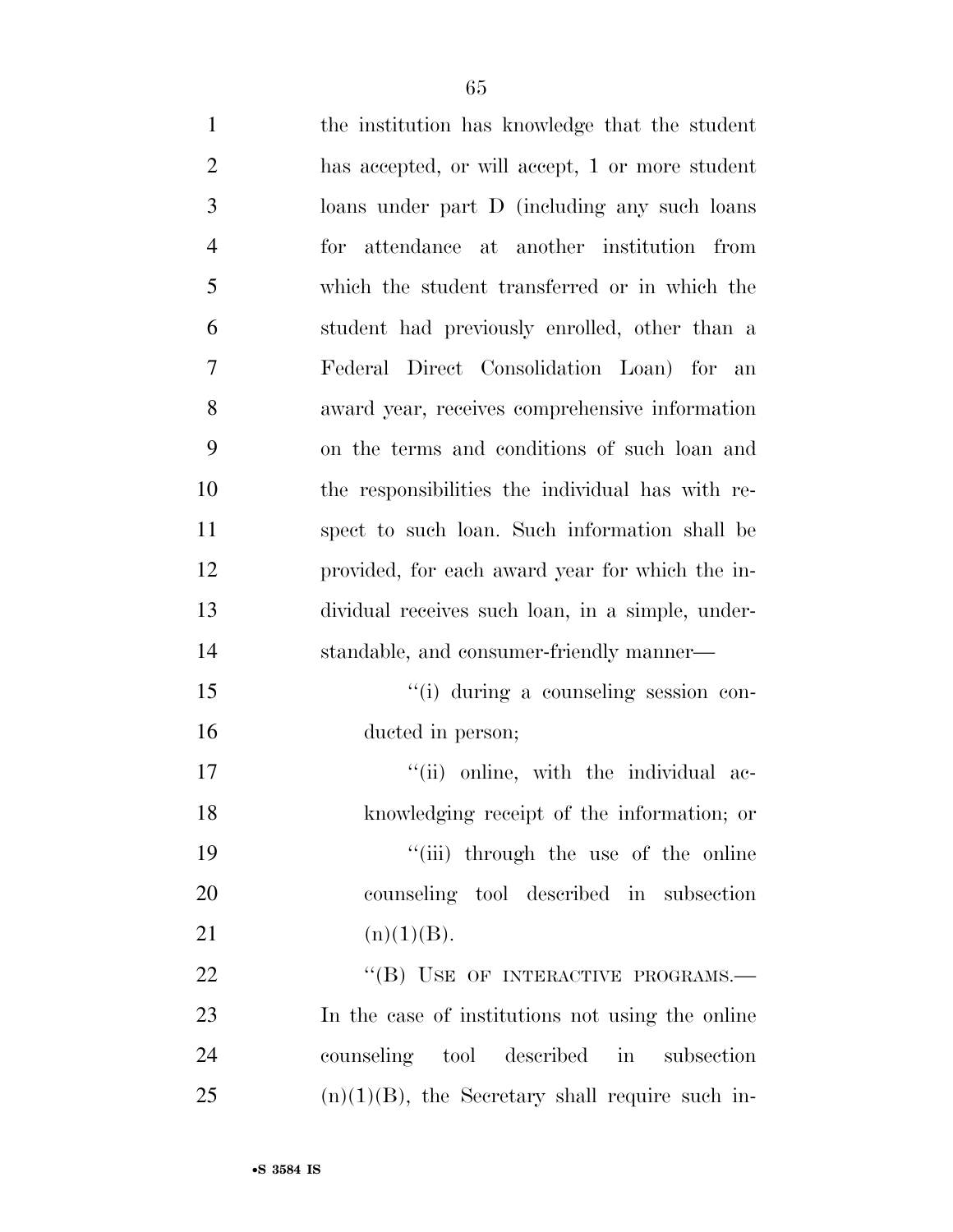stitutions to carry out the requirements of sub- paragraph (A) through the use of interactive programs, during an annual counseling session that is in-person or online, that test the individ- ual's understanding of the terms and conditions of the loan awarded to the individual, using simple and understandable language and clear formatting. 9 "(2) PRE-LOAN COUNSELING FOR BORROWERS RECEIVING LOANS MADE UNDER PART D (OTHER THAN PARENT PLUS LOANS).—The information to be 12 provided under paragraph  $(1)(A)$  to a borrower of a

 loan made under part D (other than a Federal Di- rect PLUS Loan made on behalf of a dependent stu-dent) shall include the following:

 $\langle A \rangle$  A notification that some students may qualify for other financial aid that does not need to be repaid, and an explanation that the borrower should consider accepting any such grant, scholarship, military tuition assistance, veterans benefits, Federal or State work-study jobs, or other programs for which the borrower is eligible, prior to accepting student loans.

24 ''(B) Information on the total outstanding student loan debt that the institution is aware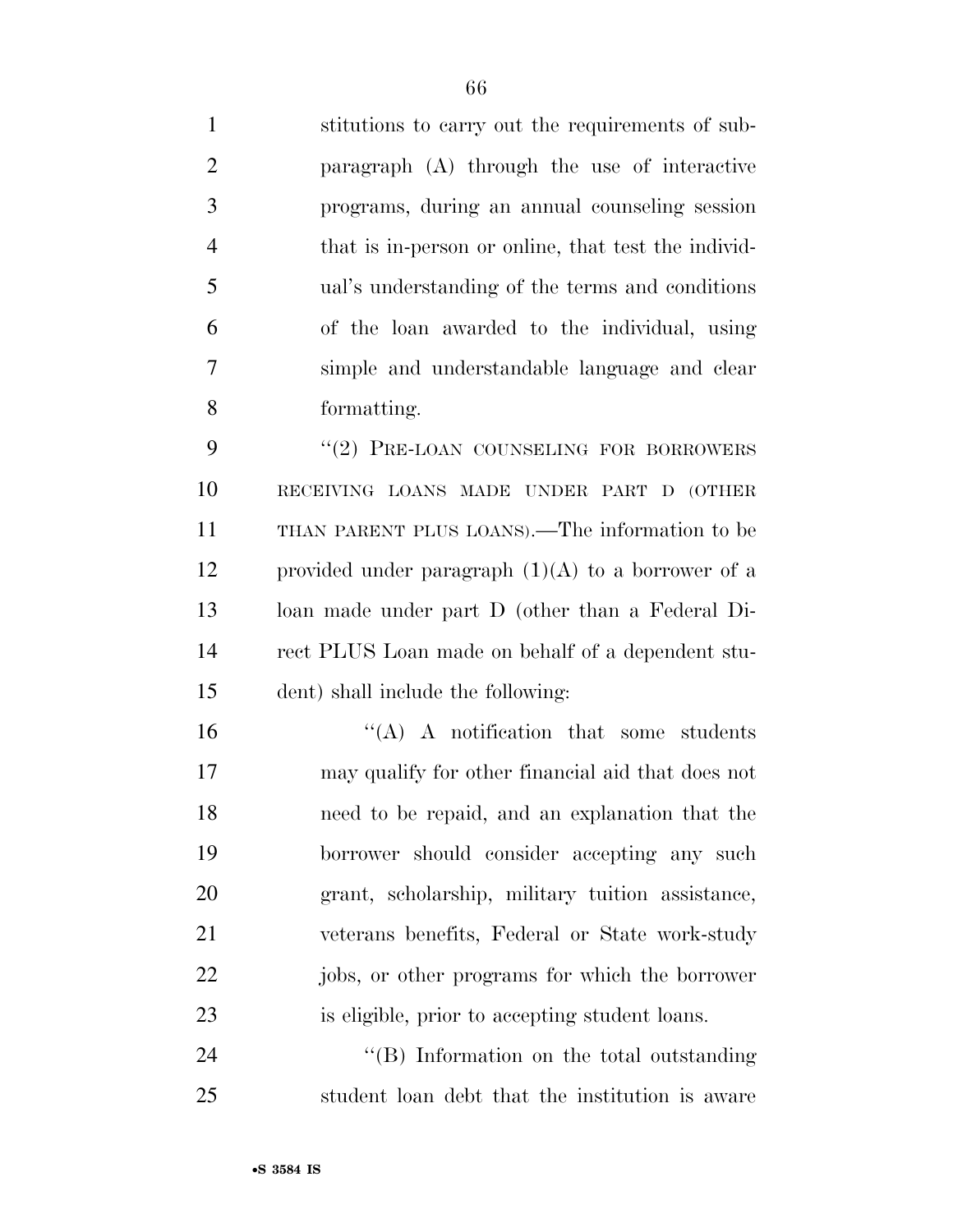| $\mathbf{1}$   | that the student has borrowed, disaggregated         |
|----------------|------------------------------------------------------|
| $\overline{2}$ | by type of loan, including loans issued under        |
| 3              | this title, private education loans (as defined in   |
| $\overline{4}$ | section 140 of the Truth in Lending Act (15)         |
| 5              | $(1.8C, 1650)$ that the institution has certified    |
| 6              | in accordance with section $487(a)(28)$ , and edu-   |
| 7              | cation loans from the institution, as applicable.    |
| 8              | " $(C)$ The student's estimated monthly pay-         |
| 9              | ment amounts for loans made, insured, or guar-       |
| 10             | anteed under this title based on—                    |
| 11             | "(i) the fixed repayment plan de-                    |
| 12             | scribed under section 493E for loans                 |
| 13             | issued under part B or D; and                        |
| 14             | "(ii) the income-based repayment plan                |
| 15             | under section $493C(e)$ , utilizing individual-      |
| 16             | ized data applicable to the borrower as de-          |
| 17             | scribed in paragraph $(4)$ .                         |
| 18             | $\lq\lq$ $\Delta$ statement that the monthly         |
| 19             | amount described in subparagraph (C) does not        |
| 20             | include any amounts that the student may be          |
| 21             | required to repay for non-Federal education          |
| 22             | loans, including private education loans or insti-   |
| 23             | tutional education loans.                            |
| 24             | "(E) An explanation of the use of the stu-           |
| 25             | dent loan contract referred to in section $455(c)$ . |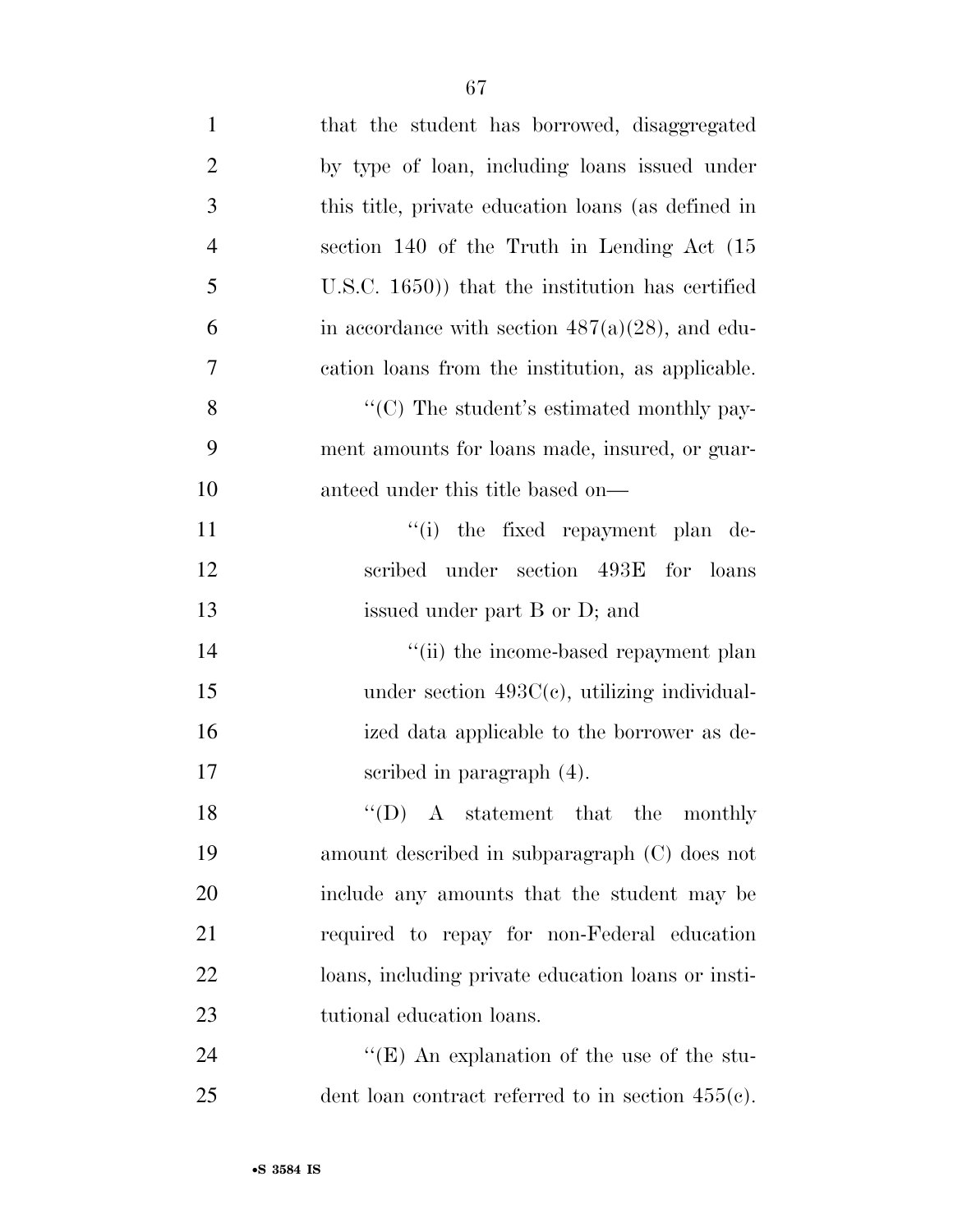| $\mathbf{1}$   | "(F) A recommendation to the borrower to          |
|----------------|---------------------------------------------------|
| $\overline{2}$ | exhaust the borrower's Federal student loan op-   |
| 3              | tions prior to taking out private education       |
| $\overline{4}$ | loans, an explanation that Federal student        |
| 5              | loans typically offer better terms and conditions |
| 6              | than private education loans, an explanation      |
| 7              | that Federal student loans offer consumer pro-    |
| 8              | tections typically not available in the private   |
| 9              | education loan market, an explanation of treat-   |
| 10             | ment of loans made under part D and private       |
| 11             | education loans in bankruptcy, and an expla-      |
| 12             | nation that if a borrower decides to take out a   |
| 13             | private education loan—                           |
| 14             | "(i) the borrower has the ability to se-          |
| 15             | lect a private educational lender of the bor-     |
| 16             | rower's choice;                                   |
| 17             | "(ii) the proposed private education              |
| 18             | loan may impact the borrower's potential          |
| 19             | eligibility for other financial assistance, in-   |
| 20             | cluding Federal financial assistance under        |
| 21             | this title; and                                   |
| 22             | "(iii) the borrower has a right-                  |
| 23             | $\lq\lq$ to accept the terms of the               |
| 24             | private education loan within 30 cal-             |
| 25             | endar days following the date<br>on               |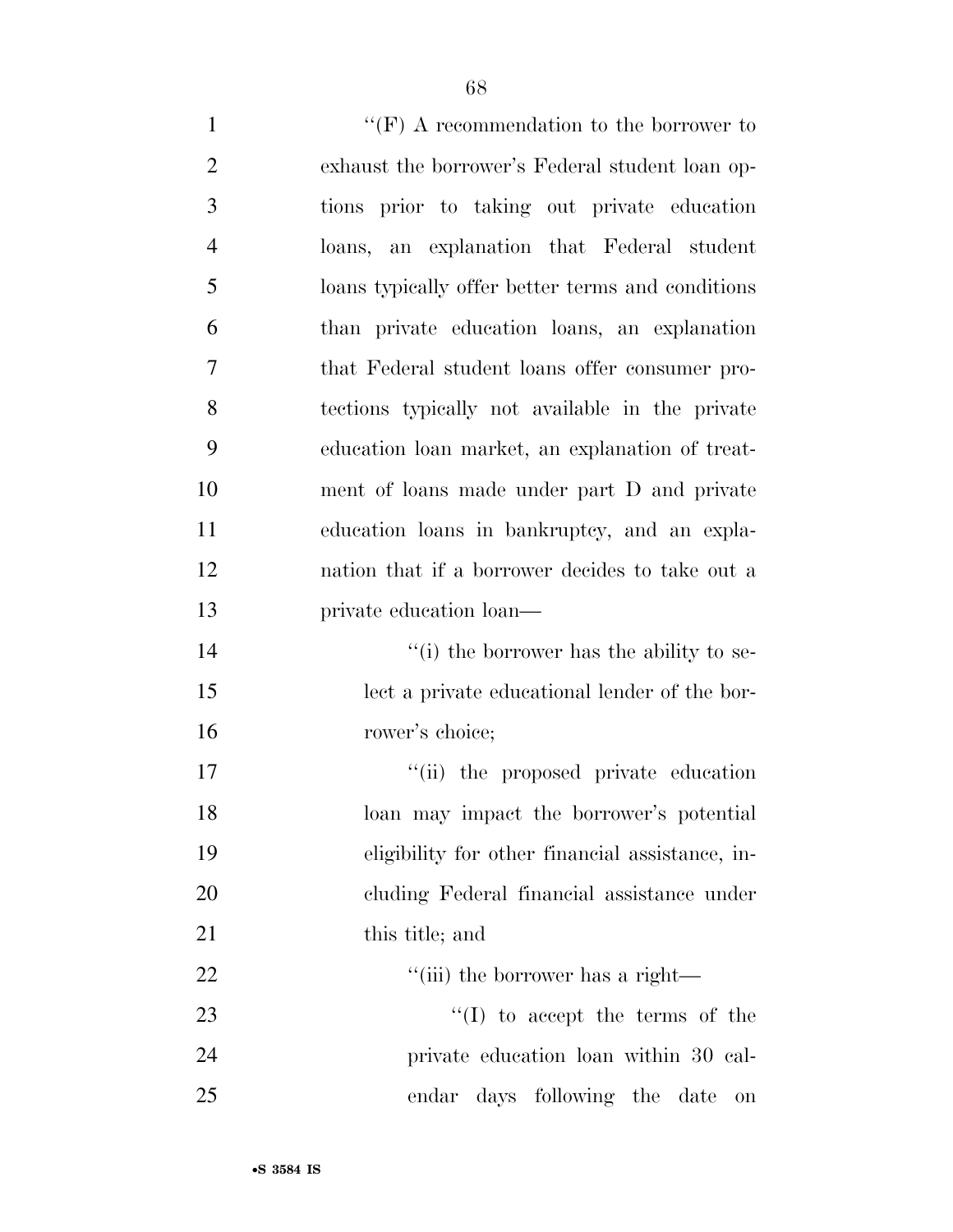| $\mathbf{1}$   | which the application for such loan is             |
|----------------|----------------------------------------------------|
| $\overline{2}$ | approved and the borrower receives                 |
| 3              | the required disclosure documents,                 |
| $\overline{4}$ | pursuant to section $128(e)$ of the                |
| 5              | Truth in Lending Act (15 U.S.C.                    |
| 6              | $1638(e)$ ; and                                    |
| $\tau$         | "(II) to cancel such loan within $3$               |
| 8              | business days of the date on which the             |
| 9              | loan is consummated, pursuant to sec-              |
| 10             | tion $128(e)(7)$ of such Act (15 U.S.C.            |
| 11             | $1638(e)(7)$ ).                                    |
| 12             | $\lq\lq(G)$ An explanation of the importance of    |
| 13             | contacting the appropriate offices at the institu- |
| 14             | tion of higher education if the borrower with-     |
| 15             | draws prior to completing the borrower's pro-      |
| 16             | gram of study so that the institution can pro-     |
| 17             | vide exit counseling, including information re-    |
| 18             | garding the borrower's repayment options and       |
| 19             | loan consolidation.                                |
| 20             | "(H) An explanation of the obligation of           |
| 21             | the borrower to repay the full amount of the       |
| 22             | loan, regardless of whether the borrower com-      |
| 23             | pletes or does not complete the program in         |
| 24             | which the borrower is enrolled within the reg-     |
| 25             | ular time for program completion.                  |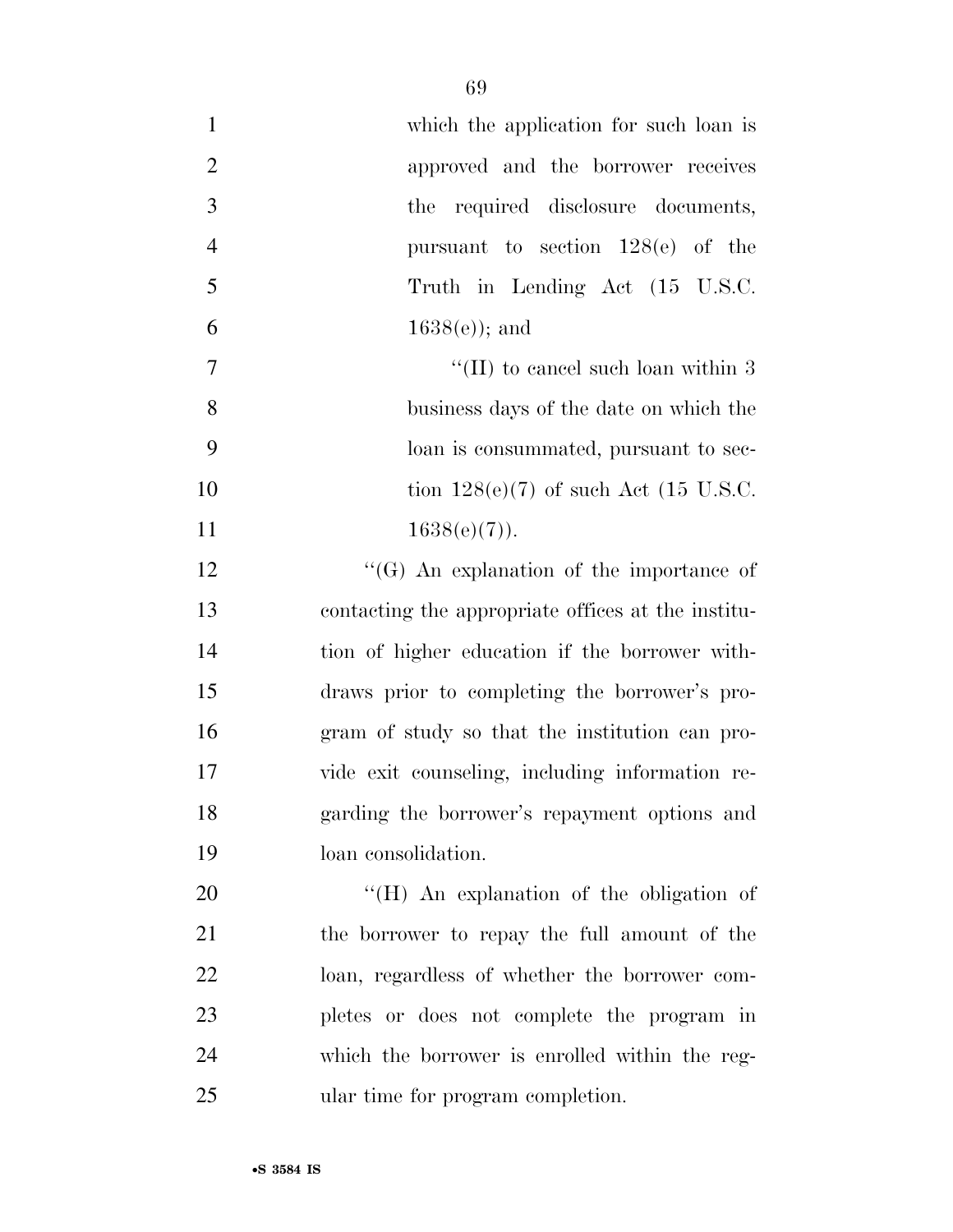| $\mathbf{1}$   | "(I) A general description of the terms and         |
|----------------|-----------------------------------------------------|
| $\overline{2}$ | conditions under which the student may obtain       |
| 3              | forgiveness or cancellation of any principal and    |
| $\overline{4}$ | interest of a loan issued under this title.         |
| 5              | $\lq\lq(J)$ Information as to how the student       |
| 6              | can access the loan records of the student and      |
| 7              | the contact information for inquiries regarding     |
| 8              | repaying the loan.                                  |
| 9              | $\lq\lq$ (K) The contact information for the fi-    |
| 10             | nancial aid office, or other appropriate office, at |
| 11             | the institution that the borrower may contact if    |
| 12             | the borrower has any questions about the bor-       |
| 13             | rower's rights and responsibilities or the terms    |
| 14             | and conditions of the loan.                         |
| 15             | "(L) An explanation that the student has            |
| 16             | the right to annually request a copy of the cred-   |
| 17             | it report of the student from a consumer re-        |
| 18             | porting agency pursuant to section $612(a)$ of      |
| 19             | the Fair Credit Reporting Act (15 U.S.C.            |
| 20             | $1681j(a)$ ).                                       |
| 21             | $\lq\lq (M)$ For a first-time borrower, in addition |
| 22             | to all the information described in subpara-        |
| 23             | graphs $(A)$ through $(L)$ —                        |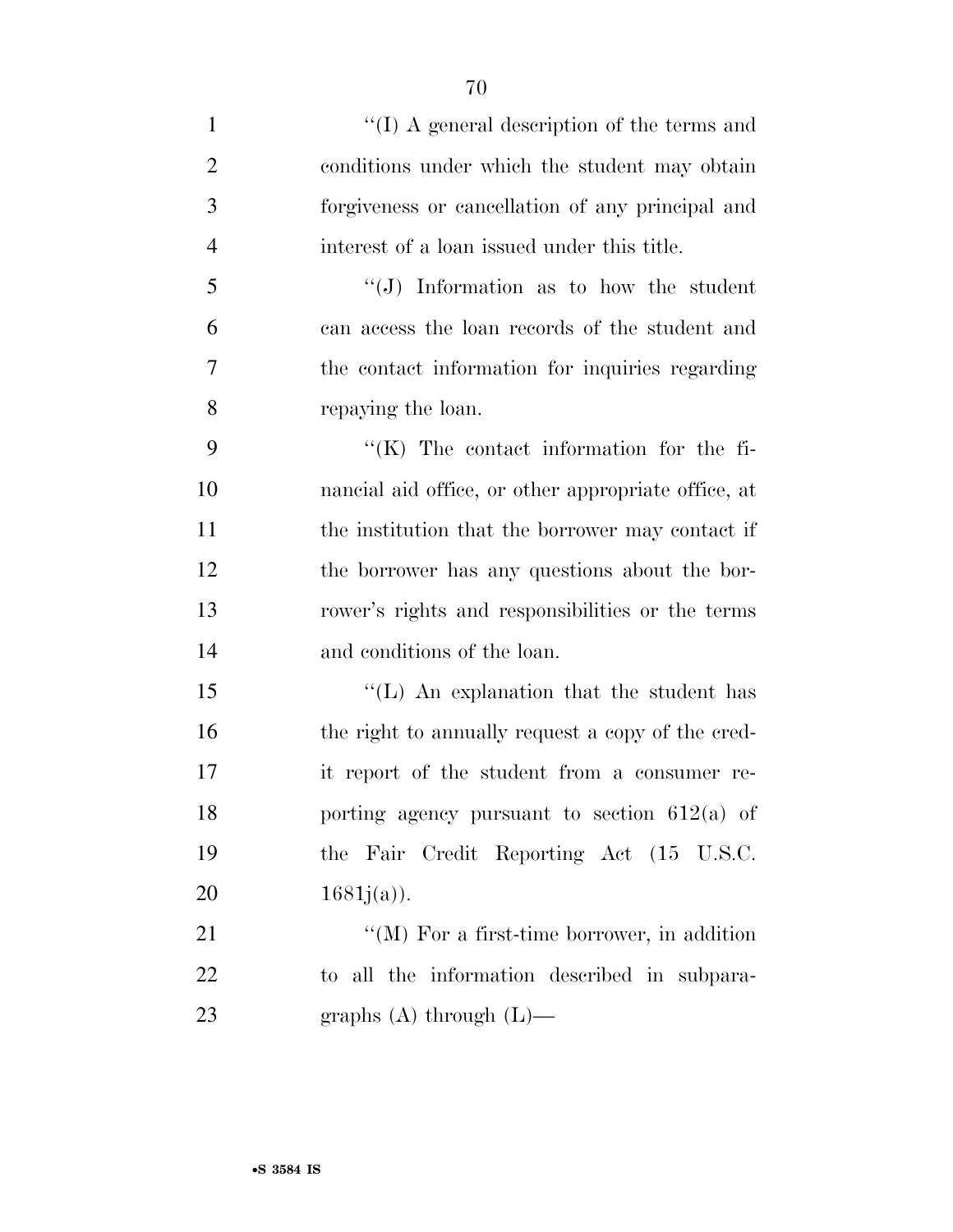1 ''(i) the anticipated balance on the loan for which the borrower is receiving counseling under this subsection; and 4 ''(ii) information on the annual and aggregate loan limits for Federal Direct Stafford Loans and Federal Direct Unsub- sidized Stafford Loans as it pertains to the loan for which the borrower is receiving counseling, and a statement that such ag- gregate borrowing limit may change based on the borrower's student status (whether undergraduate or graduate) or if there is a change in the borrower's dependency sta-tus.

15 "(N) For a borrower with an outstanding balance of principal or interest due on a loan made under this title, in addition to all the in- formation described in subparagraphs (A) 19 through (L), the percentage of the total aggre- gate borrowing limit that the student has reached, as of the date of the counseling, for Federal Direct Stafford Loans and Federal Di- rect Unsubsidized Stafford Loans, and a state- ment that such aggregate borrowing limit may change based on the borrower's student status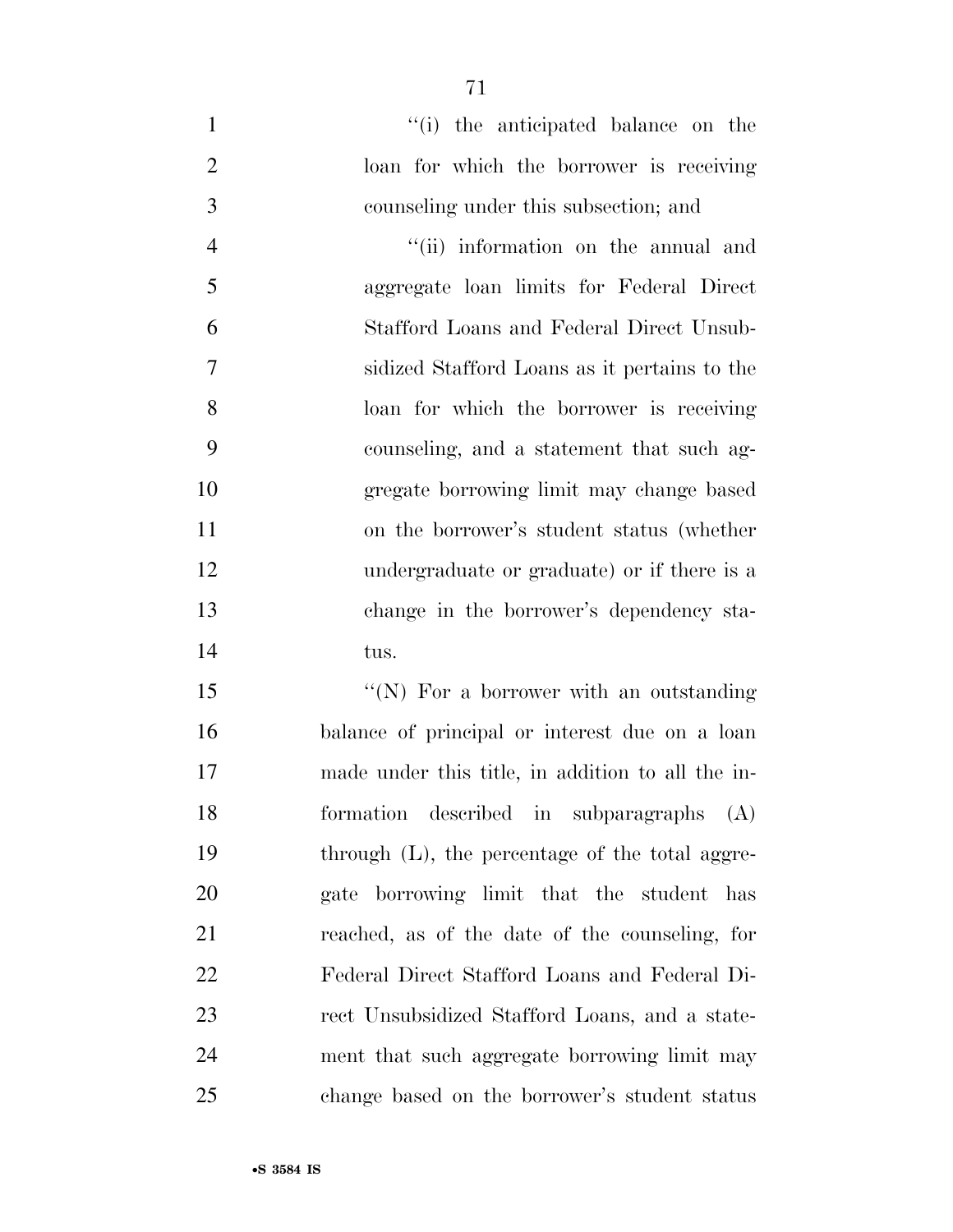(whether undergraduate or graduate) or if there

is a change in the borrower's dependency sta-

| 3              | tus.                                                   |
|----------------|--------------------------------------------------------|
| $\overline{4}$ | ``(3)<br>BORROWERS RECEIVING PARENT PLUS               |
| 5              | LOANS FOR DEPENDENT STUDENTS.—The informa-             |
| 6              | tion to be provided under paragraph $(1)(A)$ to a bor- |
| 7              | rower of a Federal Direct PLUS Loan made on be-        |
| 8              | half of a dependent student shall include the fol-     |
| 9              | lowing:                                                |
| 10             | $\lq\lq$ A notification that some students             |
| 11             | may qualify for other financial aid and an ex-         |
| 12             | planation that the student for whom the bor-           |
| 13             | rower is taking out the loan should consider ac-       |
| 14             | cepting any such grant, scholarship, military          |
| 15             | tuition assistance, veterans benefits, Federal or      |
| 16             | State work-study jobs, or other programs for           |
| 17             | which the student for whom the borrower is             |
| 18             | taking out the loan is eligible, prior to bor-         |
| 19             | rowing any Federal Direct PLUS Loan on be-             |
| 20             | half of a dependent student.                           |
| 21             | $\lq\lq$ (B) The information described in sub-         |
| 22             | paragraphs $(B)$ through $(L)$ of paragraph $(2)$ ,    |
| 23             | as applicable.                                         |
|                |                                                        |
|                |                                                        |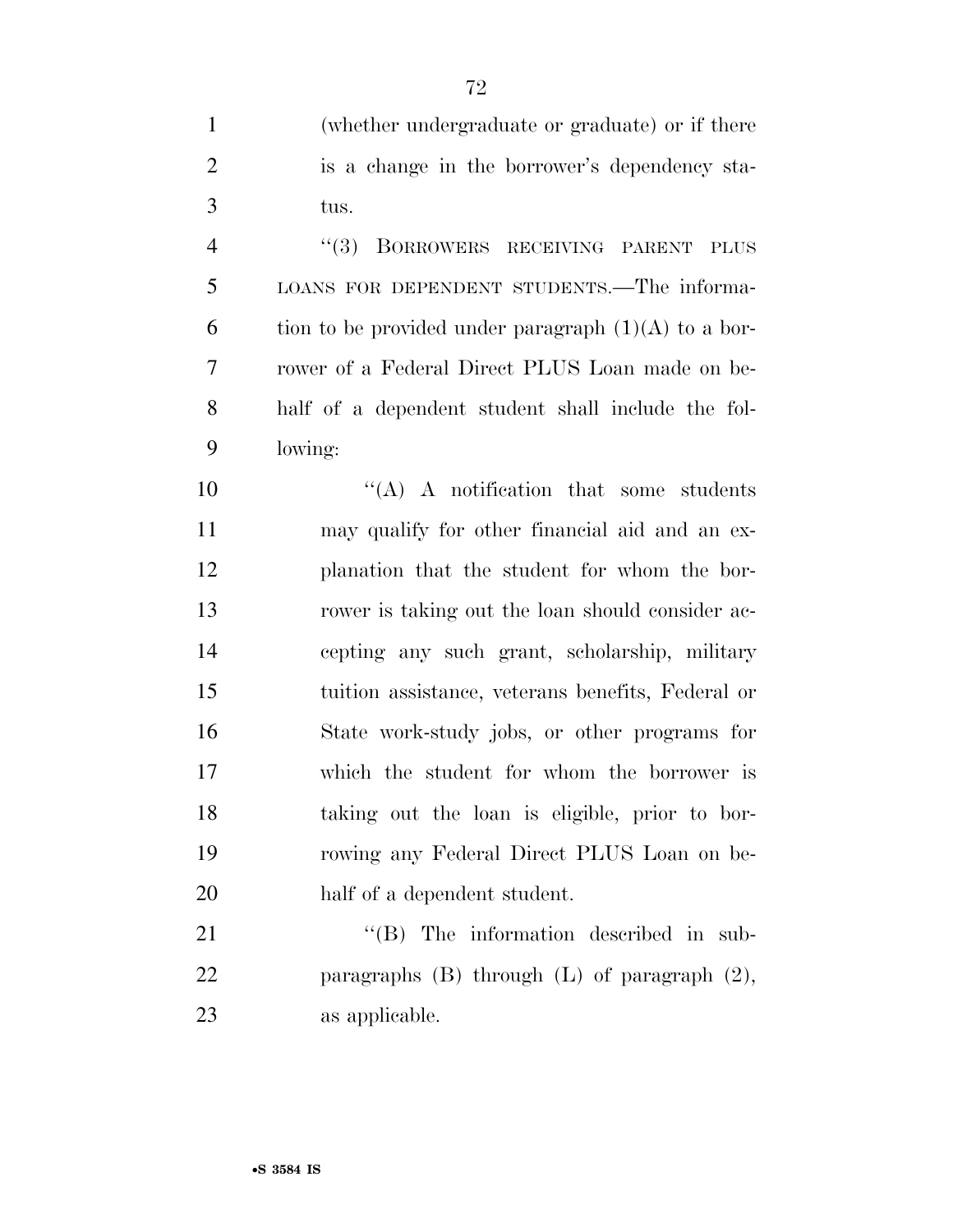| $\mathbf{1}$   | "(C) The option of the borrower to pay the      |
|----------------|-------------------------------------------------|
| $\overline{2}$ | interest on the loan while the loan is under    |
| 3              | pause payment.                                  |
| $\overline{4}$ | "(D) An explanation that the borrower has       |
| 5              | the options to prepay each loan, pay each loan  |
| 6              | on a shorter schedule, and change repayment     |
| 7              | plans.                                          |
| 8              | "(E) For each Federal Direct PLUS Loan          |
| 9              | made on behalf of a dependent student for       |
| 10             | which the borrower is receiving counseling      |
| 11             | under this subsection, the contact information  |
| 12             | for the loan servicer of the loan and a link to |
| 13             | such servicer's website.                        |
| 14             | "(F) For a first-time borrower of such          |
| 15             | $\lambda$ loan                                  |
| 16             | "(i) the anticipated balance on the             |
| 17             | loan for which the borrower is receiving        |
| 18             | counseling under this paragraph; and            |
| 19             | "(ii) the estimated monthly payment             |
| 20             | amounts for such loan based on—                 |
| 21             | $\lq\lq$ (I) the fixed repayment plan de-       |
| 22             | scribed in section 493E for the loan;           |
| 23             | and                                             |
| 24             | "(II) the income-based repay-                   |
| 25             | ment plan under section $493C(c)$ , uti-        |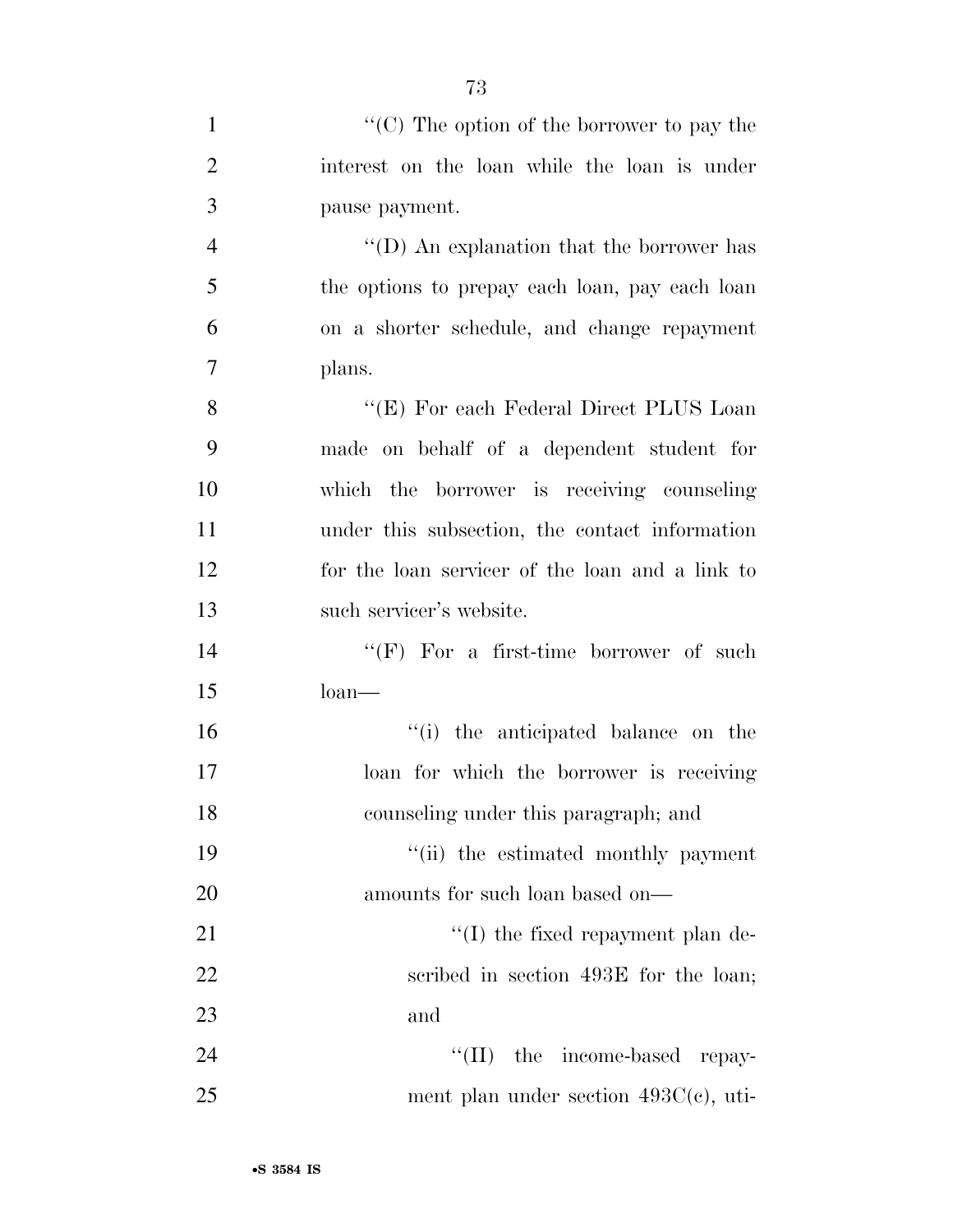| $\mathbf{1}$   | lizing individualized data applicable to             |
|----------------|------------------------------------------------------|
| $\overline{2}$ | the borrower as described in para-                   |
| 3              | $graph(4)$ .                                         |
| $\overline{4}$ | "(G) For a borrower undergoing coun-                 |
| 5              | seling that already has an outstanding balance       |
| 6              | of principal or interest due on a Federal Direct     |
| $\overline{7}$ | PLUS Loan made on behalf of a dependent              |
| 8              | student—                                             |
| 9              | ``(i)<br>the anticipated balance of all              |
| 10             | Federal Direct PLUS Loans held by the                |
| 11             | borrower (including the one for which                |
| 12             | counseling is provided); and                         |
| 13             | "(ii) the estimated monthly payment                  |
| 14             | amounts for all such loans based on—                 |
| 15             | "(I) the fixed repayment plan de-                    |
| 16             | scribed in section 493E for loans                    |
| 17             | issued under part B or D; and                        |
| 18             | "(II) the income-based repay-                        |
| 19             | ment plan under section $493C(e)$ , uti-             |
| 20             | lizing individualized data applicable to             |
| 21             | the borrower as described in para-                   |
| 22             | $graph(4)$ .                                         |
| 23             | $``(4)$ ESTIMATED REPAYMENT INFORMATION.             |
| 24             | In providing estimated payments for income-based     |
| 25             | repayment plans under section $493C(c)$ for purposes |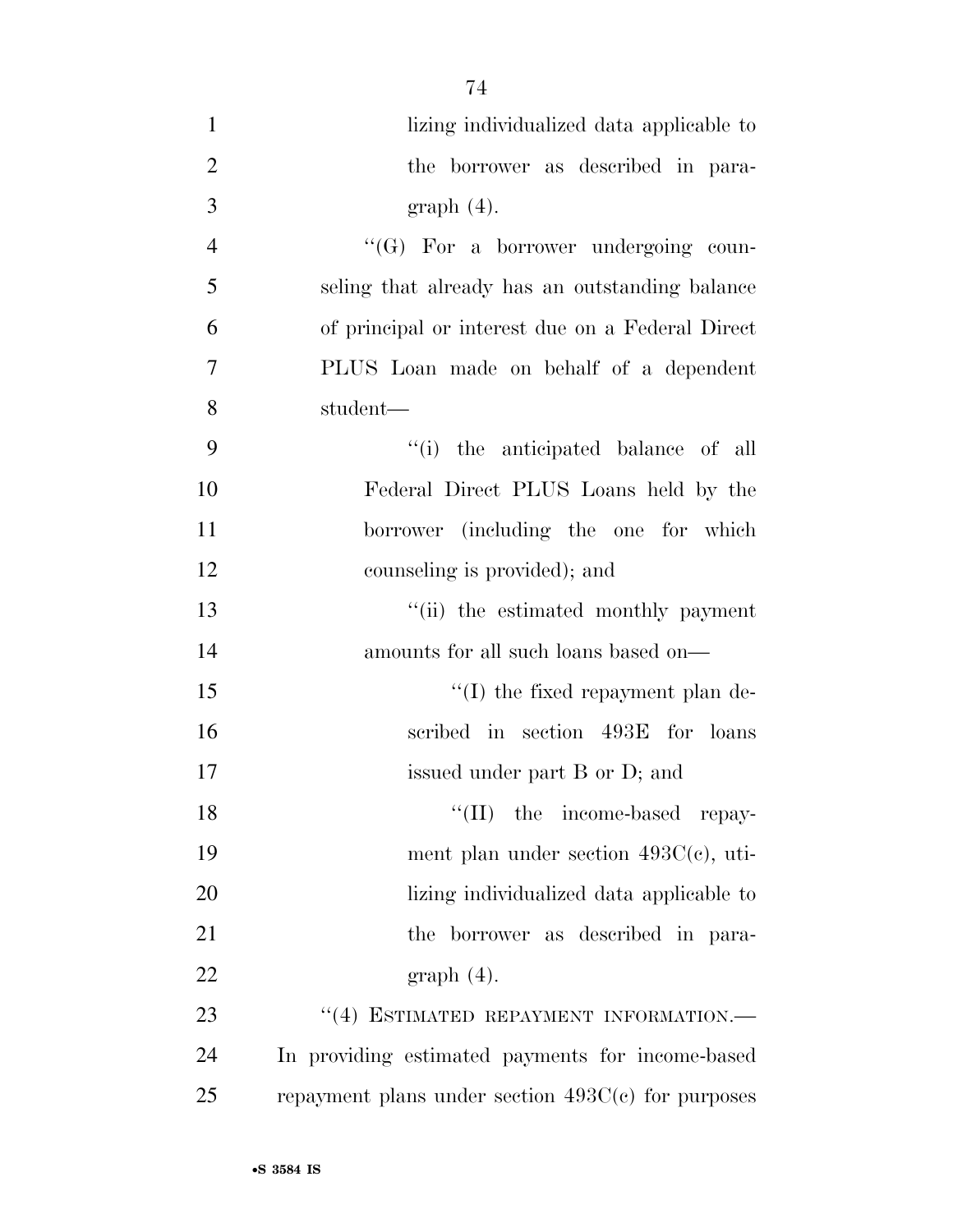| $\mathbf{1}$   | of this section, the Secretary shall develop and im- |
|----------------|------------------------------------------------------|
| $\overline{2}$ | plement a database to generate repayment estimate    |
| 3              | for borrowers by—                                    |
| $\overline{4}$ | $\lq\lq$ enabling each institution to enter rel-     |
| 5              | evant loan, program cost, and average indebted-      |
| 6              | ness at graduation information electronically;       |
| 7              | "(B) integrating applicable data on Fed-             |
| 8              | eral loans made, insured, or guaranteed under        |
| 9              | this title from the National Student Loan Data       |
| 10             | System or a successor system;                        |
| 11             | "(C) integrating available data on occupa-           |
| 12             | tional earnings reasonably related to the stu-       |
| 13             | dent's program of study;                             |
| 14             | "(D) using a hypothetical family size of $1$ ;       |
| 15             | and                                                  |
| 16             | "(E) providing a borrower the option to              |
| 17             | adjust these data elements and observe the cor-      |
| 18             | responding change in estimated monthly pay-          |
| 19             | ment amounts.".                                      |
| 20             | SEC. 403. EXIT COUNSELING.                           |
| 21             | Section 485(b) (20 U.S.C. 1092(b)) is amended—       |
| 22             | $(1)$ in paragraph $(1)$ —                           |
| 23             | $(A)$ in subparagraph $(A)$ —                        |
| 24             | (i) in the matter preceding clause (i),              |
| 25             | striking "through financial aid offices or           |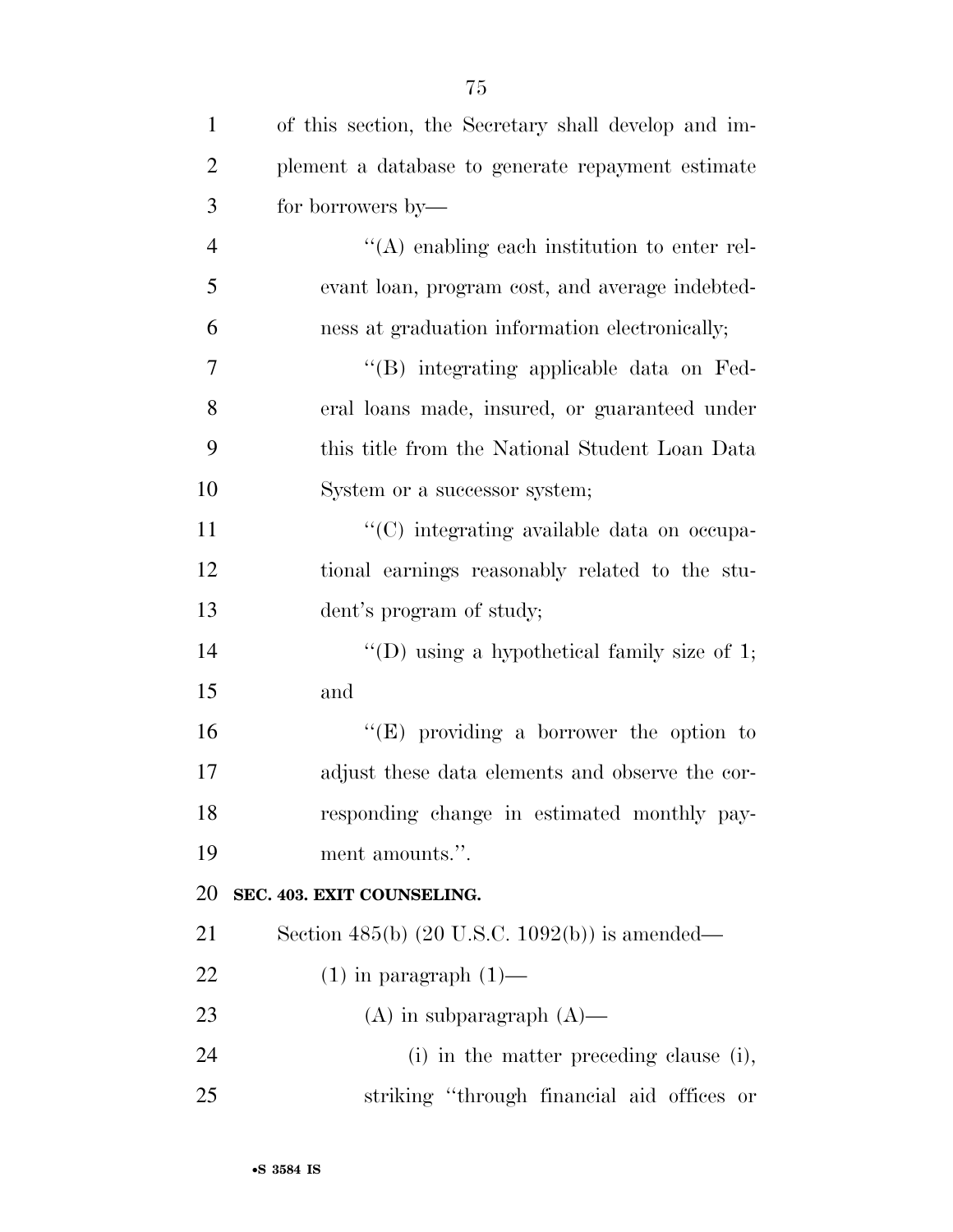| $\mathbf{1}$     | otherwise" and inserting "through the use    |
|------------------|----------------------------------------------|
| $\overline{2}$   | of an interactive program, during an exit    |
| 3                | counseling session that is in-person or on-  |
| $\overline{4}$   | line, or through the use of the online coun- |
| 5                | seling tool described in subsection          |
| 6                | $(n)(1)(A)$ ";                               |
| $\boldsymbol{7}$ | (ii) by redesignating clauses (i)            |
| 8                | through (ix) as clauses (v) through (xiii),  |
| 9                | respectively;                                |
| 10               | (iii) by inserting before clause (v), as     |
| 11               | redesignated by clause (ii), the following:  |
| 12               | $f'(i)$ a summary of the outstanding         |
| 13               | balance of principal and interest due on     |
| 14               | the loans made to the borrower under part    |
| 15               | B, D, or E;                                  |
| 16               | "(ii) an explanation of the grace pe-        |
| 17               | riod preceding repayment and the expected    |
| 18               | date that the borrower will enter repay-     |
| 19               | ment;                                        |
| 20               | "(iii) an explanation that the borrower      |
| 21               | has the option to pay any interest that has  |
| 22               | accrued while the borrower was in school     |
| 23               | or that may accrue during the grace period   |
| 24               | preceding repayment or during an author-     |
| 25               | ized period of pause payment;                |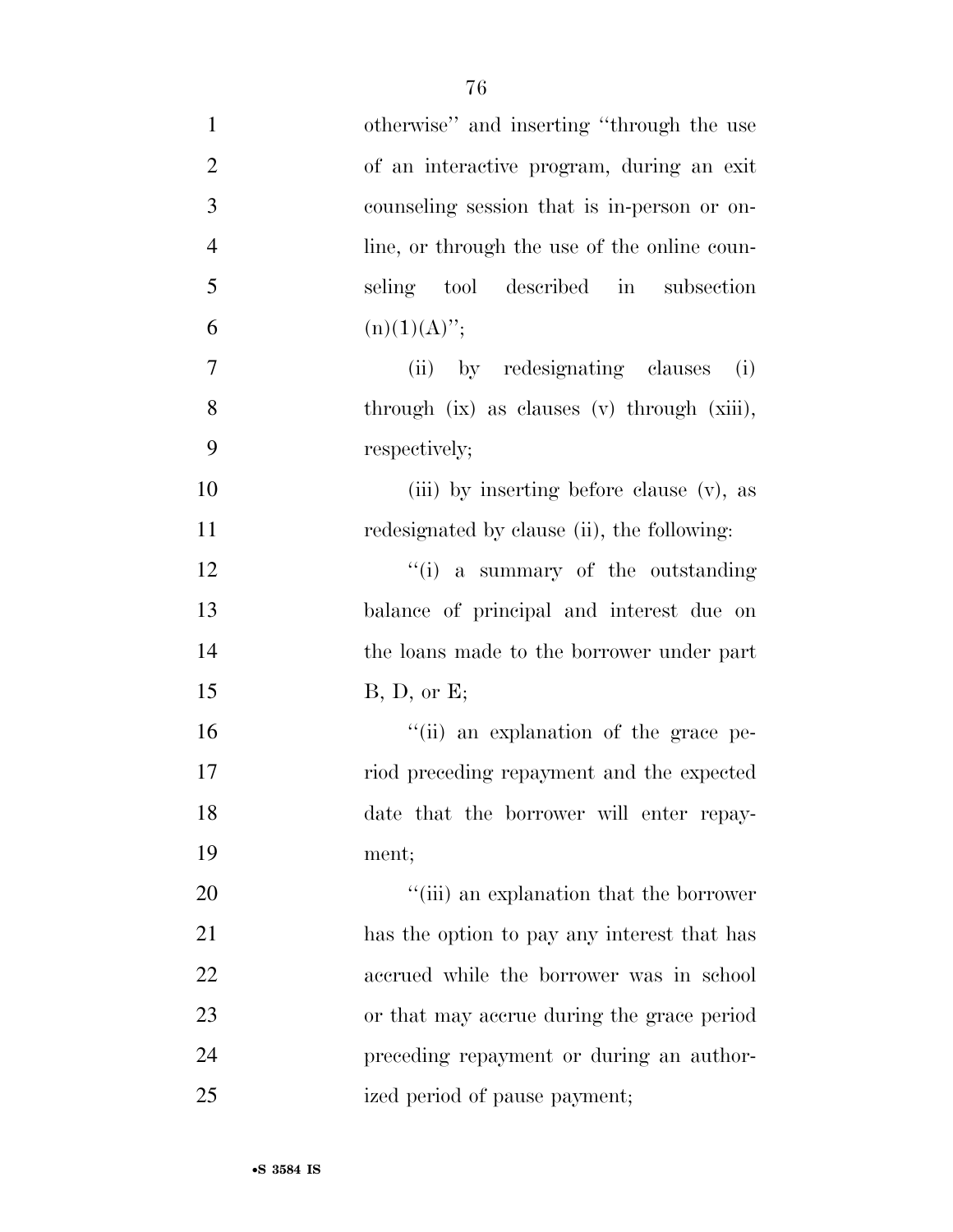| $\mathbf{1}$   | "(iv) an explanation that the borrower     |
|----------------|--------------------------------------------|
| $\overline{2}$ | may be approached during the repayment     |
| 3              | process by third-party student debt relief |
| $\overline{4}$ | companies, that the borrower should use    |
| 5              | caution in any such dealings, and that the |
| 6              | typical services provided by these compa-  |
| 7              | nies are already offered to borrowers free |
| 8              | of charge through the Department or its    |
| 9              | contractors;";                             |
| 10             | (iv) in clause (v), as redesignated by     |
| 11             | clause $(ii)$ —                            |
| 12             | (I) by striking "sample informa-           |
| 13             | tion showing the average" and insert-      |
| 14             | ing "information, based on the bor-        |
| 15             | rower's outstanding balance described      |
| 16             | in clause (i), showing the borrower's";    |
| 17             | and                                        |
| 18             | (II) by striking "of each plan"            |
| 19             | and inserting "of the fixed repayment      |
| 20             | plan described in section 493E and         |
| 21             | income-based repayment plan<br>the         |
| 22             | under section $493C(c)$ , and any other    |
| 23             | repayment plan for which each loan         |
| 24             | may be eligible";                          |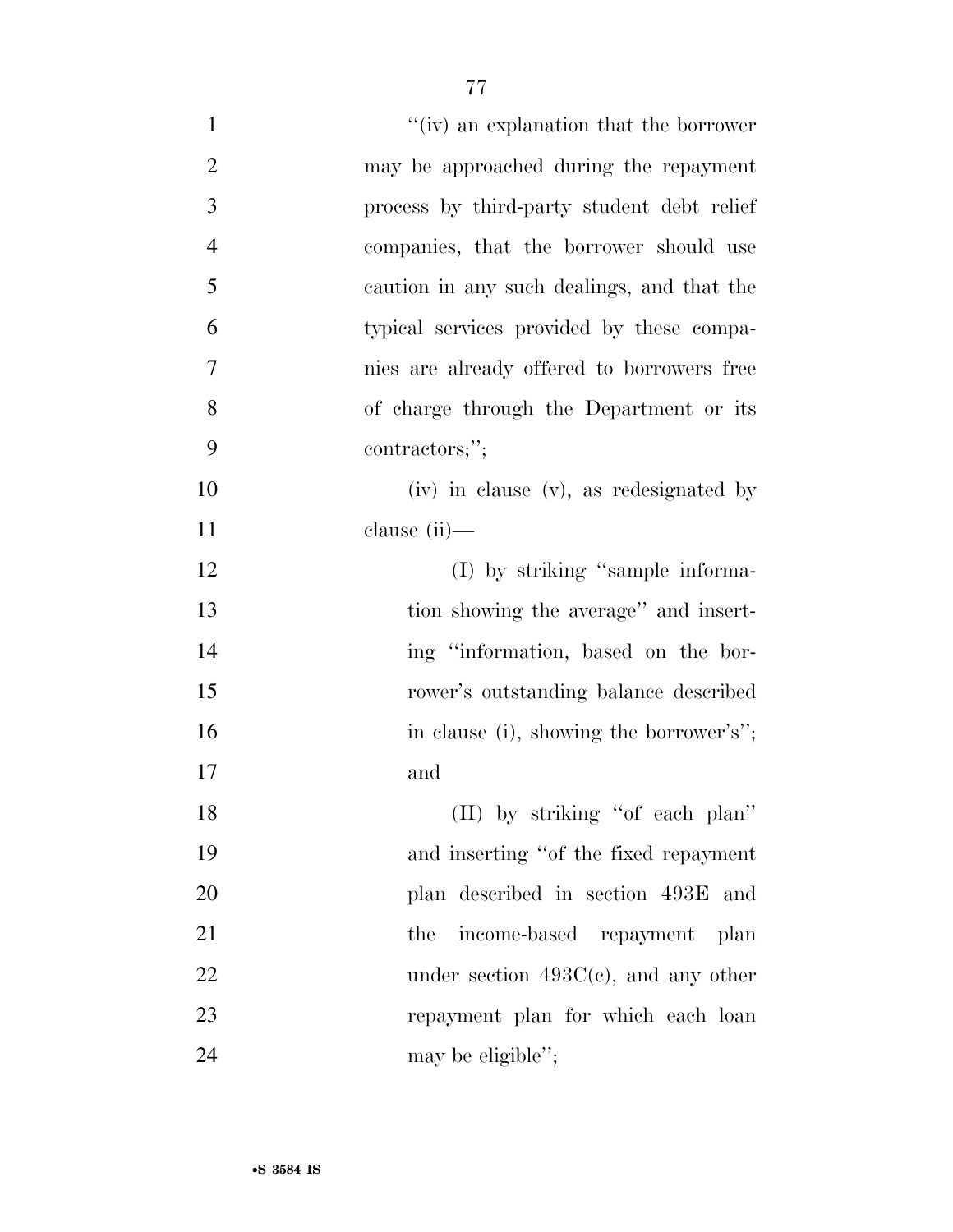(v) in clause (x), as redesignated by clause (ii)— (I) by inserting ''decreased credit 4 score," after "credit reports,"; and (II) by inserting ''reduced ability to rent or purchase a home or car, po- tential difficulty in securing employ-8 ment," after "Federal law,"; (vi) in the matter preceding subclause 10 (I) of clause (xi), as redesignated by clause 11 (ii), by striking "consolidation loan under 12 section 428C or a''; (vii) in each of clauses (xii) and (xiii), as redesignated by clause (ii), by striking 15 "and" at the end; and (viii) by adding at the end the fol- lowing: 18 ''(xiv) for each of the borrower's loans made under part B, D, or E for which the borrower is receiving counseling under this subsection, the contact information for the

 servicer's website; and 24 ''(xv) an explanation that an indi-vidual has a right to annually request a

loan servicer of the loan and a link to such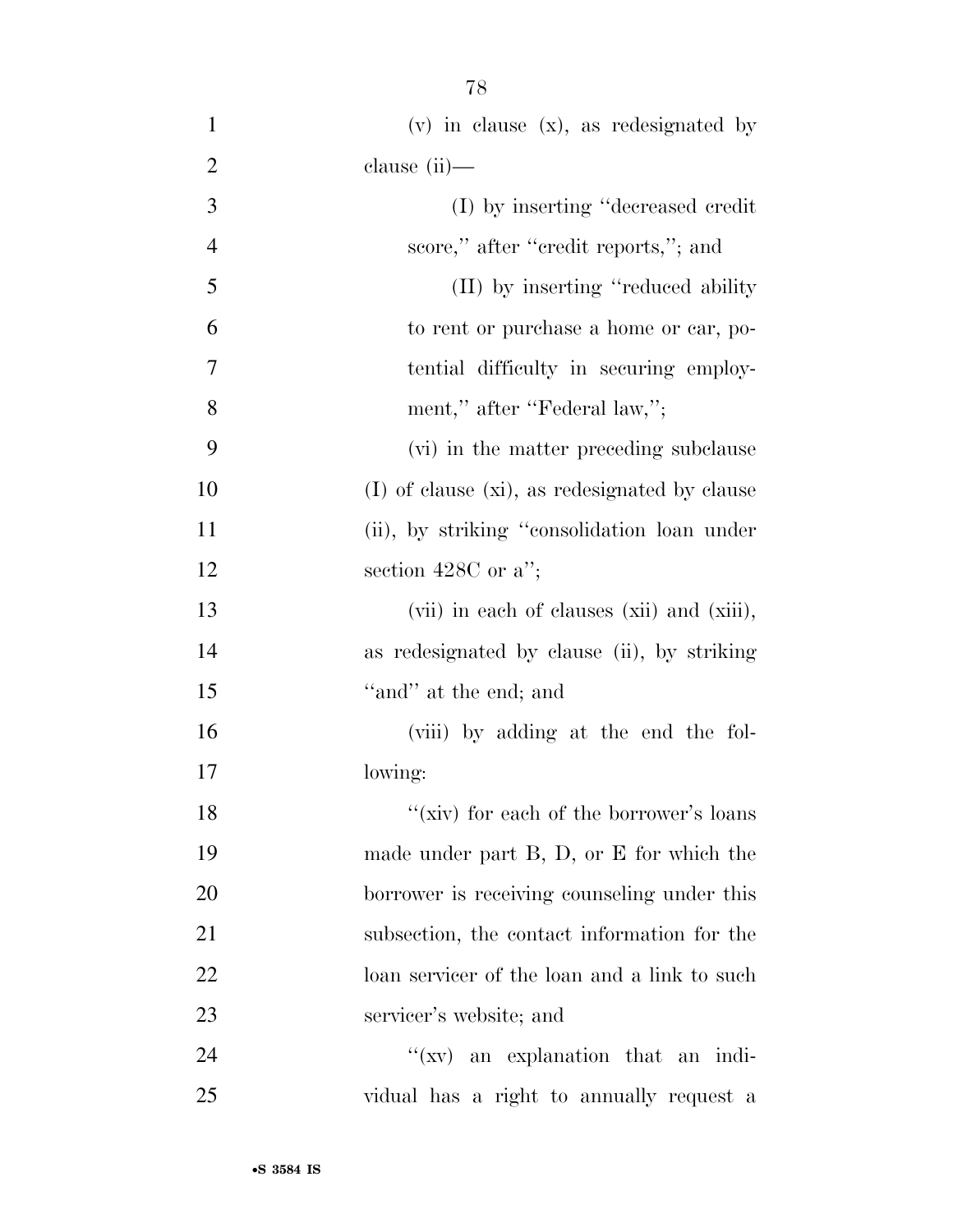disclosure of information collected by a consumer reporting agency pursuant to section 612(a) of the Fair Credit Report-4 ing Act (15 U.S.C. 1681j(a))."; and (B) in subparagraph (B), by striking ''in writing'' and inserting ''online or in writing, ex- cept that in the case of an institution using the online counseling tool described in subsection  $(n)(1)(A)$ , the Secretary shall attempt to pro- vide such information to the student in the 11 manner described in subsection  $(n)(3)(C)$ "; and 12 (2) in paragraph  $(2)(C)$ , by inserting ", such as the online counseling tool described in subsection  $(n)(1)(A)$ ," after "electronic means".

## **SEC. 404. ONLINE COUNSELING TOOLS.**

 Section 485 (20 U.S.C. 1092) is amended by adding at the end the following:

18 "(n) ONLINE COUNSELING TOOLS.—

19 ''(1) IN GENERAL.—Beginning not later than 1 year after the date of enactment of the Affordable Loans for Any Student Act, the Secretary shall maintain—

23  $\cdot$  ''(A) an online counseling tool that pro-vides the exit counseling required under sub-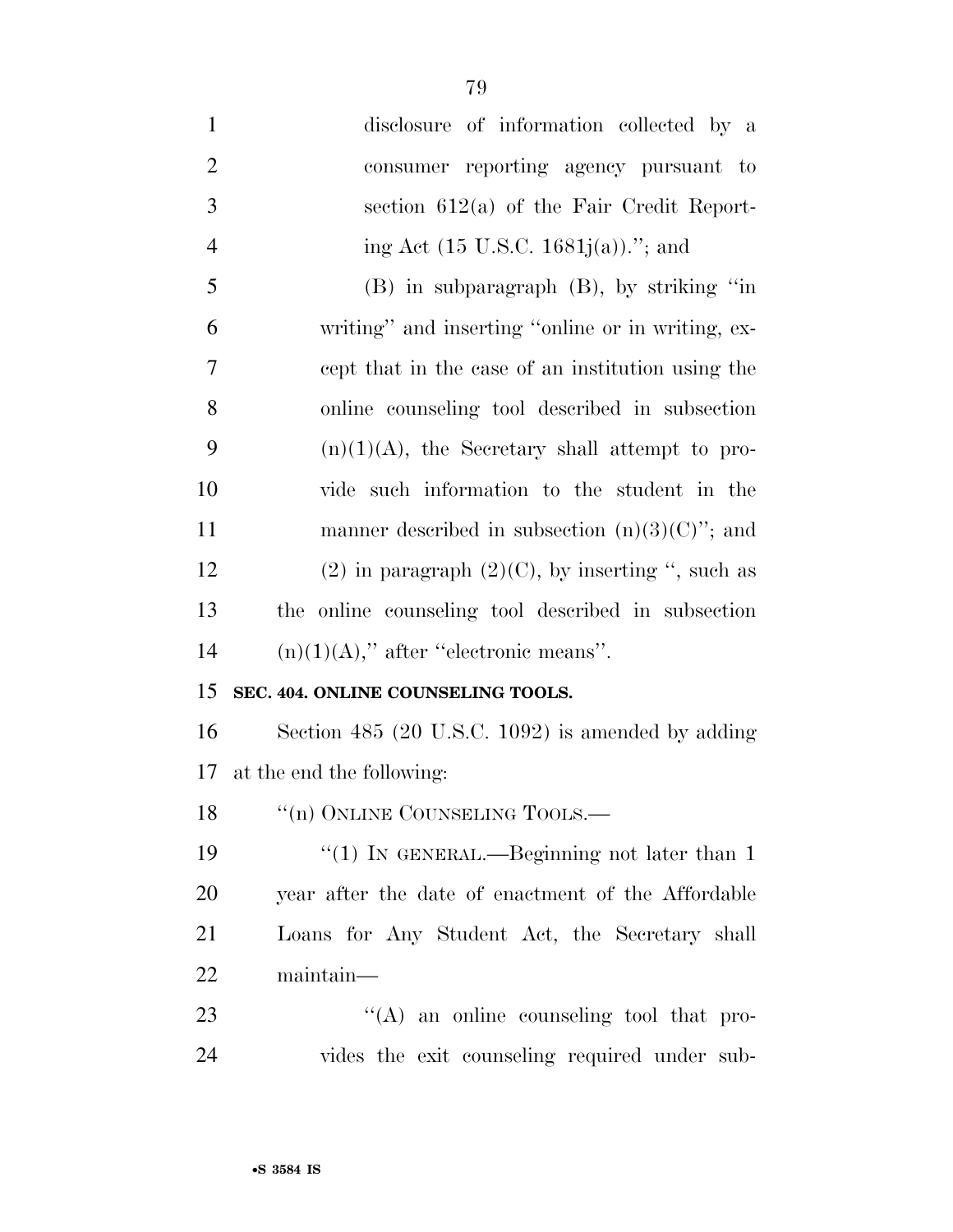| $\mathbf{1}$   | section (b) and meets the applicable require-        |
|----------------|------------------------------------------------------|
| $\overline{2}$ | ments of this subsection; and                        |
| 3              | $\lq\lq (B)$ an online counseling tool that pro-     |
| $\overline{4}$ | vides the annual counseling required under sub-      |
| 5              | section (1), enables a borrower to electronically    |
| 6              | sign and accept the borrower's student loan          |
| $\overline{7}$ | contract for the upcoming award year under           |
| 8              | section $455(e)(3)(B)(ii)$ , and meets the applica-  |
| 9              | ble requirements of this subsection.                 |
| 10             | "(2) REQUIREMENTS OF TOOLS.—In maintain-             |
| 11             | ing the online counseling tools described in para-   |
| 12             | graph (1), the Secretary shall ensure that each such |
| 13             | tool, and its underlying content—                    |
| 14             | $\lq\lq$ are consumer tested, in consultation        |
| 15             | with other relevant Federal agencies, students,      |
| 16             | borrowers, institutions of higher education, sec-    |
| 17             | ondary school and postsecondary counselors,          |
| 18             | and consumer advocacy organizations, to ensure       |
| 19             | that the tool is effective in helping individuals    |
| 20             | understand their rights and obligations with re-     |
| 21             | spect to borrowing a loan made under part D;         |
| 22             | $\lq\lq$ are understandable to borrowers of          |
| 23             | loans made under part D;                             |
| 24             | "(C) freely available to all eligible institu-       |
| 25             | tions; and                                           |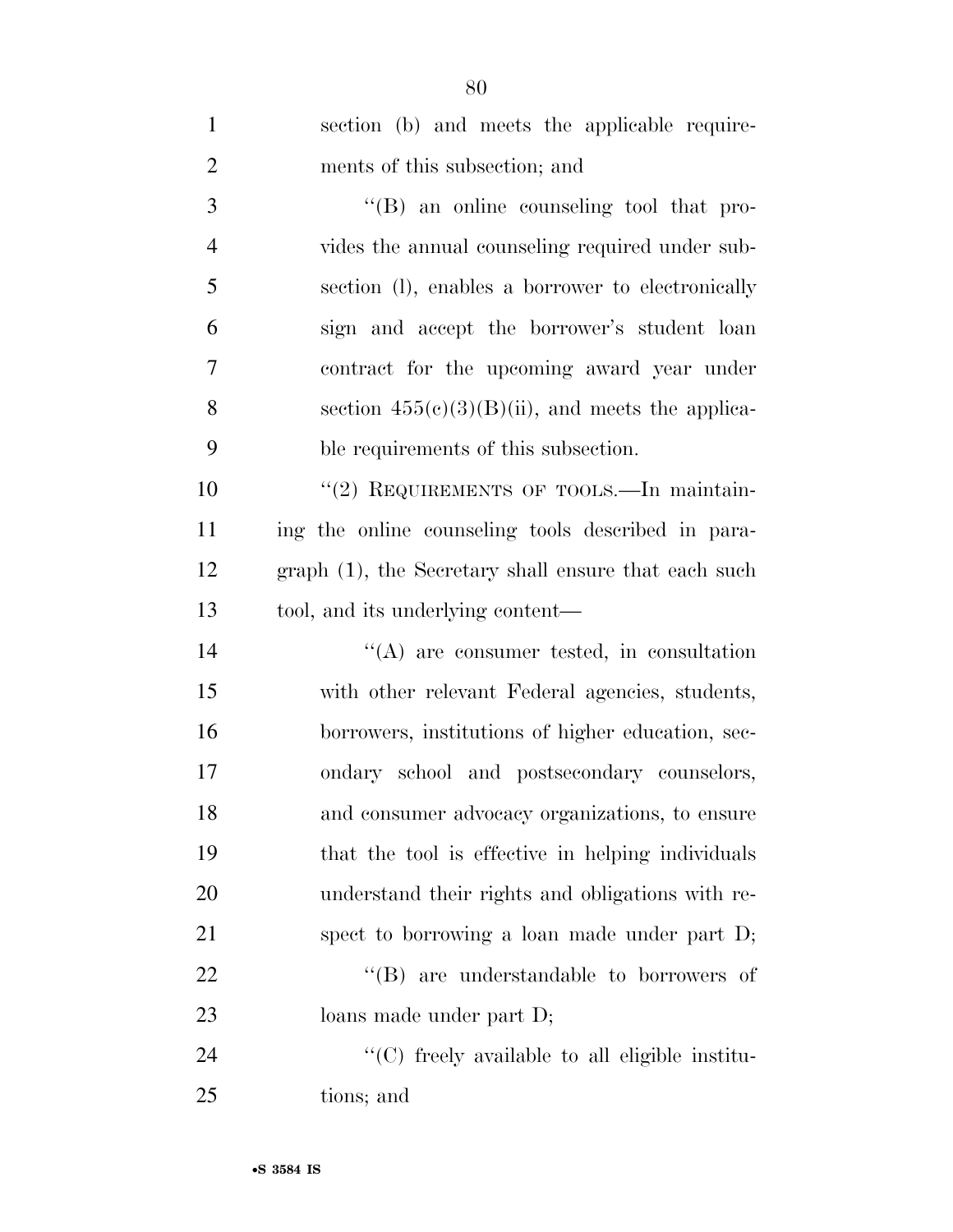| $\mathbf{1}$   | $"$ (D) integrate applicable loan data from        |
|----------------|----------------------------------------------------|
| $\overline{2}$ | the National Student Loan Data System or a         |
| 3              | successor system, including data regarding         |
| $\overline{4}$ | loans made, insured, or guaranteed under this      |
| 5              | and data regarding private education<br>title      |
| 6              | loans, pursuant to section $485B(i)$ .             |
| 7              | "(3) RECORD OF COUNSELING COMPLETION.-             |
| 8              | The Secretary shall—                               |
| 9              | "(A) use each online counseling tool de-           |
| 10             | scribed in paragraph (1) to keep a record of       |
| 11             | which individuals have received counseling using   |
| 12             | the tool and notify the applicable institutions of |
| 13             | the individual's completion of such counseling;    |
| 14             | "(B) in the case of a borrower who re-             |
| 15             | ceives annual counseling for a loan made under     |
| 16             | part D using the tool described in paragraph       |
| 17             | $(1)(B)$ —                                         |
| 18             | $``(i)$ enable the borrower to accept and          |
| 19             | electronically sign the student loan con-          |
| 20             | required under<br>tract<br>section<br>as           |
| 21             | $455(c)(3)(B)(ii)$ and notify the applicable       |
| 22             | institutions that the individual completed         |
| 23             | the counseling and electronically signed the       |
| 24             | contract; and                                      |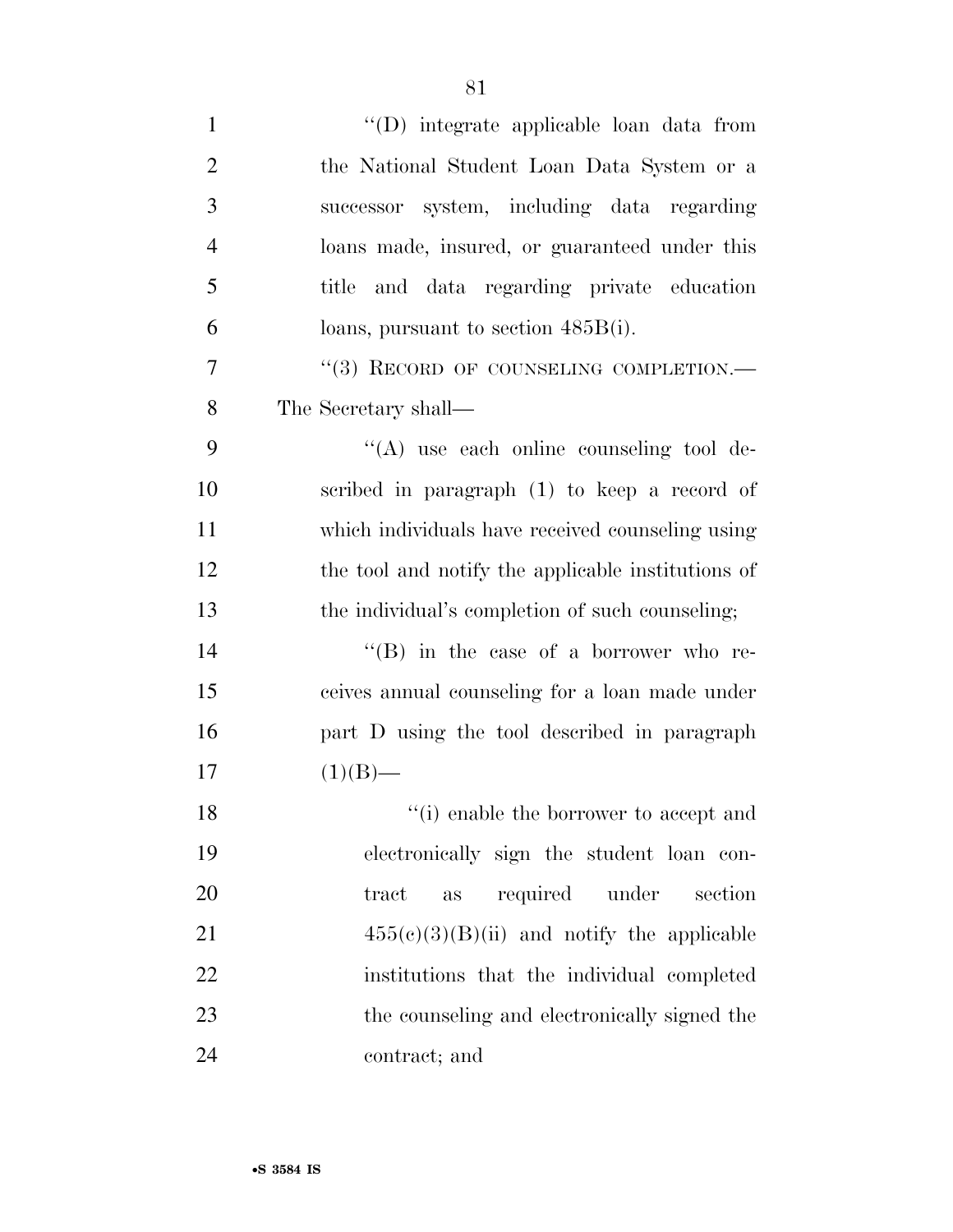1 ''(ii) if the borrower chooses not to sign the student loan contract through the online counseling— 4 ''(I) inform the borrower, through the online counseling tool, of the date by when the borrower should

accept and sign the student loan con-

 tract for which the borrower has re- ceived such counseling; and  $\text{``(II)}$  notify the applicable insti-11 tution that the borrower completed the counseling but did not sign the

student loan contract; and

 $\langle ^{\prime}(C) \rangle$  in the case of a borrower described in 15 subsection  $(b)(1)(B)$  at an institution that uses the online counseling tool described in para- graph (1)(A) of this subsection, attempt to pro- vide the information described in subsection 19 (b)(1)(A) to the borrower through such tool.

20 "(o) LONGITUDINAL STUDY ON THE EFFECTIVENESS OF STUDENT LOAN COUNSELING.—

 $\frac{1}{2}$  (1) IN GENERAL.—Not later than 1 year after the date of enactment of the Affordable Loans for Any Student Act, the Secretary, acting through the Director of the Institute of Education Sciences, shall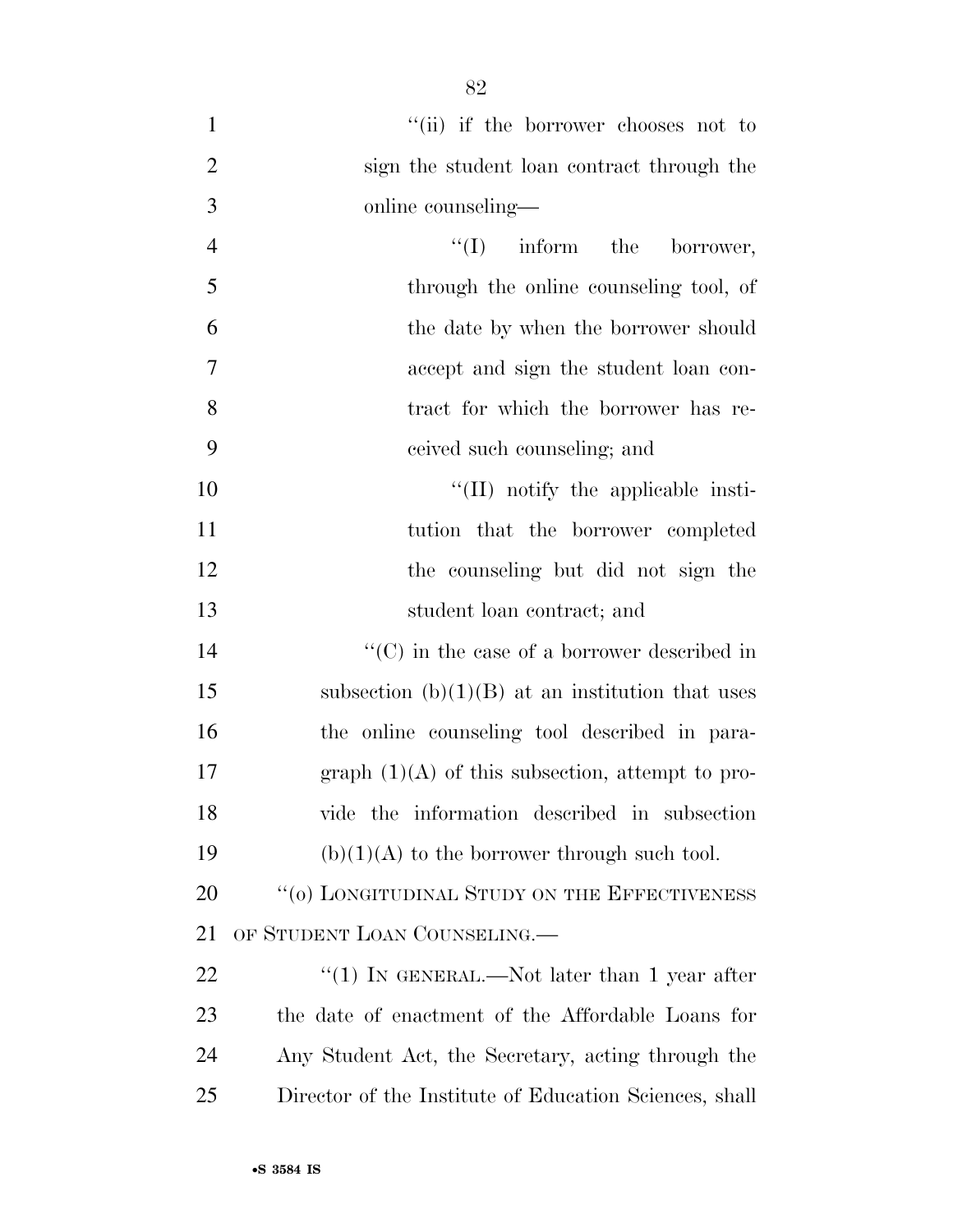| $\mathbf{1}$   | begin conducting a rigorous, longitudinal study of    |
|----------------|-------------------------------------------------------|
| $\overline{2}$ | the impact and effectiveness of the student loan      |
| 3              | counseling provided under section $485(n)$ .          |
| $\overline{4}$ | $"(2)$ CONTENTS.—                                     |
| 5              | "(A) BORROWER INFORMATION.—The lon-                   |
| 6              | gitudinal study carried out under paragraph (1)       |
| 7              | shall include borrower information, in the ag-        |
| 8              | gregate and disaggregated by race and eth-            |
| 9              | nicity, gender, income quartile, and status as an     |
| 10             | individual with a disability, on—                     |
| 11             | "(i) student persistence;                             |
| 12             | "(ii) degree attainment;                              |
| 13             | "(iii) program completion;                            |
| 14             | "(iv) successfully maintaining current                |
| 15             | student loan repayment status following               |
| 16             | the student's exit from the institution;              |
| 17             | $f'(v)$ cumulative borrowing levels; and              |
| 18             | $``$ (vi) such other factors as the Sec-              |
| 19             | retary may determine.                                 |
| 20             | "(B) EXCEPTION.—The disaggregation                    |
| 21             | under subparagraph (A) shall not be required          |
| 22             | in a case in which the number of borrowers in         |
| 23             | a category is insufficient to yield statistically re- |
| 24             | liable information or the results would reveal        |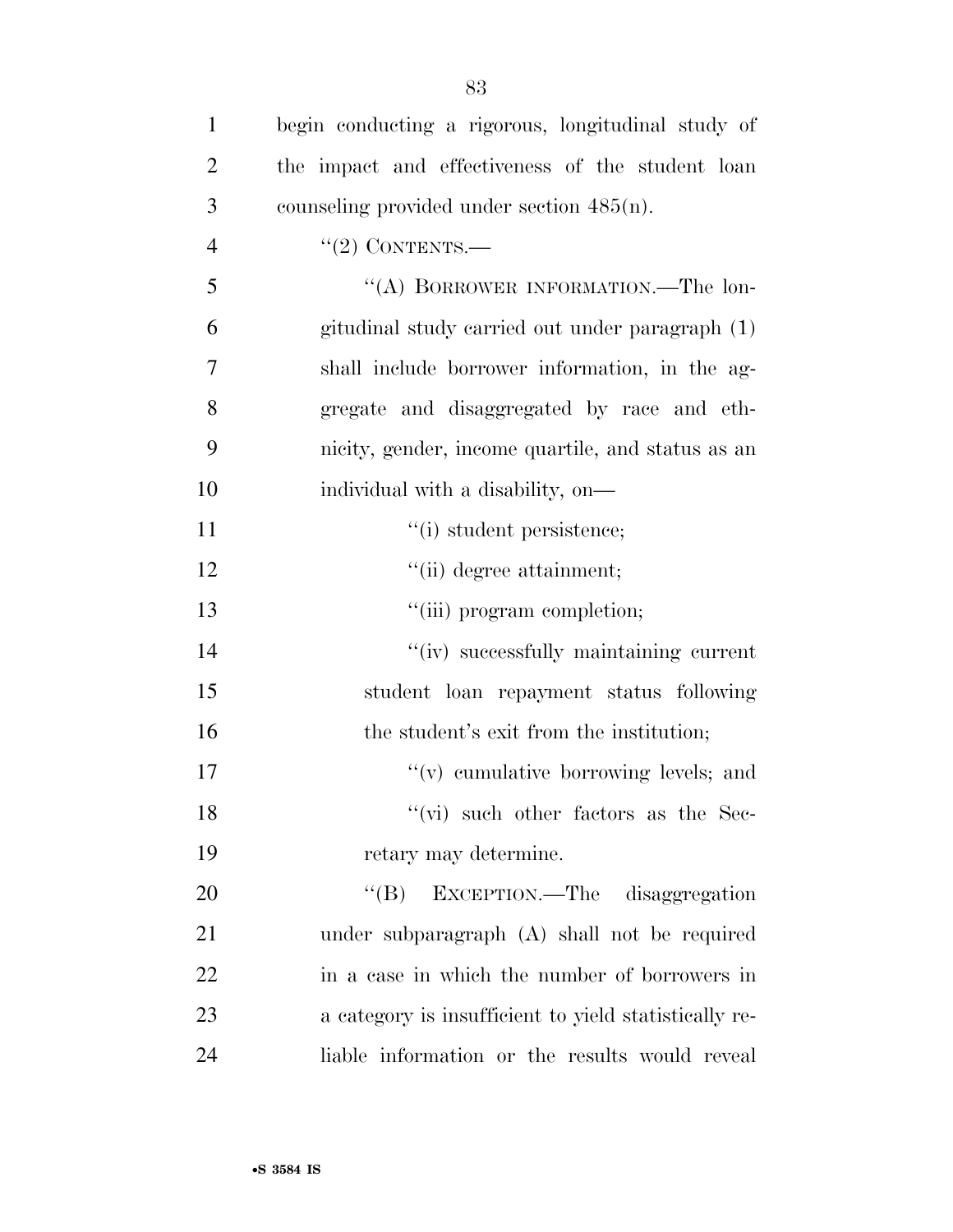| $\mathbf{1}$   | personally identifiable information about an in-        |
|----------------|---------------------------------------------------------|
| $\overline{2}$ | dividual borrower.                                      |
| 3              | "(3) INTERIM REPORTS.—Not later than $18$               |
| $\overline{4}$ | months after the commencement of the study under        |
| 5              | paragraph (1), and annually thereafter, the Sec-        |
| 6              | retary shall evaluate the progress of the study and     |
| $\overline{7}$ | report any short-term findings to the authorizing       |
| 8              | committees.".                                           |
| 9              | SEC. 405. PRIVATE EDUCATION LOAN CERTIFICATION AND      |
| 10             | <b>INFORMATION.</b>                                     |
| 11             | (a) AMENDMENT TO THE HIGHER EDUCATION ACT               |
| 12             | OF $1965-$                                              |
| 13             | (1) IN GENERAL.—Section $487(a)$ (20 U.S.C.             |
| 14             | $1094(a)$ ) is amended by striking paragraph $(28)$ and |
| 15             | inserting the following:                                |
| 16             | $\lq(28)(A)$ The institution shall—                     |
| 17             | "(i) upon the request of a private edu-                 |
| 18             | cational lender, acting in connection with an ap-       |
| 19             | plication initiated by a borrower for a private         |
| 20             | education loan<br>in accordance<br>with<br>section      |
| 21             | $128(e)(3)$ of the Truth in Lending Act, provide        |
| 22             | certification to such private educational lend-         |
| 23             | $er-$                                                   |
| 24             | "(I) that the student who initiated the                 |
| 25             | application for the private education loan,             |

•**S 3584 IS**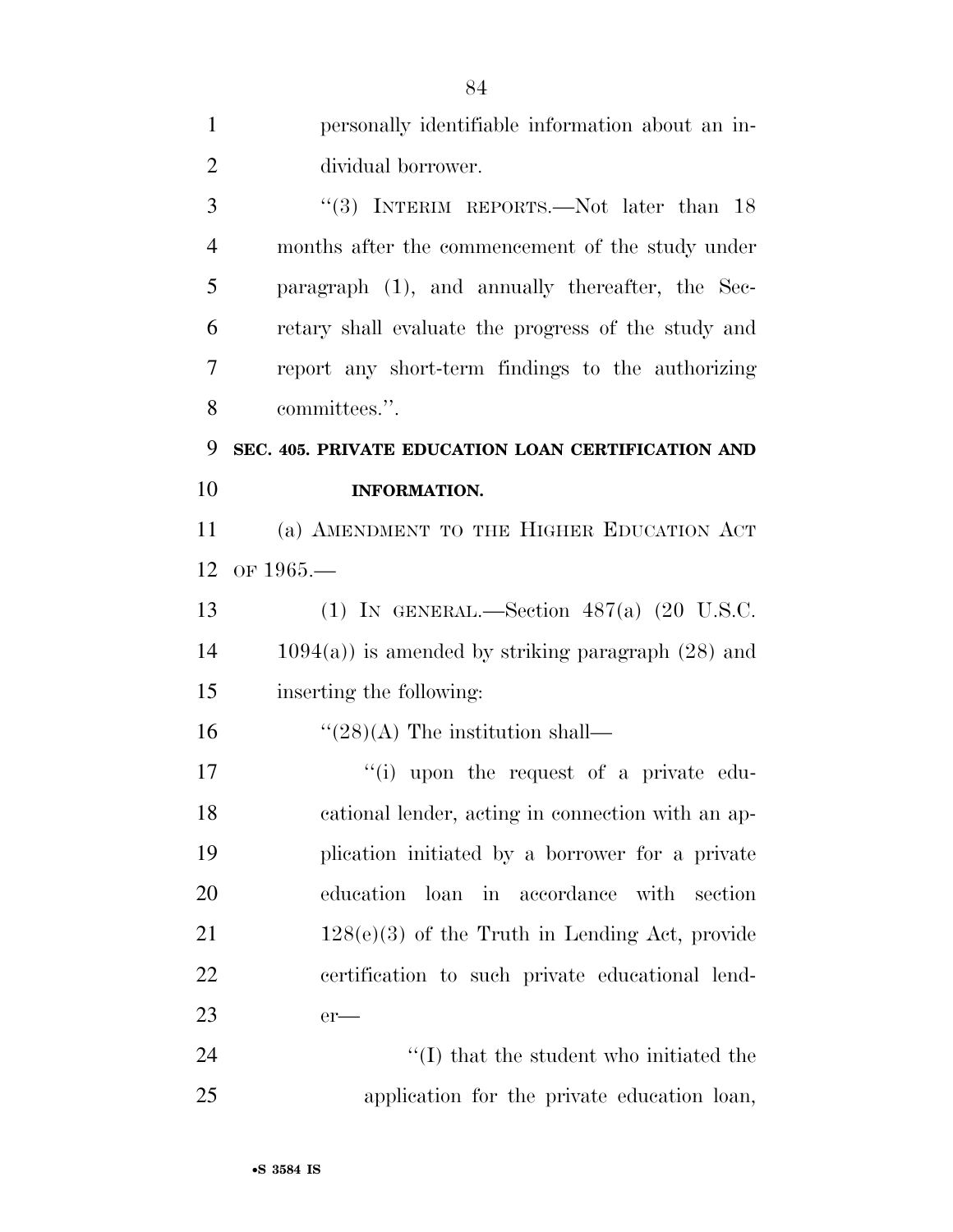| $\mathbf{1}$   | or on whose behalf the application was ini-                 |
|----------------|-------------------------------------------------------------|
| $\overline{c}$ | tiated, is enrolled or is scheduled to enroll               |
| 3              | at the institution;                                         |
| 4              | $\rm ^{\prime\prime}(II)$ of such student's cost of attend- |
| 5              | ance at the institution as determined under                 |
| 6              | part F; and                                                 |
| 7              | $\lq$ (III) of the difference between—                      |
| 8              | $\cdot$ (aa) the cost of attendance at                      |
| 9              | the institution; and                                        |
| 10             | "(bb) the student's estimated fi-                           |
| 11             | nancial assistance received under this                      |
| 12             | title and other assistance known to                         |
| 13             | the institution, as applicable; and                         |
| 14             | "(ii) provide the certification described in                |
| 15             | clause (i), or notify the private educational               |
| 16             | lender that the institution has received the re-            |
| 17             | quest for certification and will need additional            |
| 18             | time to comply with the certification request—              |
| 19             | $\lq$ (I) within 15 business days of receipt                |
| 20             | of such certification request; and                          |
| 21             | "(II) only after the institution has                        |
| 22             | completed the activities described in sub-                  |
| 23             | paragraph (B).                                              |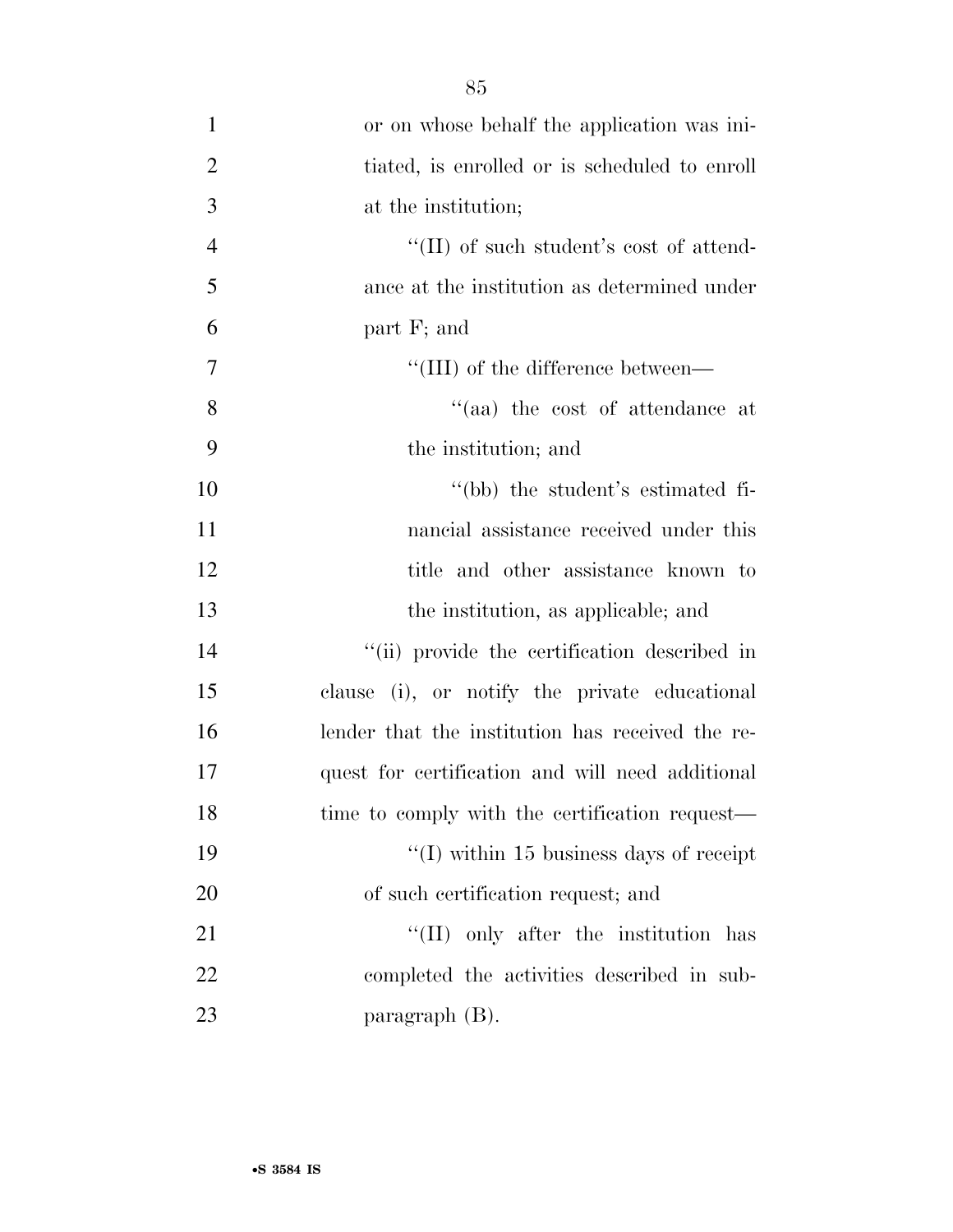1 "(B) The institution shall, upon receipt of a certification request described in subparagraph (A)(i), and prior to providing such certification— ''(i) determine whether the student who initiated the application for the private edu- cation loan, or on whose behalf the application was initiated, has applied for and exhausted the Federal financial assistance available to such student under this title and inform the student accordingly; and  $\frac{1}{10}$  ''(ii) provide the borrower whose loan ap- plication has prompted the certification request by a private education lender, as described in subparagraph (A)(i), with the following infor- mation and disclosures:  $\frac{16}{10}$  If the borrower has not yet ex- hausted the financial assistance available to the borrower under this title, the amount of additional Federal student as- sistance for which the borrower is eligible and the potential advantages of Federal loans under this title, including disclosure of— 24 ''(aa) the fixed interest rates and pause payment processes;

•**S 3584 IS**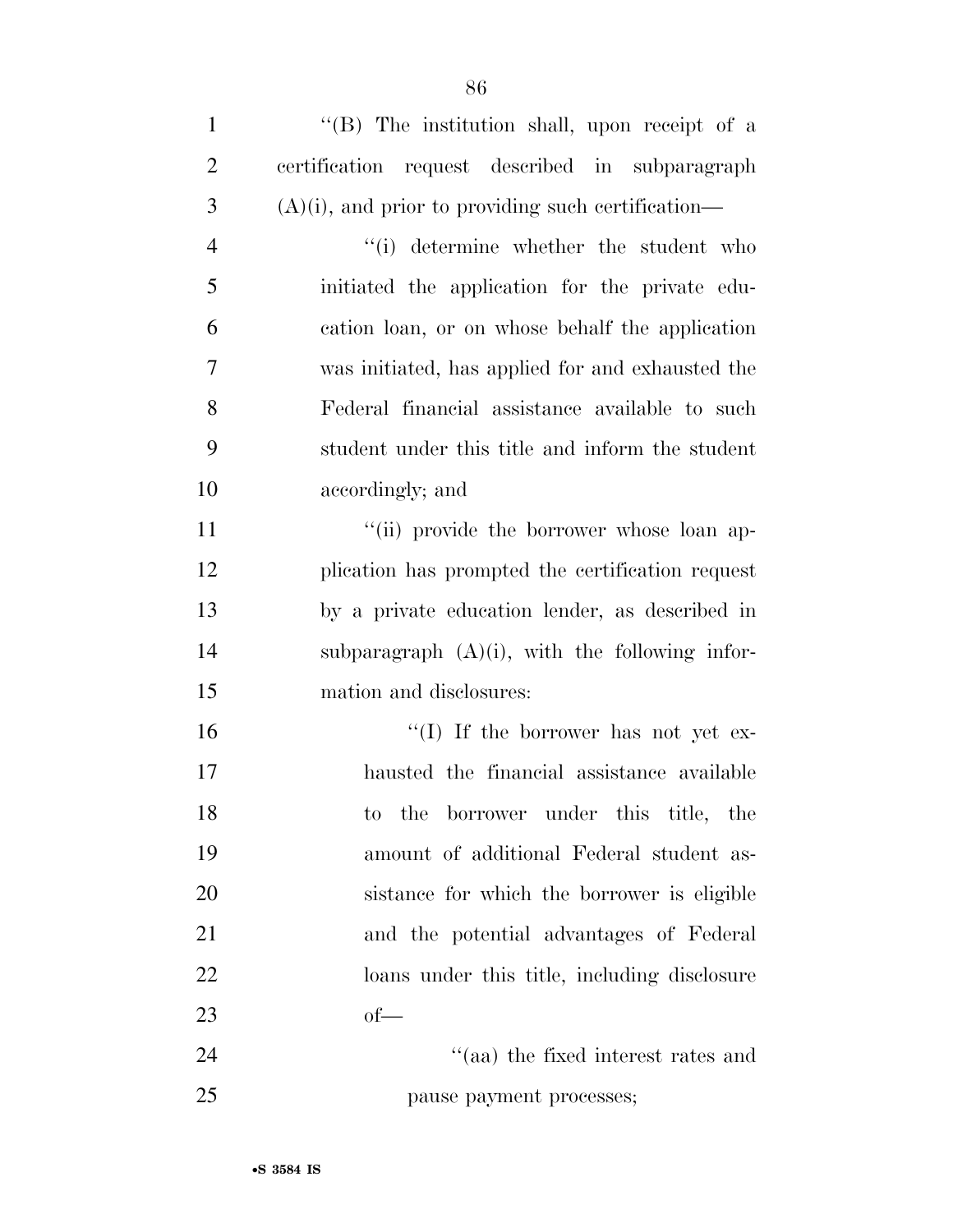| $\mathbf{1}$   | "(bb) the option for and terms of               |
|----------------|-------------------------------------------------|
| $\overline{2}$ | income-based repayment, loan forgive-           |
| 3              | ness programs, and additional protec-           |
| $\overline{4}$ | tions; and                                      |
| 5              | "(cc) the higher student loan lim-              |
| 6              | its for dependent students whose par-           |
| 7              | ents are not eligible for a Federal Di-         |
| 8              | rect PLUS Loan.                                 |
| 9              | "(II) The borrower's ability to select a        |
| 10             | private educational lender of the bor-          |
| 11             | rower's choice.                                 |
| 12             | "(III) The impact of a proposed pri-            |
| 13             | vate education loan on the borrower's po-       |
| 14             | tential eligibility for other financial assist- |
| 15             | ance, including Federal financial assistance    |
| 16             | under this title.                               |
| 17             | "(IV) The borrower's right to accept            |
| 18             | or reject a private education loan within       |
| 19             | the 30-day period following a private edu-      |
| 20             | cational lender's approval of a borrower's      |
| 21             | application and about a borrower's 3-day        |
| 22             | to cancel period under section<br>right         |
| 23             | $128(e)(7)$ of the Truth in Lending Act (15)    |
| 24             | U.S.C. $1650(e)(7)$ ).                          |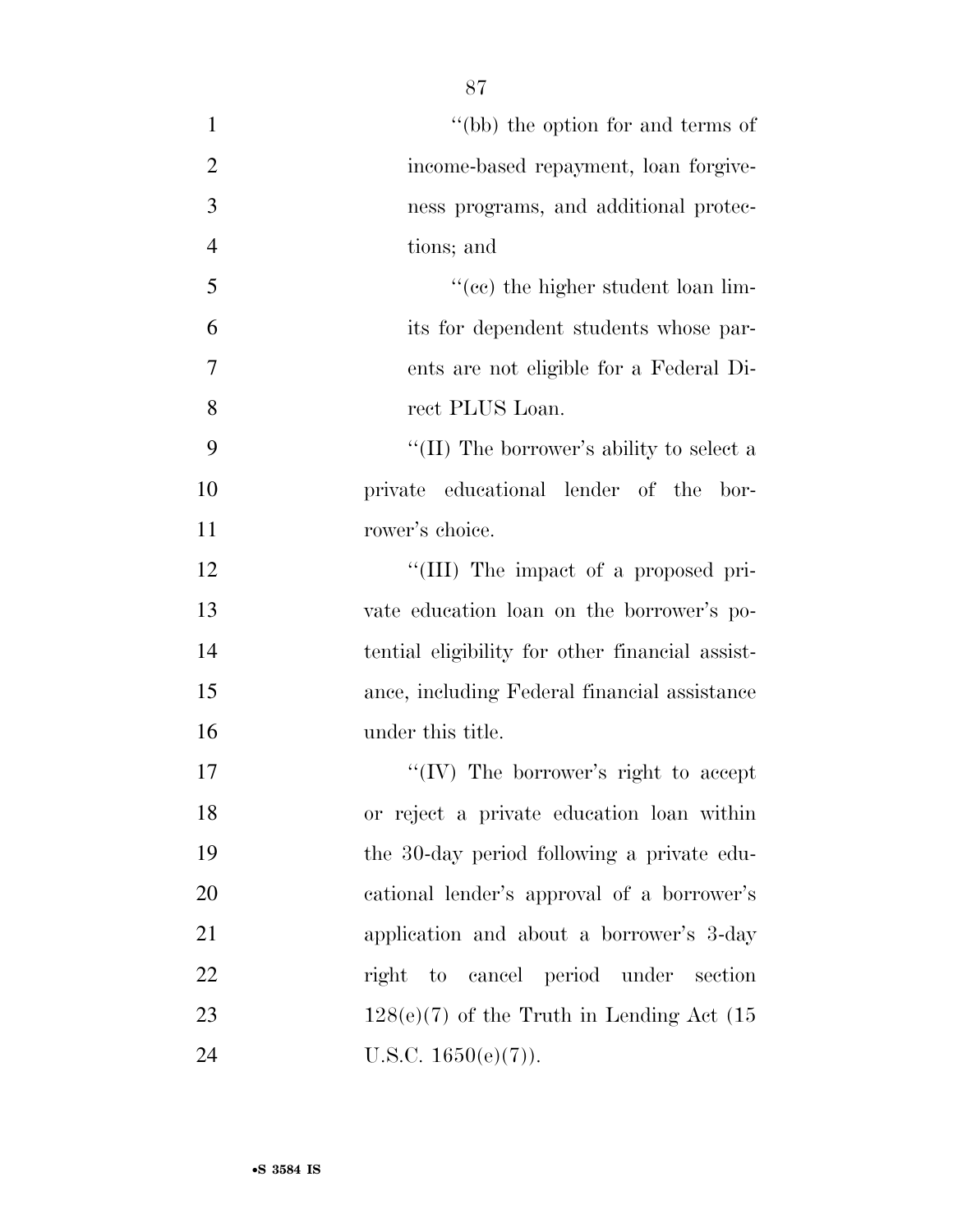| $\mathbf{1}$   | "(C) For purposes of this paragraph, the terms                 |
|----------------|----------------------------------------------------------------|
| $\overline{2}$ | 'private educational lender' and 'private education            |
| 3              | loan' have the meanings given such terms in section            |
| $\overline{4}$ | 140 of the Truth in Lending Act (15 U.S.C.                     |
| 5              | $1650$ .".                                                     |
| 6              | (2) NATIONAL STUDENT LOAN DATA SYSTEM.-                        |
| 7              | Section 485B (20 U.S.C. 1092b) is amended—                     |
| 8              | $(A)$ in subsection $(a)$ , by striking "and                   |
| 9              | loans made under parts D and E" and insert-                    |
| 10             | ing ", loans made under parts D and E, and                     |
| 11             | private education loans (in accordance with sub-               |
| 12             | section $(i)$ ";                                               |
| 13             | $(B)$ in subsection $(f)$ , by inserting "FOR                  |
| 14             | FEDERAL LOANS" after "DATA REPORTING";                         |
| 15             | and                                                            |
| 16             | (C) by adding at the end the following:                        |
| 17             | "(i) PRIVATE EDUCATION LOAN REPORTING.—The                     |
|                | 18 Secretary shall include in the National Student Loan Data   |
| 19             | System the information regarding private education loans       |
| 20             | that the Director of the Consumer Financial Protection         |
| 21             | Bureau, in coordination with the Secretary, determines         |
| 22             | necessary to be included pursuant<br>$\mathbf{t}$ o<br>section |
| 23             | $128(e)(9)(B)(ii)$ of the Truth in Lending Act (15 U.S.C.      |
| 24             | $1638(e)(9)(B)(ii))$ .".                                       |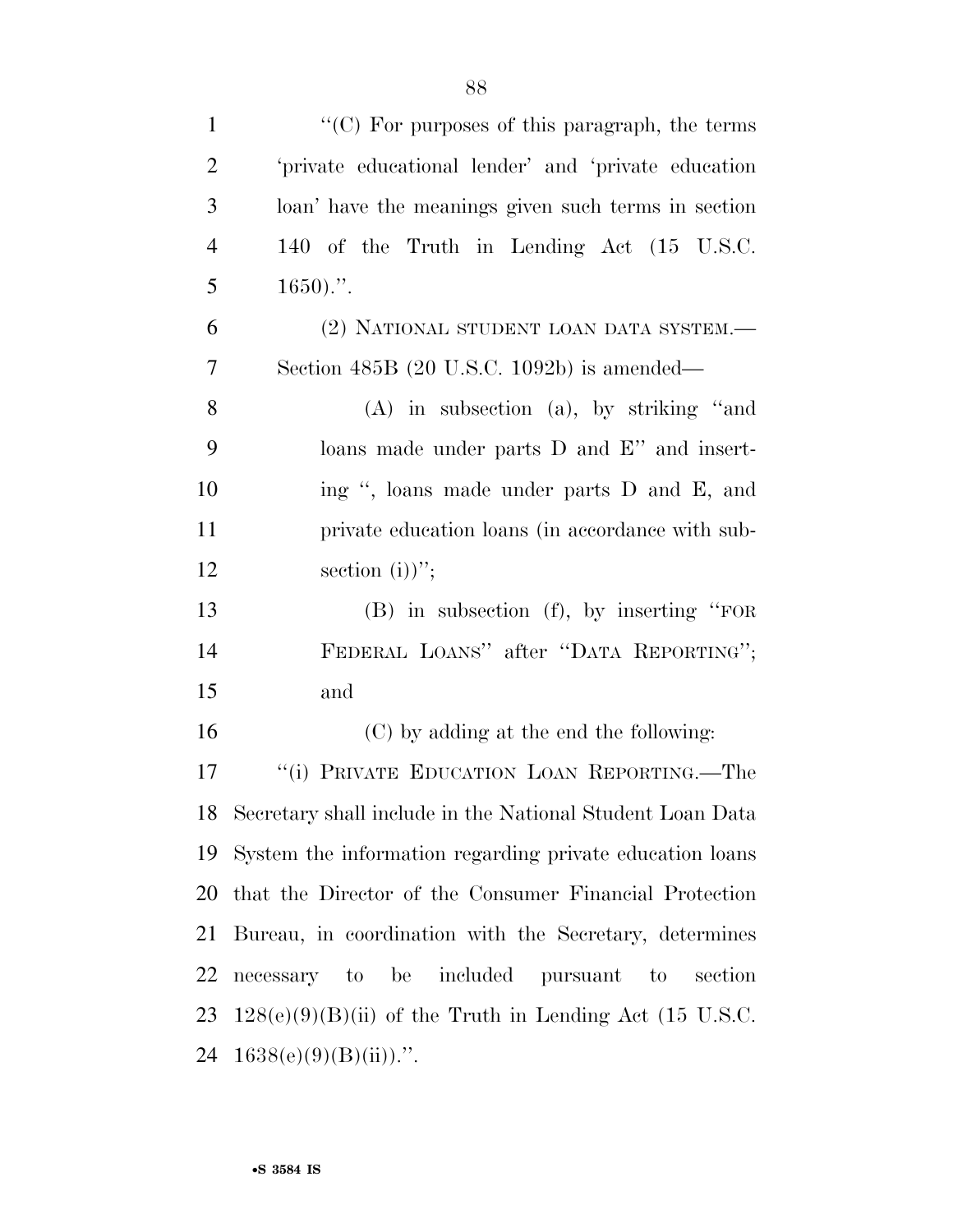| $\mathbf{1}$   | (3) EFFECTIVE DATE.—The amendments made                   |
|----------------|-----------------------------------------------------------|
| $\overline{2}$ | by paragraphs $(1)$ and $(2)$ shall take effect on the    |
| 3              | effective date of the regulations described in sub-       |
| $\overline{4}$ | section $(b)(3)$ .                                        |
| 5              | (b) AMENDMENTS TO THE TRUTH IN LENDING                    |
| 6              | $_{\mathrm{ACT.}}-$                                       |
| $\overline{7}$ | (1) IN GENERAL.—Section $128(e)$ of the Truth             |
| 8              | in Lending Act $(15 \text{ U.S.C. } 1638(e))$ is amended— |
| 9              | $(A)$ by striking paragraph $(3)$ and insert-             |
| 10             | ing the following:                                        |
| 11             | "(3) INSTITUTIONAL CERTIFICATION<br>$RE-$                 |
| 12             | QUIRED.-                                                  |
| 13             | "(A) IN GENERAL.—Except as provided in                    |
| 14             | subparagraph (B), before a private educational            |
| 15             | lender may issue any funds with respect to a              |
| 16             | private education loan, the private educational           |
| 17             | lender shall obtain, from the relevant institution        |
| 18             | of higher education where such loan is to be              |
| 19             | used for a student, a certification in accordance         |
| 20             | with section $485(a)(28)(A)$ of the Higher Edu-           |
| <u>21</u>      | cation<br>of<br><b>1965</b><br>(20)<br>U.S.C.<br>Act      |
| 22             | $1094(a)(28)(A)$ —                                        |
| 23             | "(i) confirming that the student is en-                   |
| 24             | rolled or is scheduled to enroll at the insti-            |
| 25             | tution; and                                               |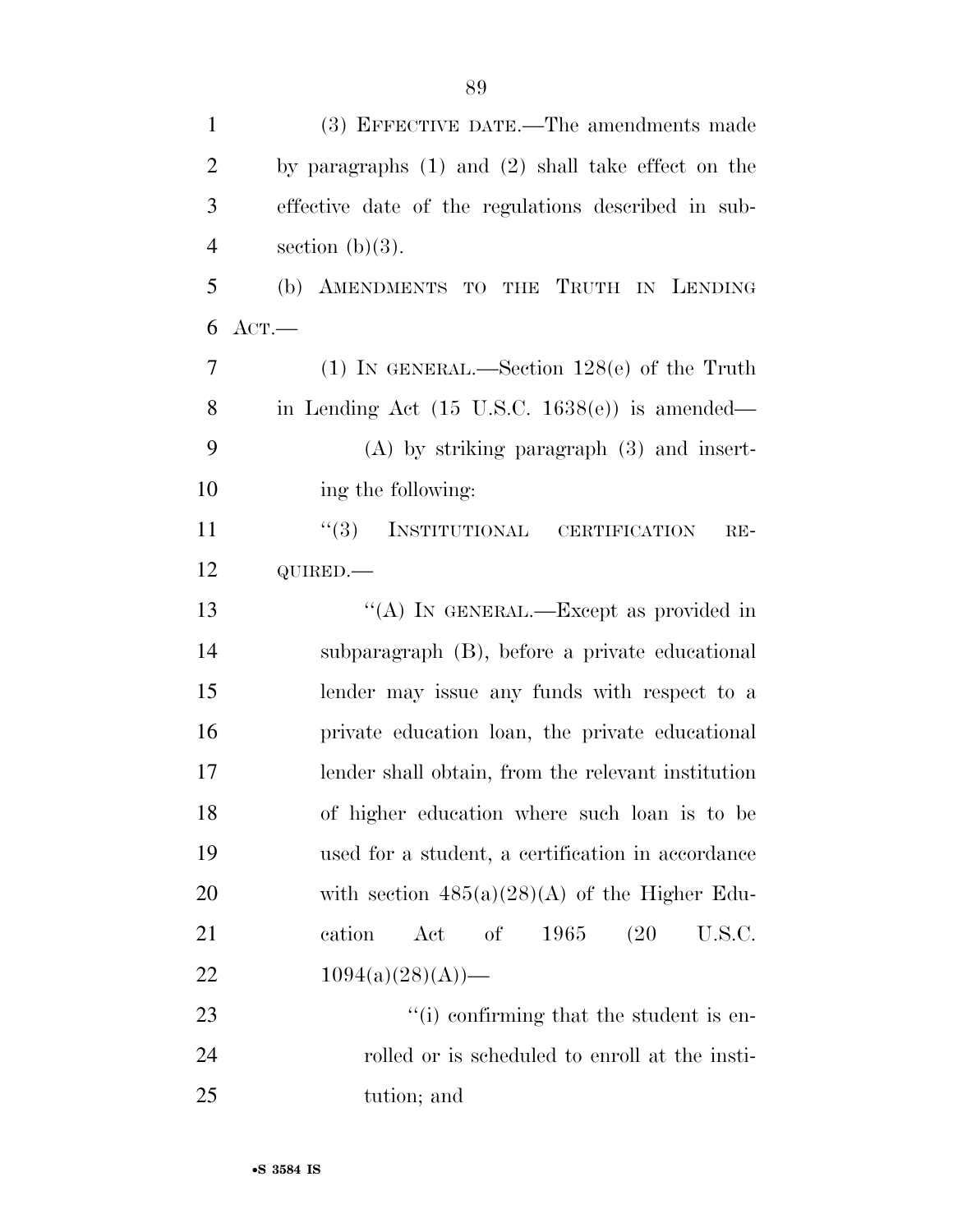| $\mathbf{1}$   | $\lq$ <sup>"</sup> (ii) stating—                 |
|----------------|--------------------------------------------------|
| $\overline{2}$ | $\lq\lq$ the student's cost of attend-           |
| 3              | ance at the institution, as determined           |
| $\overline{4}$ | by the institution under part F of title         |
| 5              | IV of the Higher Education Act of                |
| 6              | 1965 (20 U.S.C. 1087kk et seq.); and             |
| 7              | $\lq\lq$ (II) the difference between—            |
| 8              | "(aa) such cost of attend-                       |
| 9              | ance; and                                        |
| 10             | "(bb) the student's esti-                        |
| 11             | mated financial assistance, in-                  |
| 12             | cluding such assistance received                 |
| 13             | under title IV of the Higher Edu-                |
| 14             | cation Act of 1965 (20 U.S.C.                    |
| 15             | 1070 et seq.) and other financial                |
| 16             | assistance known to the institu-                 |
| 17             | tion, as applicable.                             |
| 18             | $\lq\lq (B)$ TIMING.—Pursuant to<br>section      |
| 19             | $485(a)(28)(A)$ of the Higher Education Act of   |
| 20             | 1965 (20 U.S.C. 1094(a)(28)(A)), a private       |
| 21             | education lender shall receive the certification |
| $22\,$         | described in subparagraph $(A)$ within 15 days   |
| 23             | of a request by the private education lender,    |
| 24             | unless the institution of higher education noti- |
| 25             | fies the private educational lender pursuant to  |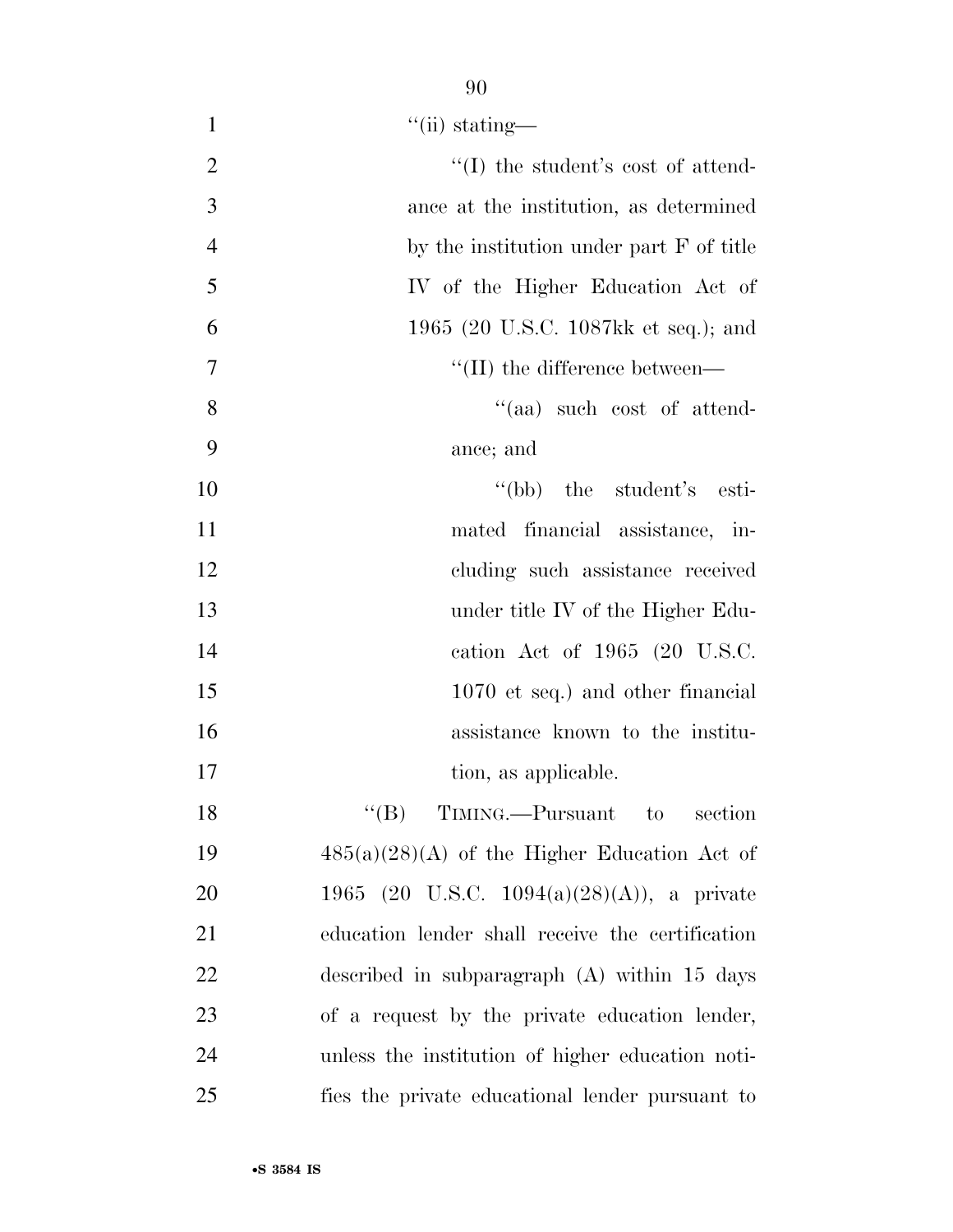| $\mathbf{1}$   | section $485(a)(28)(A)(ii)$ of such Act that addi-      |
|----------------|---------------------------------------------------------|
| $\overline{2}$ | tional time is needed.                                  |
| 3              | "(C) ADDITIONAL REQUIREMENTS.—Upon                      |
| $\overline{4}$ | receiving the certification described in subpara-       |
| 5              | $graph(A)$ for a private education loan, the pri-       |
| 6              | vate educational lender—                                |
| 7              | "(i) may proceed to issue funds with                    |
| 8              | respect to the private education loan; and              |
| 9              | "(ii) after issuing the private edu-                    |
| 10             | cation loan, shall—                                     |
| 11             | $\lq\lq$ notify the institution<br>– of                 |
| 12             | higher education involved that the pri-                 |
| 13             | vate education loan has been issued to                  |
| 14             | the borrower, and the amount of such                    |
| 15             | loan; and                                               |
| 16             | $\lq\lq$ (II) provide the Director of the               |
| 17             | Consumer Financial Protection Bu-                       |
| 18             | reau and the Secretary of Education                     |
| 19             | with the information described<br>in                    |
| 20             | paragraph $(9)(B)$ .";                                  |
| 21             | $(B)$ by redesignating paragraphs $(9)$ , $(10)$ ,      |
| 22             | and $(11)$ as paragraphs $(10)$ , $(11)$ , and $(12)$ , |
| 23             | respectively; and                                       |
| 24             | $(C)$ by inserting after paragraph $(8)$ the            |
| 25             | following:                                              |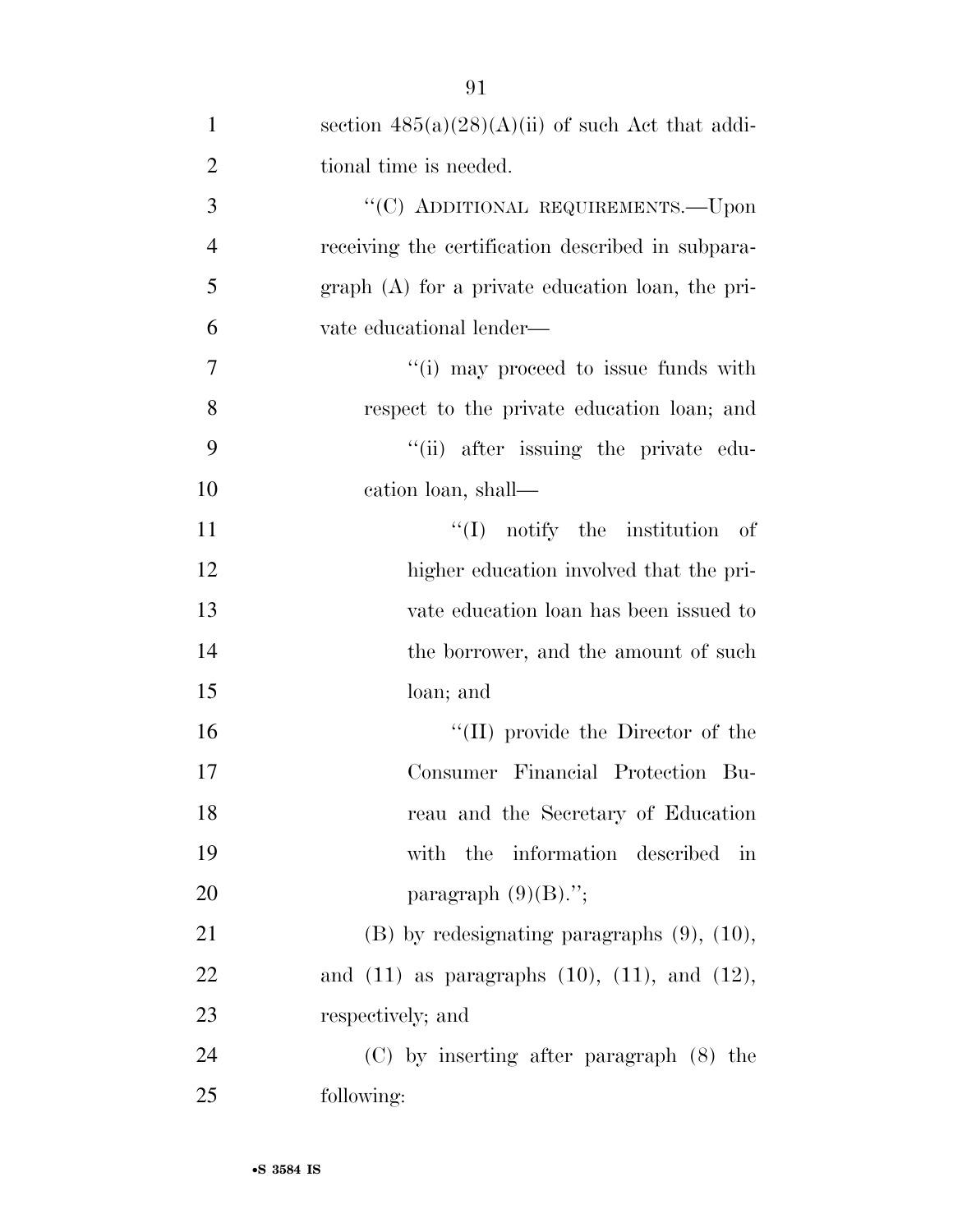| $\mathbf{1}$   | "(9) PROVISION OF INFORMATION.—             |
|----------------|---------------------------------------------|
| $\overline{2}$ | "(A) PROVISION OF INFORMATION TO BOR-       |
| 3              | ROWERS.                                     |
| $\overline{4}$ | "(i) LOAN STATEMENTS.—A private             |
| 5              | educational lender that issues any funds    |
| 6              | with respect to a private education loan    |
| $\overline{7}$ | shall—                                      |
| 8              | $\lq\lq$ send loan statements, if the       |
| 9              | loan is to be used for a student, to        |
| 10             | borrowers of the funds not less than        |
| 11             | once every 3 months during the time         |
| 12             | that the student is enrolled at an in-      |
| 13             | stitution of higher education; and          |
| 14             | $\lq\lq$ (II) in the case of a private edu- |
| 15             | cation loan that includes a cosigner,       |
| 16             | annually send a loan statement to the       |
| 17             | borrower's cosigner, notifying the co-      |
| 18             | signer of the terms, conditions, and        |
| 19             | status of such private education loan.      |
| 20             | "(ii) CONTENTS OF LOAN STATE-               |
| 21             | MENT.—Each statement described<br>in        |
| 22             | clause (i) shall—                           |
| 23             | $\lq\lq$ report the borrower's total        |
| 24             | remaining debt to the private edu-          |
| 25             | cational lender, including accrued but      |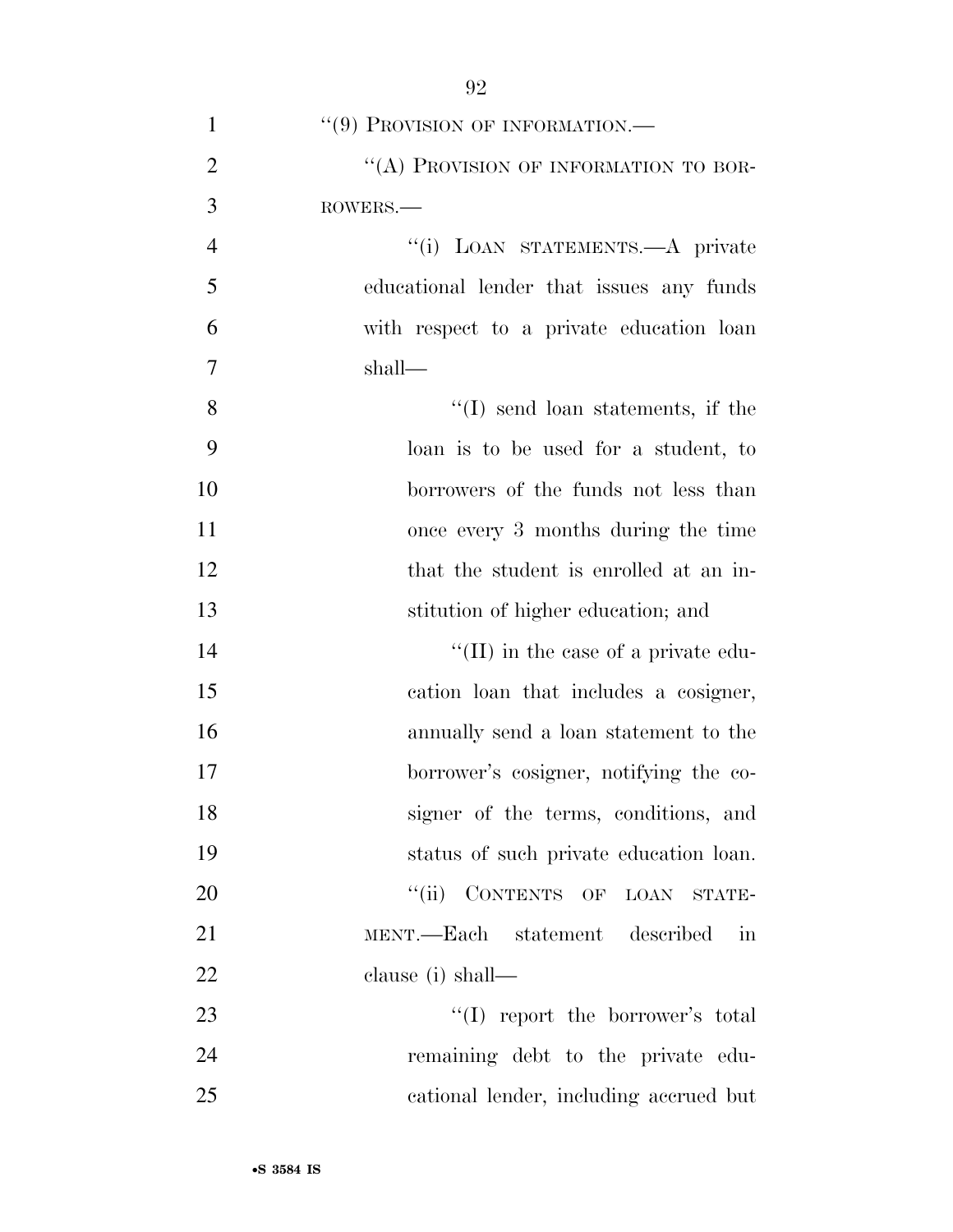| $\mathbf{1}$   | unpaid interest and capitalized inter-     |
|----------------|--------------------------------------------|
| $\overline{2}$ | est;                                       |
| 3              | "(II) report any debt increases            |
| $\overline{4}$ | since the last statement; and              |
| 5              | "(III) list the current interest           |
| 6              | rate for each loan.                        |
| $\overline{7}$ | "(B) PROVISION OF INFORMATION<br><b>TO</b> |
| 8              | FEDERAL AGENCIES.-                         |
| 9              | "(i) INFORMATION FROM LENDER.-             |
| 10             | Each private educational lender shall—     |
| 11             | $\lq\lq$ submit to the Director of the     |
| 12             | Consumer Financial Protection Bu-          |
| 13             | reau and the Secretary of Education        |
| 14             | such information regarding a private       |
| 15             | education loan as may be determined        |
| 16             | necessary by the Director and the          |
| 17             | Secretary under clause (ii) for inclu-     |
| 18             | in the National Student Loan<br>sion       |
| 19             | Data System under section 485B(i) of       |
| 20             | the Higher Education Act of 1965 (20)      |
| 21             | U.S.C. $1092b(i)$ ; and                    |
| 22             | "(II) prepare and submit an an-            |
| 23             | nual report to the Consumer Finan-         |
| 24             | cial Protection Bureau regarding the       |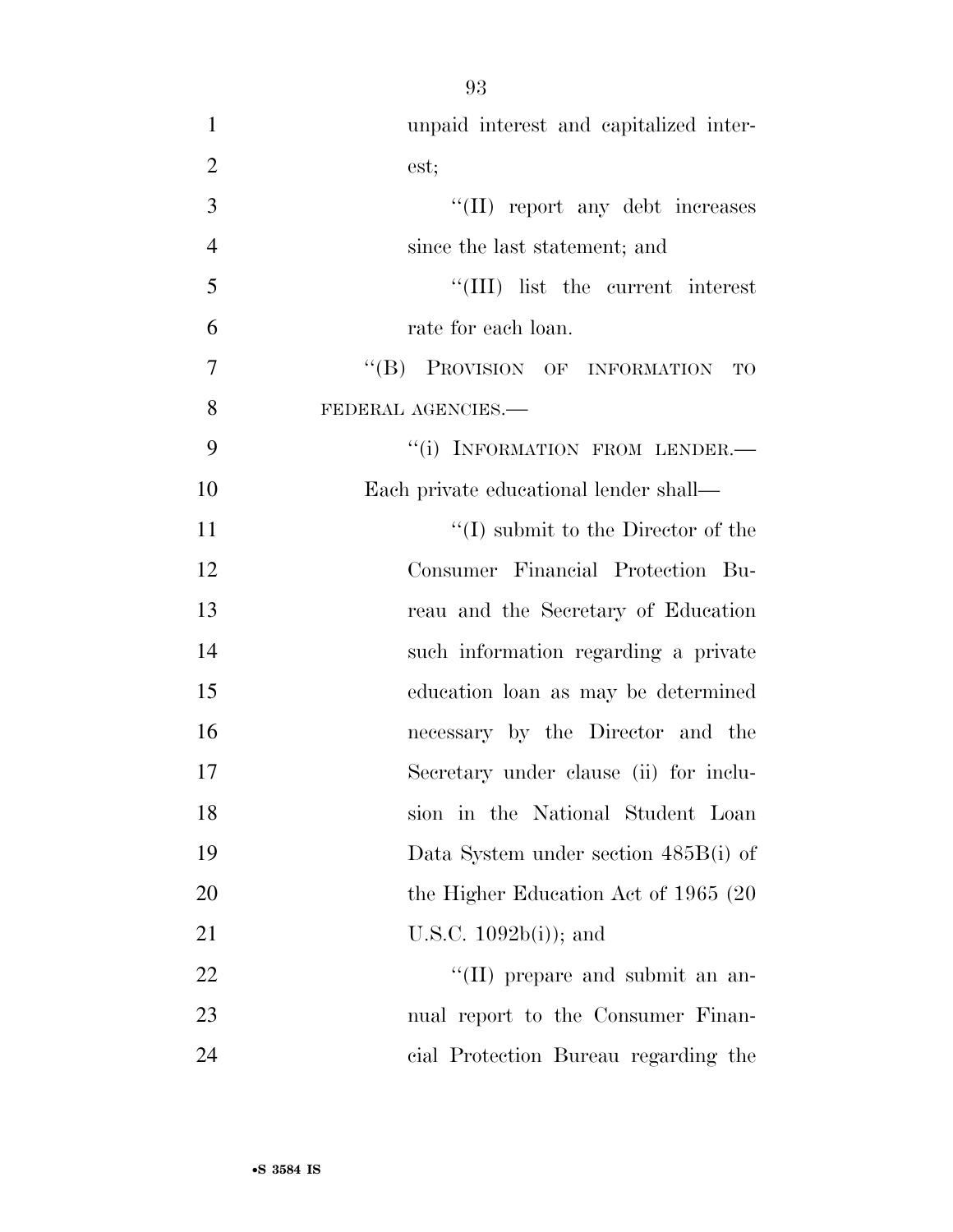- private education loans issued by the **private educational lender.** 3 "(ii) PROMULGATION OF REGULA- TIONS.—Not later than 1 year after the date of enactment of the Affordable Loans for Any Student Act, the Director of the Consumer Financial Protection Bureau, in coordination with the Secretary of Edu-cation, shall promulgate regulations re-
- garding the private education loan infor- mation required to be submitted under clause (i), including the content, method, and format for submission. The informa- tion required for inclusion in the National Student Loan Data System shall include, at a minimum—

 $\text{``(I)}$  information identifying the borrower, including the borrower's 19 name and social security number;  $\frac{1}{20}$  The name of the institution

 of higher education that has certified 22 the private education loan; 23 ''(III) the name of the lender;

  $"$ (IV) the amount of the private education loan;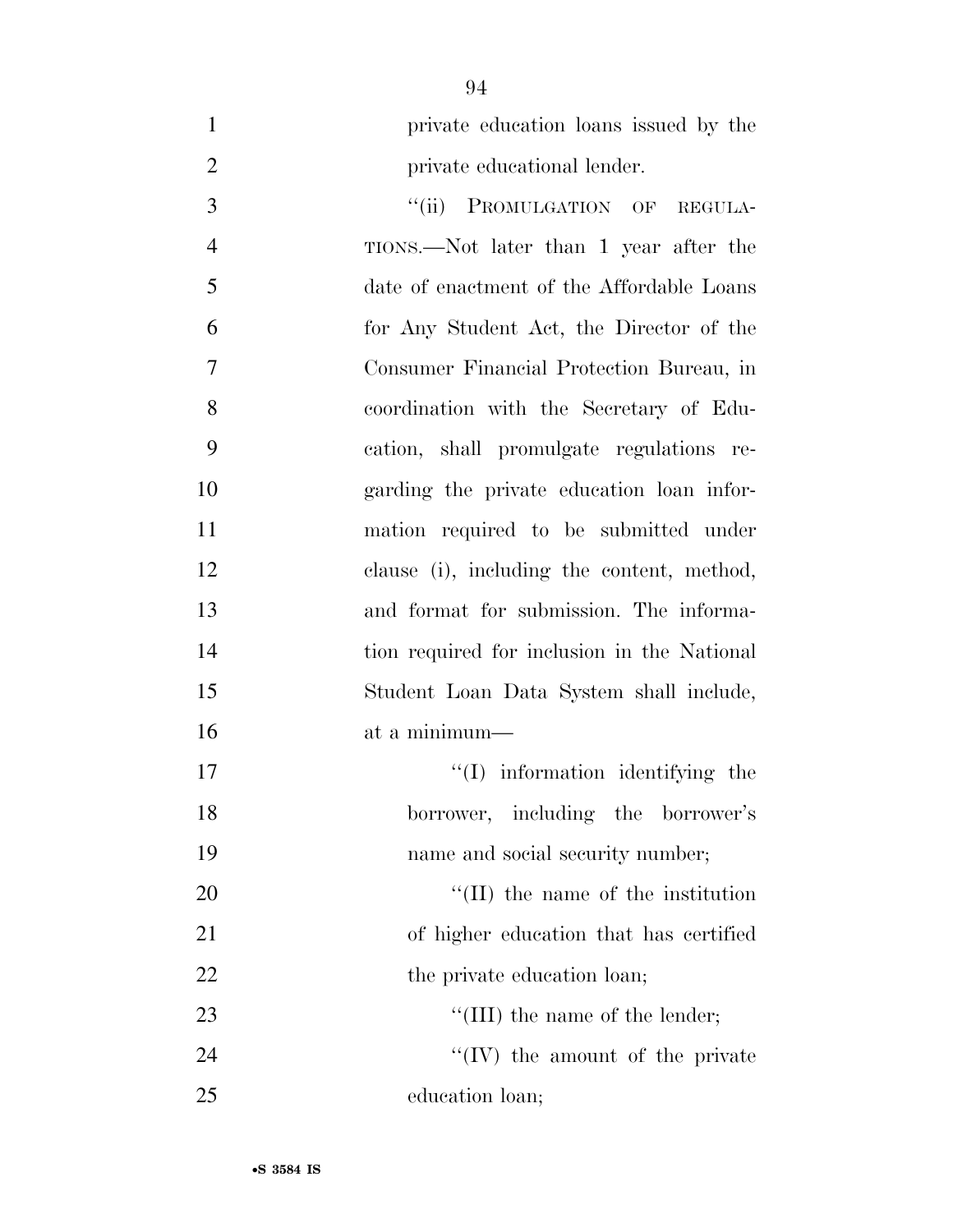| $\mathbf{1}$   | $\lq\lq(V)$ the term, or other enroll-             |
|----------------|----------------------------------------------------|
| $\overline{2}$ | ment period, for which the private                 |
| 3              | education loan is issued; and                      |
| $\overline{4}$ | $\lq\lq$ (VI) whether a cosigner was re-           |
| 5              | quired as a condition of the private               |
| 6              | education loan.".                                  |
| 7              | DEFINITION OF PRIVATE<br>(2)<br><b>EDUCATION</b>   |
| 8              | LOAN.—Section $140(a)(8)(A)$ of the Truth in Lend- |
| 9              | ing Act (15 U.S.C. 1650(a)(8)(A)) is amended—      |
| 10             | (A) by redesignating clause (ii) as clause         |
| 11             | (iii);                                             |
| 12             | (B) in clause (i), by striking "and" after         |
| 13             | the semicolon; and                                 |
| 14             | (C) by adding after clause (i) the following:      |
| 15             | "(ii) is not made, insured, or guaran-             |
| 16             | teed under title VII or title VIII of the          |
| 17             | Public Health Service Act (42 U.S.C. 292)          |
| 18             | et seq. and $296$ et seq.); and".                  |
| 19             | $(3)$ REGULATIONS.—                                |
| 20             | $(A)$ In GENERAL.—Not later than 1 year            |
| 21             | after the date of enactment of this Act, the Di-   |
| 22             | rector of the Consumer Financial Protection        |
| 23             | Bureau, in coordination with the Secretary of      |
| 24             | Education, shall promulgate regulations to im-     |
| 25             | plement paragraphs $(3)$ and $(9)$ of section      |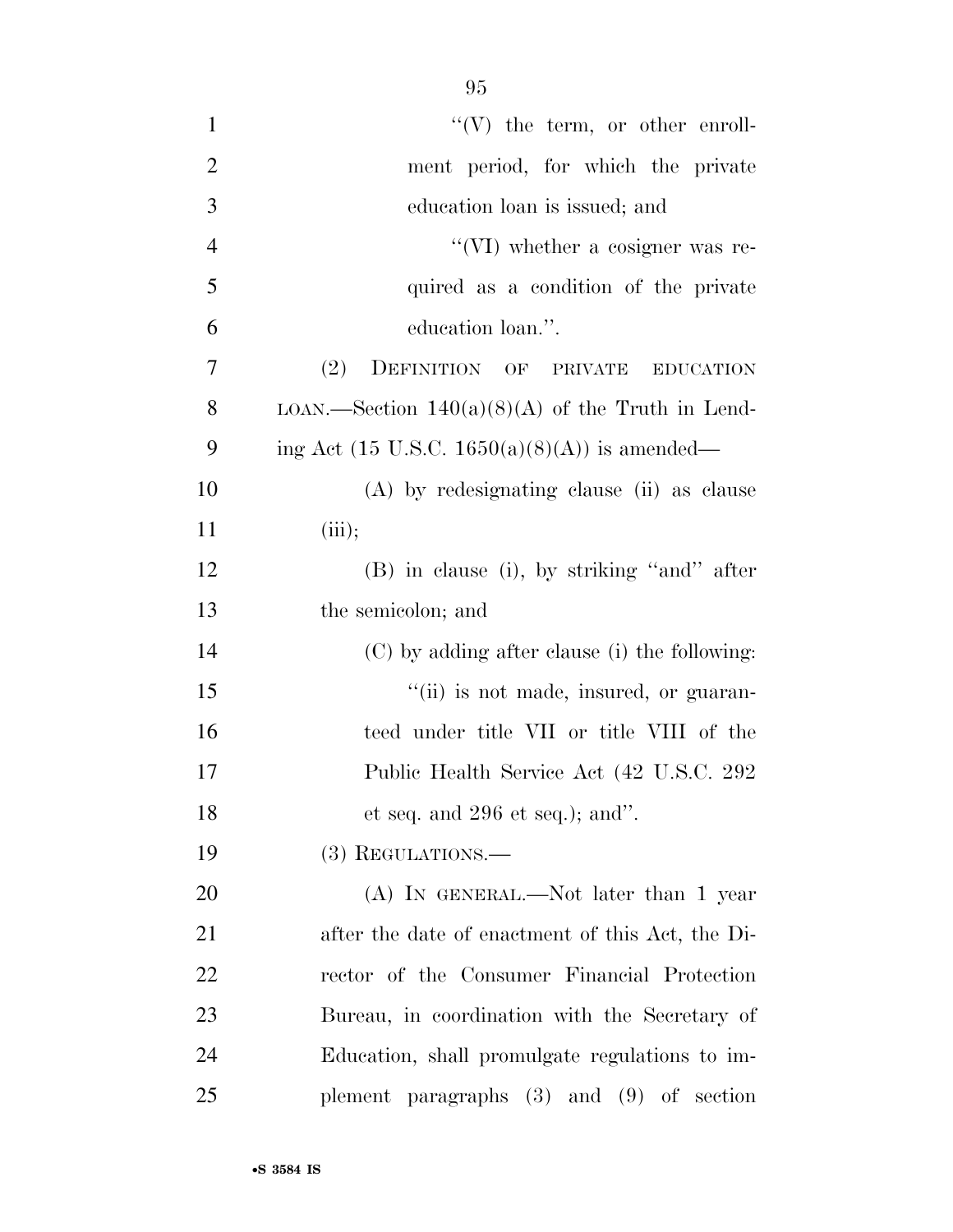| $\mathbf{1}$   | $128(e)$ of the Truth in Lending Act (15 U.S.C.           |
|----------------|-----------------------------------------------------------|
| $\overline{2}$ | $1638(e)$ , as amended by paragraph (1) of this           |
| 3              | subsection.                                               |
| $\overline{4}$ | (B) EFFECTIVE DATE.—The regulations                       |
| 5              | promulgated under subparagraph (A) shall take             |
| 6              | effect on the date that is 180 days after the             |
| $\overline{7}$ | date on which the regulations are promulgated.            |
| 8              | TITLE V—EFFECTIVE DATE;                                   |
| 9              | <b>TRANSITION</b>                                         |
| 10             | SEC. 501. EFFECTIVE DATE; RULEMAKING REGARDING TER-       |
| 11             | MINATION OF CERTAIN REPAYMENT PLANS.                      |
| 12             | (a) EFFECTIVE DATE.—Except as otherwise specifi-          |
| 13             | cally provided, this Act, and the amendments made by this |
| 14             | Act, shall take effect on July 1, 2019.                   |
| 15             | (b) APPLICABILITY WITH RESPECT TO INTEREST                |
| 16             | CAPITALIZATION.—Section 201, and the amendments           |
| 17             | made by such section, shall apply with respect to loans   |
| 18             | made, insured, or guaranteed under part B or D of title   |
| 19             | IV of the Higher Education Act of 1965 (20 U.S.C. 1071)   |
| 20             | et seq., $1087a$ et seq.) that—                           |
| 21             | $(1)$ as of the effective date described in sub-          |
| <u>22</u>      | section (a), are not currently in a period where in-      |
| 23             | terest is capitalized under such part; or                 |
| 24             | $(2)$ in the case of a loan that, as of the effective     |
| 25             | date described in subsection (a), is in a period where    |
|                |                                                           |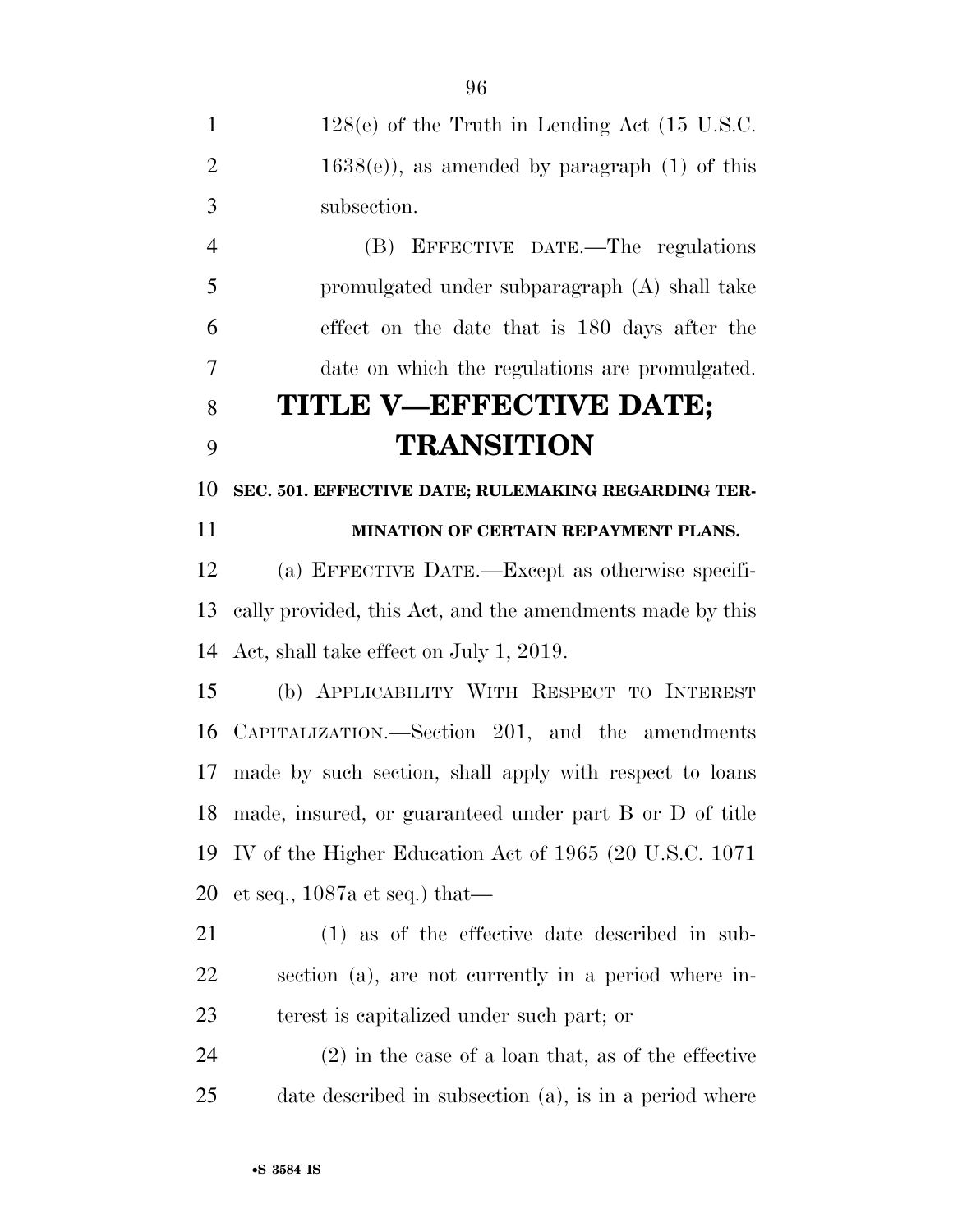interest is accruing and not added, but will be cap- italized under such part, the day after the interest is capitalized under such part, as in effect before the effective date.

 (c) APPLICABILITY WITH RESPECT TO FORBEAR- ANCE AND DEFERMENT FOR DIRECT LOAN BOR- ROWERS.—With respect to any borrower of a loan under part D of title IV of the Higher Education Act of 1965 (20 U.S.C. 1087a et seq.) that is, or has been, in forbear- ance or deferment as of the day before the effective date described in subsection (a), the Secretary shall take such steps as are necessary—

 (1) to transfer a borrower with a loan in for- bearance or deferment as of such day automatically into relief provided under the pause payment process established under section 460B of such Act (as amended by this Act); and

 (2) to ensure that the period of time for which a borrower is eligible for pause payment under such section 460B for a loan is appropriately reduced to account for any time the loan was previously in for-bearance or deferment.

 (d) REGULATIONS.—Before the effective date de- scribed in subsection (a), the Secretary of Education shall carry out a plan to end all eligibility for repayment plans